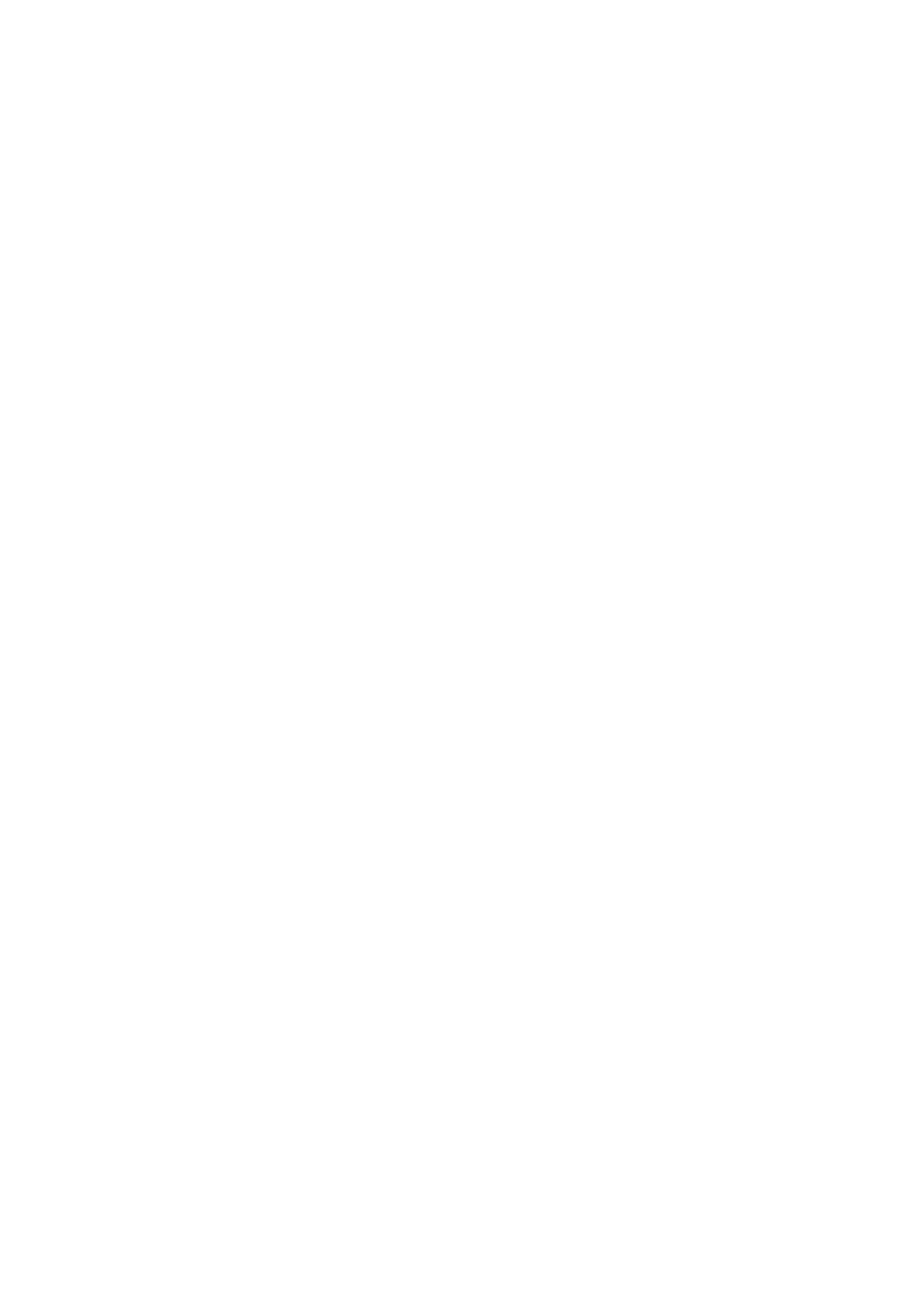

# House of Commons Education Committee

# **From GCSEs to EBCs: the Government's proposals for reform**

### **Eighth Report of Session 2012–13**

*Volume I: Report, together with formal minutes, and appendices* 

*Ordered by the House of Commons to be printed 29 January 2013* 

> **HC 808-I**  Published on 31 January 2013 by authority of the House of Commons London: The Stationery Office Limited £0.00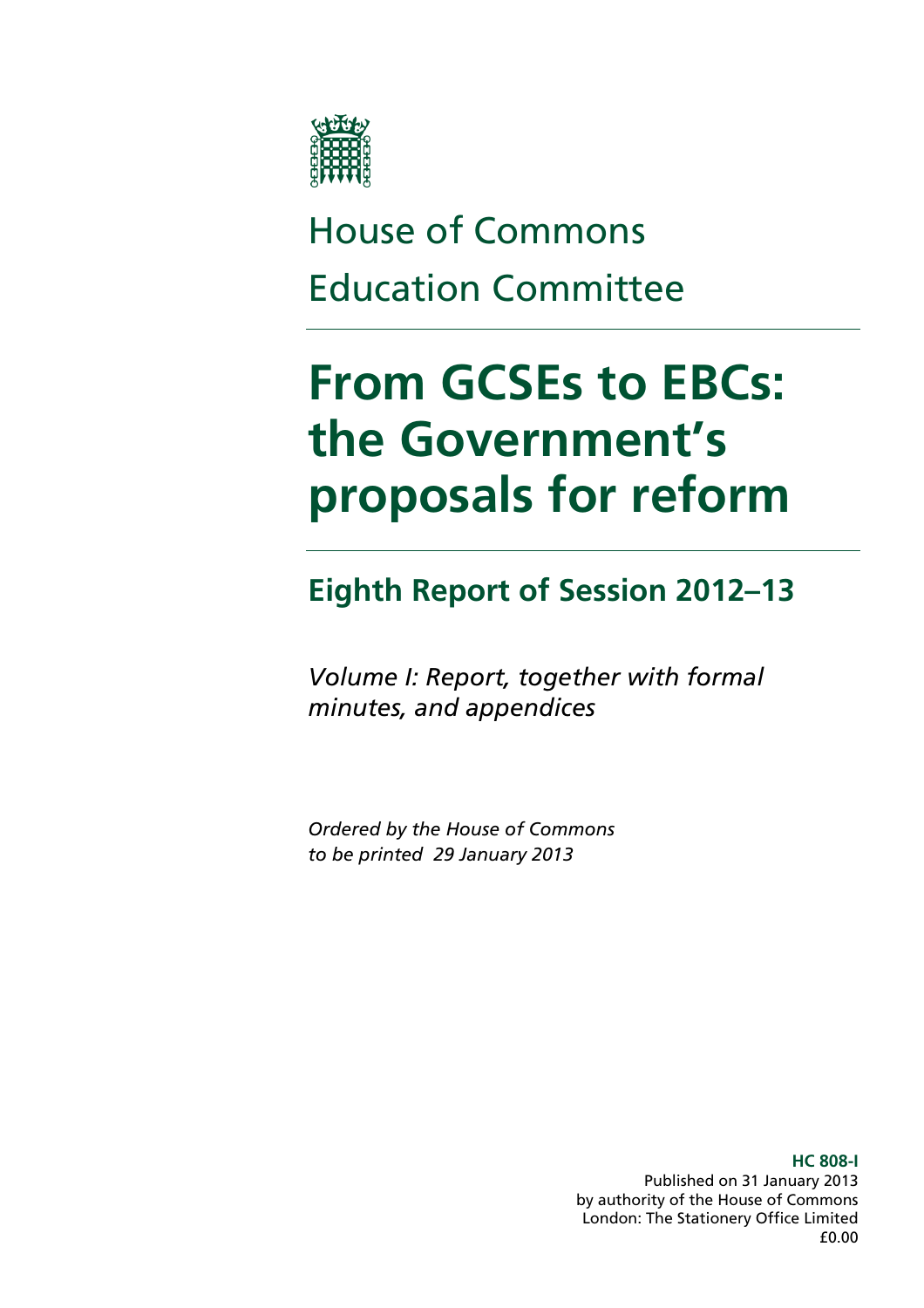#### **The Education Committee**

The Education Committee is appointed by the House of Commons to examine the expenditure, administration and policy of the Department for Education and its associated public bodies.

#### **Membership at time Report agreed:**

Mr Graham Stuart MP *(Conservative, Beverley & Holderness)* (Chair) Neil Carmichael MP *(Conservative, Stroud)*  Alex Cunningham MP *(Labour, Stockton North)* Bill Esterson MP *(Labour, Sefton Central)*  Pat Glass MP *(Labour, North West Durham)*  Charlotte Leslie MP *(Conservative, Bristol North West)*  Siobhain McDonagh MP (*Labour, Mitcham and Morden*) Ian Mearns MP *(Labour, Gateshead)*  Chris Skidmore MP *(Conservative, Kingswood)*  David Ward MP *(Liberal Democrat, Bradford East)*  Craig Whittaker MP *(Conservative, Calder Valley)* 

#### **Powers**

The Committee is one of the departmental select committees, the powers of which are set out in House of Commons Standing Orders, principally in SO No 152. These are available on the Internet via www.parliament.uk

#### **Publications**

The Reports and evidence of the Committee are published by The Stationery Office by Order of the House. All publications of the Committee (including press notices) are on the Internet at www.parliament.uk/education-committee

#### **Committee staff**

The current staff of the Committee are Dr Lynn Gardner (Clerk), Geraldine Alexander (Second Clerk), Penny Crouzet (Committee Specialist), Emma Gordon (Committee Specialist), Jake Anders (Committee Specialist), Ameet Chudasama (Senior Committee Assistant), Caroline McElwee (Committee Assistant), and Paul Hampson (Committee Support Assistant)

#### **Contacts**

All correspondence should be addressed to the Clerk of the Education Committee, House of Commons, 7 Millbank, London SW1P 3JA. The telephone number for general enquiries is 020 7219 6181; the Committee's e-mail address is educom@parliament.uk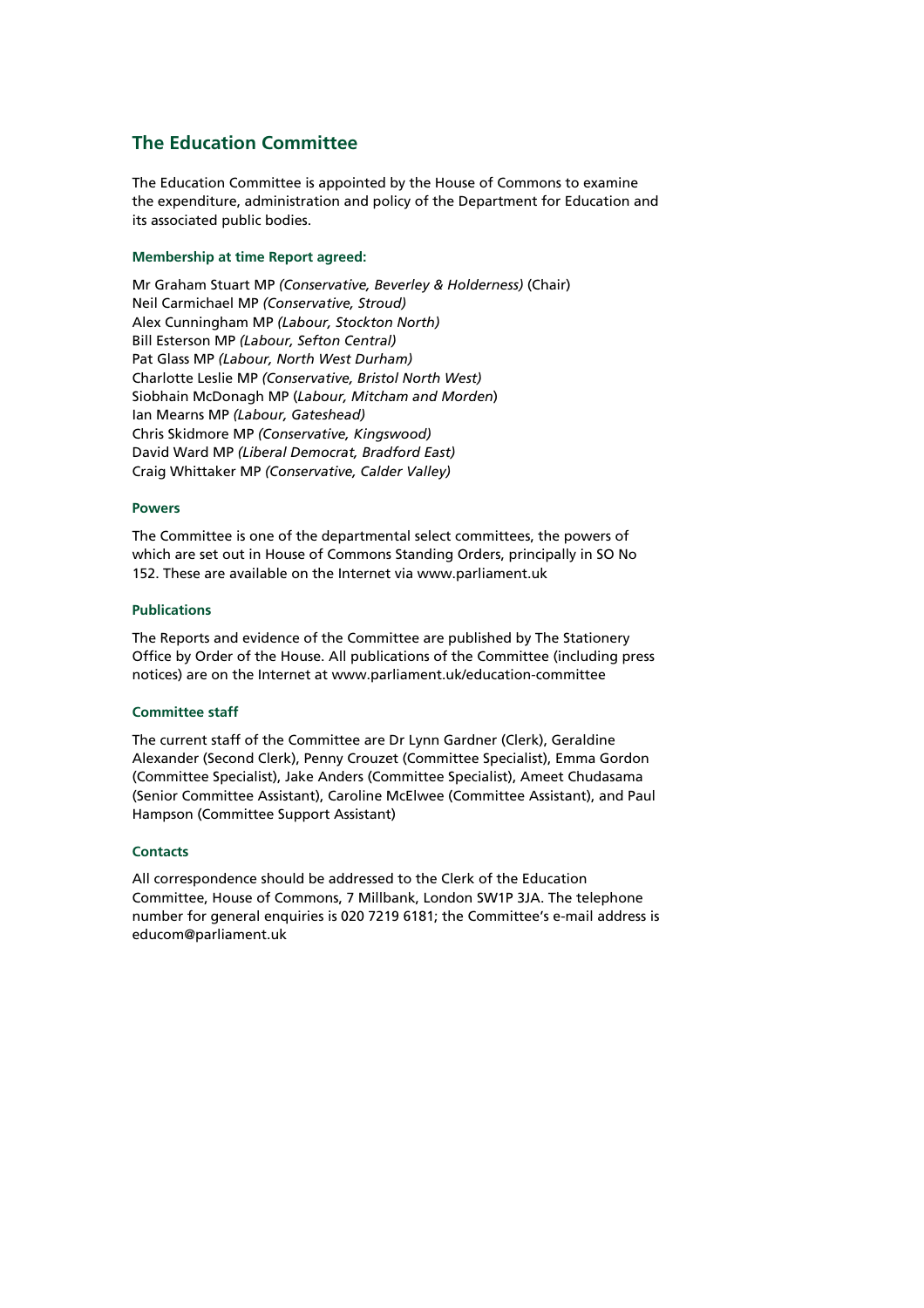### **Contents**

| <b>Report</b>  |                                                                                            | Page     |
|----------------|--------------------------------------------------------------------------------------------|----------|
|                | <b>Summary</b>                                                                             | 3        |
| $\mathbf 1$    | <b>Introduction</b>                                                                        | 5        |
|                | The Government's proposals for GCSE reform                                                 | 5        |
|                | Our inquiry                                                                                | 5        |
| $\overline{2}$ | <b>Coherence and purpose of reforms</b>                                                    | 7        |
|                | Overall coherence                                                                          | 7        |
|                | Purposes of examinations at 16                                                             | 9        |
| 3              | <b>The GCSE brand</b>                                                                      | 11       |
| 4              | A dual system                                                                              | 13       |
| 5              | <b>Administration of examinations</b>                                                      | 15       |
| 6              | The impact of a step change in standards                                                   | 18       |
|                | Standards and grade inflation                                                              | 19       |
| 7              | <b>Addressing under-achievement</b>                                                        | 22       |
|                | 100% external assessment                                                                   | 22       |
|                | Removal of tiering<br>Proposals for English and mathematics post-16                        | 23<br>24 |
|                | <b>Statement of Achievement</b>                                                            | 24       |
| 8              | Timetable and risks of proposed reforms                                                    | 26       |
| 9              | <b>Conclusion</b>                                                                          | 28       |
|                | <b>Conclusions and recommendations</b>                                                     | 29       |
|                | Standards and grade inflation                                                              | 31       |
|                | 100% external assessment                                                                   | 32       |
|                | Proposals for English and mathematics post-16                                              | 32       |
|                | <b>Statement of Achievement</b>                                                            | 32       |
|                | Annex: Note of informal seminar held on 20 November 2012                                   | 34       |
|                | Appendix 1: Memorandum submitted by the Department for Education                           | 37       |
|                | Appendix 2: Written evidence submitted by Pearson                                          | 64       |
|                | Appendix 3: Written evidence submitted by SCORE                                            | 67       |
|                | Appendix 4: Written evidence submitted by Dr Terry Lamb, University of<br><b>Sheffield</b> | 69       |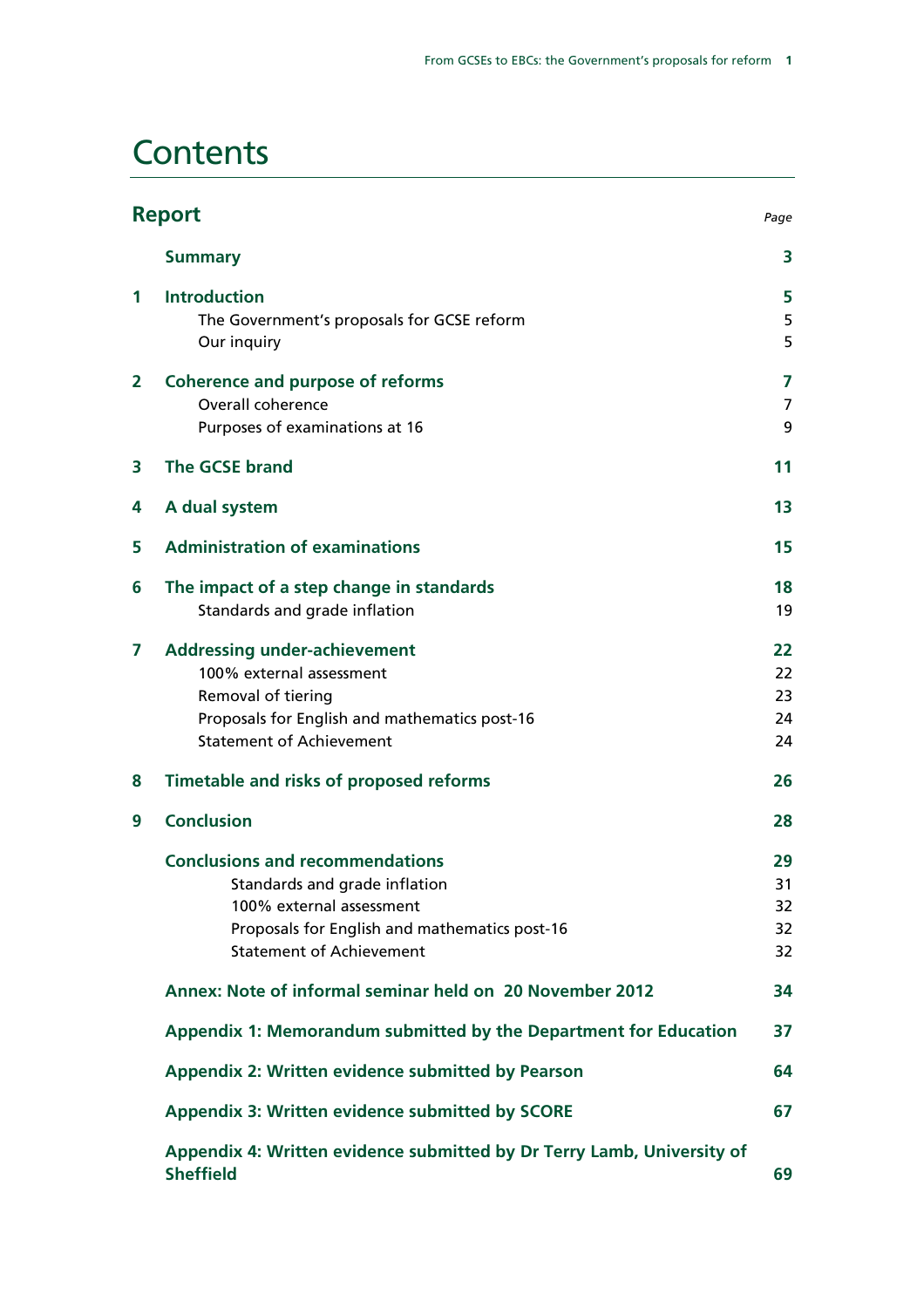| <b>Formal Minutes</b>                                            | 71 |
|------------------------------------------------------------------|----|
| <b>Witnesses</b>                                                 | 72 |
| List of Reports from the Committee during the current Parliament | 73 |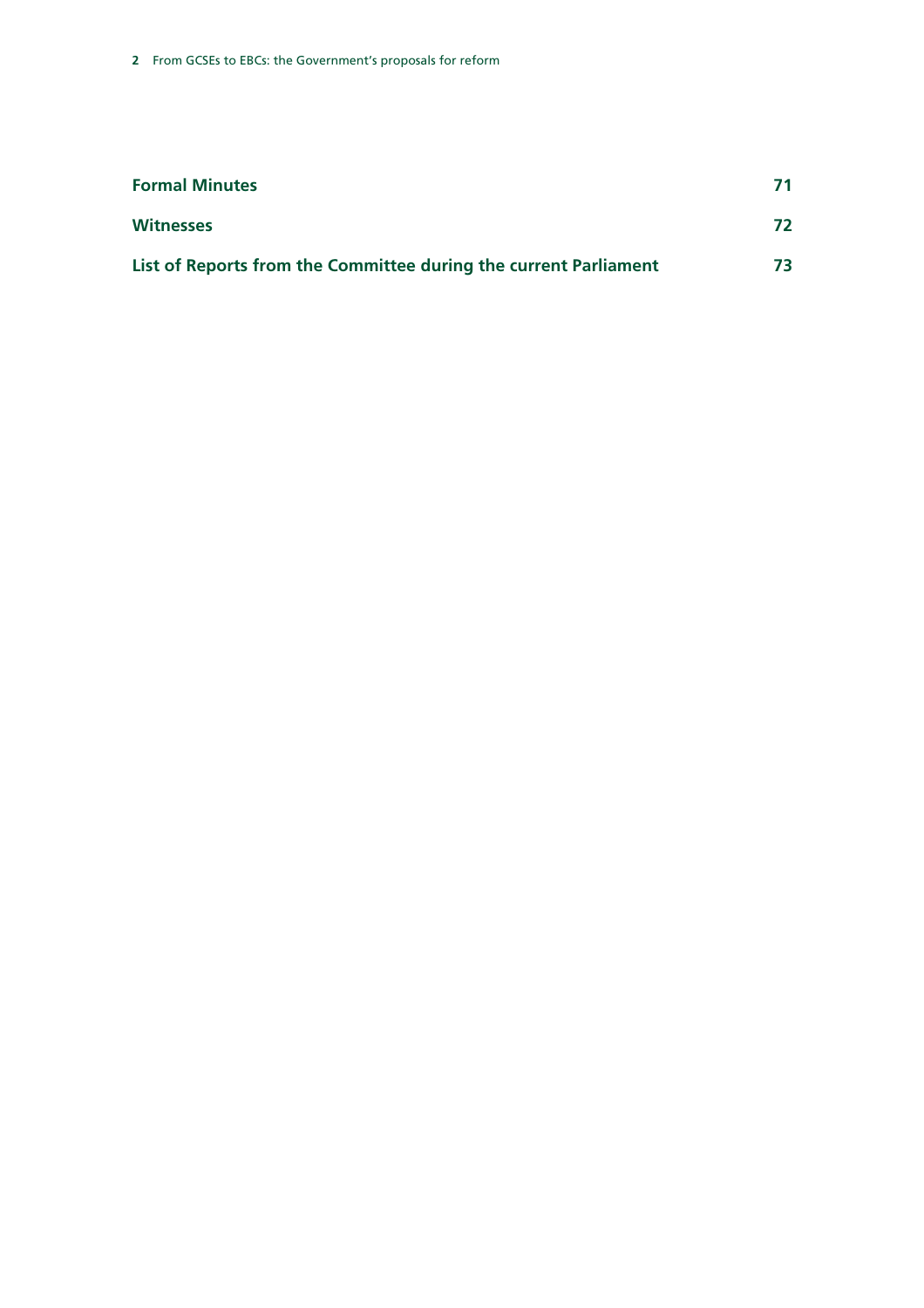# Summary

Decisions about reforming GCSEs and the way they are administered will be some of the most important that Ministers in the Department for Education will take, with profound and far-reaching consequences that will affect the lives of many children for years to come. There is much that we can welcome in the Government's current proposals for reform. We agree that significant improvements are required to GCSEs and to the system in which they operate, in order to restore public confidence in our exams. We are concerned, however, that the Government is trying to do too much, too fast.

The proposed changes need to be considered in the context of other changes to the education system. It is unfortunate that the Government has announced the proposed changes to GCSEs before publishing the revised secondary National Curriculum and before it has set out its proposed changes to the accountability system, which drives the way that qualifications are used in schools. This makes it almost impossible to make a full and proper assessment of the likely impact of the proposed changes.

We agree that significant improvements are required to qualifications at Key Stage 4 and we welcome the changes to GCSEs already instigated by the Government. However, the Government needs to show that GCSEs are so discredited that a new qualification is required. We have concerns about the potential impact of the English Baccalaureate Certificates (EBCs) on subjects outside the English Baccalaureate, which will be left with "discredited" GCSEs for some time to come. We question the extent to which it is possible to "upgrade" some subjects, without implicitly "downgrading" others. The Government should be prepared to revise its policies if evidence emerges that our school system is failing to help sufficient numbers of young people acquire the technical and creative skills needed for further learning and work in key areas.

We welcome the Government's intention to ensure that young people acquire the knowledge, skills and understanding valued by universities and employers. While it is right to raise young people's aspirations, we fail to see how raising the bar will automatically result in more young people achieving higher standards. In particular, we have concerns about how well the proposed changes will serve the 40 per cent of young people who currently fail to achieve 5 A\*-C GCSEs including English and mathematics. We call upon the Government to explain what it means by a "greater and more honest level of challenge" in exams for 16 year olds and on what basis it will decide what level of challenge is appropriate.

We have not seen any evidence to suggest that the proposed changes will be more successful than GCSEs in addressing under-achievement or in narrowing the attainment gap between the most disadvantaged students and their peers. We recommend that the Government re-considers its proposals for a "Statement of Achievement" specifically for lower attaining pupils, as it could become less useful to these young people than a low grade GCSE or alternative qualification. It must not be allowed to become a badge of failure.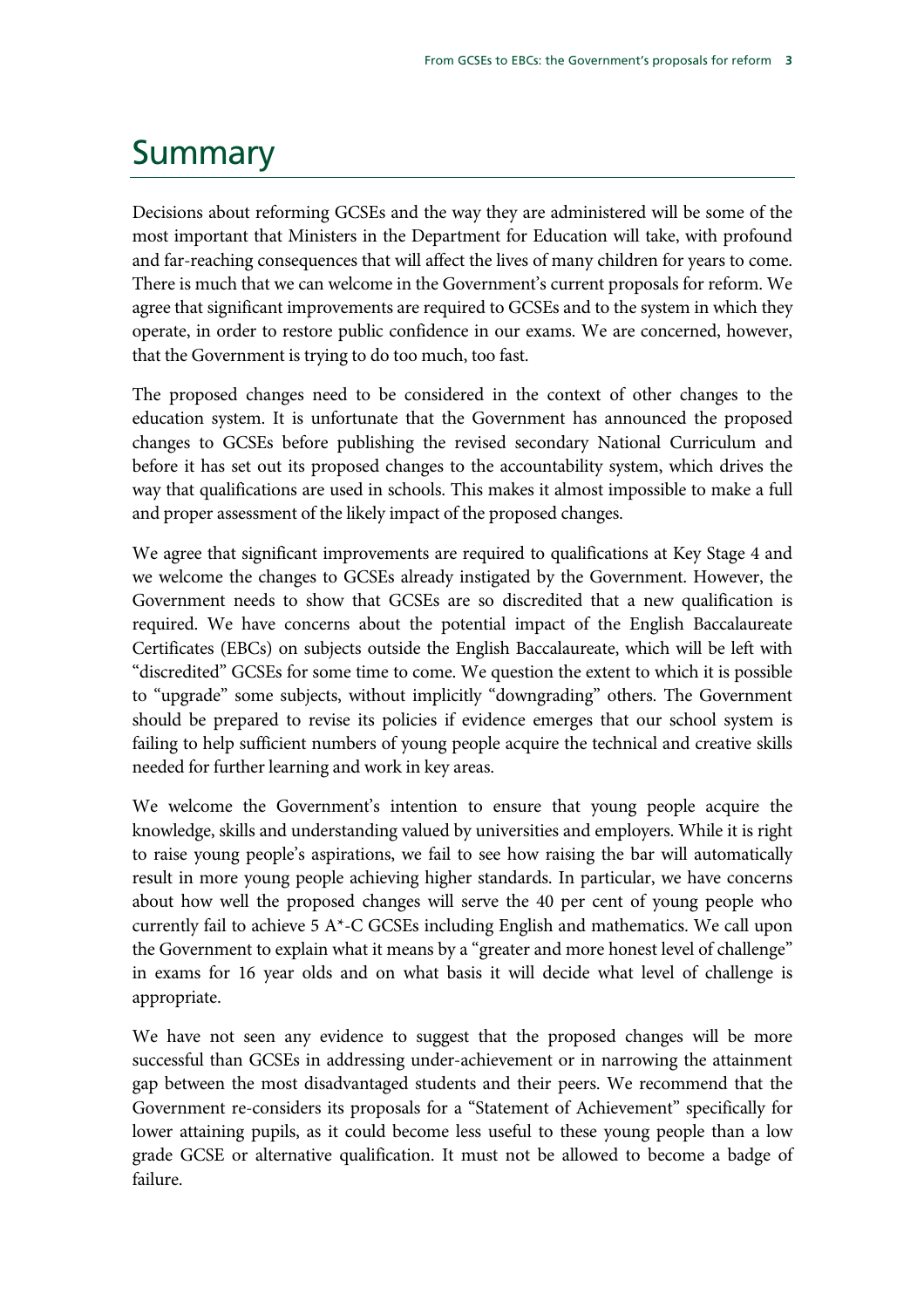We agree with the Government that changes are needed to the way exams are administered. We are concerned, however, about the long-term impact and serious downsides of franchising subject areas to single exam boards. The Government needs to show that it has paid sufficient attention to the likely unintended consequences of a franchised system or to the complexities of the tendering process.

We have serious concerns about the proposed timetable for reform. The Government is proposing to make change to qualifications and to the way they are administered, as well as to introduce a step-change in standards, all at the same time and to a very tight timetable. This may not only jeopardise the quality of the qualifications developed and of the franchising process, but could threaten the stability of the wider exam system, including A levels. The Government must act in the best interests of young people by ensuring the safe delivery of the qualifications upon which many of their life chances depend. We call upon the Government to pay the most serious attention to the concerns expressed by experts in the field and to slow down the pace of reform.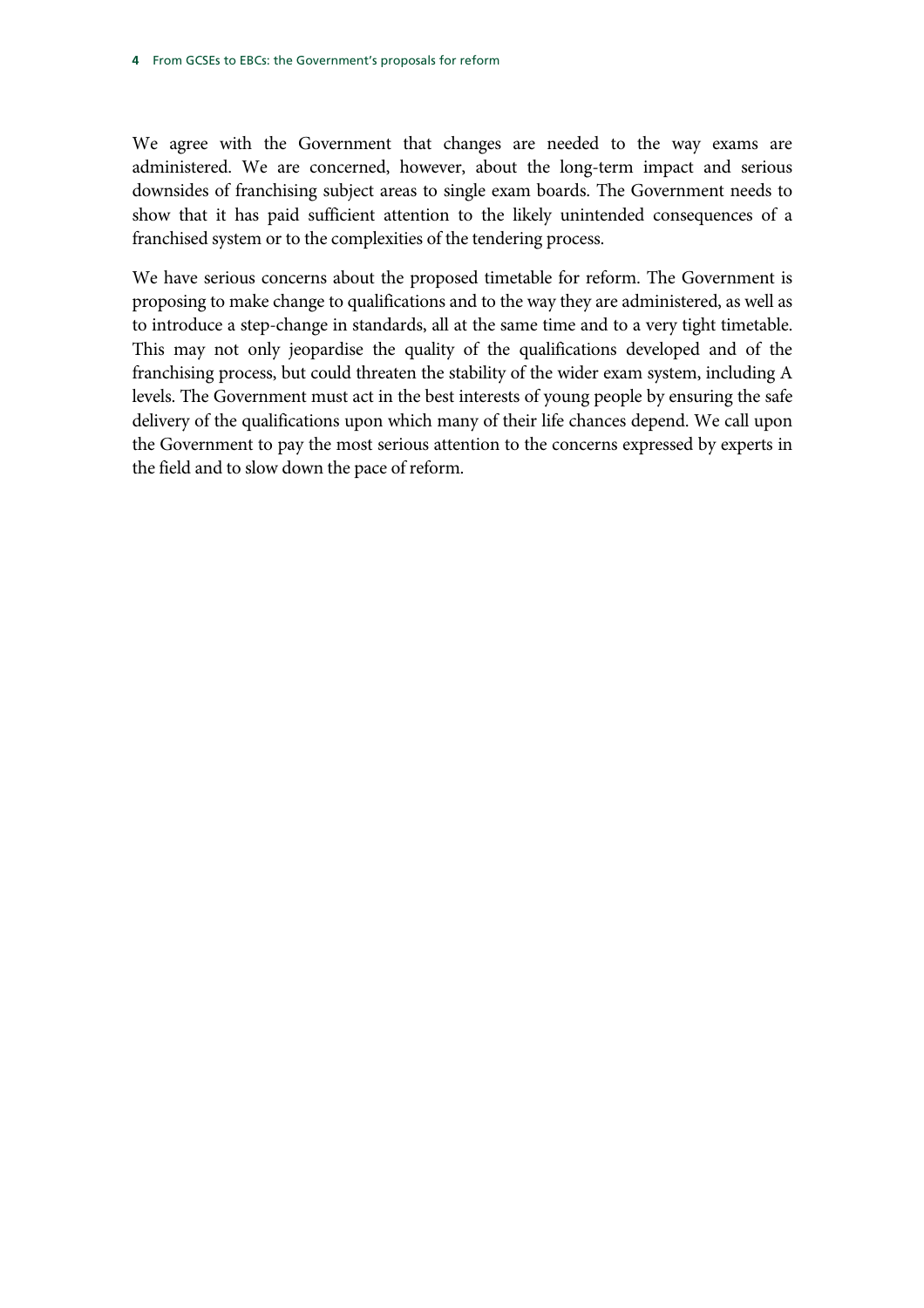## 1 Introduction

### **The Government's proposals for GCSE reform**

1. The assessment system, as a former Secretary of State for Education recently observed, sends a powerful message of what is valued and what defines success in a country, giving us "a glimpse of the sort of citizens the government hopes our children will become".<sup>1</sup> Qualifications taken at 16 exert a huge influence on what young people learn at this stage of their schooling. Decisions made about reforming GCSEs and the way they are administered will be some of the most important decisions that Ministers in the Department for Education (DfE) will take, with profound and far-reaching consequences which will affect the lives of many children for years to come.

2. The current Secretary of State, the Rt Hon Michael Gove MP, announced his plans for reform of Key Stage 4 qualifications in England on 17 September 2012. The Government is proposing to replace GCSEs with "English Baccalaureate Certificates" (EBCs) in English, mathematics and sciences for first teaching in September 2015, with first examinations in summer 2017. EBCs in history, geography and languages, as well as post-16 English and mathematics, will follow. EBCs in each subject area will be run by a single exam board, chosen by the Secretary of State. EBCs are intended to be more challenging than current GCSEs, signalling a "step change" in standards.<sup>2</sup>

3. The Government ran a consultation on the proposed reforms which closed on 10 December 2012. Following consideration of the consultation responses, the Department for Education is due to set out its "final policy requirements" to Ofqual. These policy requirements will include the Government's expectations of subject content. Ofqual will then develop and consult on new regulations for assessing and regulating exam boards and their qualifications.<sup>3</sup>

4. Once Ofqual has set the new regulations, exam boards will submit newly developed EBCs to Ofqual for approval. The Secretary of State will then decide which qualification is selected in each subject to be the new EBC (and therefore which exam board will offer that subject). Exam boards will administer a subject for five years; then the competition will be re-run.

### **Our inquiry**

5. As a Committee, we decided to undertake a very short inquiry in order to scrutinise the proposals for reform and to gauge reaction to the plans. We have taken a keen interest in qualifications and their administration: in 2012, we conducted an in-depth inquiry into the administration of examinations for 15–19 year olds in England, considering issues such as

<sup>1</sup> School assessment reforms confirm the government's obsession with exams, Estelle Morris writing in *The Guardian*, 26 November 2012

<sup>2</sup> Reforming Key Stage 4 Qualifications, DfE consultation, 17 September 2012, paragraph 1.1

<sup>3</sup> Reforming Key Stage 4 Qualifications, DfE consultation, 17 September 2012, paragraph 5.19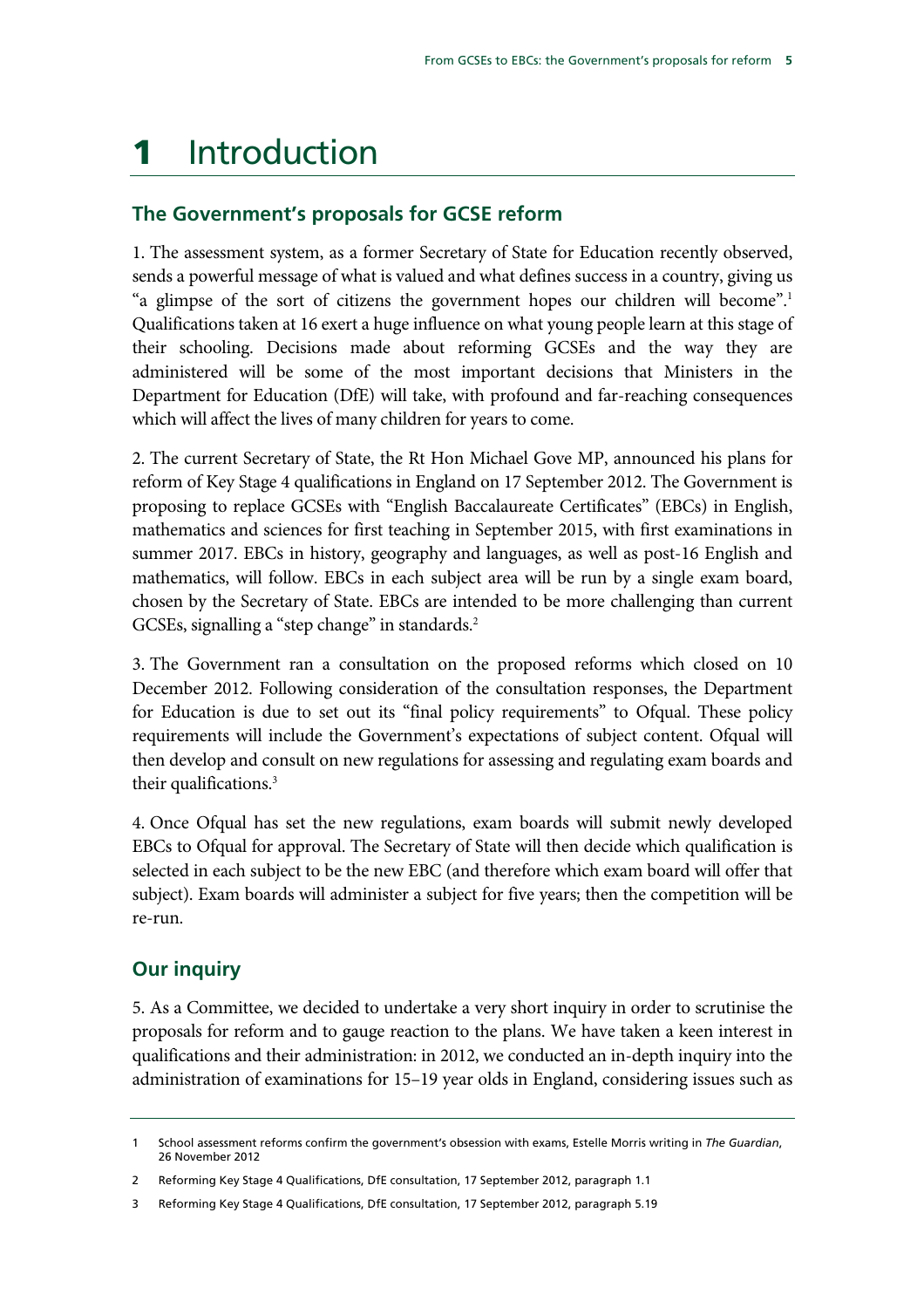standards and grade inflation, the impact of competing exam boards and the interaction between the exams and accountability systems. Many of these issues lie behind the proposals for GCSE reform put forward by the Government.

6. We held an informal seminar on 20 November 2012 with curriculum and assessment experts to explore the benefits and drawbacks of the proposed reforms. A note of this discussion, held under the Chatham House rule, can be found in the Annex to this Report.

7. We asked the Department for Education (DfE) to submit a Memorandum to the Committee, detailing the evidence base for its proposed reforms. Following this, we took oral evidence from the Secretary of State for Education on 5 December 2012. The DfE memorandum and a transcript of the oral evidence are appended to our Report.<sup>4</sup>

8. We also received correspondence and have seen consultation responses and other papers from a range of interested parties, including teachers and teaching unions, voluntary sector organisations and learned societies.

9. In this Report, we do not include a detailed analysis of responses to the Government's consultation on the proposed reforms. Instead, we set out some concerns we have at this stage about the Government's proposals, as well as commenting on features we welcome, based on what we have heard from curriculum and assessment experts and from the Secretary of State himself.

4 The oral evidence is contained n Volume II.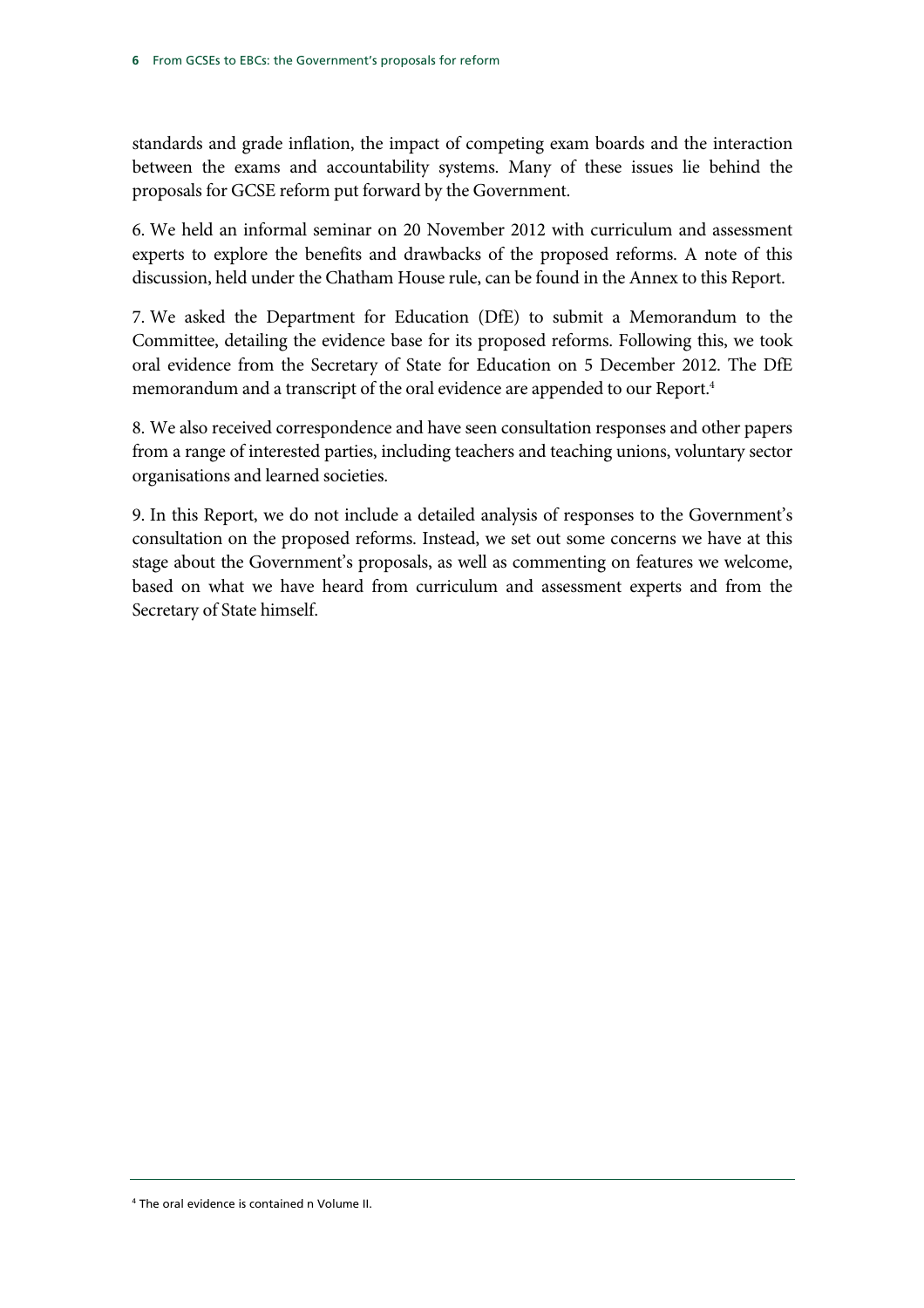# 2 Coherence and purpose of reforms

#### **Overall coherence**

10. In the 2010 White Paper, the Importance of Teaching, the Government signalled that it would be making changes to GCSEs. These included a return to end-of-course assessment, reduced opportunities for re-sits and improved assessment of spelling, punctuation and grammar in some subjects.<sup>5</sup> In April 2012, the Government indicated that further changes to GCSEs were planned following the outcome of the National Curriculum review.<sup>6</sup>

11. The current proposed changes are rather more significant and have been drawn up before the revised secondary National Curriculum has been published. The Government's consultation document stated that "there will be a separate consultation on reforms to the school accountability system later this year [2012]".<sup>7</sup> At the time of writing, proposed changes to the school accountability system have yet to be announced.

12. Concerns have been raised about the overall coherence of the Government's reforms, with critics pointing out that the Secretary of State has put forward specific and fundamental changes to qualifications, before the conclusion of the National Curriculum review or the reform of the accountability system.

13. At the moment there is little clarity regarding the curriculum and educational outcomes that will be required of the new qualifications. The Government is keen to have "truly world class syllabuses" that "match the curriculum content taught in the highest performing jurisdictions around the world".<sup>8</sup> We note that Ofqual has urged the Secretary of State to "state as clearly as possible the curriculum and educational outcomes required," in order to ensure qualifications are designed to meet the Government's requirements.<sup>9</sup>

14. One participant in our seminar subsequently wrote to us that "successful reforms in other countries have taken significant time to consider their education system as a whole, reflecting on curriculum as well as assessment, and ensuring that changes at one stage or age are combined with the necessary changes elsewhere to ensure progression."<sup>10</sup> The Confederation of British Industry (CBI) has called for a "whole system" approach to educational improvement, arguing that "unless all reforms are aligned to a clear set of outcomes across academic performance and the behaviours young people need to move on

10 See appendix 2

<sup>5</sup> *The Importance of Teaching—The Schools White Paper 2010*, paragraphs 4.47-4.50

<sup>6</sup> Changes to GCSEs from 2012, General Article, on DfE website, updated 26 April 2012. This stated that the DfE expected "to announce in the near future the timescale for introducing new GCSEs in National Curriculum subjects, alongside decisions on the introduction of the new programmes of study." Accessed 9 May 2012

<sup>7</sup> Reforming Key Stage 4 Qualifications, DfE consultation, 17 September 2012, paragraph 1.5

<sup>8</sup> Reforming Key Stage 4 Qualifications, DfE consultation, 17 September 2012, paragraph 5.18

<sup>9</sup> Ofqual response to consultation, 10 December 2012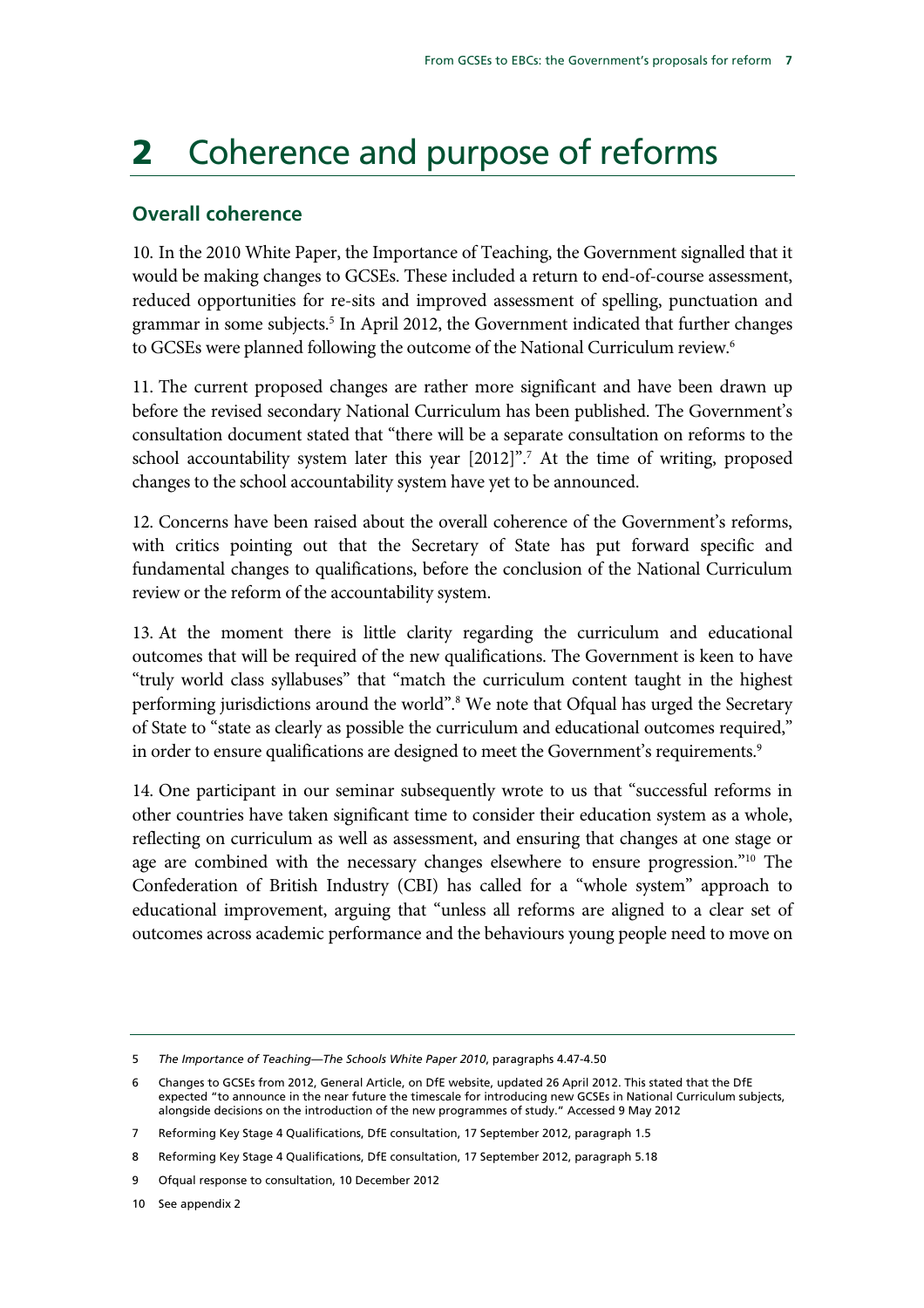in life [...] there is a risk that a tougher exam system will simply lead to higher failure rates".11

15. When we questioned the Secretary of State about the overall coherence of his proposed reforms, he told us that "coherence comes at the end of the process".12 We are not reassured by this assertion and are concerned that there is a lack of overall coherence in the Government's approach to reform of the curriculum, qualifications and school accountability system. It is unfortunate that the Government has chosen to publish its proposals for qualifications reform, before the revised secondary National Curriculum has been published. No sensible reform of assessment can take place without clarity as to what is to be taught. Coherence is not achieved by accident but by design. **We recommend that the Government publishes programmes of study for the revised secondary National Curriculum as soon as possible, so that it can be seen how these relate to the proposed qualification reforms. We also recommend that the Government sets out the curriculum and educational outcomes required of the new EBCs.** 

16. The Government has identified the school accountability system as part of the "root cause" of the problems with our exam system, and the consultation document indicates that the Government will "refocus Department's floor standard measures [...] to take account of performance in our new English, mathematics and science qualifications from 2017".13 We emphasised in our report last year the consequences arising from the interaction between the schools accountability system and the exam system and we welcome the Government's intention to make changes to the school accountability measures.<sup>14</sup> We believe, however, that if the school accountability is part of the "root cause" of the problem, then proposals for changing the accountability system should properly be considered alongside qualifications reform.15 It is difficult to see how the Government's current proposals for qualifications reform will end "the perverse incentives created by interaction of our qualifications and accountability system" without being able to consider the revised accountability measures and how they might affect schools' behaviour with regard to the new qualifications.16 **As we concluded in our exams inquiry last year, any option for reform of exams administration, whether it be a single board or a franchised system, can only have limited impact while the school accountability system continues to drive schools' behaviour in the way that it does at present. We recommend that the Government publishes its proposals for reforms to the accountability system as soon as possible, so that they can be considered alongside the proposed GCSE reforms. Changes to assessment and school accountability should only be implemented as part of a coherent review of Key Stage 4 education.** 

<sup>11</sup> First Steps—A new approach for our schools, CBI, November 2012

<sup>12</sup> Oral evidence 5 December 2012, Q 4

<sup>13</sup> Reforming Key Stage 4 Qualifications, DfE consultation, 17 September 2012, paragraphs 3.7 and 4.4

<sup>14</sup> Education Committee, First Report of Session 2012–13, *The administration of examinations for 15–19 year olds in England*, HC 141–1, chapter 10

<sup>15</sup> Reforming Key Stage 4 Qualifications, DfE consultation, 17 September 2012, paragraph 3.7

<sup>16</sup> Reforming Key Stage 4 Qualifications, DfE consultation, 17 September 2012, paragraph 1.2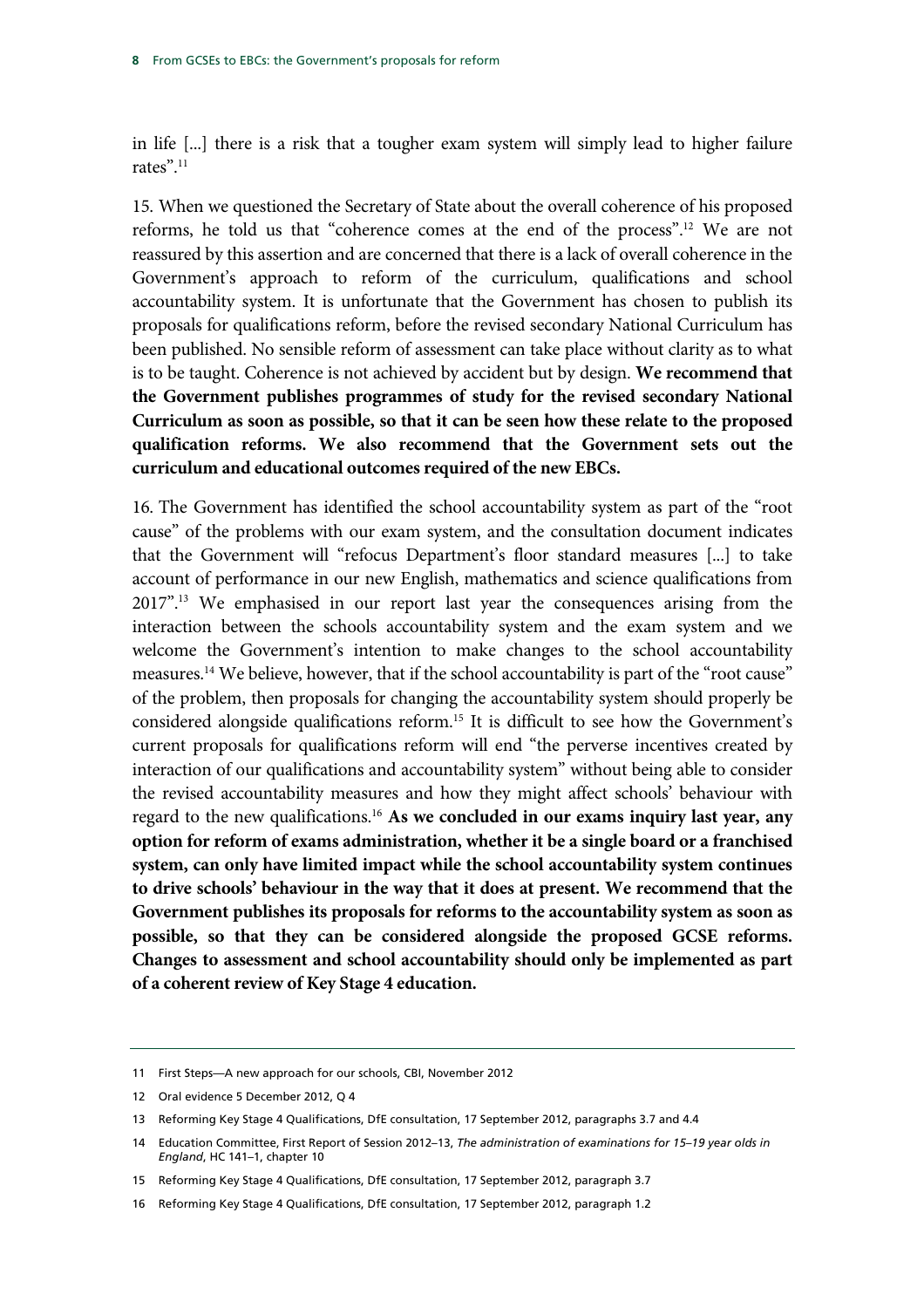#### **Purposes of examinations at 16**

17. The Government has been criticised for failing to take a step back and consider the purposes of assessment at 16 which underpin the proposed reforms. Speaking in the House of Commons, Minister of State for Schools David Laws stated that the Government's qualifications reforms have two objectives: "first we want to restore confidence in standards, and secondly, we want to ensure that the quality of our qualifications matches the best in the world."17 The DfE consultation document on the proposed reforms identifies what it sees as the main failures of the exam system and provides its analysis of the root cause of these problems. The consultation does not, however, set out what it believes to be the most important purpose of assessment at 16. This is also absent from the DfE memorandum submitted to us regarding the evidence base for the proposed reforms.

18. The Association of School and College Leaders (ASCL) has commented that "a review of GCSE examinations needed first to ask questions about the purpose of GCSE, especially in the changing landscape of raising the participation age (RPA)." The ASCL reports that its members "in the main find it difficult to imagine a complete removal of qualifications at age 16 [...] given the nature of our structures and the numbers of students who transfer to another institution at that age and move on from level 2 to level 3 study." The union suggests that "it would have been helpful to hold that discussion and to address issues around the purpose before moving to such a major change."18 Others, such as former Education Secretary, Lord Baker of Dorking, and the Confederation of British Industry (CBI), have gone further and have argued that the Government should not be concentrating on exams at 16. A recent CBI report stated that "it is at 18 not 16 that we should be thinking in terms of externally-marked, high-value qualifications." The report warns of the risk that "the mistakes of the past—both teaching to the test by schools and micro-management of the school system through the means of exams and league tables may be repeated in the EBC".19

19. As we noted in our report on the administration of exams last year, GCSEs are currently used for a variety of purposes and these multiple purposes place additional pressures on the exam system.20 We agree with the Advisory Committee on Mathematics Education (ACME) that the purpose of a qualification should frame its characteristics and design.21 **We recommend that the Government states clearly what it sees as the essential purposes of qualifications and assessment at age 16, which underpin the proposed reforms.** 

20. We also note Ofqual's warning that the Government may be expecting too much of its new qualifications, by asking the new single tier assessments to support the best teaching

<sup>17</sup> HC Deb, 16 January 2013 col 887

<sup>18</sup> ASCL consultation response paragraph 4

<sup>19</sup> First Steps—A new approach for our schools, CBI, November 2012 chapter six

<sup>20</sup> Education Committee, *The administration of examinations for 15-19 year olds in England,* para 11. Purposes include accountability, certification, progression and differentiation between candidates. See also SCORE consultation response paragraph 3

<sup>21</sup> ACME consultation response paragraph 4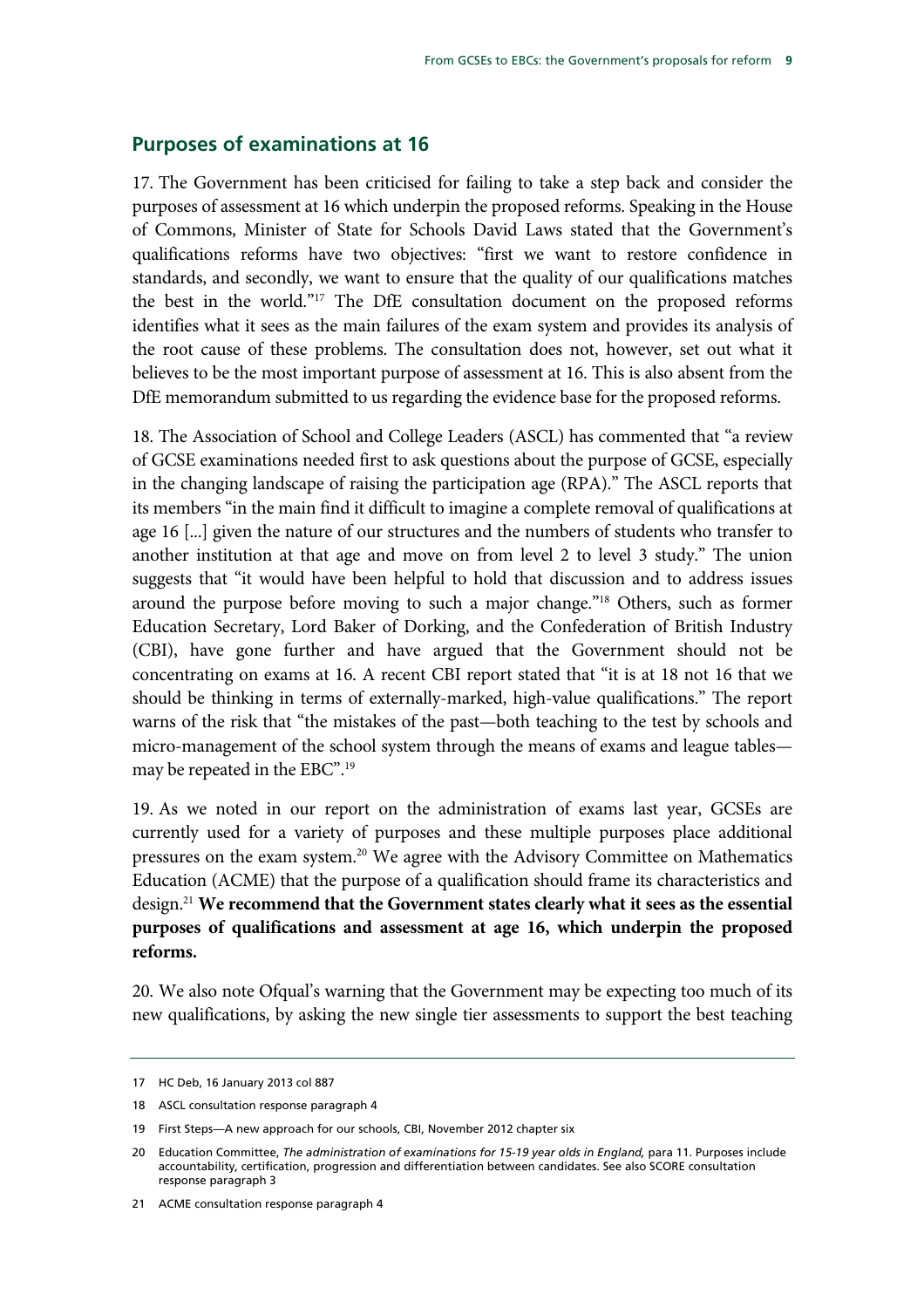and learning, to provide reliable data for accountability purposes, be immune to pressures from the accountability system, to reflect genuine improvements in pupils' achievements and to be capable of being passed by the vast majority of students. In a letter to the Secretary of State, Chief Regulator, Glenys Stacey expressed concern that "the aims for EBCs may exceed what is realistically achievable through a single assessment".<sup>22</sup> She concluded that "our advice is that there are no precedents that show that a single assessment could successfully fulfil all of these purposes".23 **The Government may risk transferring the strain currently placed on GCSEs to the new EBCs, if it continues to use the new qualification, and particular grades obtained in it, as the sole basis of its accountability measurements. We recommend that the Government takes very careful account of Ofqual's advice when drawing up proposals for a revised accountability system.**

<sup>22</sup> Letter from Glenys Stacey to Michael Gove, 19 November 2012

<sup>23</sup> Letter from Glenys Stacey to Michael Gove, 19 November 2012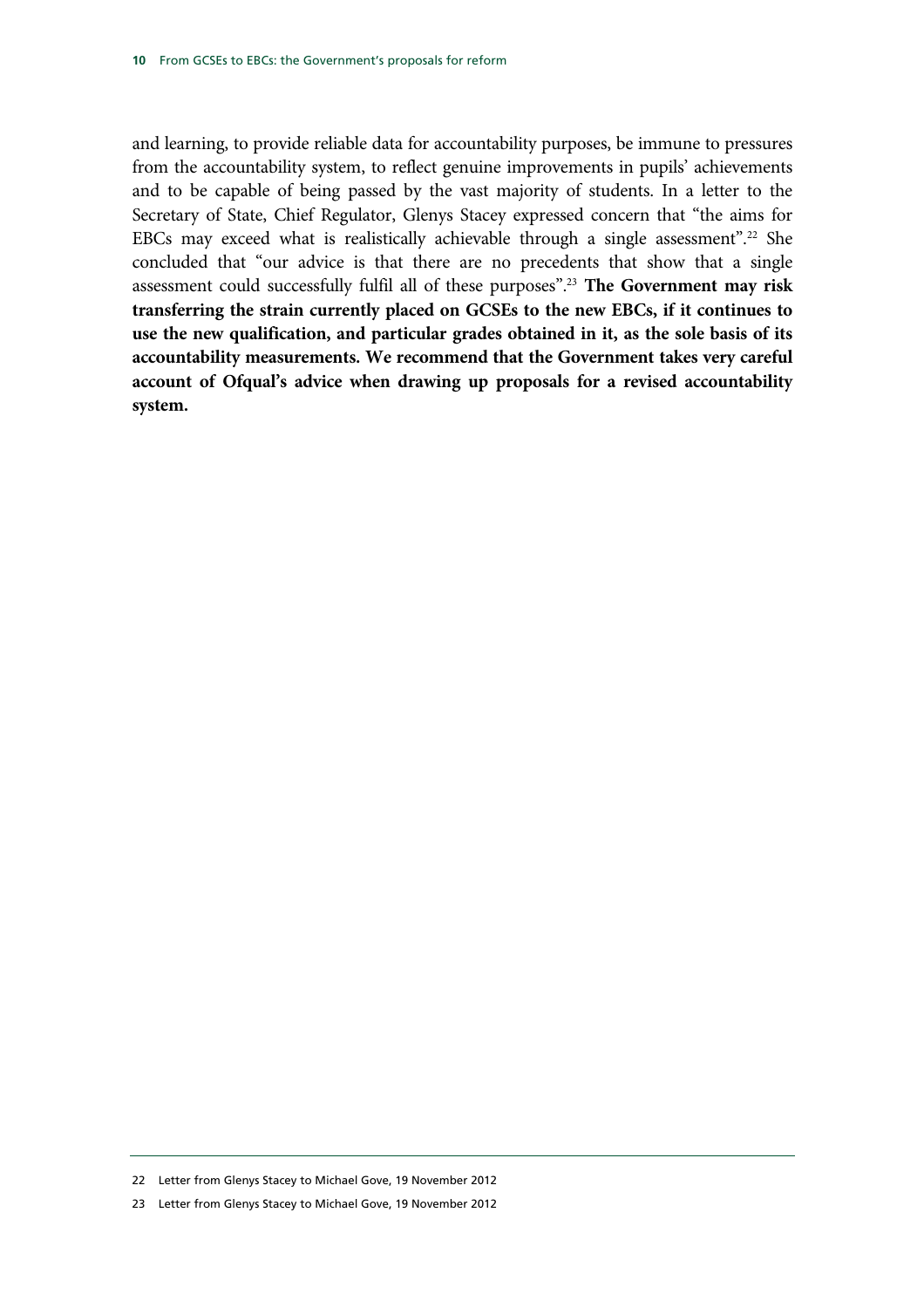### **3** The GCSE brand

21. The Government announced in the 2010 White Paper, the Importance of Teaching, that it would be making several changes to GCSEs. In April 2012, the DfE indicated that new GCSEs would be introduced in National Curriculum subjects, following the National Curriculum review.24 The proposed reforms go further, suggesting that "a clear break from the past" is needed and a new qualification, the English Baccalaureate Certificate, should replace GCSEs, initially in English, maths and the sciences.<sup>25</sup>

22. The DfE consultation document identifies two main failures of the current exam system, namely a lessening of demand in GCSEs and the failure of lower GCSE grades to provide a foundation for progression. The DfE's analysis of the root cause of these problems is "the interaction of the current school accountability system with England's competitive examinations market".26 The Government believes that Ofqual's recent action to tighten controls over GCSEs has "addressed the symptoms of the problem and not the root cause" and that more fundamental reform is necessary to "address the 'race to the bottom' at its source".<sup>27</sup> This includes the development of new qualifications, English Baccalaureate Certificates (EBCs), with a "step change" in standards, alongside a move to a single exam board in key subjects.<sup>28</sup> The Secretary of State told us on 5 December 2012 that "it is my strong view that attempting to breathe life into the GCSE brand would be in noone's interest".29

23. Many have questioned whether the GCSE brand is so discredited that a new qualification is required. Curriculum and assessment experts at our seminar suggested that GCSEs have been effective at improving attainment in the middle of the ability range, but have served the most and least able less well. They acknowledged that there are issues with GCSEs that need to be addressed; such as modularisation, the re-sit culture, early and multiple entries, controlled assessment, predictability of assessment and too much question scaffolding. It was, however, pointed out that none of these problems is irremediable. Ultimately, as one participant suggested, it is a political decision whether or not to "nurture the brand" or to bring in something new.

24. **We agree with the Government that significant improvements are required to qualifications at Key Stage 4 and to the system in which they operate. We broadly welcome the changes to GCSEs already instigated by the Coalition Government, such as a move to end-of–course assessment in some subjects and restricting re-sit** 

<sup>24</sup> Changes to GCSEs from 2012, General Article, DfE website, updated 26 April 2012. This stated that the DfE expected "to announce in the near future the timescale for introducing new GCSEs in National Curriculum subjects, alongside decisions on the introduction of the new programmes of study." Accessed 9 May 2012.

<sup>25</sup> Reforming Key Stage 4 Qualifications, DfE consultation, 17 September 2012, paragraph 4.9

<sup>26</sup> Reforming Key Stage 4 Qualifications, DfE consultation, 17 September 2012, paragraph 3.7

<sup>27</sup> Reforming Key Stage 4 Qualifications, DfE consultation, 17 September 2012, paragraph 3.7. Changes include a move from modular to linear exams, tightening of requirements for spelling, punctuation and grammar and syllabus content in some subjects.

<sup>28</sup> Reforming Key Stage 4 Qualifications, DfE consultation, 17 September 2012, paragraph 1.1

<sup>29</sup> Oral evidence 5 December 2012,Q 43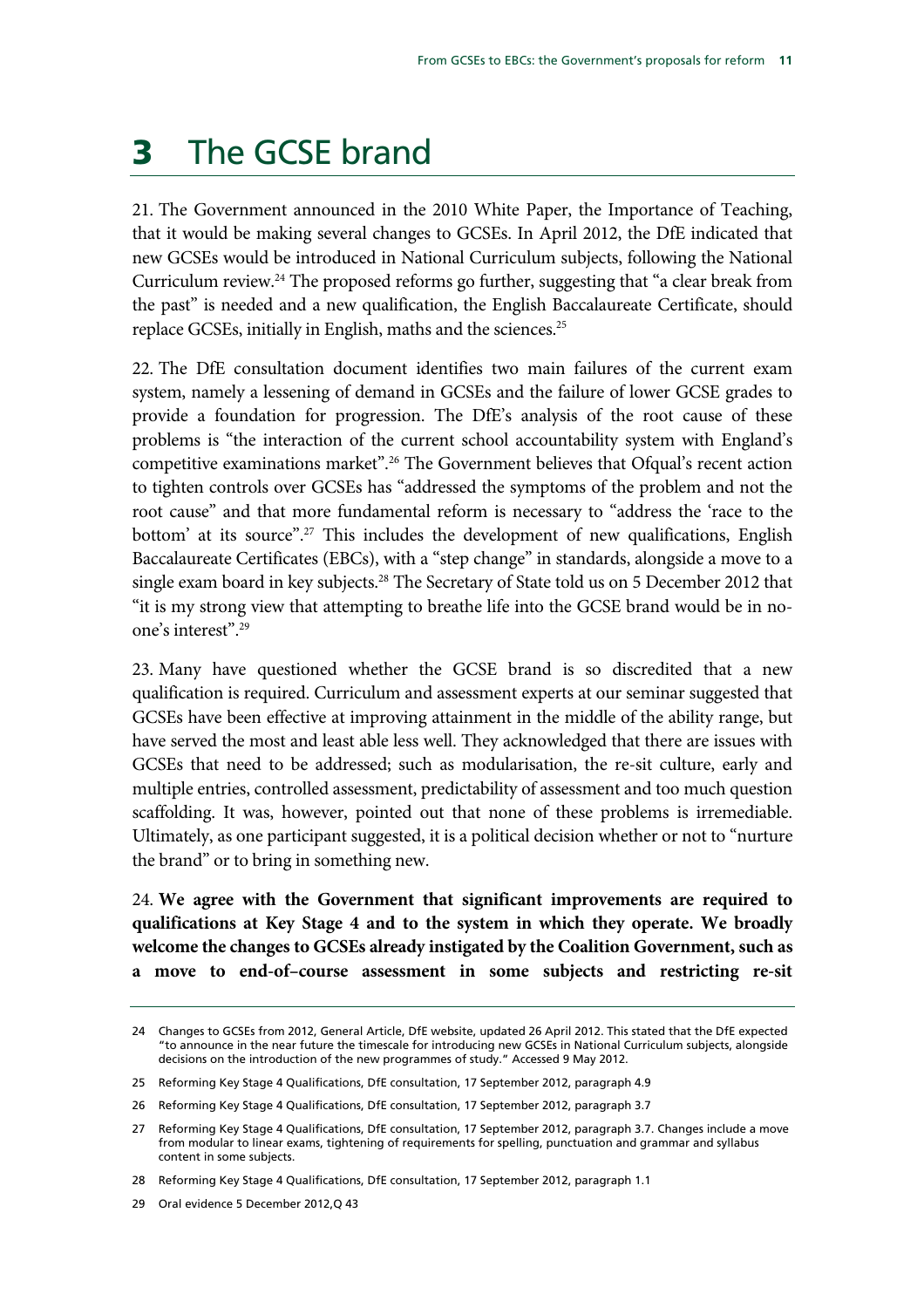**opportunities, as well as changes to the way qualifications count in performance tables. We consider that these changes will help to achieve some of the improvements that the Government is seeking.**

25. **We believe that many of the problems identified with GCSEs are linked to perverse incentives generated by the system in which the qualification operates, such as school performance measures and competition between exam boards. We concluded in our inquiry last year that competition between the exam boards for market share, combined with the influence of the accountability system, leads to significant downward pressure on standards. These pressures may be compounded by features of the qualifications themselves, such as the high degree of flexibility afforded by a modular structure and repeated opportunities for re-sits. It is essential that the Government in its approach to reform is clear whether the problems that it is seeking to remedy are linked primarily to the qualification itself or to the system in which it operates.** 

26. **We have not received evidence that GCSEs are so discredited that a new qualification is required. Legitimate criticisms can be made of GCSEs, and should be addressed, but the Government must publish in full the results of its consultation and its analysis to justify its case that the brand is so damaged that it is beyond remedy. It must show that the Government could not achieve the objectives outlined by David Laws, namely restoring confidence in standards and ensuring our qualifications match the best in the world, by making changes to GCSEs rather than by bringing in a new qualification.** Furthermore, we have particular concerns about several aspects of the proposed reforms, as set out in chapters four to eight.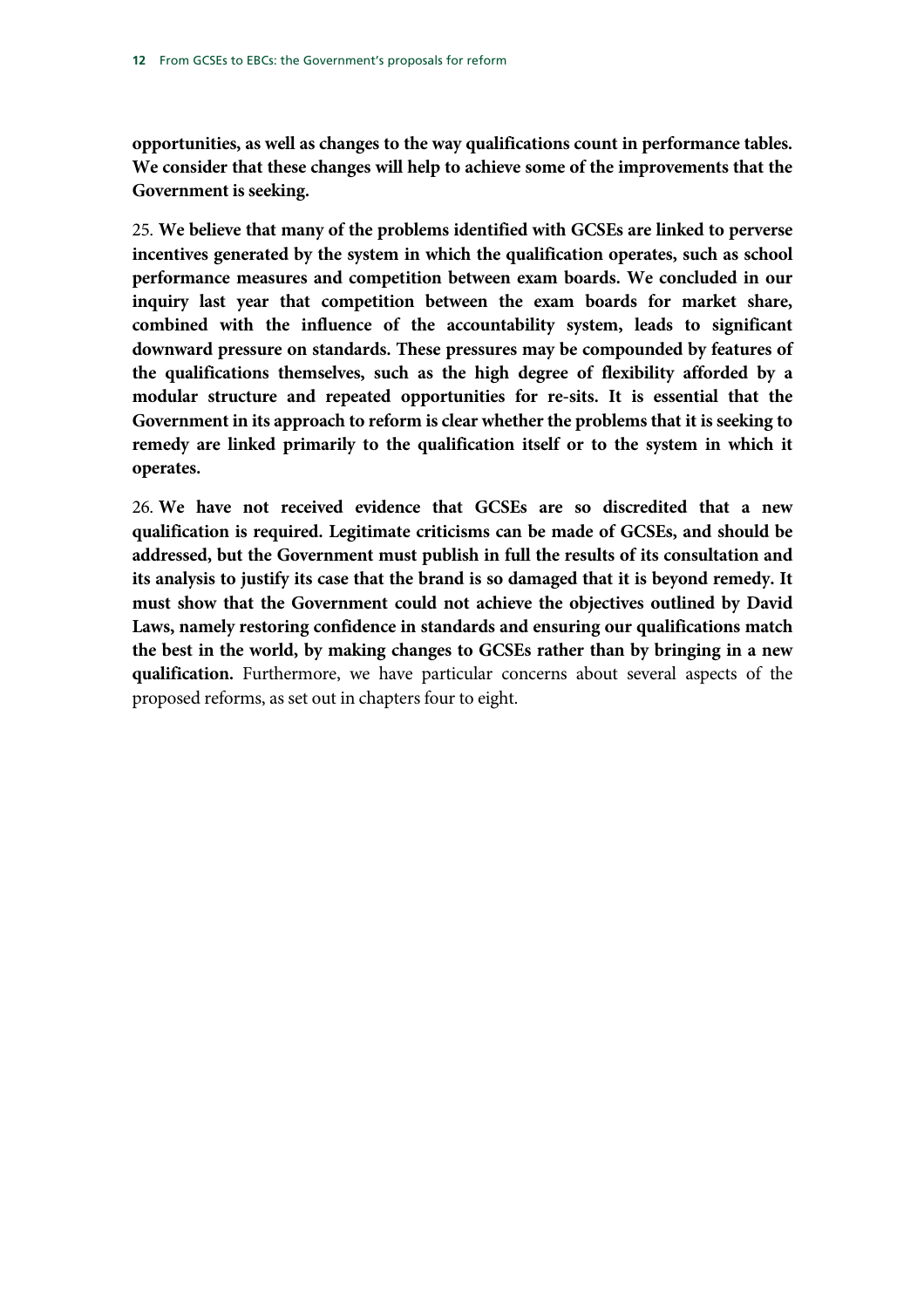### 4 A dual system

27. The Government is clear that it wishes to encourage more young people to study qualifications in core academic subjects. It is proposing that new English Baccalaureate Certificates in English, mathematics and the sciences will be introduced for first teaching from September 2015, with young people taking exams in summer 2017. English Baccalaureate Certificates in history, geography and modern languages, as well as post-16 English and mathematics, will follow, with the timetable to be determined following responses to the Government's consultation. Beyond the English Baccalaureate subjects, the Government has said that it will "ask Ofqual to consider how these new higher standards can be used as a template for judging and accrediting a new suite of qualifications, beyond these subjects, at age 16, to replace current GCSEs".30 It appears, therefore, that EBCs will run alongside GCSEs in other subjects for some time.

28. There has been vigorous opposition to the Government's proposals from prominent figures in the arts community. Concerns have also been expressed about the implications for religious studies, sports and technical subjects, such as design and technology; and about the impact of the reforms on vocational education, and how the proposals may exacerbate the gap between academic and vocational subjects.

29. In a recent open letter to David Cameron, 22 Professors of Education warned that the EBCs will "grievously affect the contribution that our education system makes to both the cultural life of the country and to the creative and innovatory development of our economy".31 Higher education representatives have expressed concern to us about the impact of the proposed reforms on widening participation, saying that "universities are offering a vast range of relevant courses, but these proposals sideline the arts, social sciences and some humanities".<sup>32</sup>

30. Critics of the Government's proposals also argue that subjects outside the English Baccalaureate will be marginalised and under-resourced, as schools respond to the incentives generated by the English Baccalaureate performance measure, thus creating a two-tier system among curriculum subjects. The Secretary of State emphatically rejected this in oral evidence to us, telling us that "we are putting in place support for music, art and design, physical education and sport, which would lead me to believe that these subjects will flourish more than ever before".<sup>33</sup>

31. **We support the Government's desire for all pupils to be offered a broad and balanced curriculum which will equip them with the knowledge, skills and understanding they need to progress to further learning and work. We welcome the recent increases in the numbers of young people studying for GCSEs in history,** 

<sup>30</sup> Reforming Key Stage 4 Qualifications, DfE consultation, 17 September 2012, paragraph 4.7

<sup>31 &</sup>quot;The perfect storm brewing over education", open letter from 22 Professors of Education to David Cameron, 22 November 2012

<sup>32</sup> See Appendix 4

<sup>33</sup> Oral evidence 5 December 2012, Q 107 and Q 108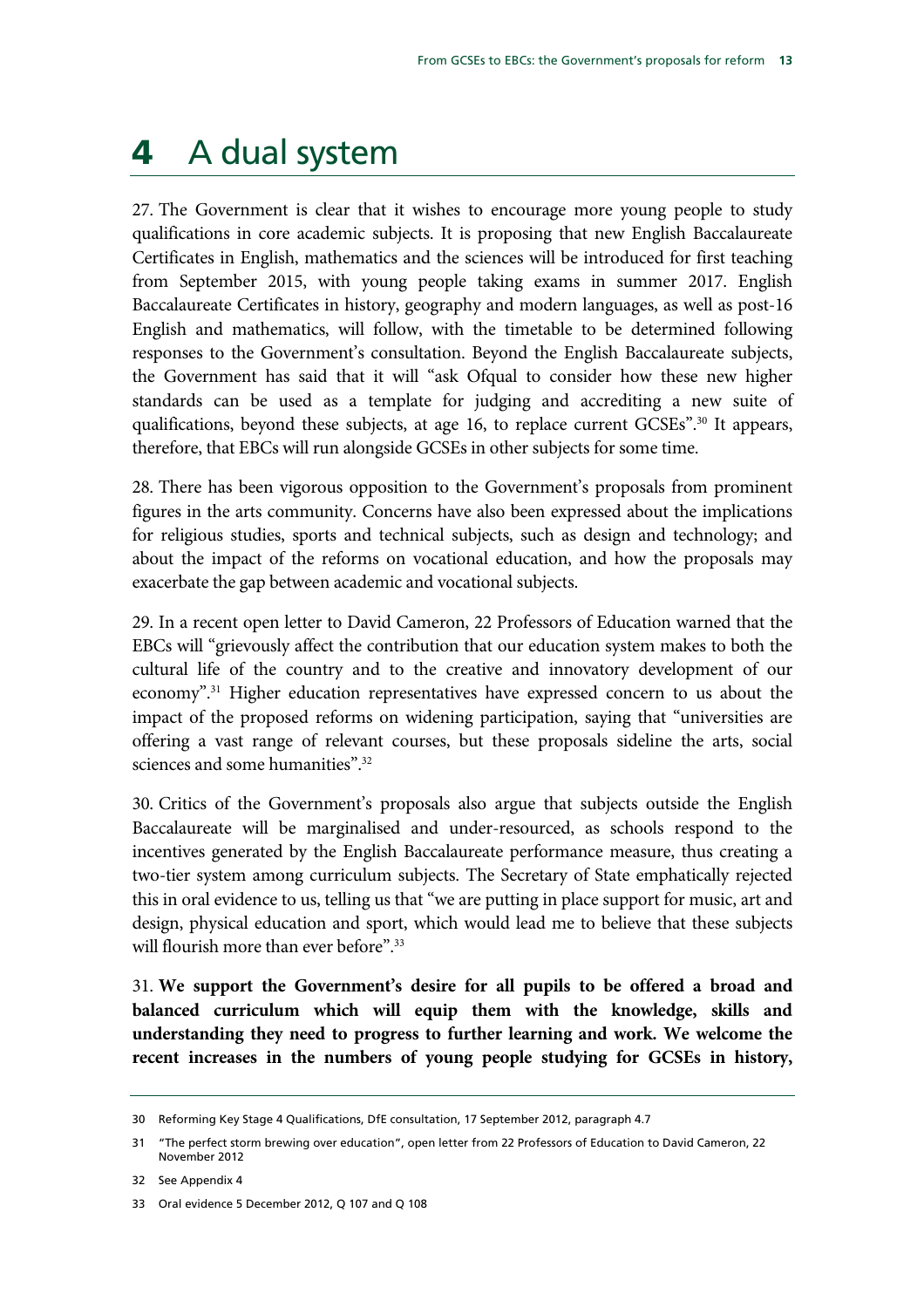**geography and modern languages, assuming that this is matched by the achievement of good grades in these subjects. We are, however, very concerned about the potential impact of the English Baccalaureate Certificates on subjects outside the English Baccalaureate, which will be left with "discredited" GCSE qualifications for some time. We question the extent to which it is possible to "upgrade" some subjects without implicitly "downgrading" others. The proposed reforms may undermine parity of esteem between different subjects, and between academic and vocational education, rather than do anything to reinforce it.**

32. **As GCSEs will continue to be offered in many subjects for the foreseeable future, it is important that public confidence in these qualifications is restored. We recommend that the Government continues with the improvements to GCSEs and that a concerted effort is made to restore confidence in GCSEs in subjects outside the English Baccalaureate.** 

33. **We recommend that the Government tracks very carefully the impact on take-up in subjects outside the English Baccalaureate and the way they are resourced in schools over the next few years if EBCs are introduced. The Government should be open and explicit in acknowledging and explaining the consequences for these subjects. It should also be prepared to revise its policies, should evidence emerge from universities and employers that the school system is failing to help sufficient numbers of young people acquire the technical and creative skills needed for further learning and work in key areas.**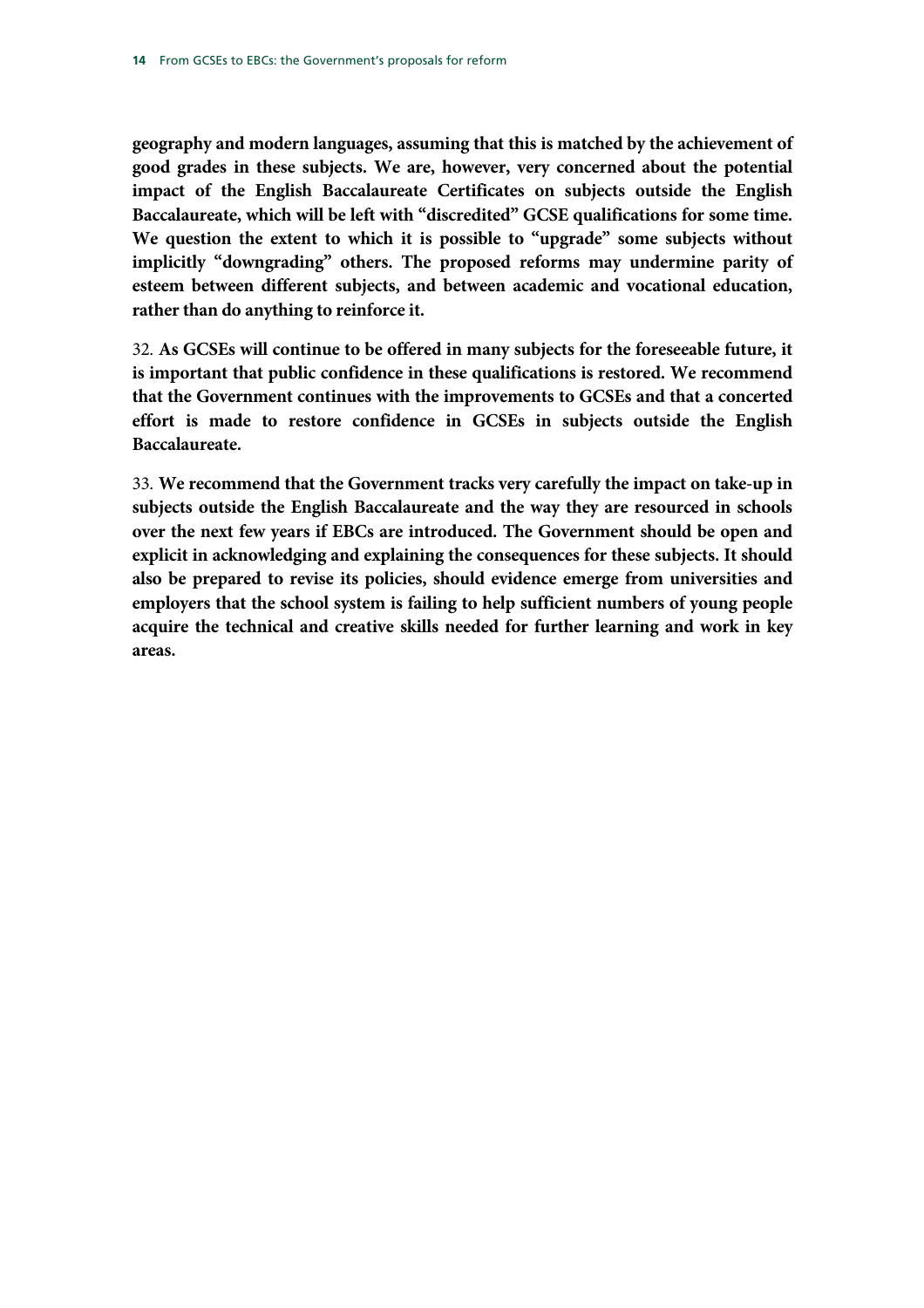## 5 Administration of examinations

34. The Government believes that moving to a franchised system, whereby a single exam board runs EBCs for a particular subject area, will "address the 'race to the bottom' [between exam boards] at its source".<sup>34</sup> We explored in detail the benefits and drawbacks of the various options for administering the exam system, including a single exam board, franchising and multiple exam boards, in our inquiry into the administration of examinations last year. As we acknowledged in that report, there are advantages and disadvantages associated with each option. Key issues raised with us by assessment experts and the regulator in relation to franchising include:

- substantial Government and regulatory input required to draw up and award contracts to providers;
- resource implications for exam boards (to develop qualifications and then put together bids);
- impact on unsuccessful bidders and their future economic viability;
- risk that pricing could "become a dark art" and would be likely to increase;<sup>35</sup>
- how to encourage innovation and associated financial investment;
- impact on other subjects/qualifications which are currently cross-subsidised by large entry GCSEs;
- concentration of subject expertise in one exam board means that franchising effectively could become a "one-way street".36

35. A further consideration is how changes to qualifications would be handled within a franchised system. The new EBCs will not be piloted and it is unclear how much flexibility exam boards and Ofqual would have to make improvements, if these were found to be necessary during the five-year lifetime of each EBC.

36. Participants at our seminar were generally pessimistic about the impact of a franchised system on pricing, cross-subsidisation of smaller subjects/qualifications, innovation and subject expertise. One contributor predicted that cross-subsidisation would cease to work and that either the prices for these qualifications/subjects would increase or the qualifications would disappear. It was suggested that subject expertise would either migrate to the successful provider or be lost, meaning that options for renewal of contracts after five years would be much more limited. Ofqual has warned in a letter to the Secretary of

<sup>34</sup> Reforming Key Stage 4 Qualifications, DfE consultation, 17 September 2012, paragraph 3.7

<sup>35</sup> Education Committee, *The administration of examinations for 15-19 year olds in England,* para 77

<sup>36</sup> Education Committee, *The administration of examinations for 15-19 year olds in England,* para 79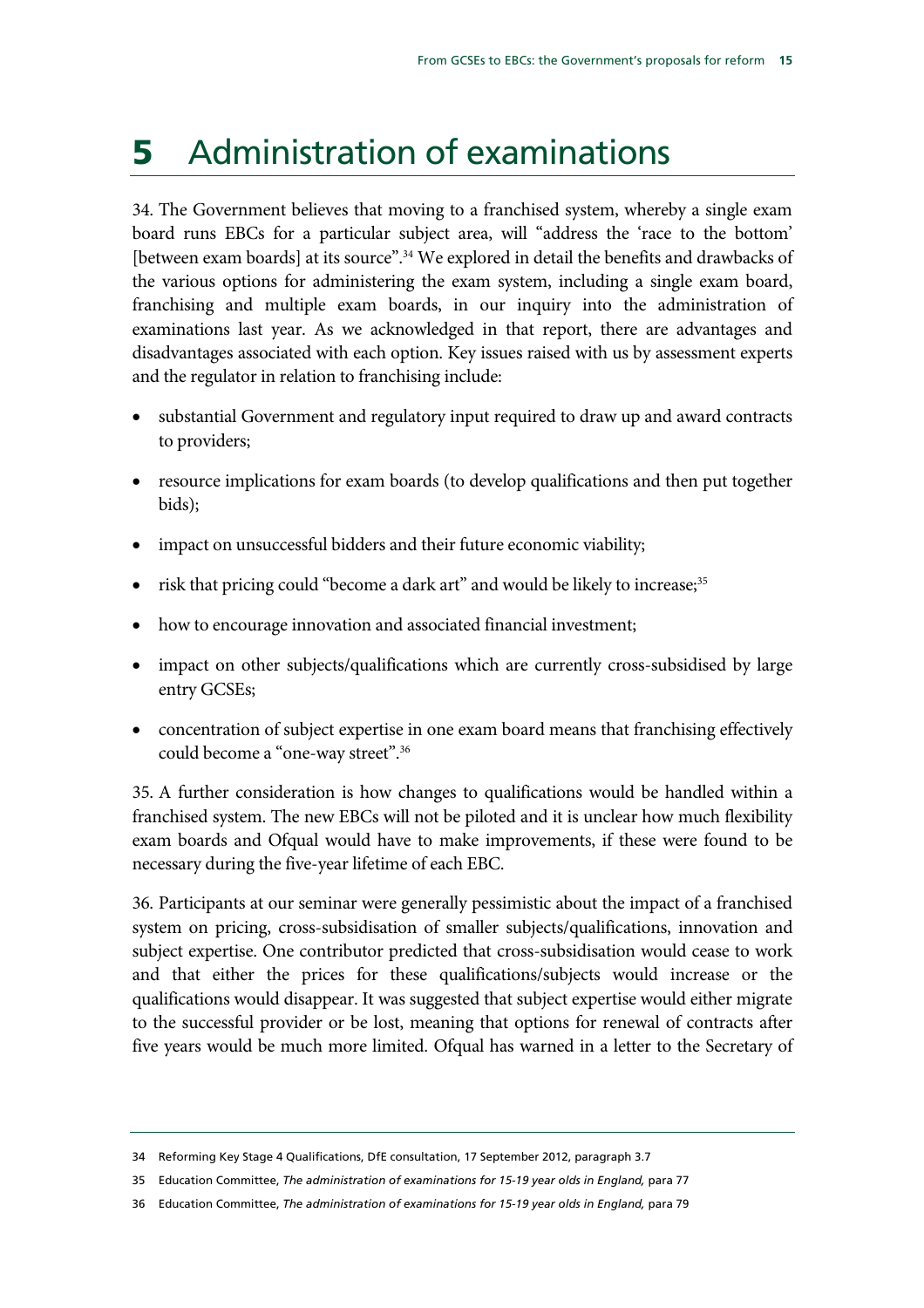State that the system could lose a large amount of subject expertise which "would not only damage the quality of EBCs but would also jeopardise the A level reforms".<sup>37</sup>

37. In response to questioning by us, the Secretary of State indicated that he did not share our concerns about pricing and the implications for subject expertise.<sup>38</sup> He did, however, indicate that he would be prepared to grant additional powers to Ofqual to enable it to regulate monopoly provision and pricing, should these be required.<sup>39</sup>

38. Participants at our seminar emphasised that more information was needed on the criteria which the Secretary of State would use to choose the winning exam board in each subject. The Secretary of State confirmed to us that the criteria for selection would be published and that he wants "the whole process of why a particular qualification was chosen to be rendered as transparent as possible."40 He also stated that the selection process would be a genuine competition, based on his assessment of the bids against the published criteria.

39. The Secretary of State also told us that the Government will have a "relationship" rather than a "contract" with the successful exam board. When questioned, he referred to "frustrations" experienced by the Government as a result of European procurement law.41 He acknowledged that any decision to award a "relationship" to an exam board could be subject to legal challenge by disappointed bidders, as such decisions could threaten the future financial viability of exam boards.<sup>42</sup>

40. Ofqual has advised the Secretary of State to delay market reform in order to concentrate on qualification reform, on the grounds that "there are significant risks to the safe and continued delivery of all qualifications in the model proposed" and that market reform "will distract Ofqual and exam boards from the central, most important matters of first class qualification and assessment design, standards and delivery".<sup>43</sup>

41. **In our report last year, we recognised the need for change and expressed concern about the possible long-term impact and the "serious downsides" of a franchised system.**<sup>44</sup> **The Government must demonstrate that it has taken sufficient account of the likely unintended consequences of franchising, such as an increase in pricing, and of the complexities of the tendering process, in view of the explicit warnings from the regulator and assessment experts about the risks associated with market reform. As we noted in our exams report, the success of the system will depend to a large extent on how well the Government and regulator specify their requirements and on the quality of the tendering process. The Secretary of State should clarify as a matter of urgency the** 

39 Oral evidence 5 December 2012, Q 78

<sup>37</sup> Letter from Glenys Stacey to Michael Gove, 19 November 2012

<sup>38</sup> Oral evidence 5 December 2012, Qq 66, 79-80

<sup>40</sup> Oral evidence 5 December 2012, Q 58

<sup>41</sup> Oral evidence 5 December 2012, Q 73

<sup>42</sup> Oral evidence 5 December 2012, Q 85

<sup>43</sup> Ofqual response to DfE consultation, 10 December 2012

<sup>44</sup> Education Committee, *The administration of examinations for 15-19 year olds in England,* paras 75 to 82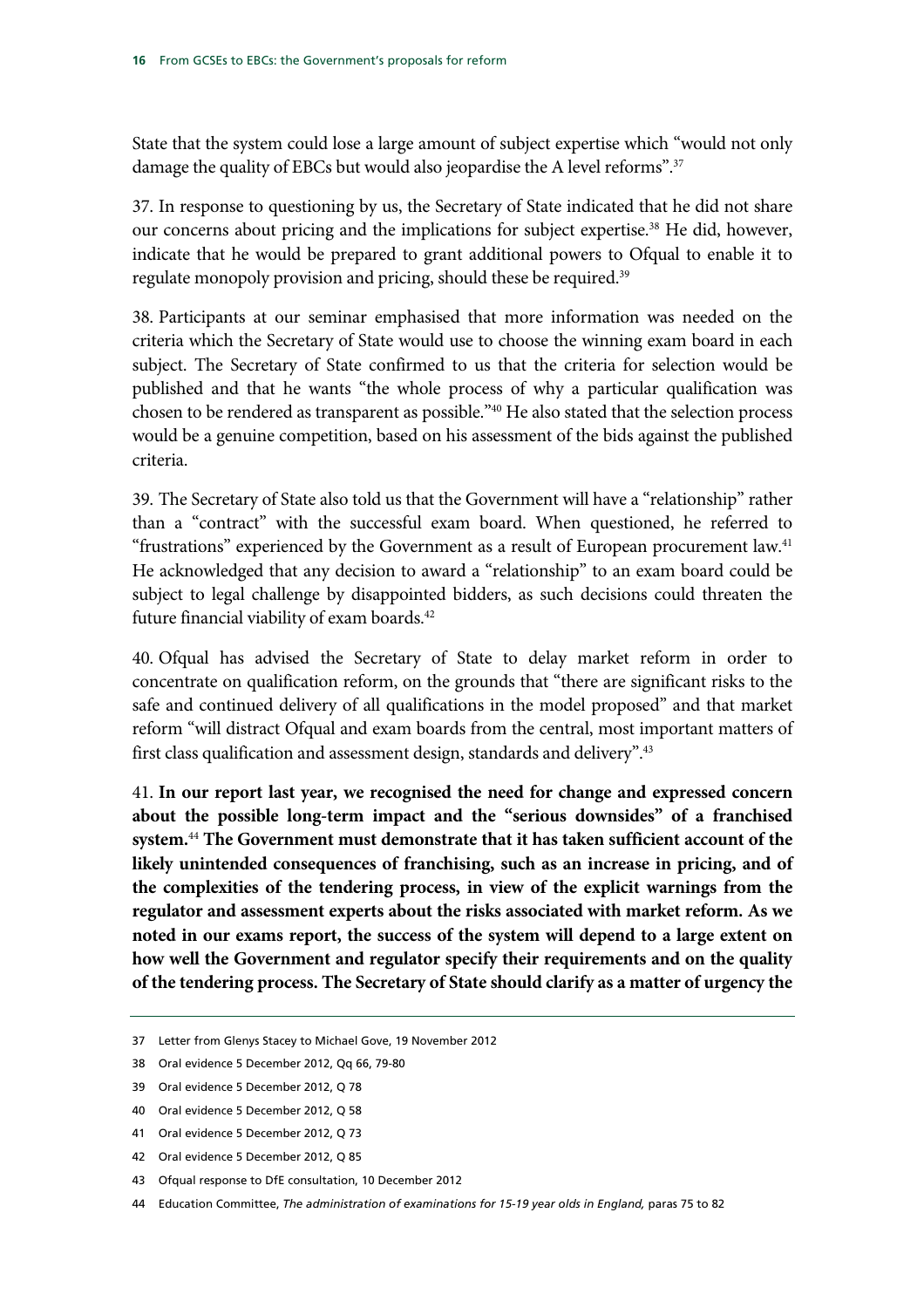**distinction between a "relationship" and a "contract" and whether these definitions are sustainable.** 

42. **We believe that the speed with which the Government intends to instigate simultaneous market and qualification reform increases the likelihood of problems and may jeopardise the quality of the tendering process and of the qualifications developed. We recommend that Ministers give very serious consideration to Ofqual's advice and decouple qualification and market reform.** We return to the proposed timetable for reform in chapter eight.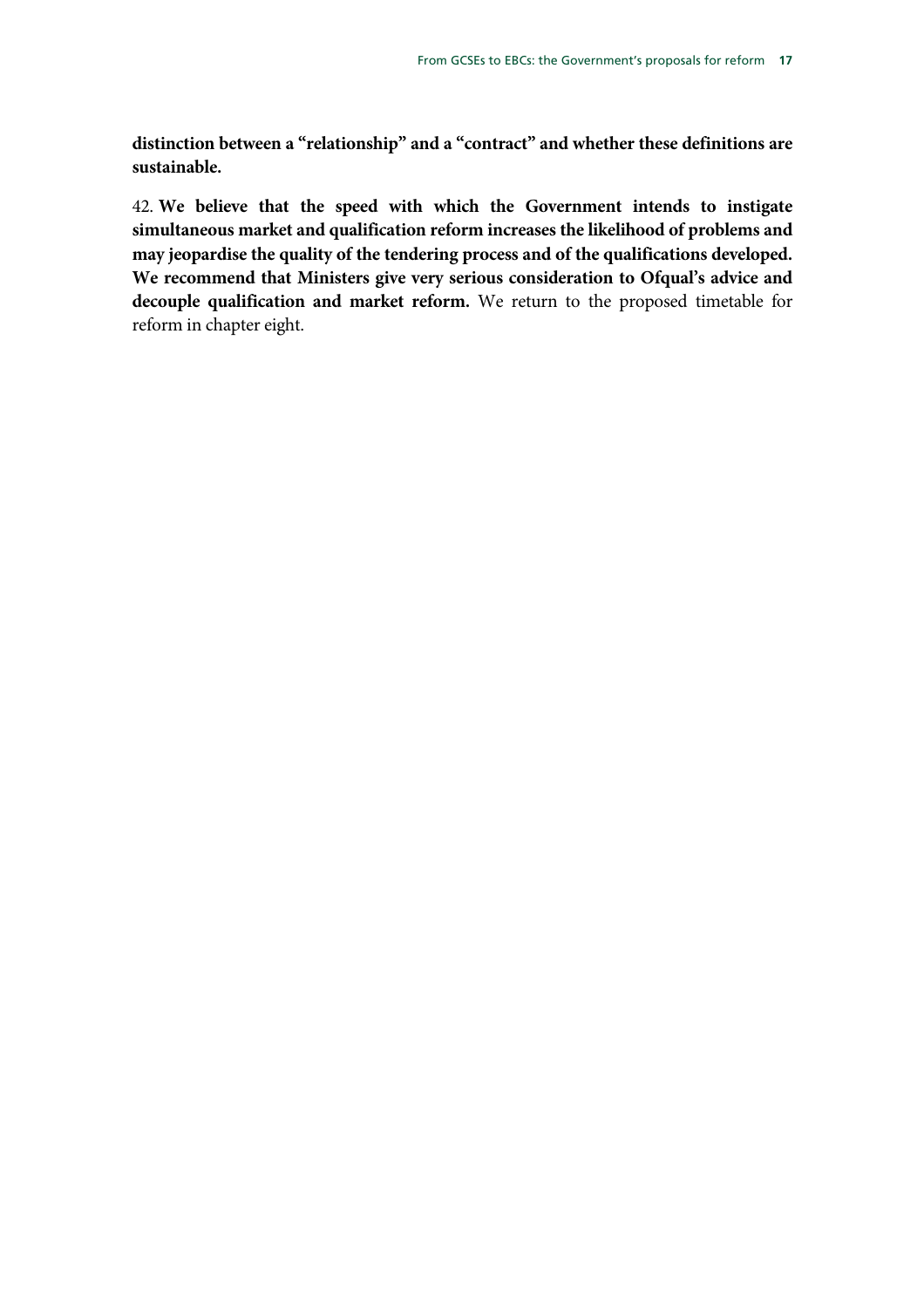# **6** The impact of a step change in standards

43. The stated intention of EBCs is to "restore rigour and confidence" to the exam system, to "raise the level of challenge" and to create "a step change in standards".45 Candidates will be expected to perform "beyond the minimum levels which are currently required to achieve a C grade at GCSE" and the majority of students will be expected to achieve this.<sup>46</sup> When we asked the Secretary of State how it would be possible to design an exam that is simultaneously more difficult and has more children succeeding, he responded "because they are taught better".<sup>47</sup>

44. Participants at our seminar told us that balancing accessibility and a step change in standards would be challenging, with significant implications for teaching and learning in schools. "Change the brand if you like," commented one contributor, "but standards is the key issue." It was felt that there was a risk that this improvement in standards would not be delivered by the school system by 2017. Concern was expressed that this could lead to a continued "fudge" over standards, which ironically would perpetuate the threat to the credibility of the system.

45. The Secretary of State has repeatedly emphasised that significant amounts of teaching and learning time will be gained by having qualifications with almost all assessment at the end of the course. He has also cited improved quality in teacher recruitment, sharper performance management of teachers and improved opportunities for professional development, as well as Ofsted's "increasing preoccupation" with disseminating strategies fostering a high level of student achievement, as factors which will contribute to improved teaching.48

46. We welcome the Government's intention to ensure that young people acquire the knowledge, skills and understanding valued by universities and employers, particularly in literacy and numeracy. We also welcome the clarity from the Secretary of State that the new exams will be graded using a criterion-referencing approach, linked to the standard of work achieved by candidates.<sup>49</sup>

47. **We believe that the Government should not underestimate the implications of a step change in standards for teaching and learning in schools. The Government quite rightly sees qualifications as a significant driver to improve performance in schools. It is critical that the Government gets the alignment of assessment and accountability** 

<sup>45</sup> Reforming Key Stage 4 Qualifications, DfE consultation, 17 September 2012, paragraph 1.1

<sup>46</sup> Reforming Key Stage 4 Qualifications, DfE consultation, 17 September 2012, paragraph 5.4

<sup>47</sup> Oral evidence 5 December 2012,Q 90

<sup>48</sup> Oral evidence 5 December 2012, Qq 90-92

<sup>49</sup> Oral evidence 5 December 2012, Qq 97-98. There had been speculation that the new examinations would be normreferenced, that is a fixed percentage of candidates would achieve each grade in any given year, regardless of the standard achieved.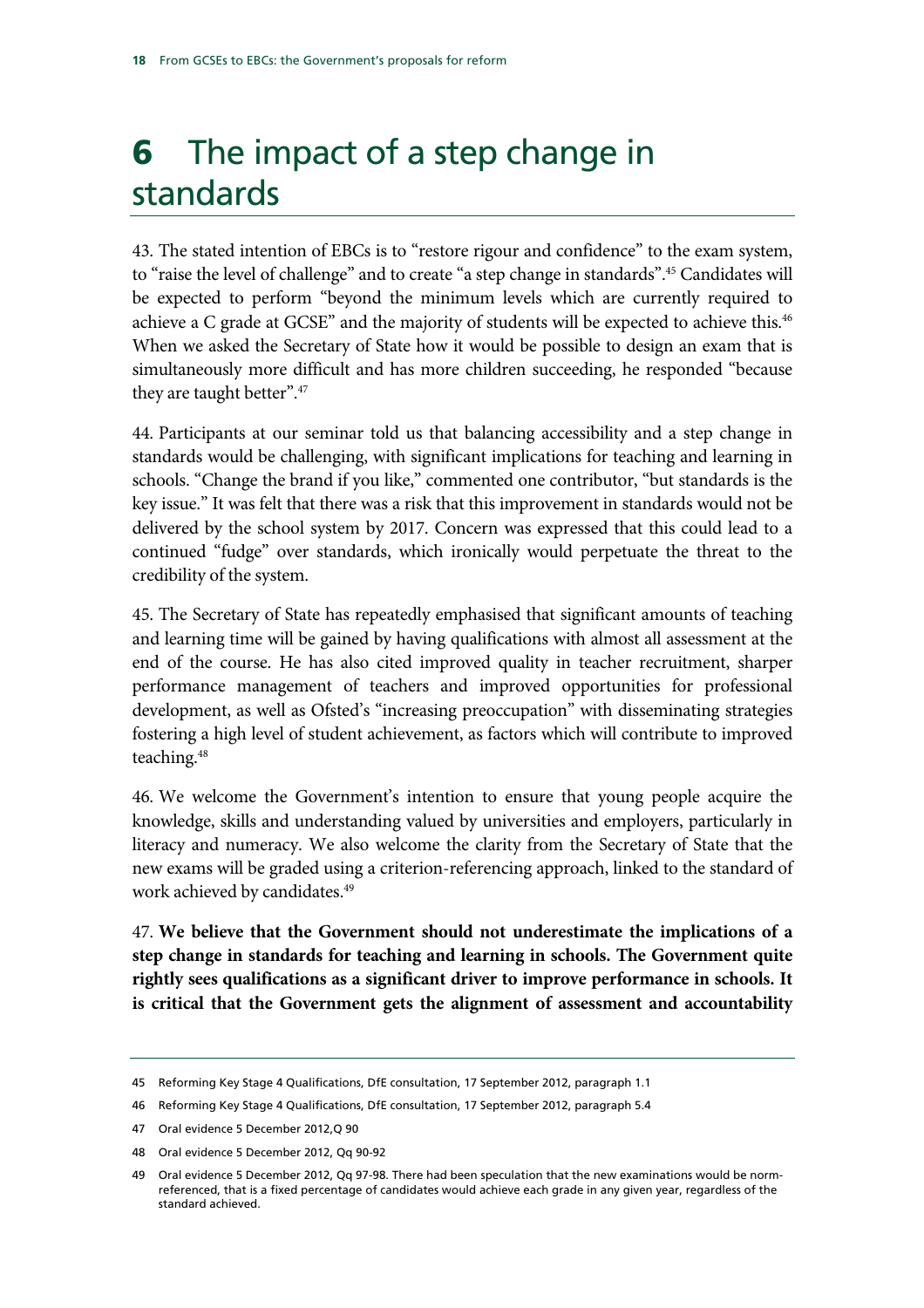**right. The Government should also make greater use of other levers at its disposal, such as the curriculum and supporting teachers' professional development. The proposed timetable for reform must allow teachers sufficient time to prepare for the new qualifications. In addition, teachers must be provided with appropriate training and resources to support their teaching.** 

48. According to the DfE, 58.6 per cent of young people achieved 5 or more GCSEs at grade A\* to C or equivalent including English and mathematics GCSEs or iGCSEs, in 2011/12, meaning that 41.4 per cent of young people do not reach this standard at age 16.<sup>50</sup> This is rightly a matter of concern to the Government. **Policies need to be focused on improving the attainment of the significant minority of young people, who do not achieve 5 or more A\*-C grade GCSEs including English and mathematics. While it is right to raise young people's expectations and aspirations, we fail to see how raising the bar will automatically result in more young people achieving higher standards. Furthermore, we have serious concerns about how well the proposed reforms will serve the 40 per cent plus of pupils who do not achieve the Government's current floor standard**. We return to this in chapter seven.

### **Standards and grade inflation**

49. The DfE consultation document states that "there is clear evidence that the standards of our examinations have fallen over time".<sup>51</sup> Both the consultation document and the DfE memorandum to us contrast rises in the proportion of students achieving higher GCSE grades with static or "stagnating" performance on international tests such as PISA. The Government cites research by Durham University, the Royal Society of Chemistry, Ofqual and Ofsted in support of its view that "the increase in GCSE attainment seen over time has not been matched by the same level of improvements in learning".<sup>52</sup>

50. The concept of exam standards is complex, involving the content of syllabuses, the demand of question papers and tasks, as well as marking and grading. As part of our exams inquiry last year, we explored with assessment experts the factors contributing to increasing numbers of students achieving higher GCSE grades. These fell into four broad categories: genuine improvements (e.g. better quality teachers and teaching), changes in the structure and design of qualifications (e.g. modularisation, re-sits), factors linked to underlying drivers such as the accountability system (e.g. focus on C/D borderline, teaching to the test), and finally factors linked to exam board procedures (e.g. increased transparency, tolerance of small, year-on-year increases). A further factor is the extent to which competition between exam boards may exert downward pressure on standards. Tim Oates, Group Director of Assessment Research and Development at Cambridge Assessment and head of the National Curriculum review expert panel, has made the point that there is a lack of evidence identifying which factors lead to actual improvements in

52 Appendix 1, written memorandum submitted by DfE, paragraph 3.13

<sup>50</sup> GCSE and Equivalent Results (Provisional) and National Curriculum Teacher Assessments at Key Stage 3 in England, 2011/12, DfE Statistical First Release, 18 October 2012

<sup>51</sup> Reforming Key Stage 4 Qualifications, DfE consultation, 17 September 2012, paragraph 3.3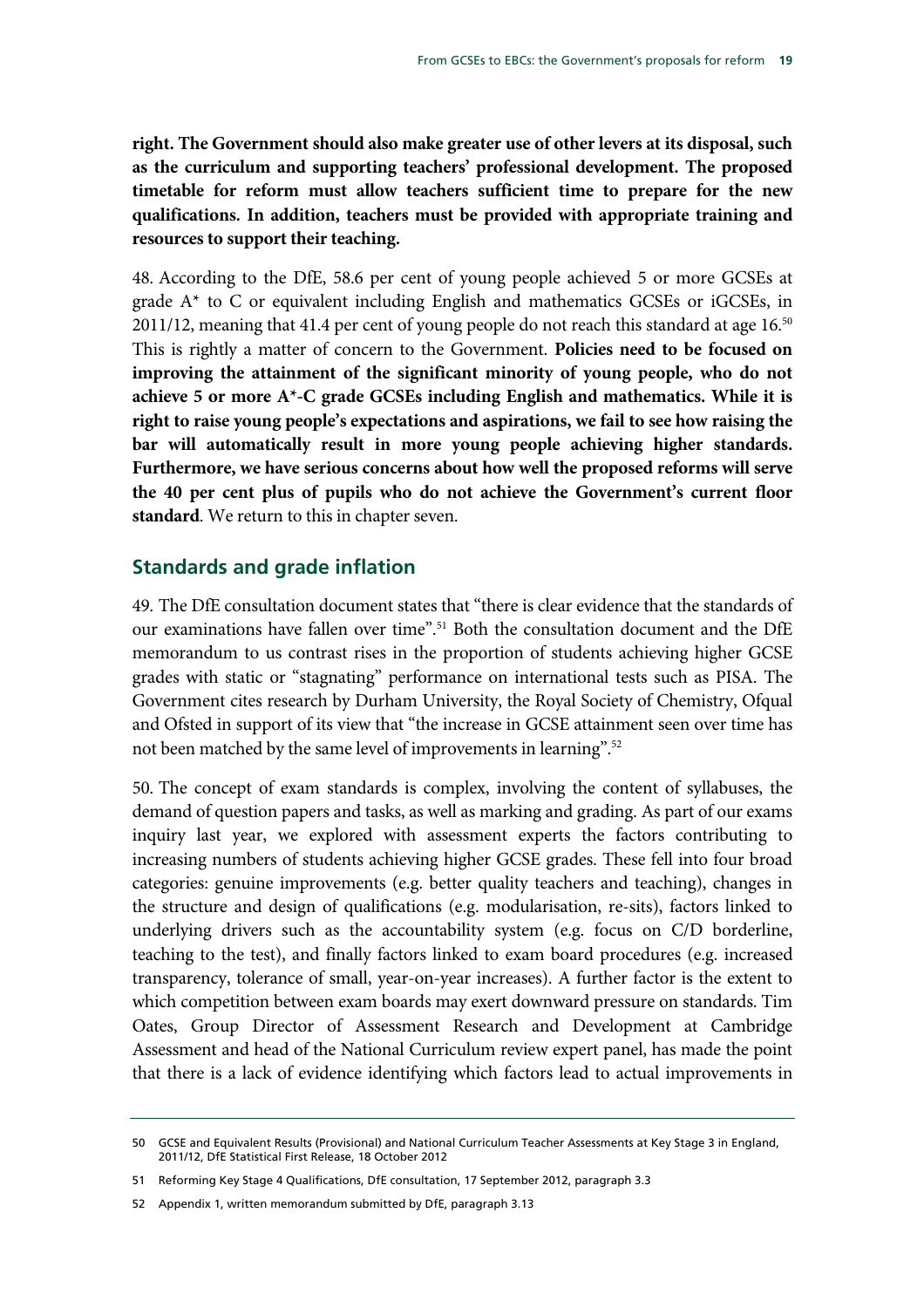underlying attainment (as well as improved grades).<sup>53</sup> Grade inflation is therefore very difficult to disentangle.

51. The Government's proposed reforms involve some, but not all, of the factors cited above: competition between exam boards within a subject area will be removed, the new EBCs will be linear and they will involve a step-change in the standards expected. The Government has also suggested that it may discourage teaching to the test (and also reduce transparency) by limiting access to materials such as past papers and mark schemes. $54$  A key factor missing from the current proposals is the accountability system and how changes to performance measures may interact with the new qualifications.

52. We agree with the Government that it is important to try to address grade inflation and to foster genuine improvements in standards, in order to improve public confidence in our exam system. Beyond the Secretary of State's statement to us that he is opposed to normreferencing and that EBCs will be graded using criterion-referencing, there is little further detail about how he expects the new qualification to be graded. We would stress that the issues around grading are complex, multi-faceted and technical. Removing competition between exam boards within a subject area may not solve all problems associated with grading (indeed assessment experts have told us that many issues would persist with different organisational models).<sup>55</sup> The Government needs to give further consideration **to how the new qualifications will reflect genuine improvements in performance and to how it will demonstrate that this is the case. The Government should take expert technical advice when considering how the new qualifications will be graded, to ensure that it has considered the potential implications of any proposals. This advice should be published, in the interests of transparency.**

53. Students who take GCSEs in summer 2016 will find themselves competing for places in further/higher education and work against the summer 2017 cohort who will have a mix of GCSEs and harder EBCs. In our report last year, we suggested that "occasional explicit recalibration of grading standards may be required".56 The "step change" in standards marks a departure from the emphasis in recent years on maintaining standards in examinations from one year to the next. **The Government must pay very careful attention to how the "step change" in standards will be managed and to the potential implications of the move to EBCs. This includes holding discussions with representatives from further and higher education and employers to consider how GCSEs and EBCs will be used in selecting students, so that all young people, whether they take GCSEs or EBCs, are treated fairly as they progress in education and work.** 

54. The Government wants the new qualifications to "provide a greater and more honest level of challenge".57 It has not, however, explained what assessment it has made of the

<sup>53</sup> Exam standards: the big debate, Cambridge Assessment, 29 April 2010

<sup>54</sup> Reforming Key Stage 4 Qualifications, DfE consultation, 17 September 2012, paragraph 5.24

<sup>55</sup> Education Committee, *The administration of examinations for 15-19 year olds in England,* para 49

<sup>56</sup> Education Committee, *The administration of examinations for 15-19 year olds in England,* para 92

<sup>57</sup> Reforming Key Stage 4 Qualifications, DfE consultation, 17 September 2012, paragraph 4.1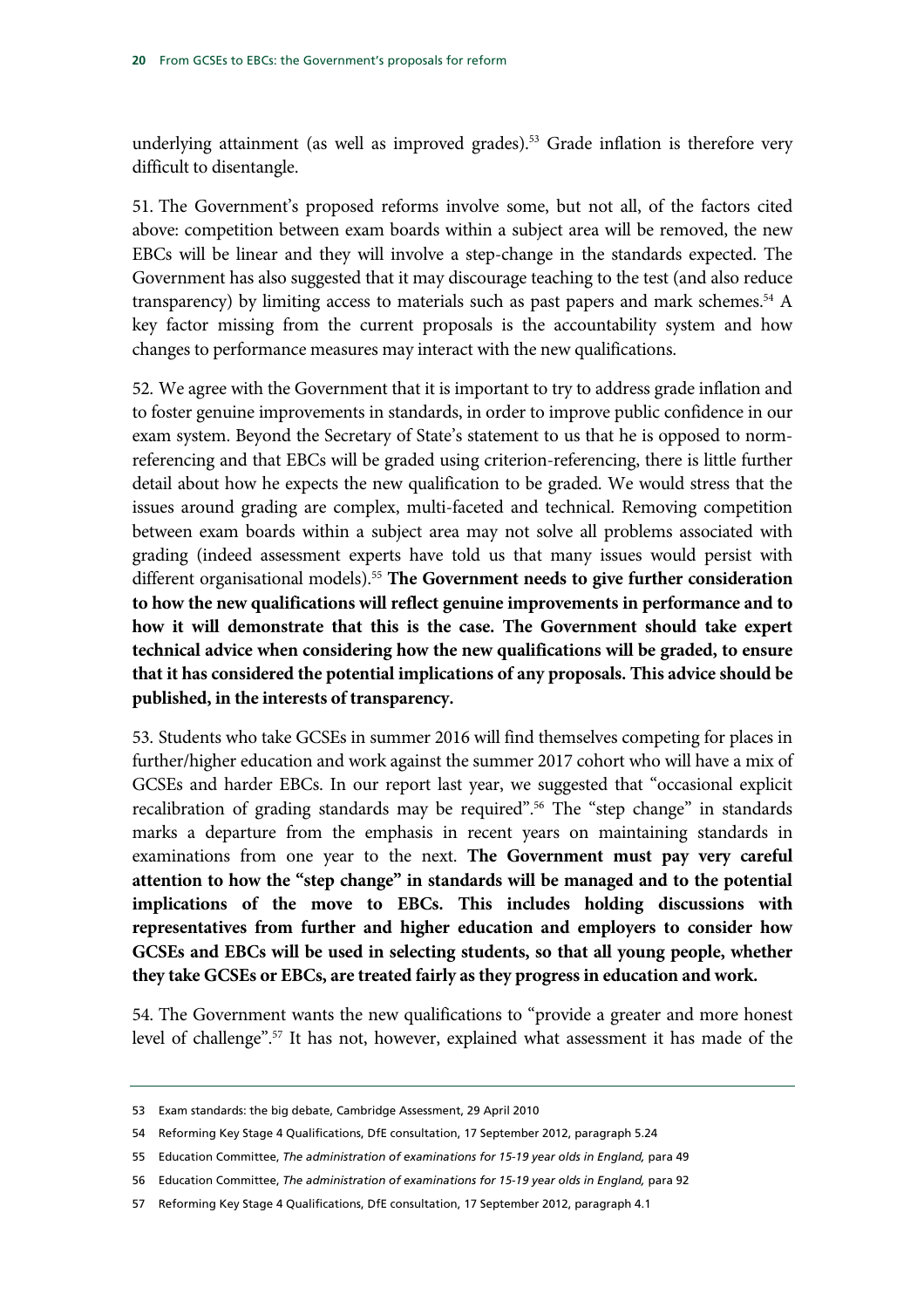appropriate level of difficulty for exams taken by 16 year olds, why that is desirable or how it should be benchmarked. The Government is expecting that EBCs will "match the curriculum content taught in the highest performing jurisdictions around the world".<sup>58</sup> It is not clear how or why O level Mathematics in Singapore, for example, might be appropriate for pupils in England. **The Government must explain what it means by a "greater and more honest level of challenge" in exams for 16 year olds and why this is appropriate. It should also recognise that, whatever the level of challenge, there will be winners and losers as a result. We recommend that the Government sets out explicitly who these will be.**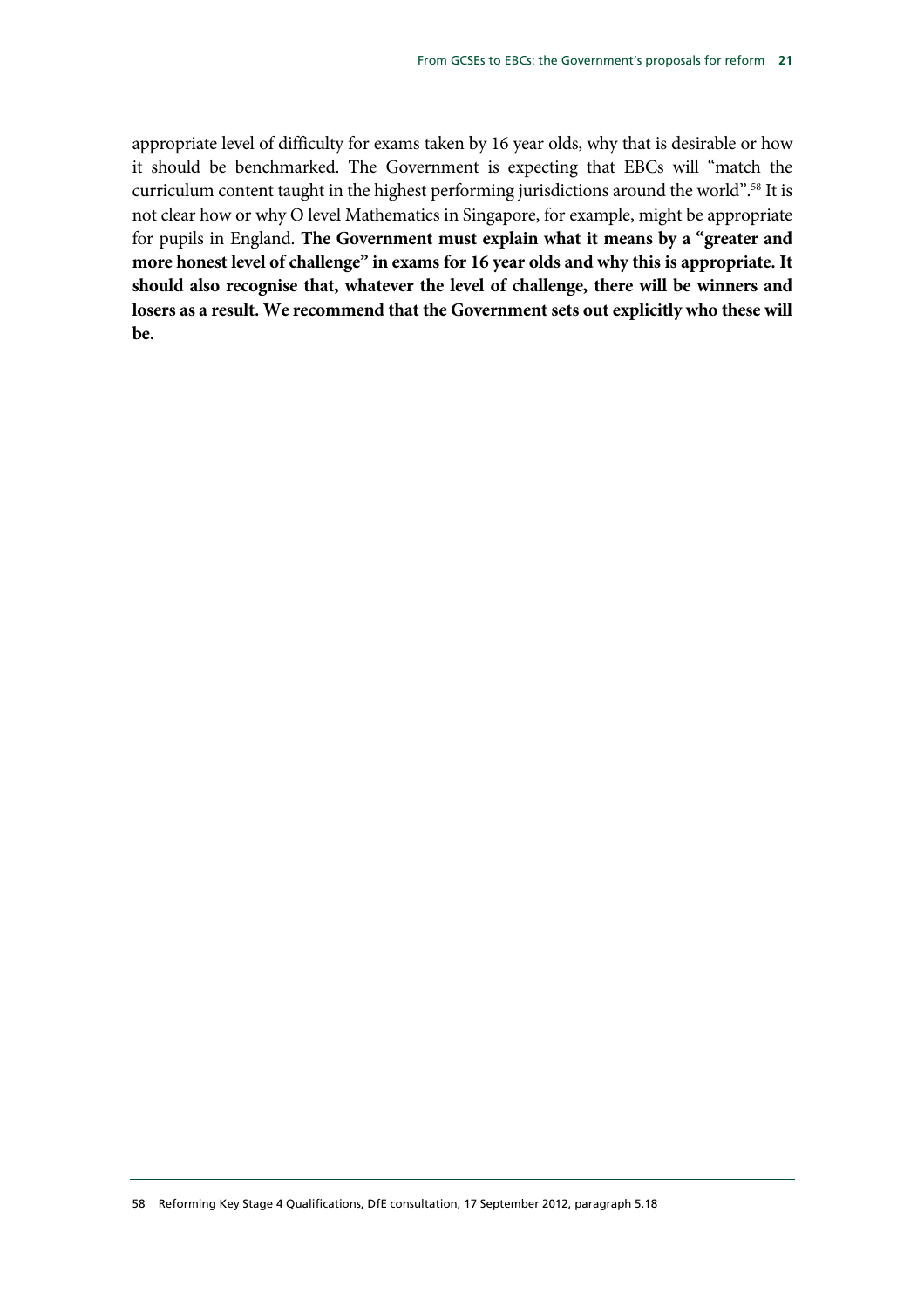### **7** Addressing under-achievement

55. One of the Government's stated leading priorities is to narrow the attainment gaps between disadvantaged pupils and their peers.<sup>59</sup> The DfE memorandum to us states that "socio-economic disadvantage has a strong impact on pupils' performance in England."60 Evidence shows that the gap in attainment begins before children start school and continues to widen throughout children's time at school.<sup>61</sup> In 2010–11, 58.2 per cent of pupils overall achieved 5 or more A\*-C grades at GCSE or equivalent, including English and mathematics, while just 33.8 per cent of disadvantaged pupils (pupils eligible for free school meals or looked after children) achieved the same benchmark.<sup>62</sup>

56. Speaking in the House of Commons, Minister for Schools David Laws stated that "our reforms combine rigour with a commitment to fairness and social mobility. They will raise the bar, but they will not shut the door on any young people".<sup>63</sup> When asked how well the proposed reforms would serve lower attaining pupils, who are also often the most disadvantaged, the Secretary of State told us that "the changes we are bringing about will ensure more time for teaching and learning, and that there is a style of assessment that helps students who come from more challenging backgrounds".<sup>64</sup> He also cited the proposed removal of tiering from examinations.

#### **100% external assessment**

57. The Government's preferred approach is to remove internal assessment from all six English Baccalaureate subjects.65 EBCs will be linear qualifications, assessed at the end of the course. The Secretary of State told us that "there is some evidence from Ofqual that linear rather than modular assessment helps those students either from poorer socioeconomic backgrounds or who have been poorer performers beforehand. There has been an assumption amongst some, and the argument has been put forward, that modular assessment helps students from more challenging backgrounds. Ofqual's research contests that".<sup>66</sup>

- 62 GCSE and Equivalent Attainment by Pupil Characteristics in England,2010/11, DfE Statistical First Release, February 2012
- 63 HC Deb, 16 January 2013, col 888
- 64 Oral evidence 5 December 2012, Q 10
- 65 Reforming Key Stage 4 Qualifications, DfE consultation, 17 September 2012, paragraph 5.9–5.10
- 66 Oral evidence 5 December 2012, Q 9

<sup>59</sup> DfE website http://www.education.gov.uk/b00214299/attainment-gap-at-ages-11–16-and-19, accessed 17 January 2013

<sup>60</sup> Appendix 1, paragraph 5.3

<sup>61</sup> Early Years Foundation Stage Profile Results in England, 2011/2012, DfE Statistical First Release, October 2012; Low income and early cognitive development in the UK, A report for the Sutton Trust by Jane Waldfogel and Elizabeth Washbrook, February 2010 and Research findings for the Social Mobility Summit, Carnegie Corporation of New York and the Sutton Trust, May 2012; National Curriculum Assessments at Key Stage 2 in England, 2011/2012 (Revised), DfE Statistical First Release, December 2012. In 2011/12 66 per cent of pupils known to be eligible for FSM achieved the expected level in both English and mathematics compared with 82 per cent of all other pupils, a gap of 17 percentage points.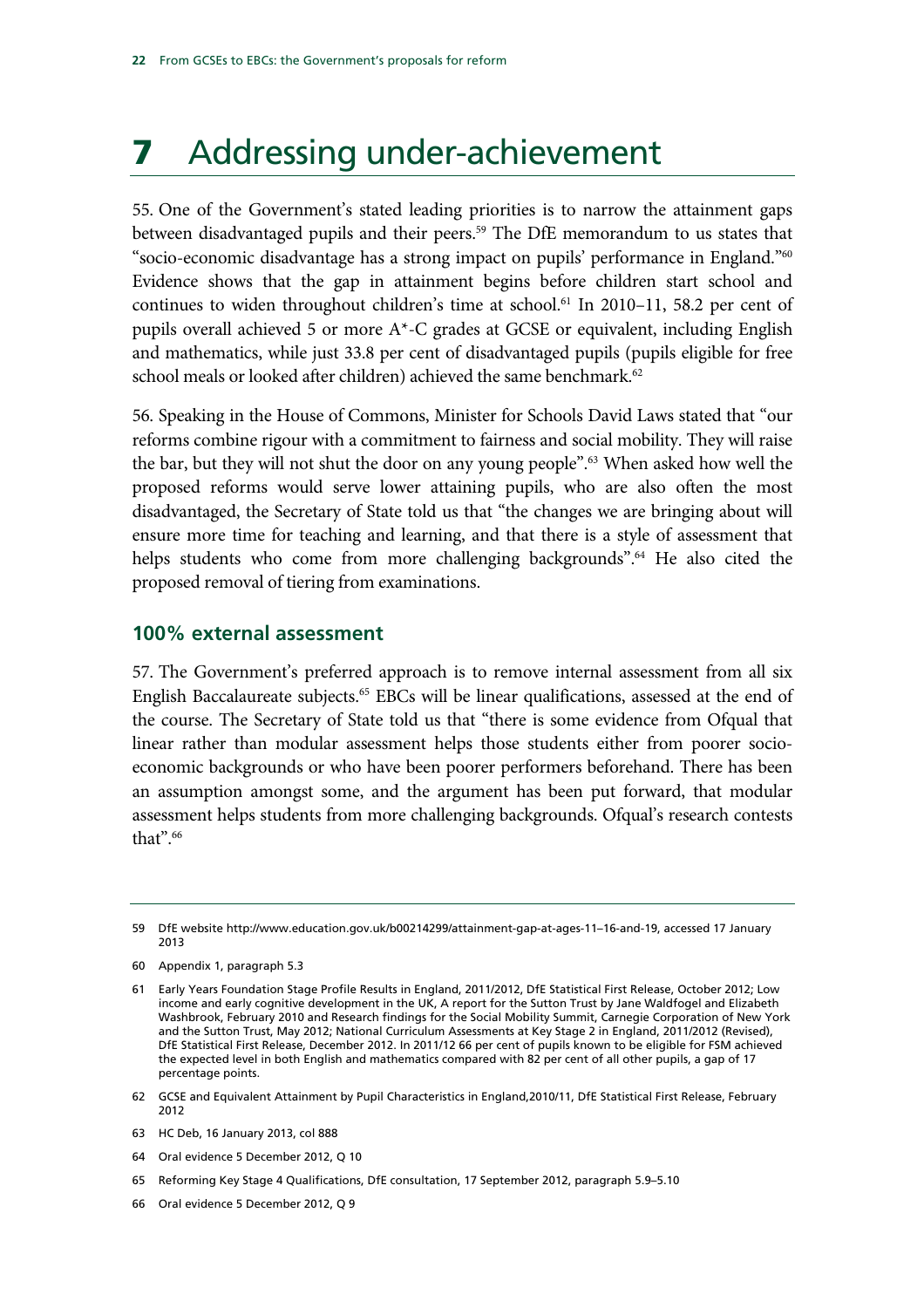58. Ofqual published its study "Effects of Unitisation in 2009 GCSE Assessments Comparison of Candidate Achievement in Modular and Linear Assessments" in March 2012. The report concluded that "there is no uniform pattern as to whether modular or linear routes lead to better outcomes." The study found that lower ability candidates gained higher grades in linear assessments in mathematics. It did not, however, identify the same pattern specifically for lower ability candidates in English, English Literature, geography, ICT or RE. More importantly, it did not investigate any link between candidates' performance in modular or linear assessments and their socio-economic background.67 **The Ofqual research therefore provides insufficient evidence to back the Secretary of State's assertion that linear assessment helps students from disadvantaged backgrounds.** 

### **Removal of tiering**

59. The DfE consultation states that "the current structure of GCSEs fails lower attaining students", as the lower grades at GCSE provide a weak foundation for progression.<sup>68</sup> Furthermore, the current GCSE system with two tiers of exams "caps students' aspirations" by limiting foundation tier candidates to achieving a grade C.<sup>69</sup> The Government believes that "having a grade-cap in foundation tier examinations is likely to be de-motivating and limit the aspirations of students".70 <sup>71</sup>

60. The Government is proposing that wherever possible EBCs should not be tiered, in order to remove the grade-cap and to "benefit all students and increase motivation and attainment possibilities".72 Assessment experts at our seminar questioned how a single untiered assessment would simultaneously stretch the most able while remaining accessible to lower ability candidates. Professor Robert Coe of Durham University, and Professor Dylan Wiliam, a member of the Government's national curriculum review expect panel, have warned publicly that untiered assessment may be technically less reliable.<sup>73</sup> We also note the consultation response from The Association of Schools and College Leaders (ASCL) which states that "able students often perform poorly on the simplest questions as they are searching for non-existent complications and may not be stretched appropriately, and lower ability candidates will find large part of the qualification inaccessible".74

<sup>67</sup> Effects of Unitisation in 2009 GCSE Assessments Comparison of Candidate Achievement in Modular and Linear Assessments, Ofqual, March 2012

<sup>68</sup> Reforming Key Stage 4 Qualifications, DfE consultation, 17 September 2012, paragraph 3.5

<sup>69</sup> Reforming Key Stage 4 Qualifications, DfE consultation, 17 September 2012, paragraph 5.7

<sup>70</sup> Appendix 1, paragraph 5.9

<sup>71</sup> In current GCSE examinations, question papers are targeted either at grades A\*-G (a single tier), or are targeted at one of two tiers, foundation and higher. Students entered for higher tier can achieve grades A\*-D, while foundation tier candidates can achieve grades C-G. Examples of subjects with two tiers are English, English literature, mathematics, geography, modern and classical languages and the sciences. Subjects with a single tier include history, economics, music, business, religious studies, drama, and art and design.

<sup>72</sup> Reforming Key Stage 4 Qualifications, DfE consultation, 17 September 2012, paragraph 5.8 and appendix 1, paragraph 5.10

<sup>73</sup> Is retreat the only option? *The Times Educational Supplement*, 18 January 2013

<sup>74</sup> ASCL consultation response paragraph 19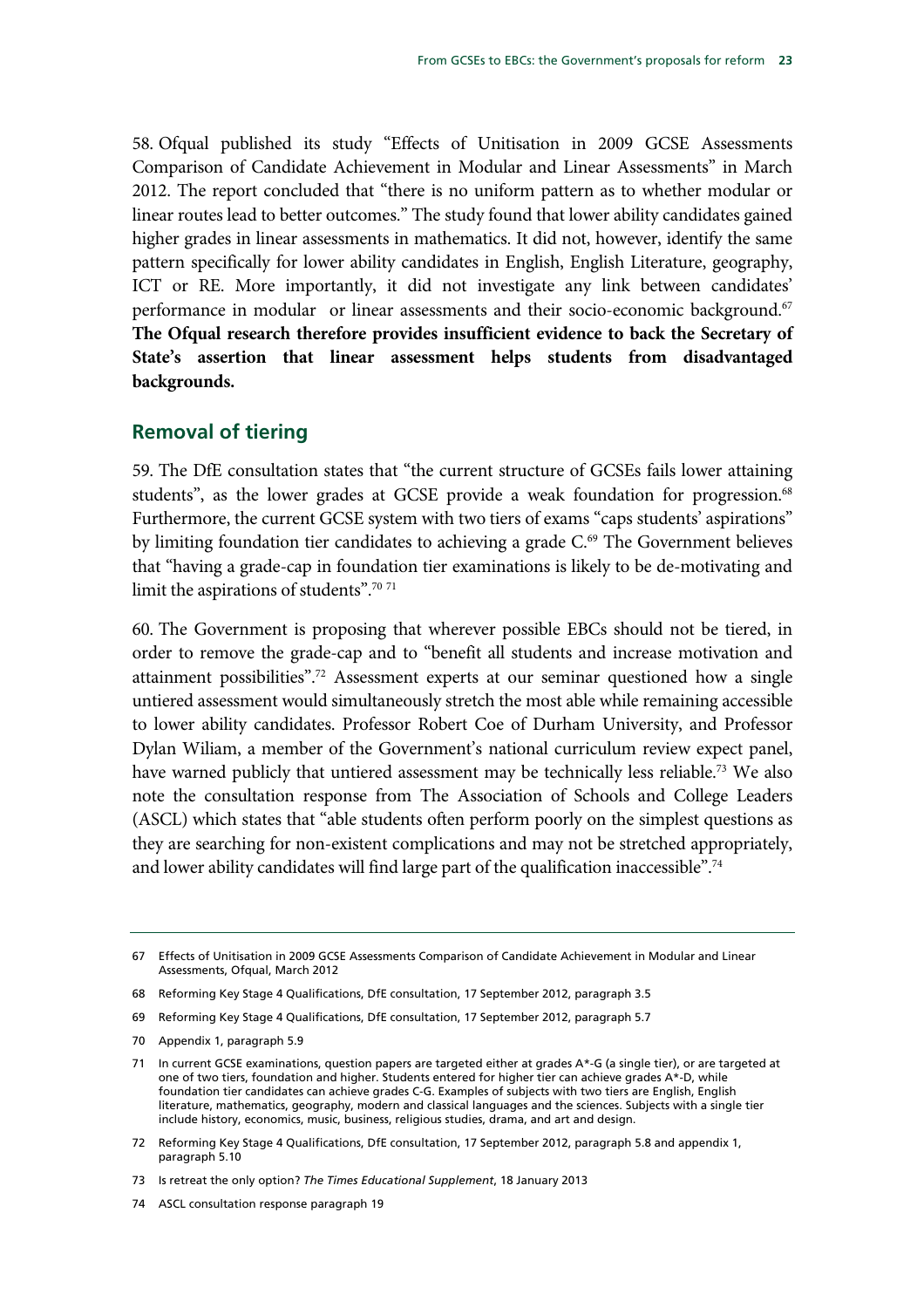61. **While we acknowledge the potentially demotivating effect of a grade-cap, our understanding is that tiering was not designed to cap aspiration (although this may have been an unintended consequence). Rather, it was designed to provide appropriately differentiated assessments for young people across the ability range. Whether or not GCSE question papers have managed to do this effectively in all subjects is a matter for debate. However, rather than imposing a central requirement for untiered assessment in EBCs, we recommend that the Government takes advice from assessment and subject specialists on a subject-by-subject basis, as untiered assessment may be more effective and appropriate in some subjects than others.** 

#### **Proposals for English and mathematics post-16**

62. **The Government is proposing that young people who are "not secure" in English and maths at 16 should continue to study these subjects post-16.75 We welcome this proposal, as achieving good qualifications in these subjects is vital for young people's progression to further learning and work.** There is, however, a clear need for additional resources and training to support these changes, as there are concerns about both the quality and quantity of expertise in English and mathematics teaching at GCSE level in the further education sector. The DfE estimates that there is a shortage of specialist English and mathematics teachers in the sector able to teach to GCSE level of 10 per cent and 25 per cent respectively.76 Ofsted has also expressed concern about the "sufficiency of expertise in English and maths teaching" in the further education sector, as well as identifying problems with the quality of current teaching.<sup>77</sup> The Secretary of State acknowledged to us that "there is more that we need to do" to support post-16 education providers, in particular FE colleges, in teaching English and maths.78

63. **The Government must take steps to improve the staff subject expertise in English and mathematics in further education colleges, both through professional development opportunities for the current workforce and through measures to recruit more English and mathematics specialists to work in post–16 providers. We recommend that the DfE sets out a detailed strategic plan of how it will achieve this, including initial teacher training and professional development for existing teachers, and showing how sufficient resource will be put in place to support the measures.** 

#### **Statement of Achievement**

64. The Government proposes that students who are not entered for EBCs (and possibly also those achieving a low grade, or even all students) should be provided with a "Statement of Achievement" by their school, setting out their strengths and weaknesses in each subject.<sup>79</sup> This has been described by teacher Ben Morse as "the educational wooden

<sup>75</sup> Reforming Key Stage 4 Qualifications, DfE consultation, 17 September 2012, paragraph 6.4

<sup>76</sup> Reforming Key Stage 4 Qualifications, DfE consultation, 17 September 2012, paragraph 7.5

<sup>77</sup> Ofsted annual report 2011/12, Learning and Skills, paragraph 12 and paragraphs 52-60

<sup>78</sup> Oral evidence 5 December 2012, Q 101

<sup>79</sup> Reforming Key Stage 4 Qualifications, DfE consultation, 17 September 2012, paragraphs 6.1 and 6.2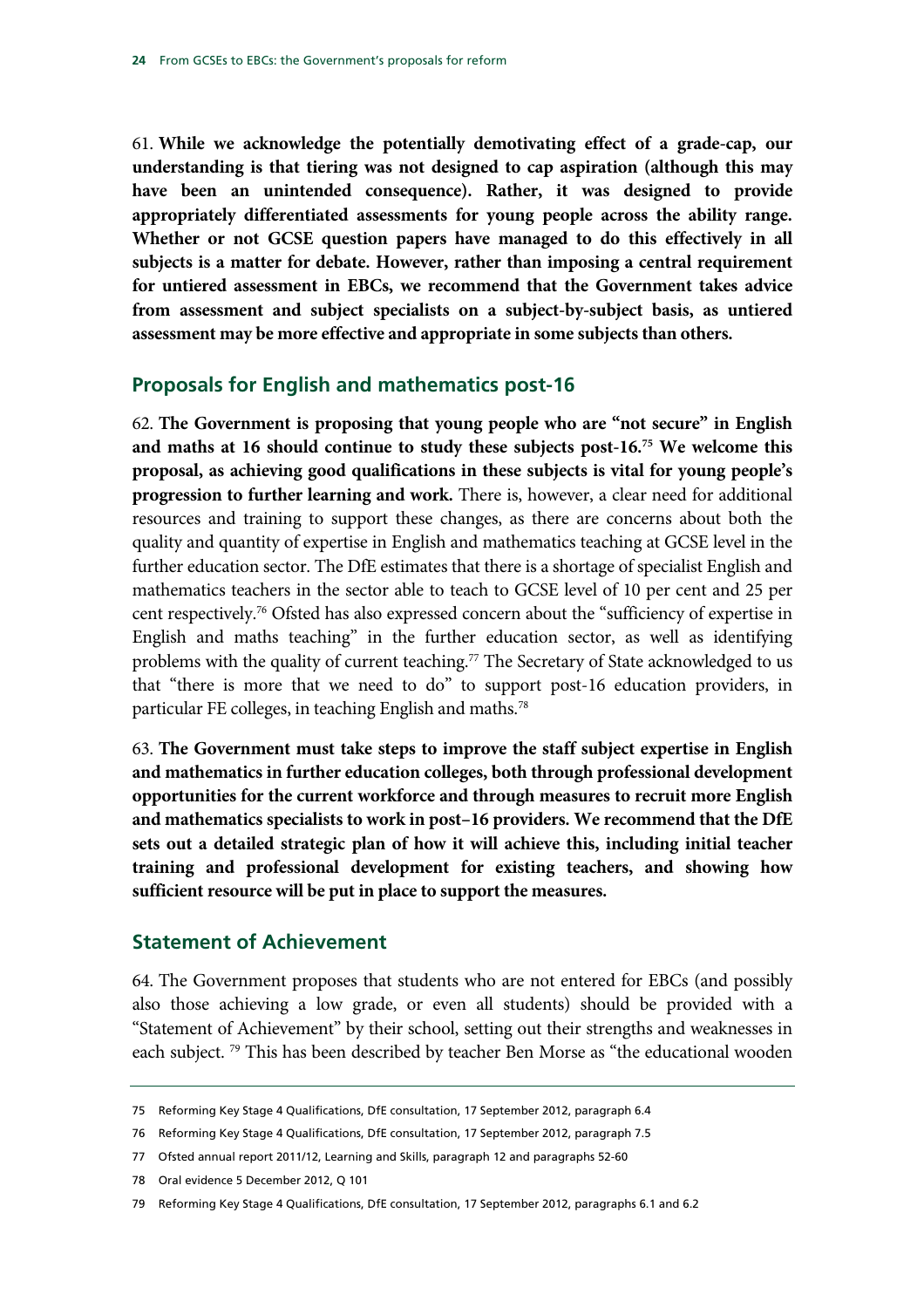spoon" which will "be worthless to employers, and identify these young people as the bottom of the pile".<sup>80</sup>

65. The DfE memorandum to us set out a range to evidence showing that the future prospects for young people who achieve GCSE grades D and below are limited, which we accept entirely.81 However, it is unclear to us how the proposed Statement of Achievement would serve young people any better than low GCSE grades or alternative qualifications, particularly if it was only provided to lower attaining students. As learned society SCORE has suggested, such a statement "risks appearing as a 'statement of failure".<sup>82</sup>

66. **Overall, we have serious concerns about how well the Government's proposed reforms will serve lower attaining pupils, particularly with a new qualification that will be more difficult to achieve, and we have not seen any evidence that leads us to believe that the proposed changes will be more successful than GCSEs in addressing underachievement or in helping to narrow the attainment gap between the most disadvantaged students and their peers. In particular, we recommend that the Government re-considers its proposals for a "Statement of Achievement" specifically for lower attaining pupils, as it could become less useful to these young people than a low grade GCSE or alternative qualification. It must not be allowed to become a badge of failure.**

- 81 Appendix 1, paragraph 5.12
- 82 SCORE consultation response paragraph 29

<sup>80</sup> New exam proposal is full of holes, *The Guardian*, 17 October 2012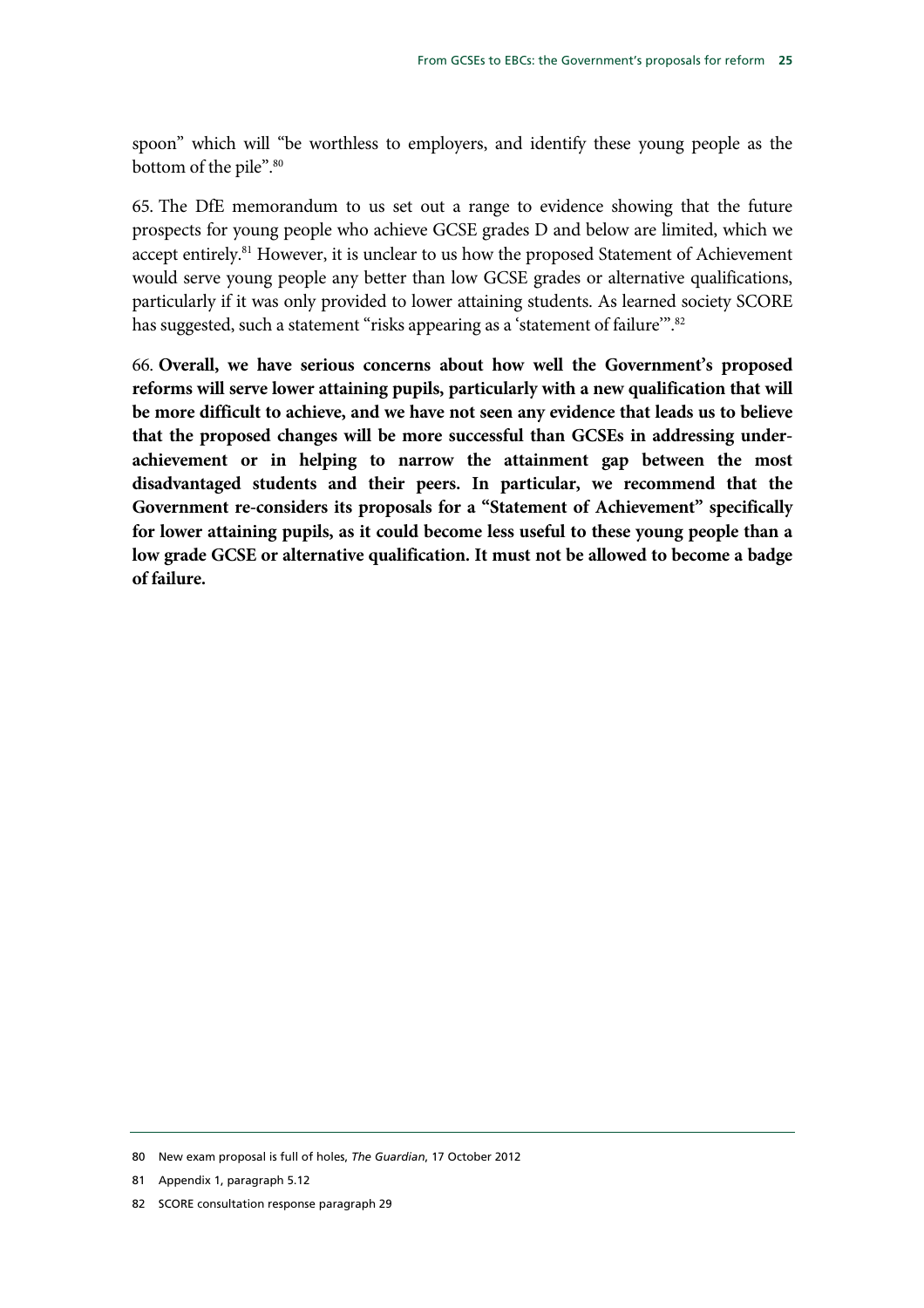# 8 Timetable and risks of proposed reforms

68. Our understanding of the timetable for the proposed reforms, which we confirmed with the Secretary of State, is that Ofqual will have developed and consulted on criteria for assessing and regulating EBCs by Easter, with exam boards submitting newly developed EBCs to Ofqual for approval by June 2013.<sup>83</sup> The Secretary of State will then select the winning exam board in each subject area, using criteria to be published later this year.

69. Participants at our seminar questioned whether the proposed timetable was achievable. There have also been suggestions that the rushed timetable might jeopardise the quality of the reforms. The Secretary of State acknowledged to us that "there are a number of people who are concerned about the pace", but told us that his "very, very strong view is that we should stick to the timetable we have set, but of course, if a red light flashes, we will take account of it".<sup>84</sup> He indicated that he would be prepared to overrule concerns from the regulator over the timetable.<sup>85</sup>

70. On 22 January 2013, the Secretary of State wrote to Ofqual, setting out the next steps for A level reform. Revised A levels in the facilitating subjects will be introduced for first teaching from September 2015, with students sitting exams in summer 2017, the same timetable as for the proposed changes at Key Stage 4.<sup>86</sup> This will place a significant burden on many schools, with teachers having to adapt to major changes at GCSE and A level at the same time.

71. **We have serious concerns about the Government's proposed timetable for change and about the risks of making fundamental changes to qualifications and the way they are administered at the same time. The problems with results in GCSE English in 2012, which ultimately led to a legal challenge, illustrate the turbulence and disruption that can ensue when significant changes are made to a high stakes qualification. The proposed reforms involve changes to qualifications, and the way they are administered, as well as a step-change in standards. They constitute change on a far greater scale, with correspondingly higher risks to the stability of the exam system.** 

72. **We believe that the current proposed timetable is not merely challenging but so tight that it may risk endangering the quality of the franchising process and/or of the qualifications developed, as well as risk the continued safe delivery of current GCSEs and other qualifications, including A levels. We take the Secretary of State's point that "simply because there is risk, it does not mean that one should not move forward" and we accept that there is a case for significant changes to GCSEs and the way they are** 

<sup>83</sup> Oral evidence 5 December 2012, Qq 59-63

<sup>84</sup> Oral evidence 5 December 2012, Q 44

<sup>85</sup> Oral evidence 5 December 2012 , Q 46

<sup>86</sup> Letter from Michael Gove to Glenys Stacey, 22 January 2013. Facilitating subjects at A level are English literature, mathematics, chemistry, biology, physics, history, geography and classical and modern languages.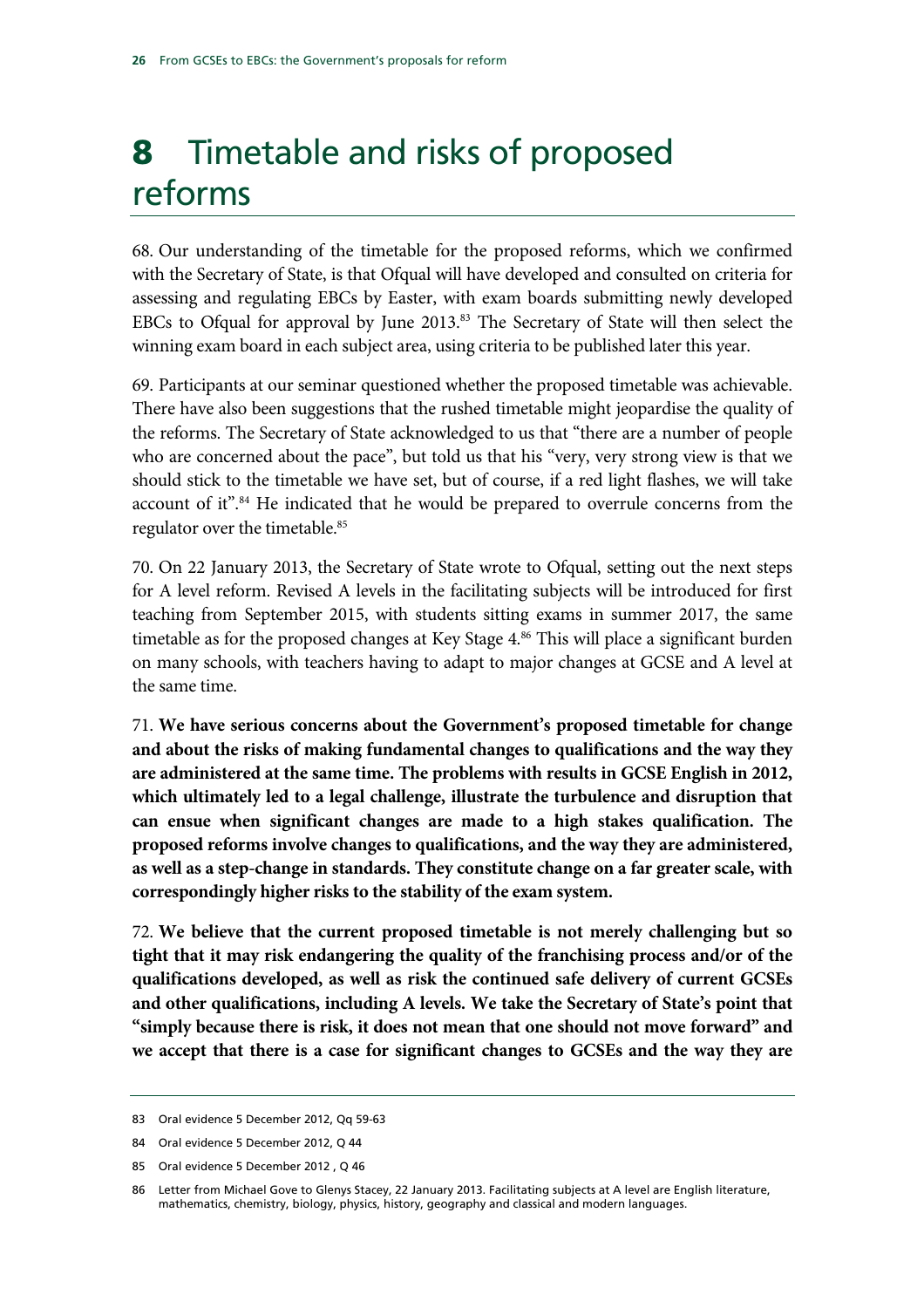**administered, as well as to the accountability system.**<sup>87</sup> **We believe, however, that the repeated calls to slow down the pace of change from a range of education and assessment professionals, including the Chief Regulator, constitute a "red light" which warrants serious attention by Ministers. The Government must act in the best interests of young people by ensuring the safe delivery of the qualifications upon which many of their life chances depend. We recommend that the Government takes time for careful consideration and slows down the pace of change.**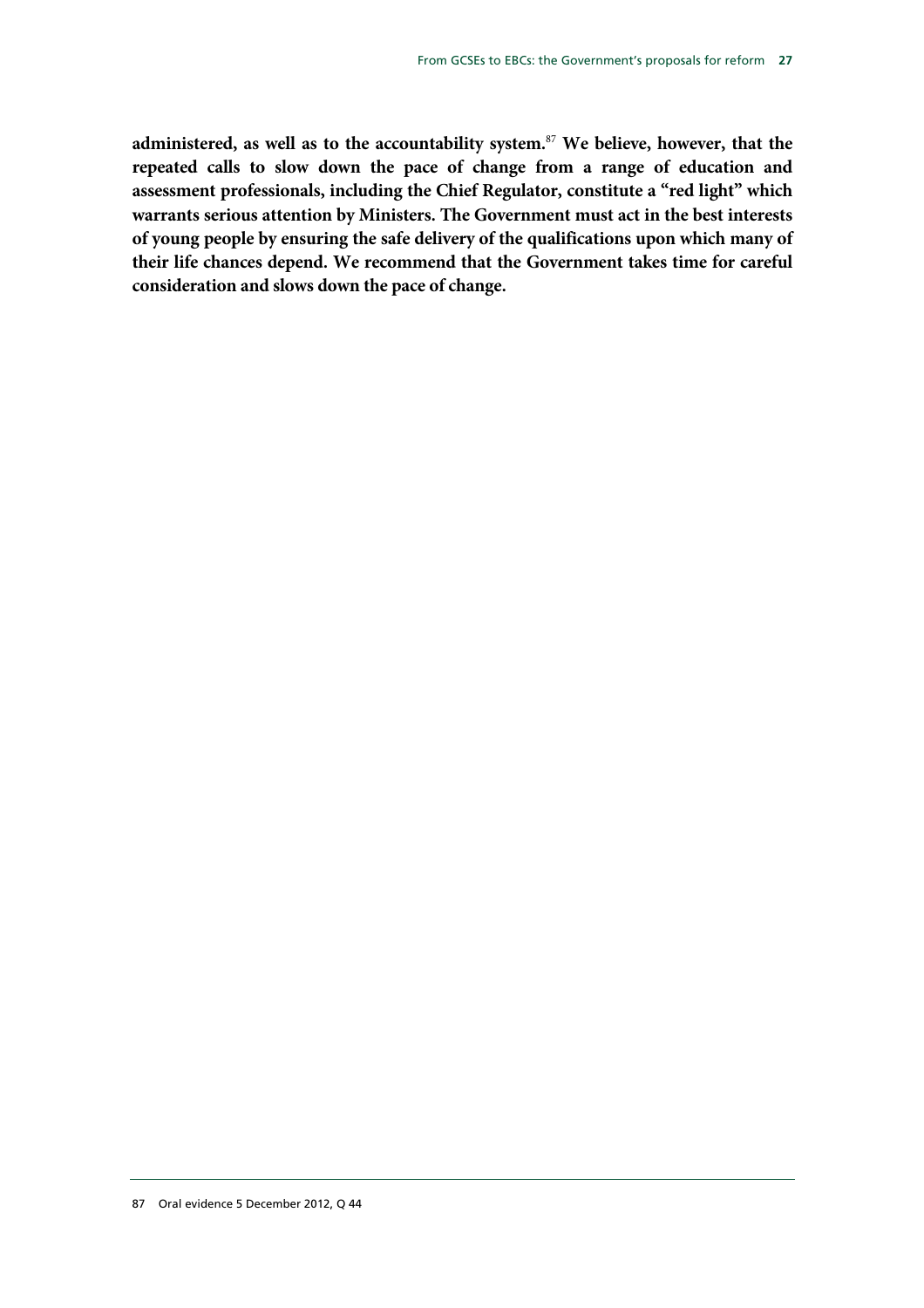# 9 Conclusion

73. Having considered the Government's proposals for reforming Key Stage 4 qualifications, there is much that we can welcome. We agree that significant improvements are required to GCSEs and to the system in which they operate, in order to restore public confidence in our exams. We are concerned, however, that the Government is trying to do too much, too quickly. The Government needs to show that the GCSE brand is so discredited that a new qualification is required and that the many improvements it is rightly seeking could not be achieved by making changes to GCSEs. In particular, we have serious concerns about how well the proposed reforms will serve lower attaining pupils, who are often the most disadvantaged, and we question how raising the bar will help these students.

74. The Government must show that it has paid sufficient attention to the likely unintended consequences of franchising and to the complexities of the tendering process. We are concerned that attempting to reform qualifications, increase their difficulty, and change the way exams are administered all at the same time and to a very tight timetable may jeopardise the quality of the reforms, as well as threaten the stability of the wider exam system.

75. The proposed reforms need to be considered in the context of other changes to the education system. It is vital that these proposed changes are reviewed alongside changes to the curriculum and, crucially, changes to the accountability system which drives the way that qualifications are used in schools. Without this information, it is impossible to make a full and proper assessment of the potential impact of the Government's proposed changes.

76. There has been a lot of opposition to the proposals and many questions remain unanswered. Changes of this magnitude are best achieved with as wide support as possible across the education system, the wider economy, young people and their parents and, not least, the political spectrum. We call upon the Government to slow down the pace of reform.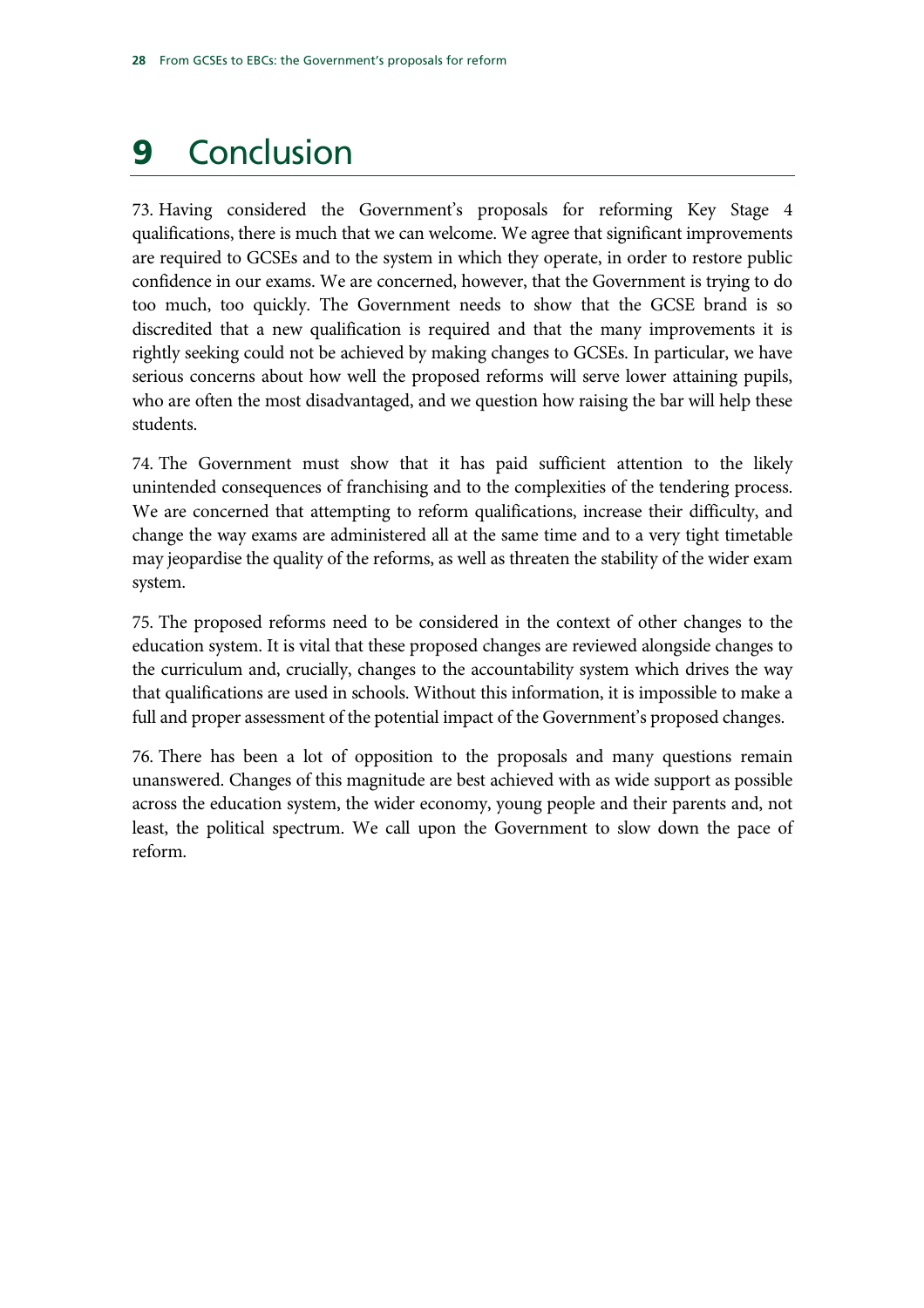### Conclusions and recommendations

#### **Coherence and purpose of reforms**

- **1.** We recommend that the Government publishes programmes of study for the revised secondary National Curriculum as soon as possible, so that it can be seen how these relate to the proposed qualification reforms. We also recommend that the Government sets out the curriculum and educational outcomes required of the new EBCs. (Paragraph 15)
- **2.** As we concluded in our exams inquiry last year, any option for reform of exams administration, whether it be a single board or a franchised system, can only have limited impact while the school accountability system continues to drive schools' behaviour in the way that it does at present. We recommend that the Government publishes its proposals for reforms to the accountability system as soon as possible, so that they can be considered alongside the proposed GCSE reforms. Changes to assessment and school accountability should only be implemented as part of a coherent review of Key Stage 4 education. (Paragraph 16)
- **3.** We recommend that the Government states clearly what it sees as the essential purposes of qualifications and assessment at age 16, which underpin the proposed reforms. (Paragraph 19)
- **4.** The Government may risk transferring the strain currently placed on GCSEs to the new EBCs, if it continues to use the new qualification, and particular grades obtained in it, as the sole basis of its accountability measurements. We recommend that the Government takes very careful account of Ofqual's advice when drawing up proposals for a revised accountability system. (Paragraph 20)

### **The GCSE brand**

- **5.** We agree with the Government that significant improvements are required to qualifications at Key Stage 4 and to the system in which they operate. We broadly welcome the changes to GCSEs already instigated by the Coalition Government, such as a move to end-of–course assessment in some subjects and restricting re-sit opportunities, as well as changes to the way qualifications count in performance tables. We consider that these changes will help to achieve some of the improvements that the Government is seeking. (Paragraph 24)
- **6.** We believe that many of the problems identified with GCSEs are linked to perverse incentives generated by the system in which the qualification operates, such as school performance measures and competition between exam boards. We concluded in our inquiry last year that competition between the exam boards for market share, combined with the influence of the accountability system, leads to significant downward pressure on standards. These pressures may be compounded by features of the qualifications themselves, such as the high degree of flexibility afforded by a modular structure and repeated opportunities for re-sits. It is essential that the Government in its approach to reform is clear whether the problems that it is seeking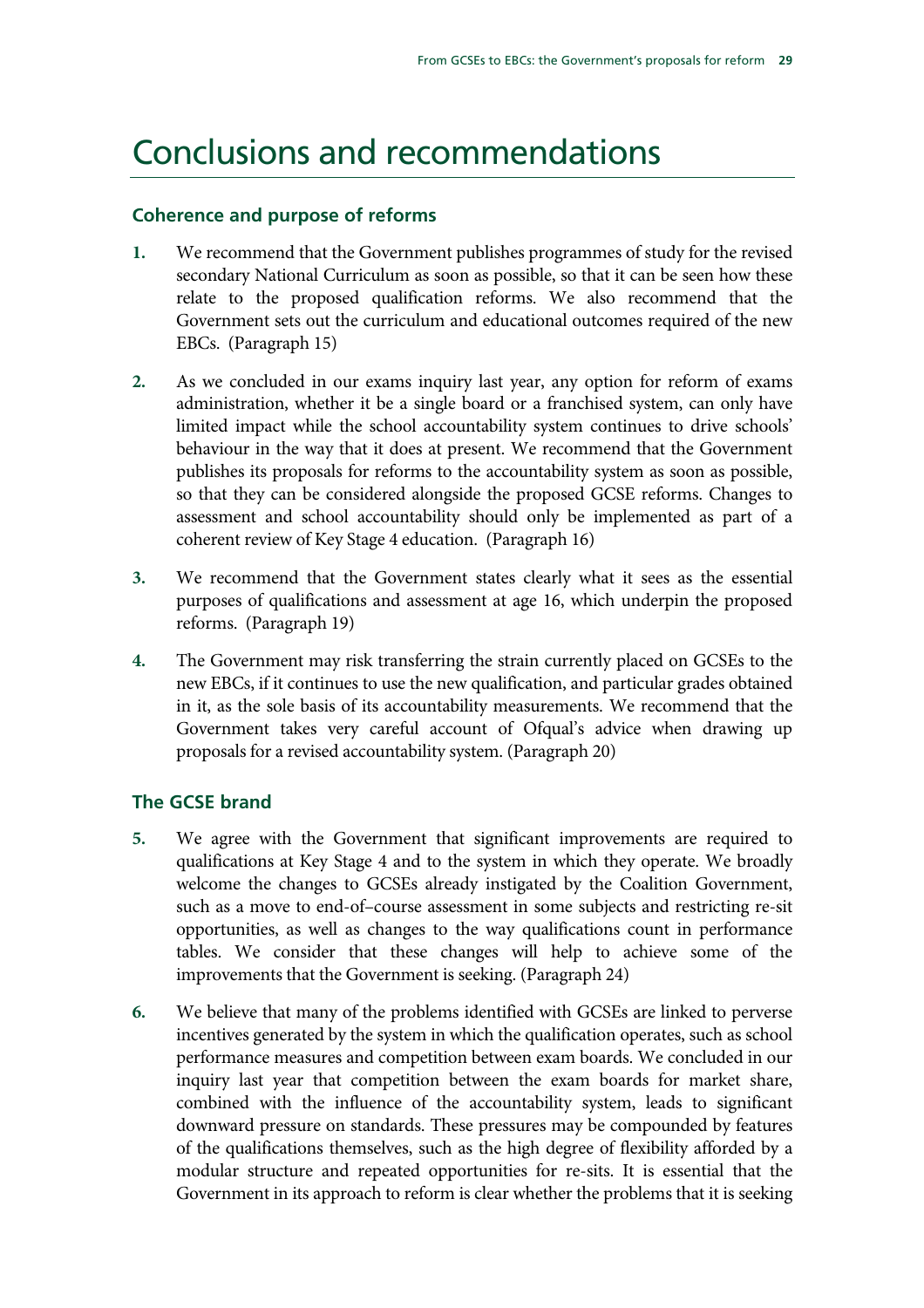to remedy are linked primarily to the qualification itself or to the system in which it operates. (Paragraph 25)

**7.** We have not received evidence that GCSEs are so discredited that a new qualification is required. Legitimate criticisms can be made of GCSEs, and should be addressed, but the Government must publish in full the results of its consultation and its analysis to justify its case that the brand is so damaged that it is beyond remedy. It must show that the Government could not achieve the objectives outlined by David Laws, namely restoring confidence in standards and ensuring our qualifications match the best in the world, by making changes to GCSEs rather than by bringing in a new qualification. (Paragraph 26)

### **A dual system**

- **8.** We support the Government's desire for all pupils to be offered a broad and balanced curriculum which will equip them with the knowledge, skills and understanding they need to progress to further learning and work. We welcome the recent increases in the numbers of young people studying for GCSEs in history, geography and modern languages, assuming that this is matched by the achievement of good grades in these subjects. We are, however, very concerned about the potential impact of the English Baccalaureate Certificates on subjects outside the English Baccalaureate, which will be left with "discredited" GCSE qualifications for some time. We question the extent to which it is possible to "upgrade" some subjects without implicitly "downgrading" others. The proposed reforms may undermine parity of esteem between different subjects, and between academic and vocational education, rather than do anything to reinforce it. (Paragraph 31)
- **9.** As GCSEs will continue to be offered in many subjects for the foreseeable future, it is important that public confidence in these qualifications is restored. We recommend that the Government continues with the improvements to GCSEs and that a concerted effort is made to restore confidence in GCSEs in subjects outside the English Baccalaureate. (Paragraph 32)
- **10.** We recommend that the Government tracks very carefully the impact on take-up in subjects outside the English Baccalaureate and the way they are resourced in schools over the next few years if EBCs are introduced. The Government should be open and explicit in acknowledging and explaining the consequences for these subjects. It should also be prepared to revise its policies, should evidence emerge from universities and employers that the school system is failing to help sufficient numbers of young people acquire the technical and creative skills needed for further learning and work in key areas. (Paragraph 33)

### **Administration of examinations**

**11.** In our report last year, we recognised the need for change and expressed concern about the possible long-term impact and the "serious downsides" of a franchised system for the administration of exams. The Government must demonstrate that it has taken sufficient account of the likely unintended consequences of franchising, such as an increase in pricing, and of the complexities of the tendering process, in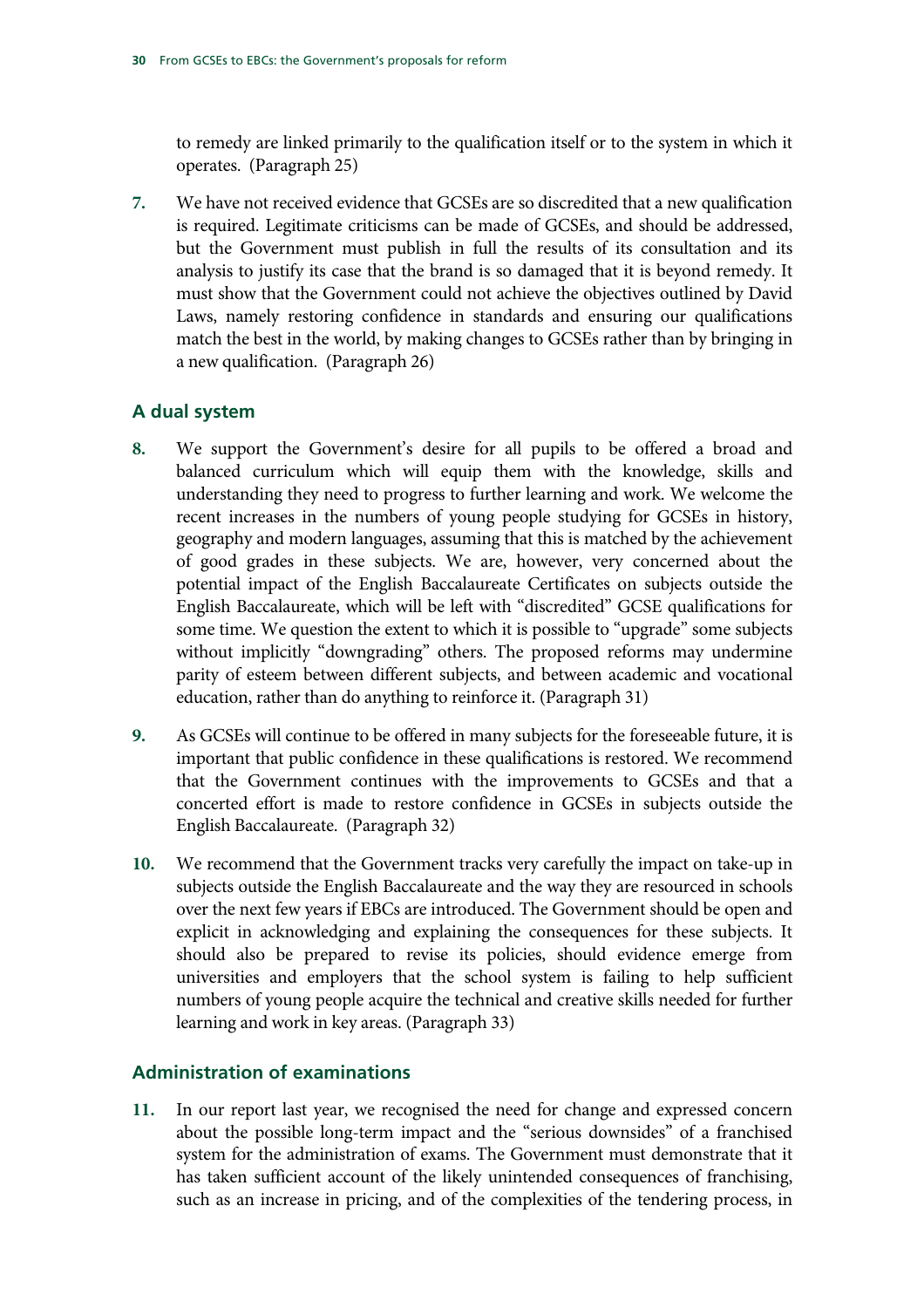view of the explicit warnings from the regulator and assessment experts about the risks associated with market reform. As we noted in our exams report, the success of the system will depend to a large extent on how well the Government and regulator specify their requirements and on the quality of the tendering process. The Secretary of State should clarify as a matter of urgency the distinction between a "relationship" and a "contract" and whether these definitions are sustainable. (Paragraph 41)

**12.** We believe that the speed with which the Government intends to instigate simultaneous market and qualification reform increases the likelihood of problems and may jeopardise the quality of the tendering process and of the qualifications developed. We recommend that Ministers give very serious consideration to Ofqual's advice and decouple qualification and market reform. (Paragraph 42)

#### **The impact of a step change in standards**

- **13.** We believe that the Government should not underestimate the implications of a step change in standards for teaching and learning in schools. The Government quite rightly sees qualifications as a significant driver to improve performance in schools. It is critical that the Government gets the alignment of assessment and accountability right. The Government should also make greater use of other levers at its disposal, such as the curriculum and supporting teachers' professional development. The proposed timetable for reform must allow teachers sufficient time to prepare for the new qualifications. In addition, teachers must be provided with appropriate training and resources to support their teaching. (Paragraph 47)
- **14.** Policies need to be focused on improving the attainment of the significant minority of young people, who do not achieve 5 or more A\*-C grade GCSEs including English and mathematics. While it is right to raise young people's expectations and aspirations, we fail to see how raising the bar will automatically result in more young people achieving higher standards. Furthermore, we have serious concerns about how well the proposed reforms will serve the 40 per cent plus of pupils who do not achieve the Government's current floor standard (Paragraph 48)

### *Standards and grade inflation*

- **15.** The Government needs to give further consideration to how the new qualifications will reflect genuine improvements in performance and to how it will demonstrate that this is the case. The Government should take expert technical advice when considering how the new qualifications will be graded, to ensure that it has considered the potential implications of any proposals. This advice should be published, in the interests of transparency. (Paragraph 52)
- **16.** The Government must pay very careful attention to how the "step change" in standards will be managed and to the potential implications of the move to EBCs. This includes holding discussions with representatives from further and higher education and employers to consider how GCSEs and EBCs will be used in selecting students, so that all young people, whether they take GCSEs or EBCs, are treated fairly as they progress in education and work. (Paragraph 53)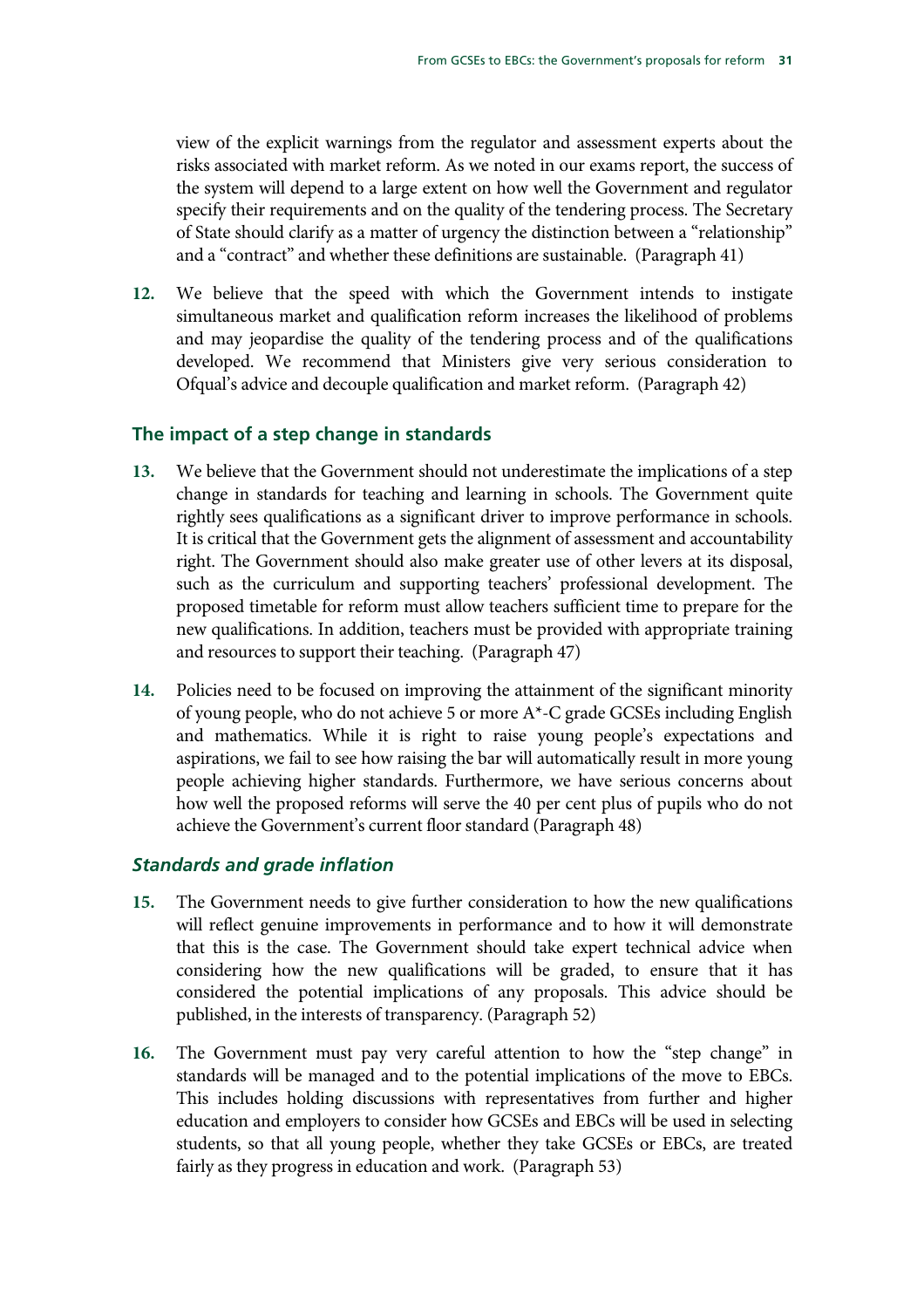**17.** The Government must explain what it means by a "greater and more honest level of challenge" in exams for 16 year olds and why this is appropriate. It should also recognise that, whatever the level of challenge, there will be winners and losers as a result. We recommend that the Government sets out explicitly who these will be. (Paragraph 54)

#### **Addressing under-achievement**

#### *100% external assessment*

- **18.** The Ofqual research provides insufficient evidence to back the Secretary of State's assertion that linear assessment helps students from disadvantaged backgrounds. (Paragraph 58)
- **19.** While we acknowledge the potentially demotivating effect of a grade-cap, our understanding is that tiering was not designed to cap aspiration (although this may have been an unintended consequence). Rather, it was designed to provide appropriately differentiated assessments for young people across the ability range. Whether or not GCSE question papers have managed to do this effectively in all subjects is a matter for debate. However, rather than imposing a central requirement for untiered assessment in EBCs, we recommend that the Government takes advice from assessment and subject specialists on a subject-by-subject basis, as untiered assessment may be more effective and appropriate in some subjects than others. (Paragraph 61)

#### *Proposals for English and mathematics post-16*

- **20.** The Government is proposing that young people who are "not secure" in English and maths at 16 should continue to study these subjects post-16. We welcome this proposal, as achieving good qualifications in these subjects is vital for young people's progression to further learning and work. (Paragraph 62)
- **21.** The Government must take steps to improve the staff subject expertise in English and mathematics in further education colleges, both through professional development opportunities for the current workforce and through measures to recruit more English and mathematics specialists to work in post–16 providers. We recommend that the DfE sets out a detailed strategic plan of how it will achieve this, including initial teacher training and professional development for existing teachers, and showing how sufficient resource will be put in place to support the measures. (Paragraph 63)

#### *Statement of Achievement*

**22.** Overall, we have serious concerns about how well the Government's proposed reforms will serve lower attaining pupils, particularly with a new qualification that will be more difficult to achieve, and we have not seen any evidence that leads us to believe that the proposed changes will be more successful than GCSEs in addressing under-achievement or in helping to narrow the attainment gap between the most disadvantaged students and their peers. In particular, we recommend that the Government re-considers its proposals for a "Statement of Achievement" specifically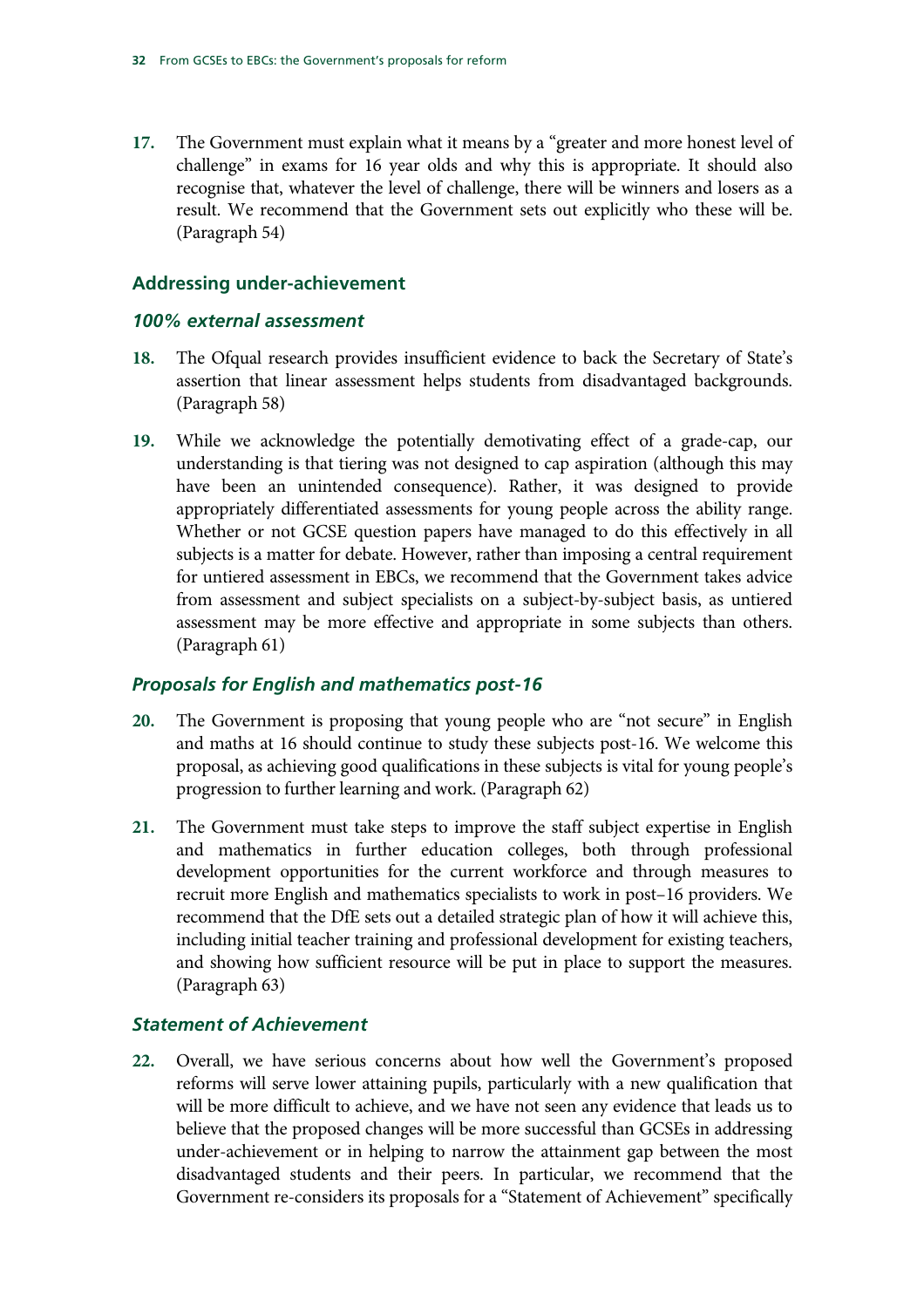for lower attaining pupils, as it could become less useful to these young people than a low grade GCSE or alternative qualification. It must not be allowed to become a badge of failure. (Paragraph 66)

## **Timetable and risks of proposed reforms**

- **23.** We have serious concerns about the Government's proposed timetable for change and about the risks of making fundamental changes to qualifications and the way they are administered at the same time. The problems with results in GCSE English in 2012, which ultimately led to a legal challenge, illustrate the turbulence and disruption that can ensue when significant changes are made to a high stakes qualification. The proposed reforms involve changes to qualifications, and the way they are administered, as well as a step-change in standards. They constitute change on a far greater scale, with correspondingly higher risks to the stability of the exam system. (Paragraph 71)
- **24.** We believe that the current proposed timetable is not merely challenging but so tight that it may risk endangering the quality of the franchising process and/or of the qualifications developed, as well as risk the continued safe delivery of current GCSEs and other qualifications, including A levels. We take the Secretary of State's point that "simply because there is risk, it does not mean that one should not move forward" and we accept that there is a case for significant changes to GCSEs and the way they are administered, as well as to the accountability system. We believe, however, that the repeated calls to slow down the pace of change from a range of education and assessment professionals, including the Chief Regulator, constitute a "red light" which warrants serious attention by Ministers. The Government must act in the best interests of young people by ensuring the safe delivery of the qualifications upon which many of their life chances depend. We recommend that the Government takes time for careful consideration and slows down the pace of change. (Paragraph 72)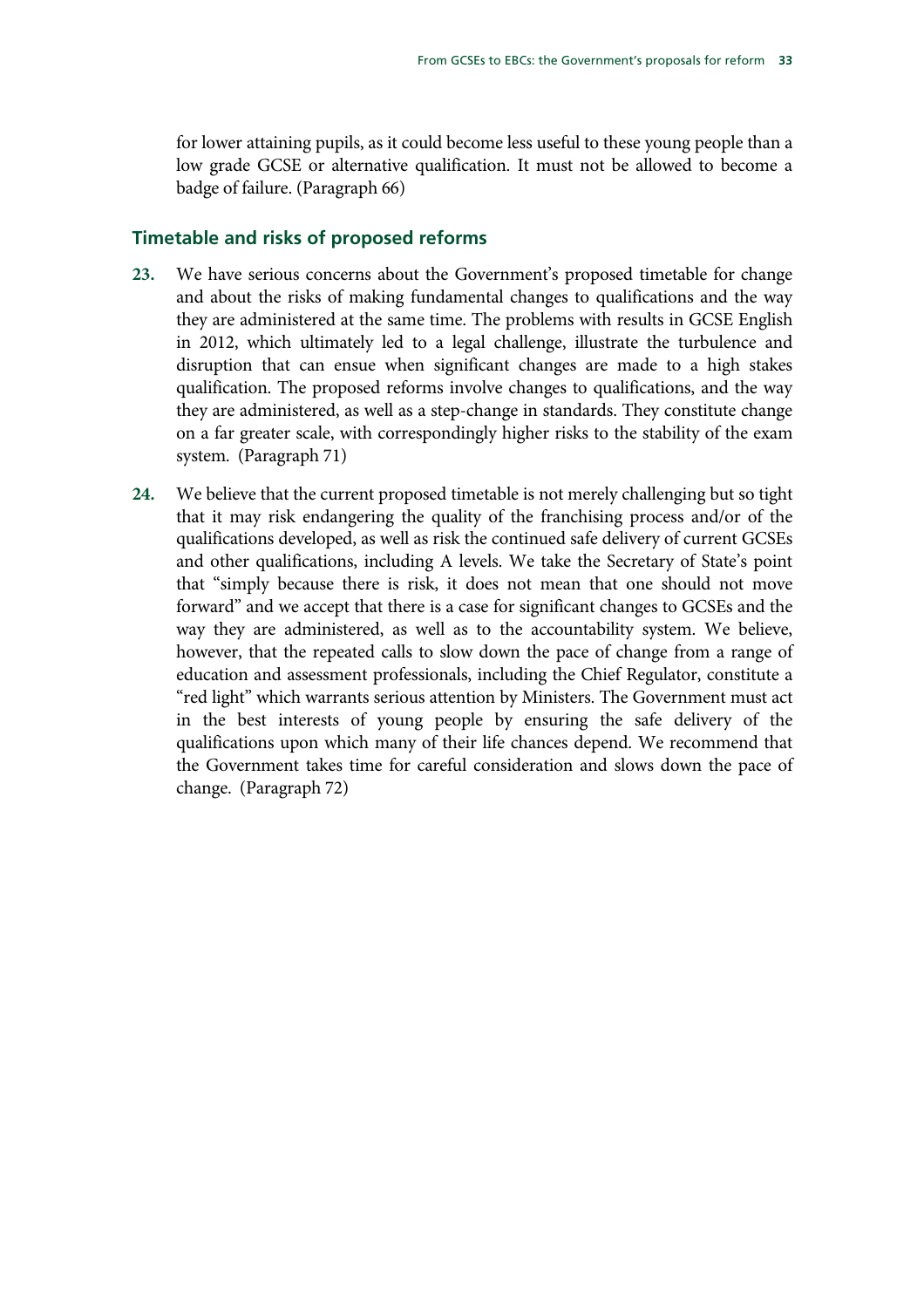# Annex: Note of informal seminar held on 20 November 2012

The seminar was conducted under the Chatham House rule to encourage an open and frank discussion. Comments are therefore unattributed.

There was discussion about whether the GCSE was so discredited that a new qualification was needed. Some participants felt that a new brand was needed to help restore public confidence. Others observed that some aspects of GCSE were good, others not so good. One participant stated that GCSEs had been very effective at improving attainment in the middle of the ability range, but had served the most and least able less well. Negative factors cited were modularisation, the re-sit culture, early and multiple entries, predictability of assessment and too much question scaffolding. However, it was suggested that none of these issues was fatal, all could be remedied. It was a political decision whether to "nurture the brand" or to bring in something new. It was also pointed out that GCSEs will continue in many subjects for some time yet and that there will be an on-going need for a range of level 2 and 3 qualifications for 16-18 year olds.

Contributors pointed out that the way the competition between exam boards is to be set up makes it difficult for learned societies to engage with exam boards, as they still need to work with all boards in order to have an input in syllabus development. Participants also expressed concern the changes may stifle innovation in qualifications. Contributors commented that the proposed reforms and competition arrangements has already significantly reduced communication between exam boards and their assessment experts.

Participants agreed that the step change in standards signalled by the Government was a key issue. Balancing accessibility and a step change in the standards would be challenging, with implications for teaching and learning in schools. It was felt that there was a significant risk that this improvement in standards would not be delivered by the school system by 2017. "Change the brand if you like," commented one contributor, "but standards is the key issue."

There was general agreement that it is vital to look more broadly at the curriculum and teacher preparation and development as well as qualifications when attempting to effect changes in the level of achievement in classrooms. Contributors were concerned that the Government is relying very heavily on qualifications in England to make significant changes to teaching and learning. It was pointed out that other high performing jurisdictions do not see this as the only lever in the system to make such changes.

Concern was expressed that the risk of the school system not delivering the required improvements in achievement could lead to a continued "fudge" over standards, which ironically would perpetuate the threat to the credibility of the system. It was suggested that the volatility of results would also be likely to increase, particularly if the new qualifications were technically less reliable. A crucial question would be whether the accountability system would continue to focus disproportionately on key grades in key subjects. It was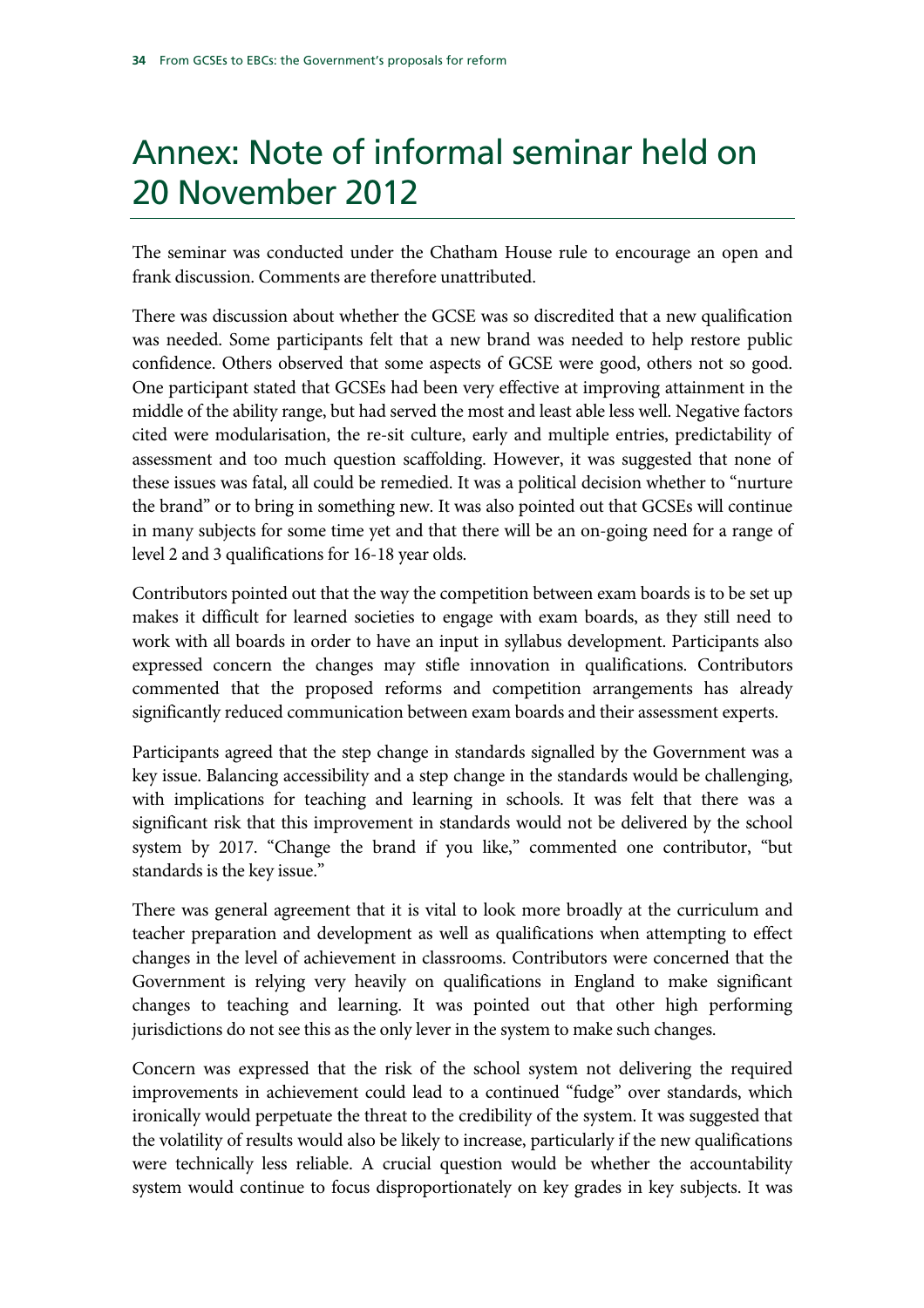agreed that there was a risk that the multiple purposes of GCSEs, which have put the qualification under considerable strain, would continue and possibly be exacerbated for a new qualification, which was simultaneously being asked to provide increased stretch and challenge and rich curriculum opportunities and to be accessible to all, while having potentially less reliable assessment.

It was suggested that the Government could have taken a lower risk approach to address the problems it has identified, but that such an approach would be harder to communicate effectively. "Tinkering" (smaller scale changes to the system), followed by appropriate evaluation, can be a good idea and help to nudge a system over time in the desired direction. This approach has been used effectively by several high performing jurisdictions, such as Singapore, Finland, Australia and Alberta.

Several participants questioned the connection between the issues raised by the Government about the exam system and the solutions proposed. For example, contributors questioned how a single untiered exam will help to stretch the most able. They also questioned how restricting exam aids would enable students to "demonstrate their true abilities and competence." Contributors pointed out that removing exam aids does not of itself make an exam more challenging and that providing aids, such as a periodic table, enables examiners to set more challenging questions that test understanding rather than rote learning.

Asked how the proposed reforms relate to the National Curriculum review, participants suggested that the Government is using qualifications as the main instrument for structuring the curriculum in secondary schools and that qualifications will be the key driver of content (while in primary schools the main instrument will be the National Curriculum). However, contributors felt that further clarification is needed on how the content of the new qualifications would be determined and also the expected curriculum for years 7 to 9.

It was agreed that greater clarity was needed on the proposed changes to accountability measures. Participants agreed that accountability measures of some sort were needed to address under-performance in schools and that some measure of core learning was helpful. However, contributors suggested that the Government needed to have processes for spotting "bad behaviour" (such as the disproportionate focus on particular groups of students or subjects at the expense of others) and be prepared to change measures more frequently in order to counteract gaming of the system.

There was general agreement that more information was needed on the criteria which the Secretary of State would use to award contracts to exam boards. Serious concerns were also raised about the proposed timescales and how exam boards could be expected to design high quality syllabuses within two or three months. When asked about how crosssubsidisation of smaller entry subjects and qualifications would work under a franchised system, one participant predicted that either the prices for these qualifications/subjects would increase or they would disappear, as cross-subsidisation would cease to work.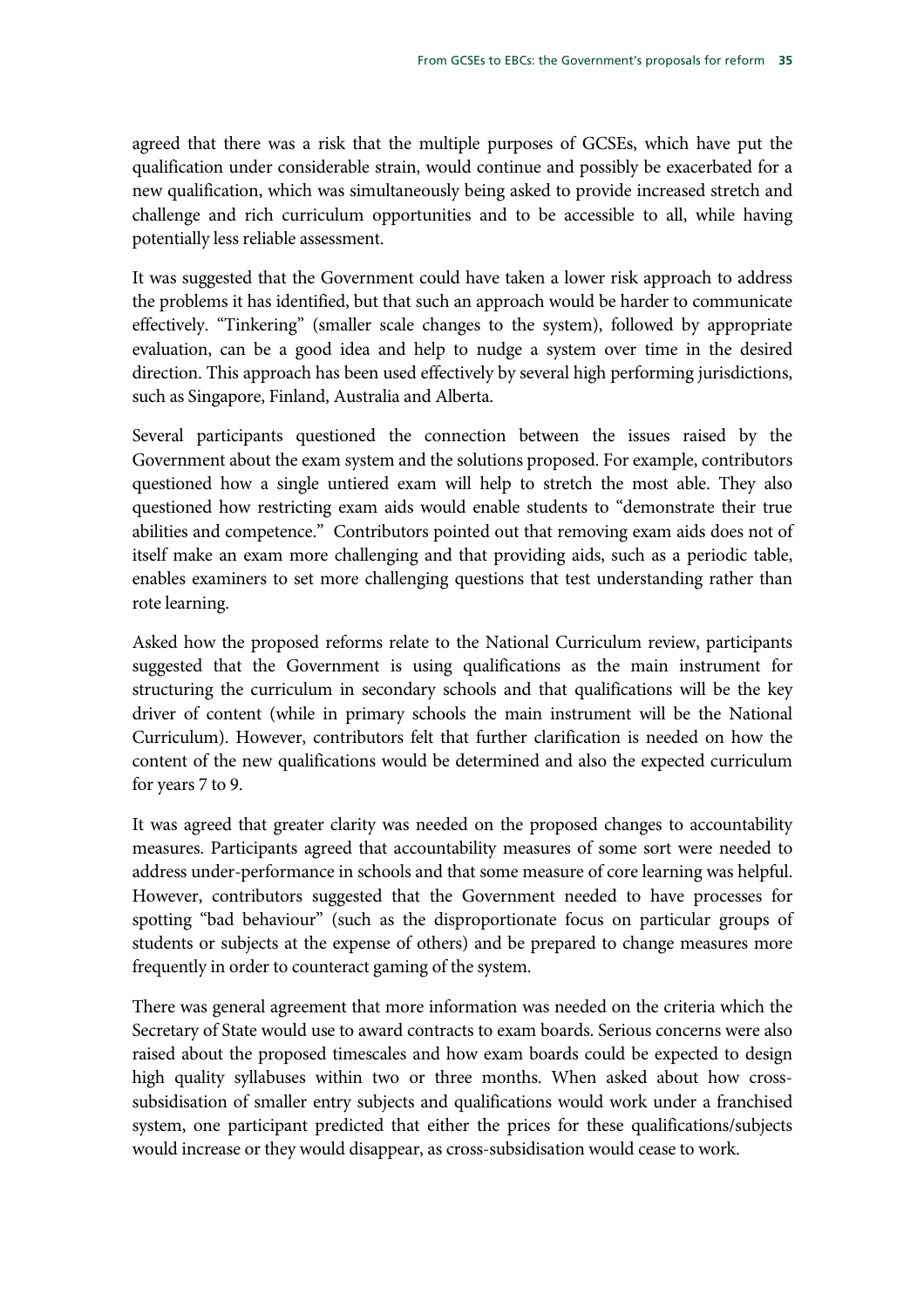Participants were generally pessimistic about the impact of a franchised system on pricing, as well as subject expertise. Subject expertise would either migrate to the successful provider or be lost, meaning that options for renewal after five years would be much more limited. If one exam board won more than one contract, there would need to be significant financial investment in scanning equipment to assist delivery. One contributor commented that GCSEs were relatively good value for money and "I can only envisage prices going up." Questions were raised about whether the exams regulator has the statutory framework needed to regulate monopoly provision and pricing.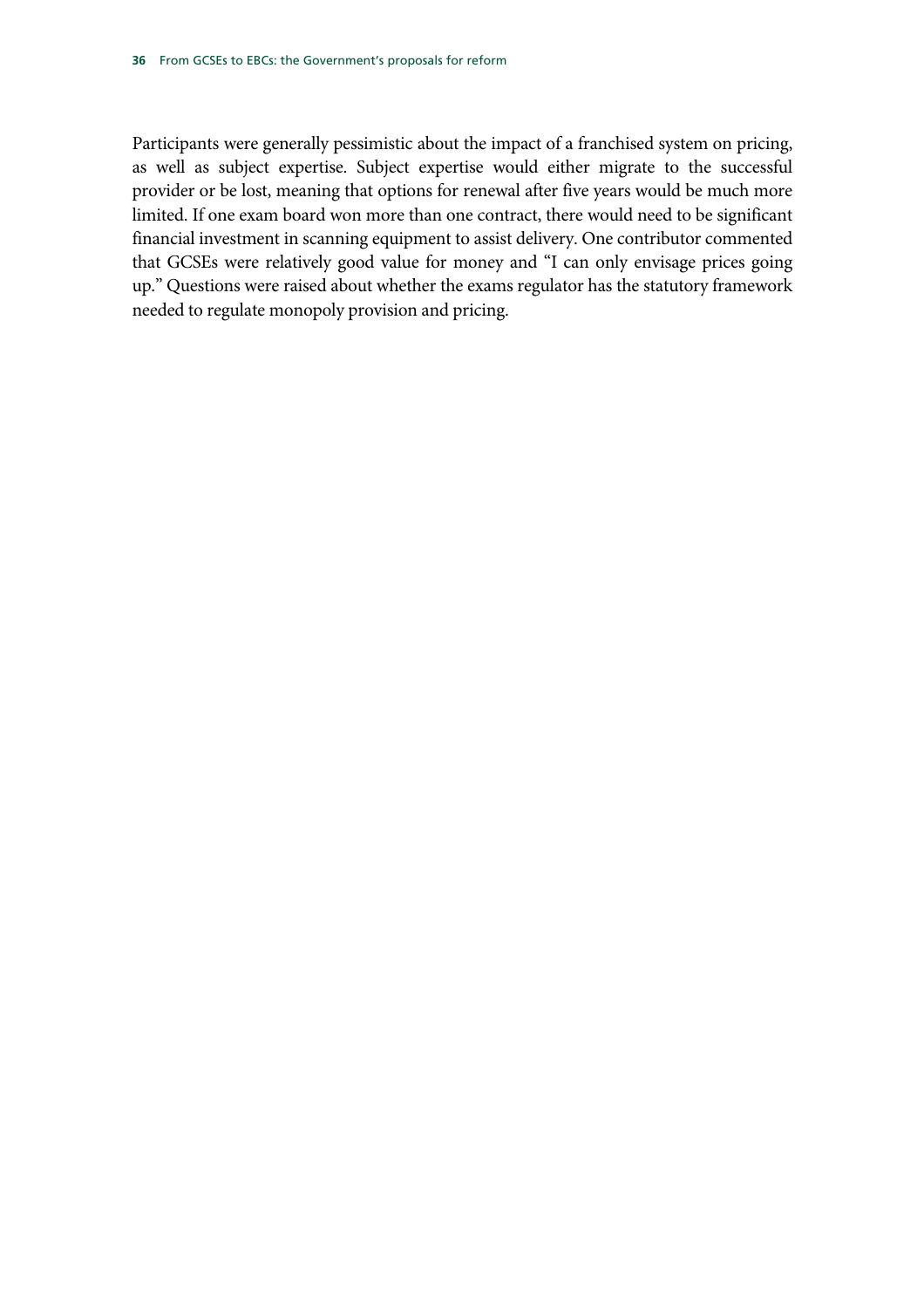## Appendix 1: Memorandum submitted by the Department for Education

## **Written evidence submitted by the Department for Education**

## **The Evidence Base for Proposed Reform of the Examination System at Key Stage 4**

## **1. Summary**

1.1. The Committee has requested the evidence base used in drawing up proposals for reform of the examination system at Key Stage 4. To inform their decisions on these proposals, Ministers have drawn on evidence in the following areas:

- **The importance of a core academic curriculum;**
- **Problems in the existing system;**
- **Stagnating standards over time;**

## • **The failure of the current system to support lower attaining pupils.**

1.2. High performing jurisdictions often set a compulsory academic core whilst allowing schools the local freedom to implement it in the way they see fit. In particular, the subjects that make up the English Baccalaureate measure in the Key Stage 4 performance tables in England—English, mathematics, the sciences, history, geography, and languages—are compulsory in many high performing jurisdictions until age 16. As outlined in section 2, the introduction of this measure in the performance tables has had a positive effect on take up of core academic subjects in England. We now need to ensure that qualifications in these subjects are providing students with the level of knowledge and skills expected in our highest performing international competitors.

1.3. The structure of the existing qualifications market in England allows several Awarding Organisations (AOs), once recognised by Ofqual, to compete for market share. This oligopoly has created incentives for Awarding Organisations to drive down standards in order to win business from schools. The risks this poses to the education system were made clear in April 2012 when Ofqual reported on Awarding Organisation led seminars. Ofqual concluded that seminars concentrating on specific qualifications gave rise to a real risk that inappropriate information about the future content of secure exams is disclosed and that this could lead to a narrowing of the curriculum taught.

1.4. Further problems in the system have been highlighted this summer, with a report from Ofqual concluding that English GCSEs are exceptionally complex and difficult to award, and that there has been significant over-marking of controlled assessment units.

1.5. The interaction of the current school accountability and examination system— where schools are incentivised to boost their performance by seeking examinations in which they believe their students will achieve higher grades, and Awarding Organisations have a corresponding incentive to compete for market share by providing less demanding examinations, has contributed to the stagnation of standards in England.

1.6. Increases in performance at GCSE have not been matched by the same level of improvements in learning; between 2006 and 2009, the proportion of students achieving a C grade or higher in English and mathematics GCSE increased by 8%. But comparison of international tests—where there is no incentive for achievement to be inflated— shows that this significantly overstates the actual improvement in attainment which has taken place. Evidence that the standards of our examinations have flat-lined and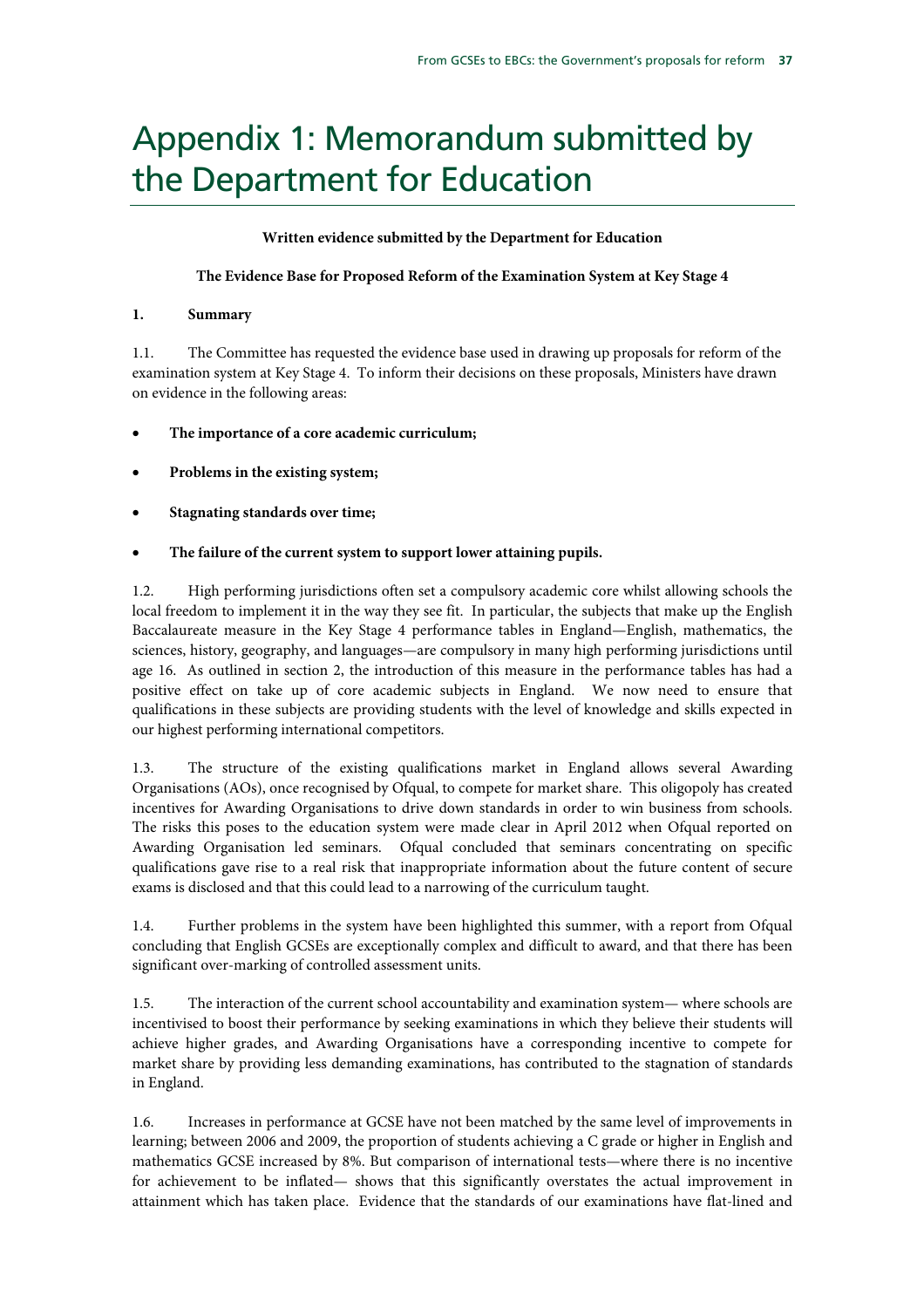that the expectations they set for our students are now below those of our international competitors is set out in section 4.

1.7. Finally, the system is failing to support lower attaining pupils. Future prospects for pupils who fail to get a GCSE grade D or better are poor and tiered papers, where students are able to take either foundation (allows students to achieve grades C–G) or higher tier examinations (allows students to achieve grades A\*–D) caps aspiration. This is discussed in section 5.

1.8. That is why the Government is proposing to move away from the competition between Awarding Organisations in the core academic subjects that make up the English Baccalaureate. The Department for Education will hold a competition to identify the single, best qualification, offered by a single Awarding Organisation, which could be adopted in each of these subjects, for a period of five years. The successful qualifications will have to demonstrate a stringent set of characteristics including minimal controlled or other internal assessment. The evidence to support these proposals is detailed in section 3.

## **2. The importance of a core academic curriculum**

A feature of high performing jurisdictions is a requirement on all students to study a broad range of subjects to the age of 16.88 In particular, many high performing jurisdictions have a compulsory substantive core up to age 16 that includes the mother tongue, mathematics, the sciences, modern foreign languages, history, and geography. Chart 1 shows these subjects in the compulsory phase curriculum for England and a number of high performing jurisdictions.

2.1. Chart 1 demonstrates that England narrows its curriculum for the majority of pupils earlier than more successful nations. Furthermore, perverse incentives in the current system have encouraged pupils to move away from a core academic curriculum and we have seen a decline in opportunity to take core academic subjects at Key Stage 4, a trend that disproportionately affects pupils from the poorest backgrounds or attending schools in disadvantaged areas.

<sup>88</sup> Department for Education, (2011). *The Framework for the National Curriculum. A report by the Expert Panel for the National Curriculum review*. (London: Department for Education).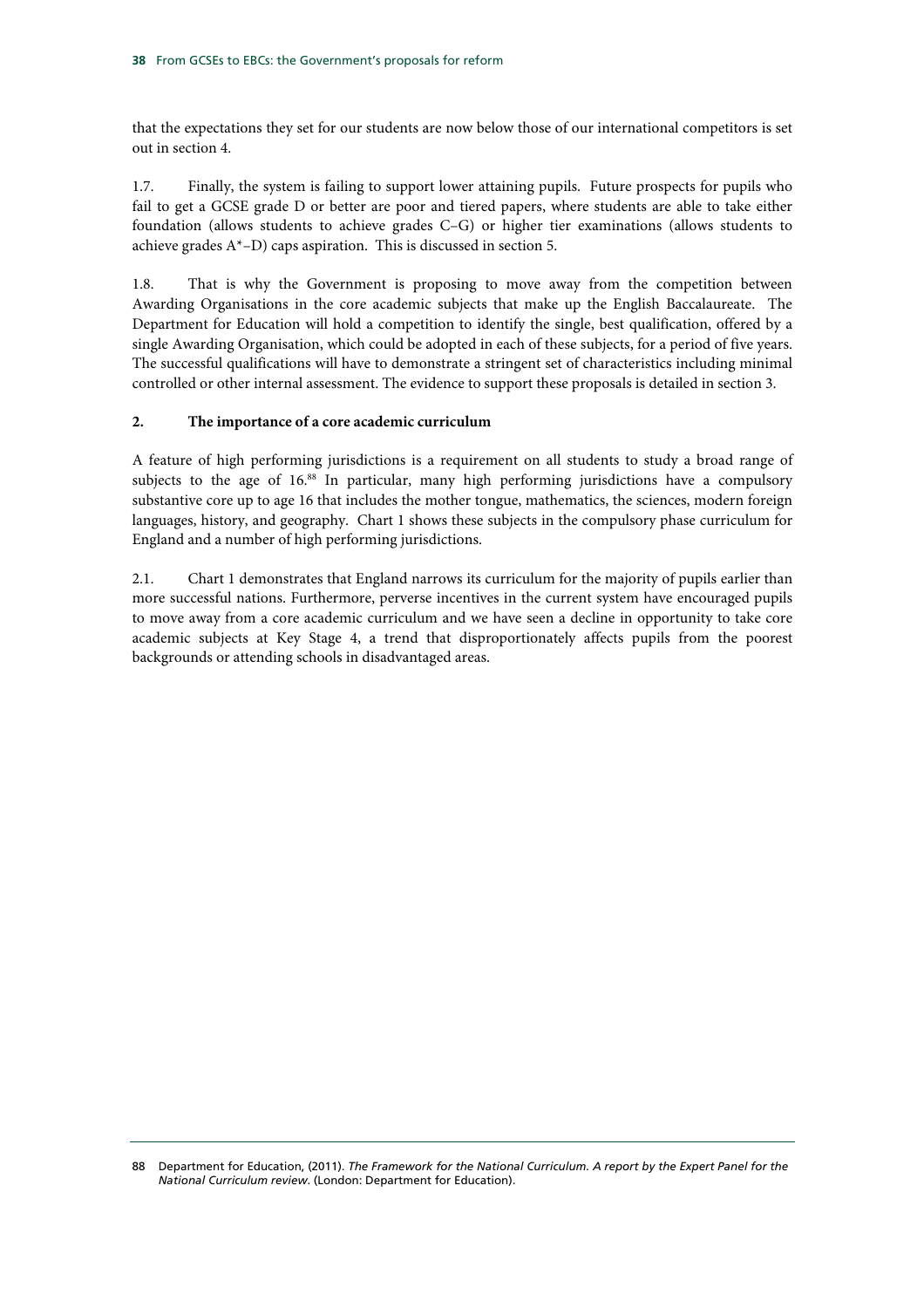## **Chart 1: Subjects in the Compulsory Phase Curriculum in High Performing Jurisdictions and**  Emerging Economies<sup>89</sup>, 90, 91: Subjects in the compulsory phase curriculum

| Mother tongue           |            | <b>Mathematics</b> |                        | <b>OScience</b>     |                                           | ○Geography ○History                               | Age                       |                 |                 | OModern Foreign Language  |                                            |                           |                           | Compulsory education |                                            |
|-------------------------|------------|--------------------|------------------------|---------------------|-------------------------------------------|---------------------------------------------------|---------------------------|-----------------|-----------------|---------------------------|--------------------------------------------|---------------------------|---------------------------|----------------------|--------------------------------------------|
|                         | 4          | 5                  | 6                      | 7                   | 8                                         | 9                                                 | 10                        | 11              | 12              | 13                        | 14                                         | 15                        | 16                        | 17                   | 18                                         |
| England                 |            | OO                 | ŌО                     | ŌО<br>◯             | ŌО<br>◯                                   | OO<br>◯                                           | $\circlearrowright$<br>◯  | 88              | 88              | 88                        | 88                                         | $\bigcirc$                | p C<br>$\bigcirc$         |                      |                                            |
| Australia<br>(Victoria) |            |                    |                        |                     | ◯                                         | $\bigcirc$                                        | 88                        | 88              | 88              | 88                        | 88                                         | 88                        | DO<br>88                  |                      |                                            |
| <b>Brazil</b>           |            |                    |                        | ŎŎ                  | ŌŎ                                        | OŌ<br>$\left(\begin{array}{c} \end{array}\right)$ | OŌ                        | ŎŎ<br>ŌŌ        | OÒ<br>ŌŌ        | OÒ<br>OO                  | ŎŎ<br>ŎČ                                   | 88                        | ю<br>88                   |                      |                                            |
| Canada<br>(Ontario)     |            |                    | ŎŎ                     | ŎŌ                  | ŌŌ<br>○                                   | OC<br>$\left(\begin{array}{c} \end{array}\right)$ | ŎO<br>OO                  | ŎŎ<br>$\circ$   | ŎŌ<br>ŎÒ        | ŎŌ<br>$\circlearrowright$ | OO<br>$\circlearrowright$                  | ŎŎ<br>$\circlearrowright$ | ŎŌ<br>$\circlearrowright$ | ŌŌ<br>OO             | $\circlearrowright$<br>$\circlearrowright$ |
| China                   |            |                    |                        | OO                  | OO<br>0                                   | 88                                                | 88                        | 88              | 88              | 88                        | 88                                         | 88                        | <b>TO</b><br>88           | 88                   | 88                                         |
| Finland                 |            |                    |                        | $\circlearrowright$ | $\circlearrowright$                       | $\circlearrowright$<br>OΟ                         | $\circlearrowright$<br>OΟ | 88              | 88              | ÒČ<br>ŎĈ                  | 88                                         | 88                        | X.<br>88                  |                      |                                            |
| France                  |            |                    |                        | $\bigcirc$          | $\mathbf{r}$<br>ŎŌ<br>$\circlearrowright$ | OO<br>OС                                          | $\circlearrowright$<br>OΟ | ŎŎ<br>ŎŌ        | ŌŌ<br>ŎŎ        | ŎŎ<br>OO                  | $\circlearrowright$<br>$\circlearrowright$ | ŎŌ<br>ŎŌ                  | $\circlearrowright$<br>ÓÕ |                      |                                            |
| Germany                 |            | 88                 | 89                     | 88                  | 88                                        | 88                                                | 88                        | 88              | 88              | 88                        | 88                                         | 88                        | DO<br>88                  |                      |                                            |
| Japan                   |            |                    | ◯                      | ◯                   |                                           | ○                                                 | ∩<br>0                    | $\bigcirc$<br>O | $\bigcirc$<br>O | $\bigcirc$<br>O           | $\bigcirc$<br>O                            | $\bigcirc$<br>$\bigcirc$  | DO<br>$\bigcirc$<br>O     |                      |                                            |
| Korea                   |            |                    |                        |                     | ∩<br>$\bigcirc$                           | ⌒<br>$\bigcirc$                                   | ◯<br>$\bigcirc$           | Ō<br>$\bigcirc$ | Ō<br>$\bigcirc$ | Ō<br>О                    | O<br>$\bigcirc$                            | O<br>$\bigcirc$           |                           |                      |                                            |
| New Zealand             |            | $\bigcirc$<br>∩    | $\left(\;\right)$<br>∩ | $\bigcirc$<br>O     | $\bigcirc$<br>C                           | O<br>∩                                            | $\bigcirc$<br>O           | $\bigcirc$<br>O | $\bigcirc$<br>∩ | $\bigcirc$<br>O           | $\bigcirc$<br>∩                            | $\bigcirc$<br>O           | DO<br>O<br>$\bigcirc$     |                      |                                            |
| Netherlands             | $\bigcirc$ | O                  | 0                      | O                   | O                                         | О                                                 | О                         | $\bigcirc$      | O               | 0                         | O                                          | C                         | $\mathbf{I}$<br>O         |                      |                                            |
| Singapore               |            |                    | $\bigcirc$             | $\bigcirc$          | Ō<br>$\bigcirc$                           | ∩<br>$\bigcirc$                                   | ∩<br>C                    | ◯<br>$\bigcirc$ | 88              | ŌŌ<br>ŌŌ                  | $\circlearrowright$<br>$\circlearrowright$ | ◯<br>$\bigcirc$           | $\bigcirc$<br>$\bigcirc$  | ∩<br>$\bigcirc$      |                                            |
| Sweden                  |            |                    | 88                     | 88                  | 88                                        | 88                                                | 88                        | 88              | 88              | 88                        | 88                                         | 88                        | DO<br>88                  |                      |                                            |
| US (Mass.)              |            | OŎ<br>OΟ           | ŎŎ<br>ŎŎ               | ŌŎ<br>ŎŎ            | ŌŎ<br>ŌŌ                                  | OÒ<br>OΟ                                          | OÒ<br>OO                  | ŌŎ<br>ŌŌ        | OÒ<br>OO        | OÒ<br>$\circlearrowright$ | OÒ<br>ŌŌ                                   | OÒ<br>OO                  | ŌŌ<br>ŎŎ                  |                      |                                            |

## **Chart 1 Notes:**

**England**: At age 14 16, science may be taught as combined science or as individual subjects: physics, chemistry and biology.

**Australia, Victoria**: The curriculum is expressed in three inter related strands: physical, personal and social learning, discipline (subject) based learning, and interdisciplinary learning. The information in this table reflects the content of all three strands. History, geography and economics are combined as 'humanities' for students aged 8–10.

<sup>89</sup> DfE (2011) *The Framework for the National Curriculum. A report by the Expert Panel for the National Curriculum review, and* www.inca.org.uk *International Review of Curriculum and Assessment Frameworks Internet Archive*

<sup>90</sup> UNESCO (2011) World Data on Education, 7th edition: People's Republic of China

<sup>91</sup> UNESCO (2010) World Data on Education, 7th edition: Brazil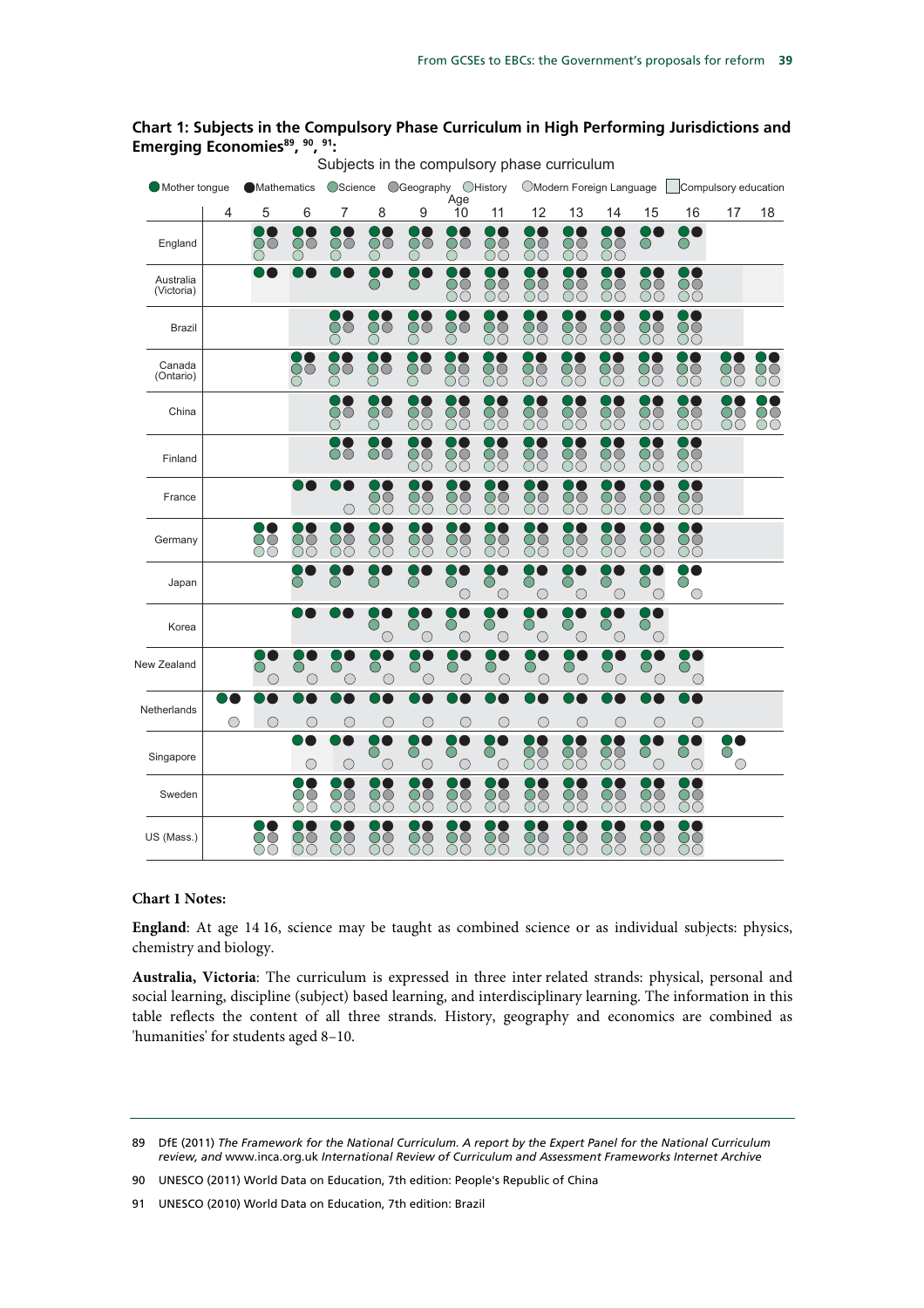**Brazil:** Portuguese and Brazilian literature, social studies (history and geography), sciences (physics, chemistry and biology), mathematics, one foreign language, arts, health programmes, and physical education are the subjects in the core curricula for secondary schools.

**Canada, Ontario**: Geography and history studied as part of social studies until age 12. Where French is studied as an immersion language, study begins at age 6.

In **China** mainland, students completing senior (general) secondary education sit the final examination (administered by the provincial authorities) in nine subjects: politics, Chinese, mathematics, a foreign language (normally English, but it may be also Japanese, Russian, French or German), physics, chemistry, biology, history and geography. Students also sit practical examinations in physics, chemistry and biology, and are assessed on their moral, ideological and political development. Successful students are awarded the senior middle school graduation certificate.

**Finland:** In Years 1–4, ages 7 11, geography, biology, physics and chemistry are taught—with health education as a combined subject—'environment and nature studies'. History is taught as history and civics.

France: Experimental science and technology for 8 to 11-year-olds, life and earth science for 11 to 12-year-olds, life and earth science and physics/chemistry for 12-to 16-year-olds. Geography and geography are part of humanities for 8 to 11 year olds, history/geography/civics for 11 to 12 year olds, and history/geography for 12 to 16 year olds.

**Japan**: Science is taught as life environment studies, ages 6–8. Recent changes mean that, from the 2011– 12 academic year, English is being introduced as a first foreign language for elementary school studies in Years 5 and 6, ages 10–12.

**The Netherlands**: 'Social and environmental studies' includes geography, history, science (including biology), citizenship, social and life skills (including road safety). 'Healthy living/social structure' includes geography, history, science (including biology), citizenship, social and life skills (including road safety).

**Singapore**: Mother tongue includes a choice of Chinese, Malay or Tamil. For six to 10 year olds this includes health education and information literacy. At age 14, students choose at least one of: biology or human and social biology; physics; chemistry; science/integrated science. At age 14, students choose at least one of the humanities; literature; geography; history. English is taught as a foreign language from age 6; another language is an option at age 14. Other subjects available at age 14 include a third language (French, Japanese, German or Malay language elective); art and crafts; music; fashion and Fabrics; food and nutrition; commerce; principles of accounts; design and technology; and religious knowledge.

**USA, Massachusetts**: Science is taught as science and technology. Geography and history are taught as 'social science/social studies' which includes US and world history, geography, economics, civics and government.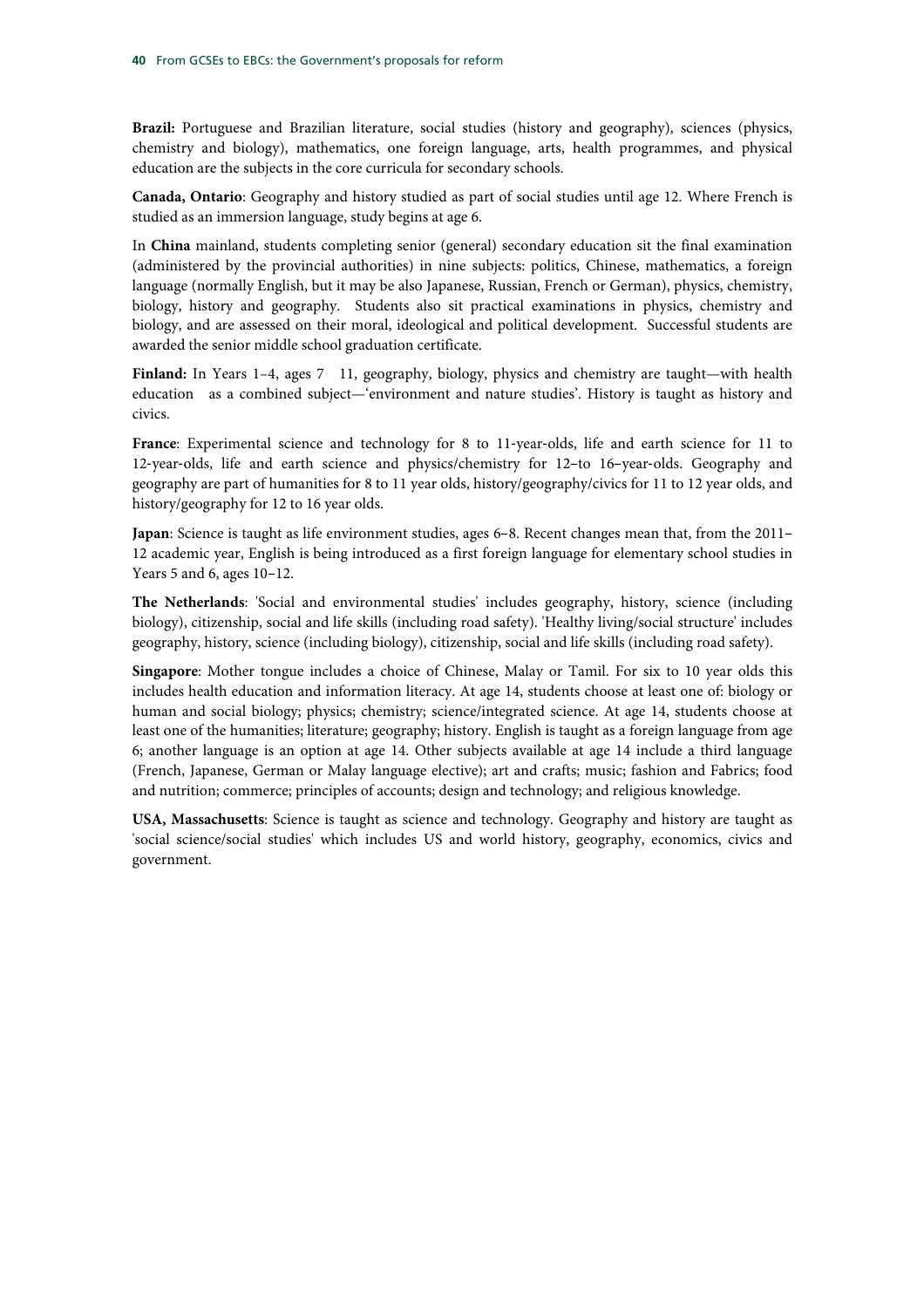2.2. It is the Government's ambition for England to match the performance of leading international competitors. The subjects that make up the English Baccalaureate —English, mathematics, sciences, history, geography and languages—give pupils an academic foundation that is a secure basis on which further study, vocational learning or a satisfying apprenticeship can be built. Pupils who succeed in the English Baccalaureate subjects are more likely to progress onto A-levels, take more A-levels and, in both A-levels and other qualifications, get better results<sup>92</sup>.

2.3. The introduction of the English Baccalaureate measure has resulted in the number of pupils studying physics, chemistry, biology, history, geography and foreign languages all rising. A recent nationally representative survey commissioned by the Department for Education<sup>93</sup> indicates that:

- 41 per cent of GCSE pupils are set to take history GCSE in summer 2014. That would be the highest proportion since summer 1994 when 39 per cent of pupils took history GCSE.
- 93 per cent of GCSE pupils are set to take double or triple science GCSE in summer 2014. That would be the highest proportion since summer 1994 when 79 per cent of pupils took it.
- 36 per cent of GCSE pupils are set to take geography GCSE in summer 2014. That would be the highest proportion since summer 2001 when 37 per cent of pupils took geography GCSE.
- 54 per cent of GCSE pupils are set to take a language GCSE in summer 2014. That would be the highest proportion since summer 2005 when 60 per cent of pupils took a language GCSE

2.4. The survey also indicates that the introduction of the English Baccalaureate performance measure has had an especially positive impact for poorer pupils. In 2010, 10 per cent of pupils in schools with a high proportion of children eligible for Free School Meals were taking a combination of subjects that could have led to the English Baccalaureate. 41 per cent of pupils in these schools started studying the set of key subjects from September 2012—a 310 per cent increase. The rise over the same period in schools with a low proportion of students eligible for Free School Meals is 54 per cent. A table of actual and estimated take up of English Baccalaureate subjects between 2010 and 2014 is set out below at Annex A.

2.5. We now need to ensure that qualifications in these subjects are providing students with the level of knowledge and skills expected of students in the highest performing jurisdictions.

<sup>92</sup> National Pupil Database.

<sup>93</sup> Ipsos Mori survey of state-maintained mainstream secondary schools conducted in June/July 2012.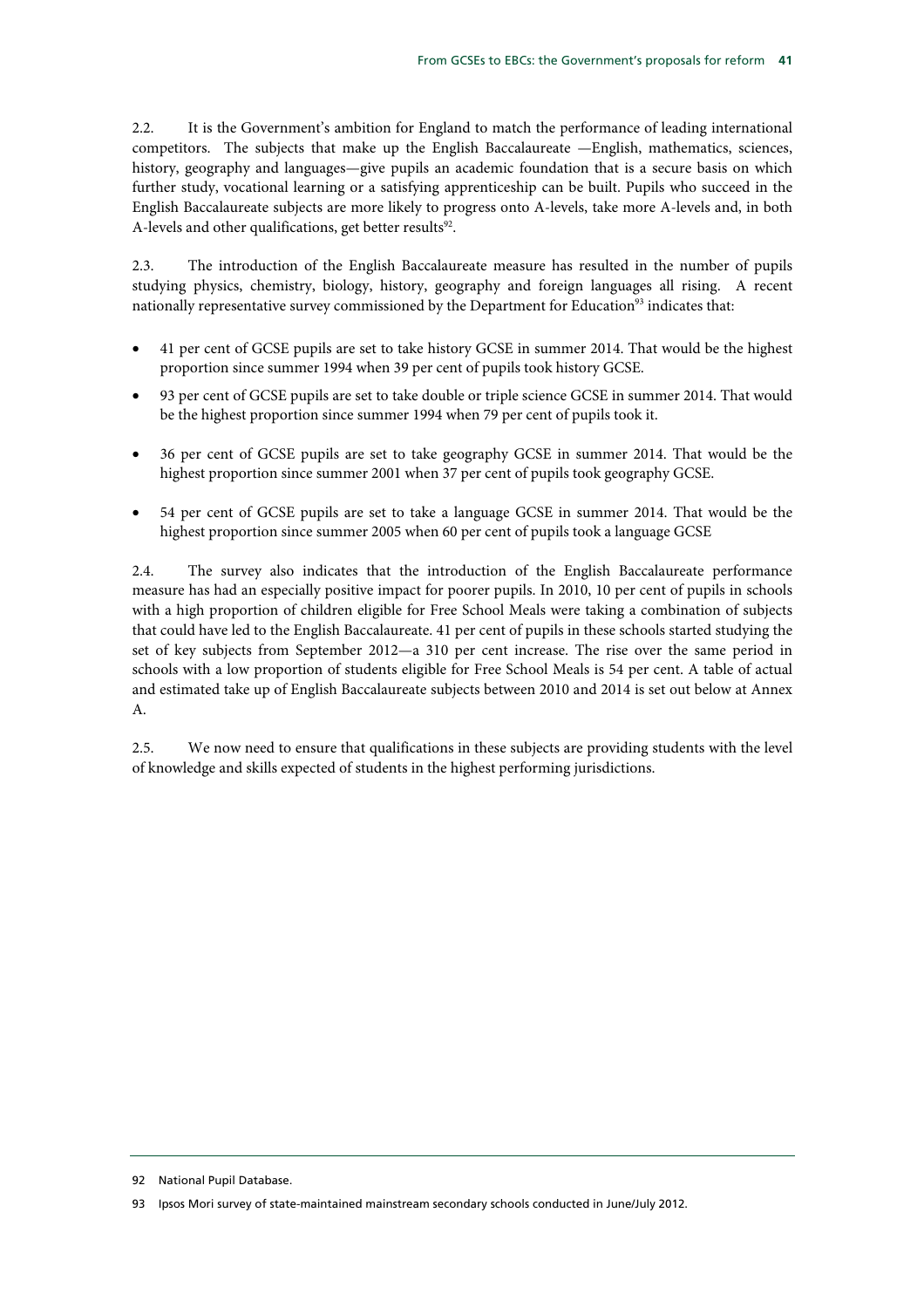## **3. Problems in the existing system**

## *Qualifications Market*

3.1. The structure of the existing qualifications market in England allows several Awarding Organisations (AOs), once recognised by Ofqual, to compete for market share and offer differing products and prices. In practice, the AOs have converged on similar prices for qualifications, suggesting that any competition is therefore in terms of the design of qualifications and the service that is offered to schools. As the Select Committee has said, this system is unusual, if not unique $94$ .

3.2. The oligopoly in England has created incentives for Awarding Organisations to drive down standards in order to win business from schools. Incidents of this occurring were raised in the media in December 2011 when it was reported that Awarding Organisations were revealing the content of their exams at teacher seminars, thereby driving a culture of teaching to the test.<sup>95</sup>.

3.3. This expose resulted in an official inquiry into the examination system and in April 2012, Ofqual reported that there were 'specific incidents of malpractice' within the system<sup>96</sup>. Ofqual's report concluded that 'seminars concentrating on a specific qualification present unacceptable risks to the wider education system. There is a real risk that inappropriate information about the future content of secure exams is disclosed. And there is a risk of narrowing the curriculum through sessions on how to teach the specification'. In light of these findings Ofqual made a number of recommendations including that exam board face-to-face teacher training seminars that relate directly to the delivery of a specific, named qualification must not occur after 31st August 2013.

3.4. Furthermore, it is clear that the interaction of the current school accountability and examination system at Key Stage 4 has contributed to stagnating qualification standards—schools are incentivised to boost their performance by seeking examinations in which they believe their students will achieve higher grades, and Awarding Organisations have a corresponding incentive to compete for market share by providing less demanding examinations. The Education Select Committee's recent report on the administration of exams for 15–19 year olds in England concluded that 'the current system incentivises downward competition on content standards and we recommend that the Government act immediately to change these incentives'.

3.5. The Government is proposing to move away from the competition between Awarding Organisations in the core academic subjects that make up the English Baccalaureate. The Department for Education will hold a competition to identify the single, best qualification, offered by a single Awarding Organisation, which could be adopted in each of these subjects, for a period of five years.

3.6. There is broad support, from across the educational spectrum, for a single awarding body model. A range of commentators have expressed concern that the current multi Awarding Body system is lessening the quality of specifications and there is widespread agreement that, if you were designing a system from first principles, a single awarding body model would be the preferred approach.

3.7. The following individuals and organisations provided evidence in support of a single awarding body to the Select Committee (for its report on the administration of examinations for 15–19 year olds in England):

• The Wellcome Trust

<sup>94</sup> Education Select Committee: The administration of examinations for 15-19 year olds in England (July 2012).

<sup>95</sup> In autumn 2011 the Daily Telegraph sent undercover reporters to 13 seminars organised for teachers by awarding organisations. The Daily Telegraph published their findings in December 2011.

<sup>96</sup> Ofqual (April 2012) Exam Board Seminars, Final Report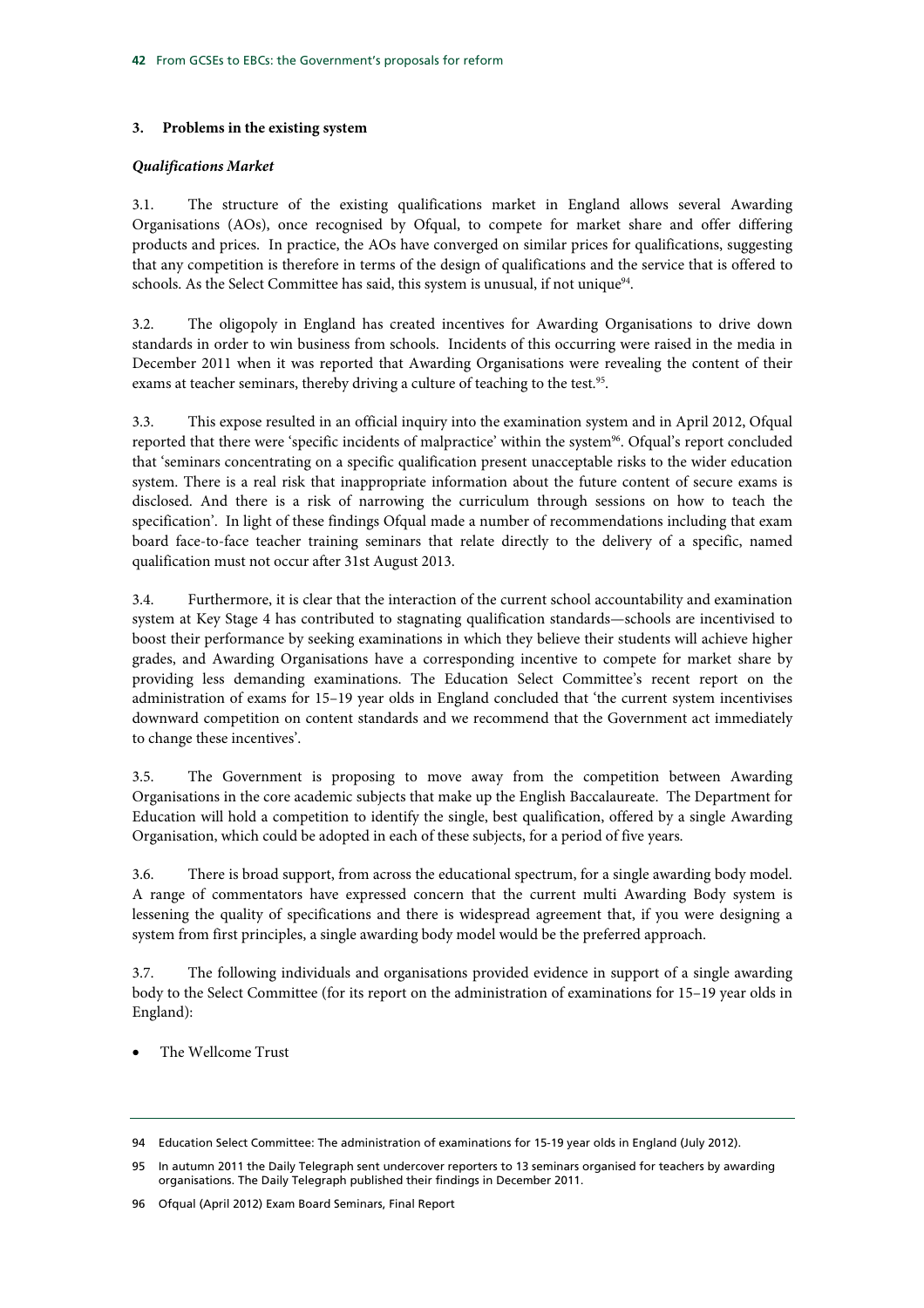- SCORE (Science Community Representing Education)
- The Mathematical Association
- The Institute of Mathematics and its Applications
- The Association of Teachers of Mathematics
- NASUWT
- The National Union of Students (NUS)

3.8. Further detail of the comments made by these organisations in support of a single awarding body model is included at Annex B.

#### *Grade Inflation*

3.9. Grade inflation occurs when higher grades are awarded for work of comparable quality over a period of time (i.e. that work would have previously been given a lower grade). To assess whether the effect of rising grades is due to improved achievement or grade inflation (or an element of both) is very difficult. However the following figures illustrate at least the clear reduced potency of the signalling effects from the GCSE qualification over time.

3.10. Between 1988 and 2011 there was an almost continuous GCSE grade improvement $97$ . Over this period, the proportion of candidates obtaining A\*-C in English increased from 36 to 72%, and in mathematics from 31 to 67%. The attainment of 5+A\*-C GCSEs including English and mathematics, and the number of pupils scoring top grades has also increased. In 2005 44.7% of pupils achieved of 5+A\*-C GCSEs including English and mathematics; this increased to 58.9% in 2011. In 2011, 4.2% of pupils achieved ten or more GCSEs at A or A\* compared to 2.5% in 2005<sup>98</sup>.

3.11. The reduction in the proportion of  $A^*$ -C grades awarded in summer 2012 was the first time such a fall has been recorded since the introduction of GCSEs, and does not detract from the overall picture; the concerns that have been raised about grading have demonstrated how the current modular exam system can be unfair to students..

3.12. If more students obtain the highest GCSE grades available year after year, these grades are likely to lose their currency with employers; grade inflation will make it more difficult to correctly distinguish the top performing pupils and hide gaps in the real ability of pupils achieving a 'pass grade'.

<sup>97</sup> A levels 2011 and GCSEs 2011, Alan Smithers, Centre for Education and Employment Research, University of Buckingham, 2011.

<sup>98</sup> DfE SFR—GCSE and Equivalent Results in England, 2010/11 (Revised).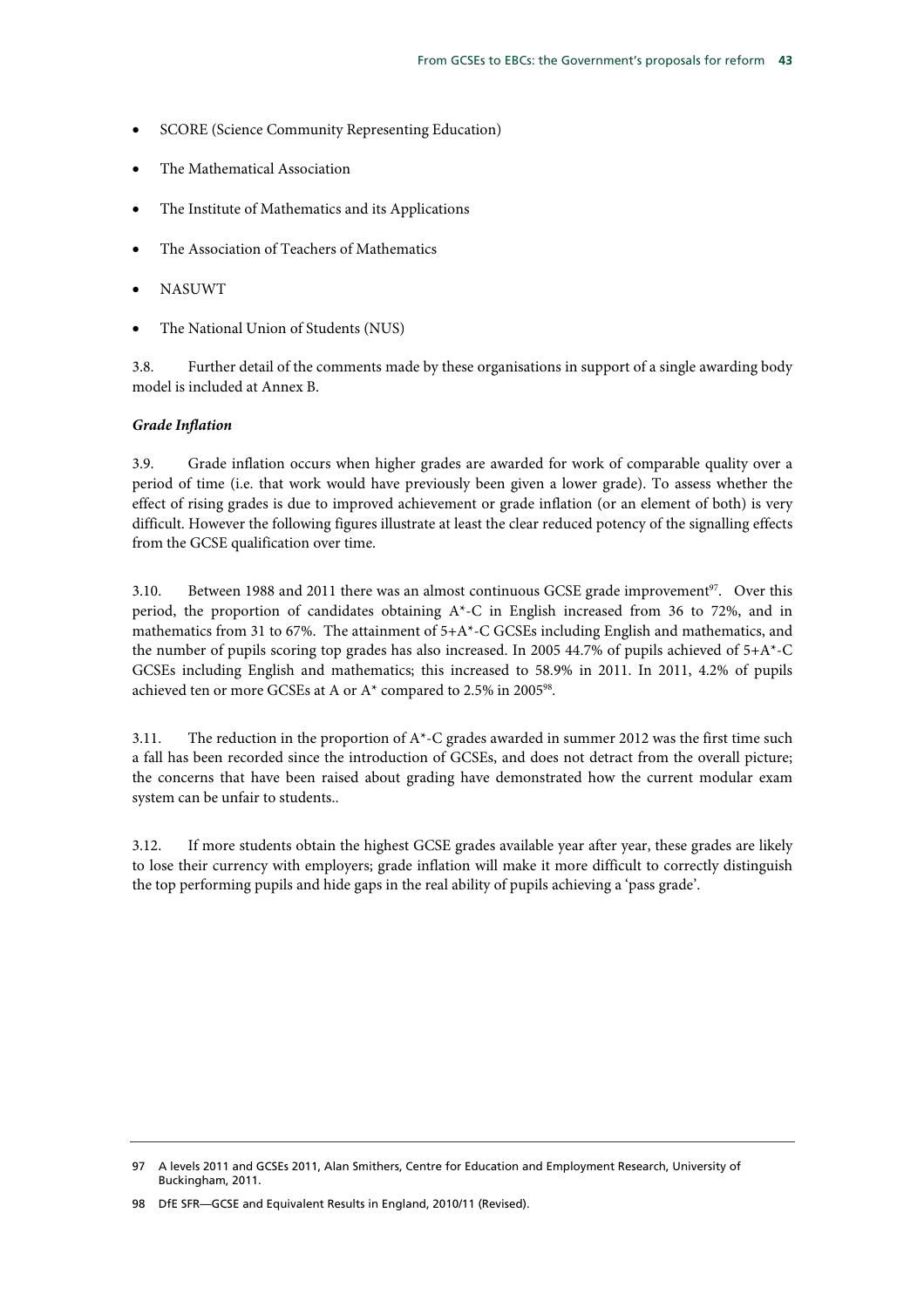| Percent of entries |       |                 |           |    |           |    |    |           |                | Thousands |           |
|--------------------|-------|-----------------|-----------|----|-----------|----|----|-----------|----------------|-----------|-----------|
|                    |       | Grades obtained |           |    |           |    |    |           |                | Total     |           |
| <b>GCSE</b>        |       |                 |           |    |           |    |    |           |                | $A^*$ -   |           |
| <b>Mathematics</b> | $A^*$ | A               | B         | C  | D         | E  | F  | G         | U.X            | C         | Entries   |
| 1988               | ٠     | $\bullet$       | $\bullet$ | ٠  | $\bullet$ | ٠  | ٠  | $\bullet$ |                | 31        | $\bullet$ |
| 1993               | -     | 10              | 12        | 24 | 15        | 16 | 12 | 6         | 6              | 46        | 461.1     |
| 1998               | 3     | 9               | 17        | 20 | 15        | 16 | 10 | 6         | 5              | 48        | 537.0     |
| 2003               | 3     | 9               | 18        | 21 | 16        | 15 | 9  | 4         | 4              | 51        | 613.4     |
| 2008               | 5     | 11              | 17        | 26 | 16        | 11 | 7  | 4         | 3              | 59        | 731.9     |
| 2011               | 7     | 14              | 18        | 29 | 12        | 9  | 7  | 3         | $\overline{2}$ | 67        | 598.6     |

## **Table A: GCSE attainment in mathematics and English 1988–201199**

|             | Percent of entries |           |           |         |    |    |              |                |           | Thousands     |         |
|-------------|--------------------|-----------|-----------|---------|----|----|--------------|----------------|-----------|---------------|---------|
|             | Grades obtained    |           |           |         |    |    |              |                | Total     |               |         |
| <b>GCSE</b> |                    |           |           |         |    |    |              |                |           | $A^*$ -       |         |
| English     | $A^*$              | A         | B         | C       | D  | E  | $\mathbf{F}$ | G              | U, X      | $\mathcal{C}$ | Entries |
| 1988        | ٠                  | $\bullet$ | $\bullet$ | $\cdot$ | ٠  | ٠  | ٠            | $\bullet$      | $\bullet$ | 36            | $\cdot$ |
| 1993        | -                  | 11        | 19        | 26      | 20 | 13 | 7            | $\overline{c}$ |           | 56            | 478.0   |
| 1998        | 3                  | 10        | 18        | 26      | 20 | 13 | 7            | 3              |           | 56            | 520.0   |
| 2003        | 3                  | 12        | 21        | 24      | 19 | 11 | 6            | 3              |           | 60            | 577.4   |
| 2008        | $\overline{4}$     | 12        | 21        | 26      | 19 | 10 | 5            | 2              | 2         | 65            | 642.8   |
| 2011        | 5                  | 14        | 23        | 30      | 15 | 7  | 3            |                |           | 72            | 587.5   |

3.13. The following evidence suggests that this increase in GCSE attainment seen over time has not been matched by the same level of improvements in learning:

- Evidence using baseline comparison tests (YELLIS)<sup>100</sup> suggests that candidates of comparable ability are being awarded higher grades each year.<sup>101</sup> A student who scored 45 (just below the average) on the YELLIS test could expect to achieve D grades in French, mathematics and history at GCSE in 1996, but by 2005 would be receiving C grades. Taking an average of 26 subjects, pupils of the same YELLIS standard could generally expect to achieve around half a grade higher in 2005 than they could in 1996.
- The Royal Society of Chemistry (2008) ran an online chemistry examination featuring questions from hundreds of GCSE and O-Level papers in chemistry from the last five decades. The average mark for the 1960s questions was 15%, and for each subsequent decade this rose steadily, reaching 35% for the 2000s.102 The authors explain that changes to the syllabus and language used in examination papers may partly explain the difference in scores. For example, pupils may be likely to perform better on the syllabus closest to what they have been taught, and the phrasing of questions that they are used to. However, they argue that this is unlikely to provide a complete explanation.

<sup>99</sup> Figures are for pupils at the end of key stage 4. Prior to 2005, data relates to pupils aged 15 at the start of Key Stage 4. Figures are not available by grade prior to 1993; exam data in earlier years were produced from the Department's annual School Examinations (Form 7d) and 113FE surveys.

<sup>100</sup> The YELLIS test began in 1994 and has been used to analyse the GCSE results of pupils.The test was taken by pupils in Year 10 or 11 and provided a baseline to compare against GCSE grades.

<sup>101</sup> Coe, R. (2007) Changes in standards at GCSE and A-Level: Evidence from ALIS and YELLIS—Report for the ONS by Robert Coe—CEM Centre, Durham University, April 2007

<sup>102</sup> The Royal Society of Chemistry (2008) The Five-Decade Challenge—A wake-up call for UK science education?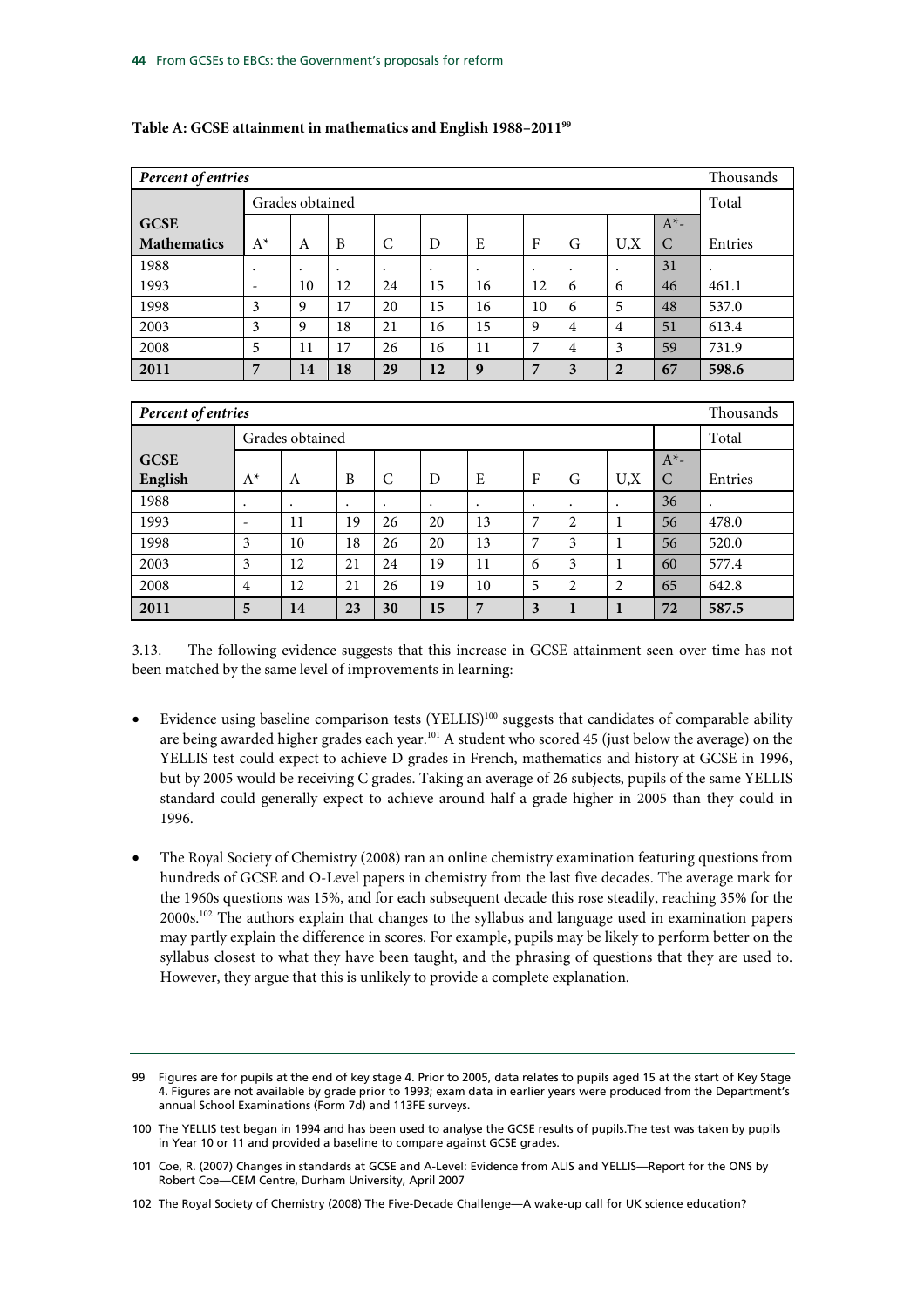3.14. Ofqual, as the regulatory body for external qualifications in England, publish reports reviewing standards on various subjects at different intervals. The most recent reviews of GCSE mathematics, biology and chemistry indicate that the qualifications are less demanding in 2008 compared with previous years, particularly for mathematics and biology. This has been attributed to changes in the structure of the assessments rather than the content $103$ .

3.15. The independent sector is moving away from GCSEs and choosing other qualifications that they see as offering more rigour and therefore better preparing their students for further learning and entry to the best universities. In 2011, nearly 20,000 pupils in independent schools were not enrolled for GCSE mathematics compared to 2,500 pupils in 2006. Over 150 independent schools are now not offering GCSE mathematics to the substantial majority of their pupils<sup>104</sup>. Cambridge Assessment reported that the take up of their iGCSEs has increased in UK schools (state and independent) by 119%105 in the last year.

## *Standard of GCSE Grade C*

3.16. GCSE grade C is often required for entry into further education and employment. The grade descriptors at Annex C are used to guide the award of grade C in English, maths and science GCSEs. The descriptions capture the average performance expected to achieve the mid-point of grade C. It should be noted that GCSEs are assessed in a compensatory way, meaning that the final grade is based on the total marks achieved across all components of the GCSE. The compensatory nature of GCSEs allows students to gain marks in their stronger areas to compensate for weak performance elsewhere. This means that many students achieving a given grade will not demonstrate consistent performance across all areas tested.

3.17. The evidence below suggests that public confidence in the GCSE and in particular the standard required to achieve the 'pass grade' has been damaged and may not be fit for purpose.

- 35% of employers report dissatisfaction with literacy skills of school and college leavers, and 30% report dissatisfaction with numeracy skills<sup>106</sup>.
- In the past year, more than two in five employers (42%) report that they have organised remedial training for at least some young people joining them from school or college. A fifth of firms included in the survey have provided training in literacy (20%) and 18% in numeracy (CBI survey, 2012).

3.18. This evidence is supported by statements made by employer associations in June 2012:

- Mike Harris, Head of Education Policy at the Institute of Directors has said: 'Employers are concerned that standards in British exams have slipped, so action to make qualifications more demanding is welcome. We strongly support Government reforms to increase standards in all areas of education.'
- Neil Carberry, the CBI's Head of Education and Skills Policy has said: 'We are concerned that GCSEs in their current form may not be delivering. With the leaving age for compulsory education about to change to 18, the time is right to review the role of a summative exam at 16.'
- Adam Marshall, Director of Policy at the British Chambers of Commerce has said: 'Businesses have

<sup>103</sup> Ofqual (2012a) Review of Standards in GCSE Biology 2003 and 2008; Ofqual (2012b). Review of Standards in GCSE Mathematics 2004 and 2008; Ofqual (2012c). Review of Standards in GCSE Chemistry 2003 and 2008.

<sup>104</sup> Internal DFE analysis of the amended 2011 GCSE results file

<sup>105</sup> Cambridge International Examinations 2012: http://www.cie.org.uk/news/features/detail?feature\_id=47912

<sup>106</sup> CBI Education and Skills Survey, 2012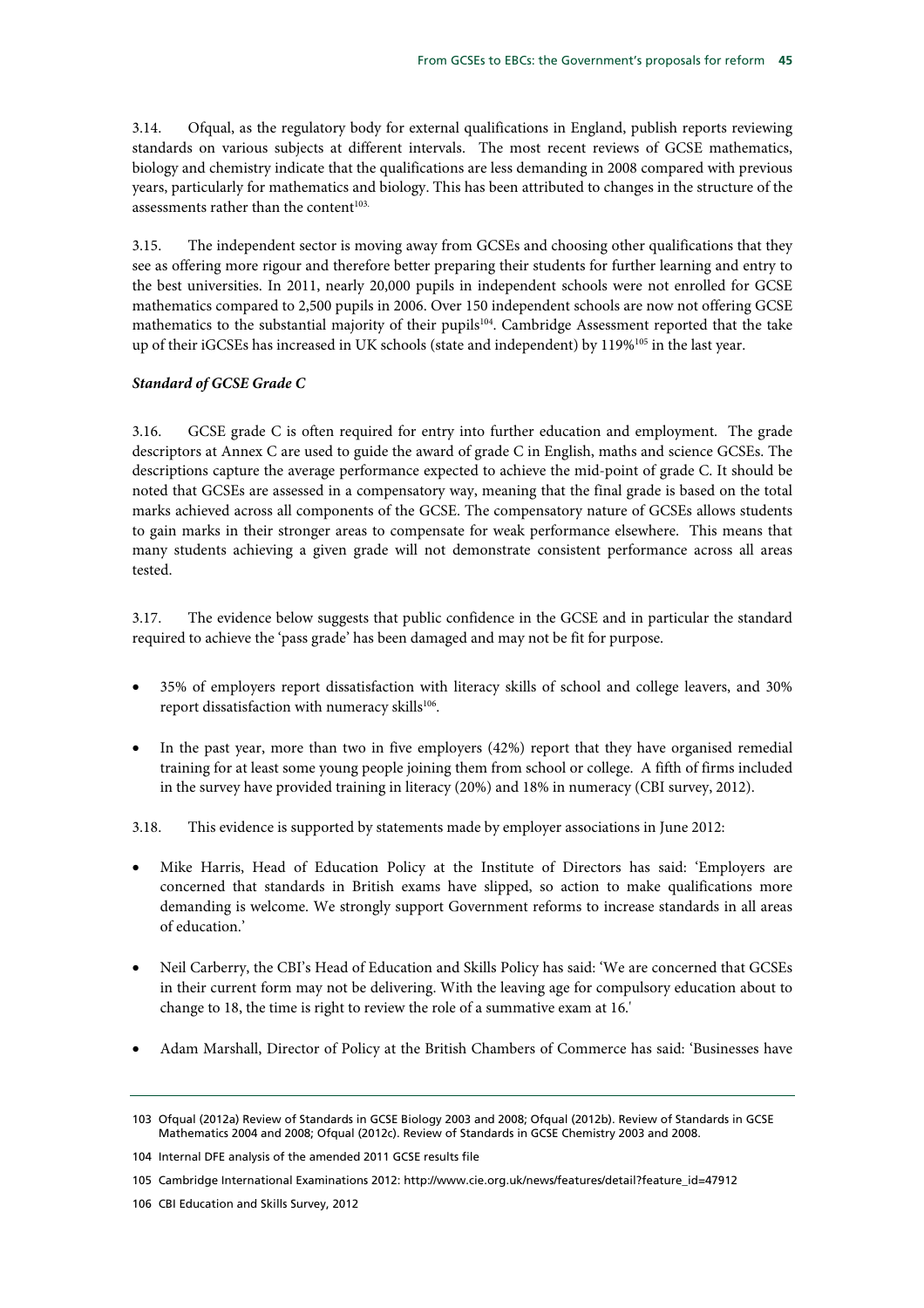steadily lost confidence in the ability of the education system to deliver young people who are ready for the world of work. If this is a route that leads more employers to say more young people are ready for the world of work, then it will have been successful.'

3.19. However, the UK CES Employer Skills Survey found that employers are much more likely to report school leavers lack experience/maturity or have poor attitude/motivation, than a lack of literacy and/or numeracy skills.<sup>107</sup>

## *Controlled Assessment*

3.20. Further problems in the system have been caused by the move towards controlled assessment. This replaced coursework in 2009 and was introduced in an attempt to tackle problems with coursework that were undermining confidence in GCSEs, due to concerns about plagiarism and the perception that it conferred an advantage to those pupils whose parents could offer them greater support. However, Ofqual evaluation tells us that schools have had major concerns about the manageability of controlled assessment in GCSEs and its impact on teaching time and methods<sup>108</sup>. The report also cites concerns that, rather than promoting in-depth independent learning, CA tests rote learning (particularly in modern foreign languages).

3.21. Controlled assessment has also contributed to the grade variations seen by some schools in GCSE English exams this summer. A recent report by Ofqual concludes that the complexity and poor design of GCSE English exams, along with too much emphasis on school-based controlled assessment, led to some schools in England experiencing grade variations this summer. The incentive created by performance measures to ensure as many students as possible achieve a C grade led to significant overmarking of controlled assessments—where work is marked by teachers in schools.<sup>109</sup>

3.22. It is proposed that EBCs should restrict the use of controlled assessment, coursework or other forms of internal assessment, as far as possible, in all six English Baccalaureate subjects. This will free up teaching time and reduce opportunities for the malpractice associated with internal assessment. It will ensure that assessment judgments are of the highest quality and will limit the rote learning of isolated tasks.

3.23. We will be consulting on how these new qualifications will be used to hold schools accountable later this year.

## **4. Stagnating standards**

4.1. There is a growing body of evidence to suggest that England's performance in international studies has stagnated at best, and that the expectations set by our examinations are now below those of our leading international competitors. International benchmark studies offer insight into changes over time in patterns of attainment in England:

## *International Comparisons*

The gap in attainment begins at primary school. In the PIRLS study,<sup>110</sup> among 28 jurisdictions participating in both 2001 and 2006, eight showed significant gains in average reading achievement at age 10. These were Russia, Hong Kong, Singapore, Slovenia, the Slovak Republic, Italy, Germany, and Hungary. England, by contrast, saw a significant decrease. Much of the fall was due to fewer

<sup>107</sup> UK CES (2012) *UK Employer Skills Survey 2011*

<sup>108</sup> Ofqual, Evaluation of the Introduction of Controlled Assessment, October 2011

<sup>109</sup> Ofqual, GCSE English 2012, November 2012.

<sup>110</sup> Progress in Reading and Literacy Study (PIRLS): see national reports for England at www.NFER.ac.uk/PIRLS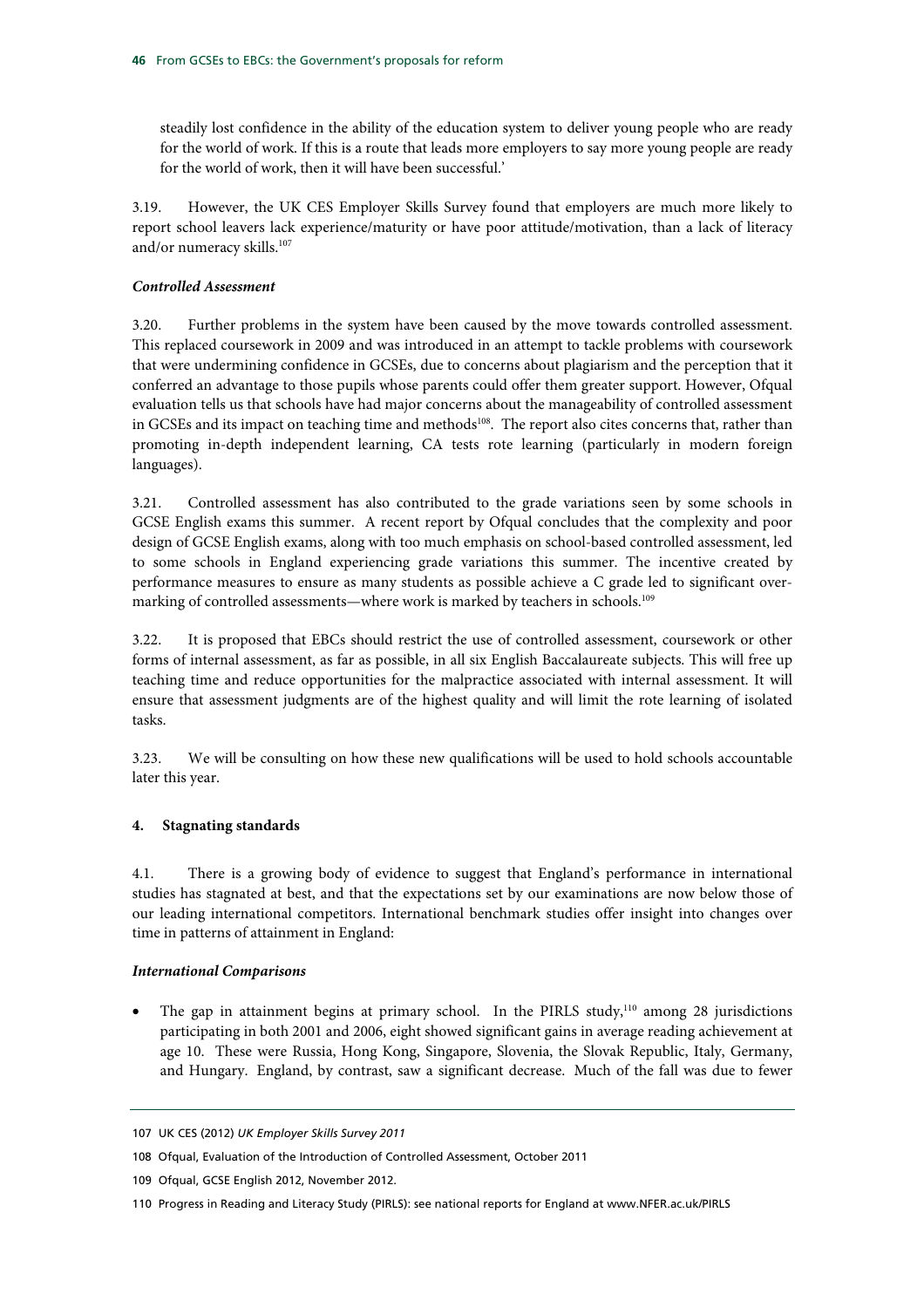children reaching the highest level: 20 per cent in 2001 but 15 per cent in 2006.

• The TIMSS 2007111 assessment of 10-year-olds found 16 per cent of children in England reaching the highest level of mathematics performance. This compared to 41 per cent in Singapore and 40 per cent in Hong Kong. It should be noted that in the TIMSS study the scores of England's 14-year-olds rose significantly in mathematics from 1999 to 2007, and for science the previous high performance was maintained in both age groups. However, it is clear that there is still a big gap between England and the leading countries in this survey.

## *Table B: England's average scores in TIMSS Grade 8 assessments*

|                       | <b>TIMSS 1995</b> | <b>TIMSS 1999</b> | TIMSS 2003 <sup>112</sup> | <b>TIMSS 2007</b> |
|-----------------------|-------------------|-------------------|---------------------------|-------------------|
| <b>Year 9 Maths</b>   | 498               | 496               | 498                       | $513*$            |
| <b>Year 9 Science</b> | 533               | 538               | 544                       | 542               |

\* - statistically significant increase on the previous round.

- The OECD found that average attainment of 15-year-olds in England in reading, mathematics and science had not changed significantly between their two most recent PISA<sup>113</sup> studies (2006 and 2009). England has, however, fallen in the international rankings in all three subjects. Two new countries / jurisdictions entered PISA for the first time in 2009 (Shanghai-China and Singapore) and significantly outperformed the UK. A number of previously participating countries have also increased their mean performance and pushed the UK down the rankings. These included Germany, France, Norway and Iceland in reading; Norway and the Slovak Republic in mathematics; and Switzerland in science.
- The OECD's has confirmed that "education performance in England measured by PISA scores remains static and uneven"<sup>114</sup>. It praises the introduction of the pupil premium. It also recommends more autonomy across school types, consistent with our free school and Academies policies. Dr Andreas Schleicher, Head of OECD's Indicators and Analysis Division, commenting on the PISA 2009 findings, said that UK performance had "stagnated at best".

| Subject     | Rankings for UK        |                          |                          |
|-------------|------------------------|--------------------------|--------------------------|
|             | 2000                   | 2006                     | 2009                     |
|             | $(32$ countries)       | (57 countries)           | $(65$ countries)         |
| Reading     | $7th$ (England $7th$ ) | 17th (England 17th)      | 25th (England 25th)      |
| Mathematics | 8th (England 8th)      | 24th (England 24th)      | 28th (England 27th)      |
| Science     | $4th$ (England $4th$ ) | $14th$ (England $14th$ ) | $16th$ (England $16th$ ) |

#### *Table C: England's rank among all countries participating in PISA 2000, 2006 and 2009*

• **It should be noted that the PISA 2000 and 2003 samples for the United Kingdom did not meet the PISA response rate standards, so data from the United Kingdom are not comparable with other countries.**

<sup>111</sup> Trends in International Mathematics and Science Study (TIMSS): see national reports for England at www.NFER.ac.uk/TIMSS

<sup>112</sup> In TIMSS 2003, the sample for Grade 4 in England met the international sampling requirements. In Grade 8 the standards were met for pupils' participation, but not for schools' participation. Because the pupil participation rate was met, IEA considered it appropriate to weight the data using schools' performance in national tests and examinations, and, with this caveat, they are used for comparisons in the international report.

<sup>113</sup> Programme for International Student Assessment (PISA): see national reports for England at www.NFER.ac.uk/PISA

<sup>114</sup> OECD Economic Survey of the UK 2011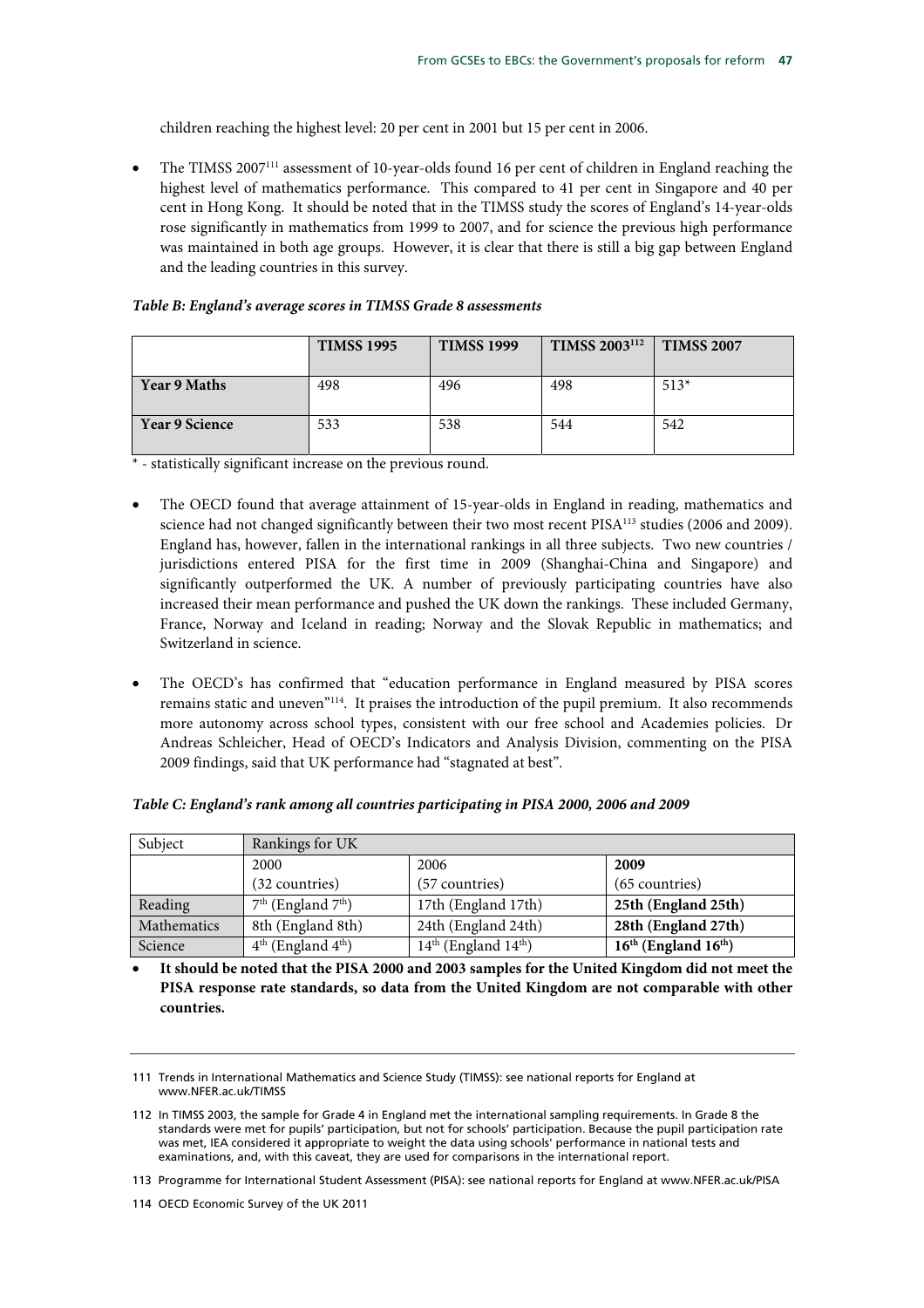• An independent report by the Statistical Sciences Research Institute at the University of Southampton looked at the bias in mean scores that resulted from the failure of the UK PISA sample to meet the response rate standards in 2000 and 2003. The authors estimated that the bias would have shifted England's position in a ranking of countries by about one place<sup>115</sup>



**Chart 2: change in PISA reading scores between 2006 and 2009** 

- In PISA 2006, TIMSS 2007 and PISA 2009 there is a decline in the proportion of pupils achieving the highest attainment levels. In TIMSS 2007 just 8% of England's 14-year-olds reached the highest benchmark for Mathematics. In Chinese Taipei this figure was 45%.
- Language attainment in England is also among the very worst in Europe. In June 2012, the European Commission published the findings of its first-ever study of language attainment, the European Survey on Language Competences. For reading, listening and writing in French and in German, England was at or near the bottom of the rankings. More generally, England performed poorly for both the first and the second taught language across all sixteen participating countries. Sweden, Malta and the Netherlands performed consistently highly.<sup>116</sup>

## **5. The failure of the current system to support for lower attaining pupils**

5.1. The current system is failing lower attaining pupils. The structure of tiered papers, where students are able to take either foundation (allows students to achieve grades C–G) or higher tier examinations (allows students to achieve grades  $A^*$  - D) caps aspiration. Future prospects for pupils who fail to get a GCSE grade D or better are poor.

<sup>115</sup> John Micklewright & Sylke V. Schnepf (2006) *Response Bias in England In PISA 2000 and 2003* Southampton Statistical Sciences Research Institute https://www.education.gov.uk/publications/eOrderingDownload/RR771.pdf

<sup>116</sup> National Foundation for Educational Research (2012) European Survey on Language Competences (ESLC): Initial Findings—see http://www.nfer.ac.uk/publications/ELDZ01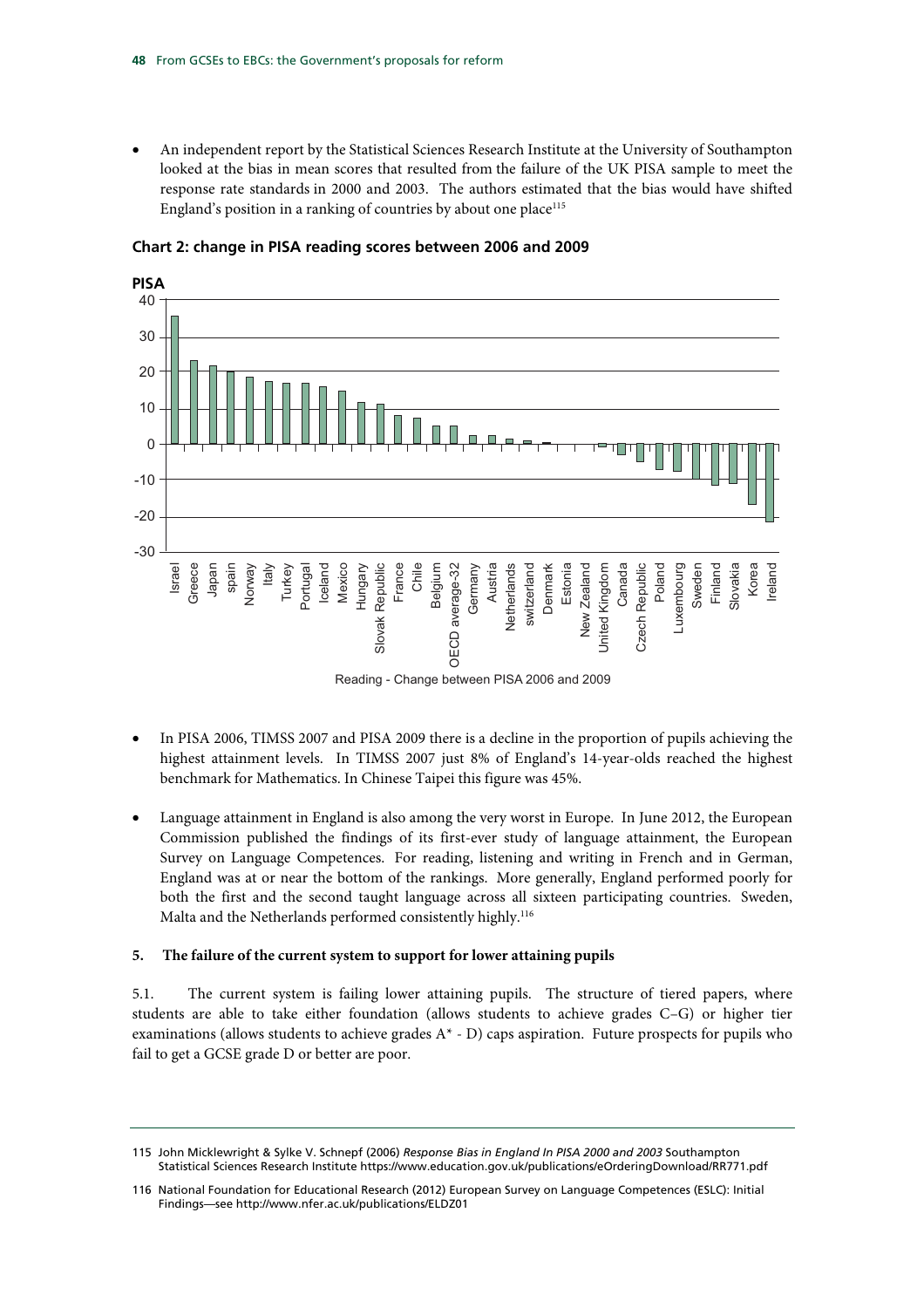## *International Comparisons*

5.2. In reading in PISA 2009, England's proportion of low attainers (17.4% scored below level 2 in the PISA measurement) is similar to the OECD average of 18.8%. However, the high-scoring countries did considerably better—in Korea only 5.8% performed below level 2, and in Finland it was 8.1%.117



5.3. Socio-economic disadvantage has a strong impact on student performance in England: Students with a higher socio-economic status in England were shown to achieve the equivalent of a year's progress (44 PISA points) higher, on average, than their peers in the 2009 PISA study. This compares with a difference of just under a year's progress (38 PISA points) on average across OECD countries. Although socio-economic disadvantage also has a strong impact on performance in some high-performing countries (for example New Zealand and Singapore), the impact of socio-economic status on attainment in Hong Kong (17 points), Shanghai (27 points) and Finland (31 points) is significantly lower.

5.4. Among the countries that showed improvements in average reading performance since 2000, most can attribute those gains to large improvements among their lowest performing students. In most of these countries, the gap in reading scores between the highest- and lowest performing students narrowed; and in some countries the impact of socio-economic background on performance weakened between 2000 and 2009.<sup>118</sup>

5.5. The OECD119 says: "A variety of policy changes (Chile, Portugal), policies targeted at disadvantaged, mainly immigrant, students (Germany) and sweeping education reform (Poland) all helped in their own ways, in their specific contexts, to raise performance levels among low achievers. PISA results suggest that the countries that improved the most, or that are among the top performers, are those that establish clear, ambitious policy goals, monitor student performance, grant greater autonomy to individual schools, offer the same curriculum to all 15-year-olds, invest in teacher preparation and development, and support low-performing schools and students."

<sup>117</sup> Organisation for Economic Cooperation and Development (2010) *PISA 2009 Results: What Students Know and Can Do - Student Performance in Reading, Mathematics and Science* (Volume 1) Paris: OECD

<sup>118</sup> OECD (2011) *PISA in Focus 2—Improving Performance: Leading from the Bottom*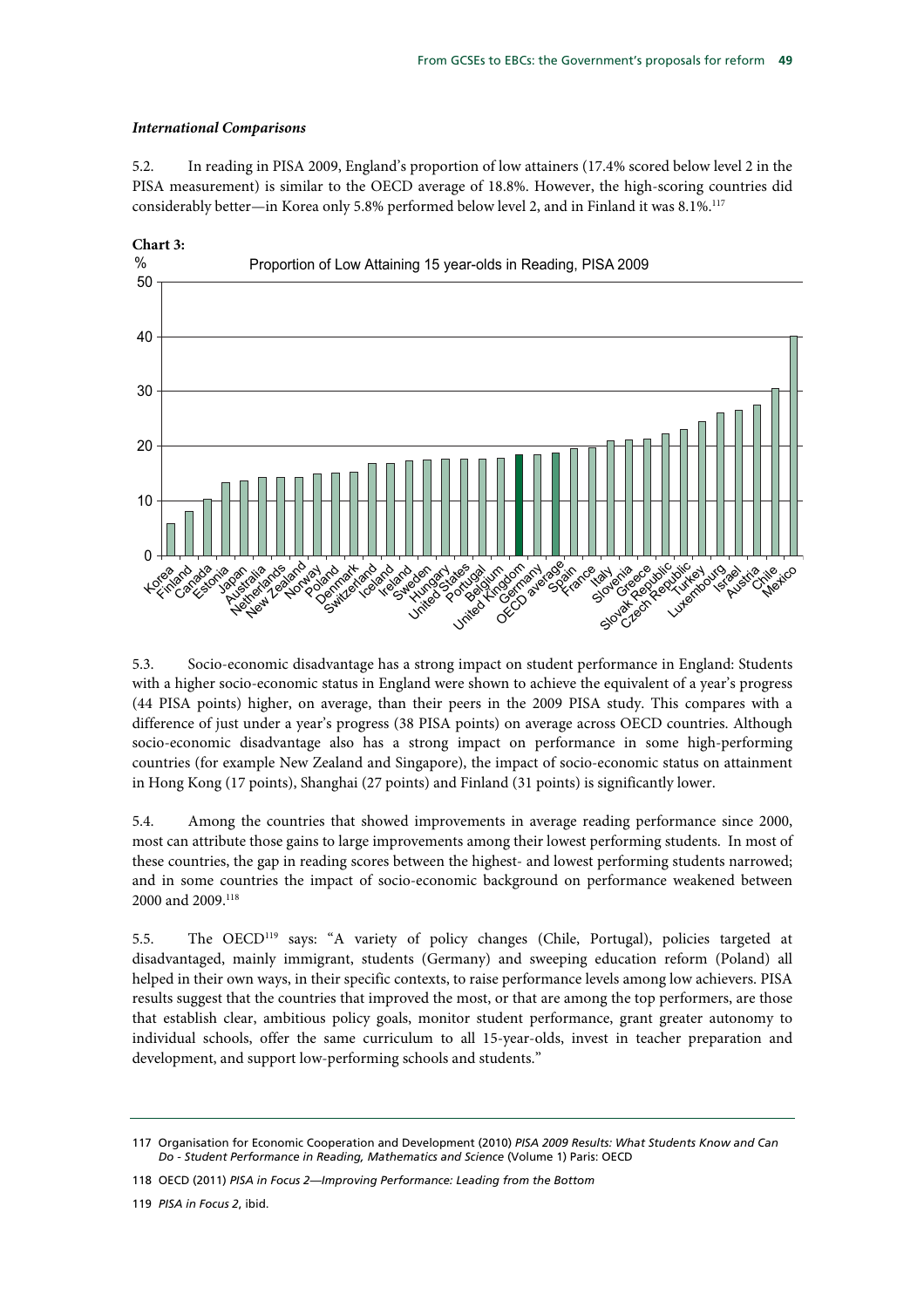5.6. A case study providing further detail of how Germany narrowed the gap in scores between their highest- and lowest-performing students can be found at Annex D.

## *Tiered Qualifications*

5.7. In the current GCSE system, students are able to take either foundation or higher tier examinations in a number of GCSEs, including all of the English Baccalaureate subjects except history. The higher tier allows students to achieve grades  $A^*$ –D and the lower tier allows students to achieve grades C–G.

5.8. This structure fails lower attaining students. The prospects for those students taking a foundation tier paper are poor; progression rates for students achieving C grade are much lower than for those achieving A\*–B. Further education institutions frequently require a B grade or higher at GCSE for access to some A Level courses.

5.9. There is some research to suggest that there may be a negative impact of grouping by ability on the motivation and self-esteem of students assigned to low ability groups<sup>120</sup>. Having a grade-cap in foundation tier examinations is also likely to be de-motivating and limit the aspirations of students.

5.10. The Government believes that the new qualifications should not be tiered, removing the gradecap that currently exists at C grade in GCSE foundation tier papers, to benefit all students and increase motivation and attainment possibilities.

5.11. The disadvantage potentially faced by students entered for lower tier papers, and who cannot, therefore, achieve above a grade C, is demonstrated by the following evidence:

*Progression to A Level in a particular subject* 

Progression to A Level in a given subject is largely dependent on a pupil gaining a grade  $A^*$  to B in that subject at GCSE: for example in mathematics, almost no students with a C grade GCSE continued that subject to A Level in 2011 compared to 22% of those with a grade  $A^*$  to  $C^{121}$  (Annex  $E$ ).

## *Progression to any Level 3 qualifications*

- Half of end-KS4 pupils progressed to level 3 qualifications and 36% of them took A-levels in 2011122.
- Progress rates for those achieving grade C are much lower than those achieving higher grades. In 2011, 96% of those who achieved an  $A^*$ in English or mathematics progressed onto Level 3 whereas only 55% of those achieving a C in mathematics and 53% of those achieving a C in English progressed onto Level 3 qualifications (Annex F) $123$ .

*University requirements for a B (+) to enter particular courses* 

<sup>120</sup> Ireson, J and Hallam, S (1999): 'Raising Standards: is ability grouping the answer?' in Oxford Review of Education, Vol. 25, No. 3, 1999, and Ireson, J and Hallam, S (2007):Secondary school pupils' satisfaction with their ability grouping placements. in British Educational Research Journal, Volume 33, Issue 1, February 2007

<sup>121</sup> Data refers to pupils at the end of Key Stage 4 in 2009 who continued to A Level in a given subject—the source is DfE: National Pupil Database

<sup>122</sup> Data refers to pupils at the end of Key Stage 4 in 2009 and tracks progression up to 2010/11—the source is DfE: National Pupil Database

<sup>123</sup> Data refers to pupils at the end of Key Stage 4 in 2009 who continued to any L3 qualification –the source is DfE: National Pupil Database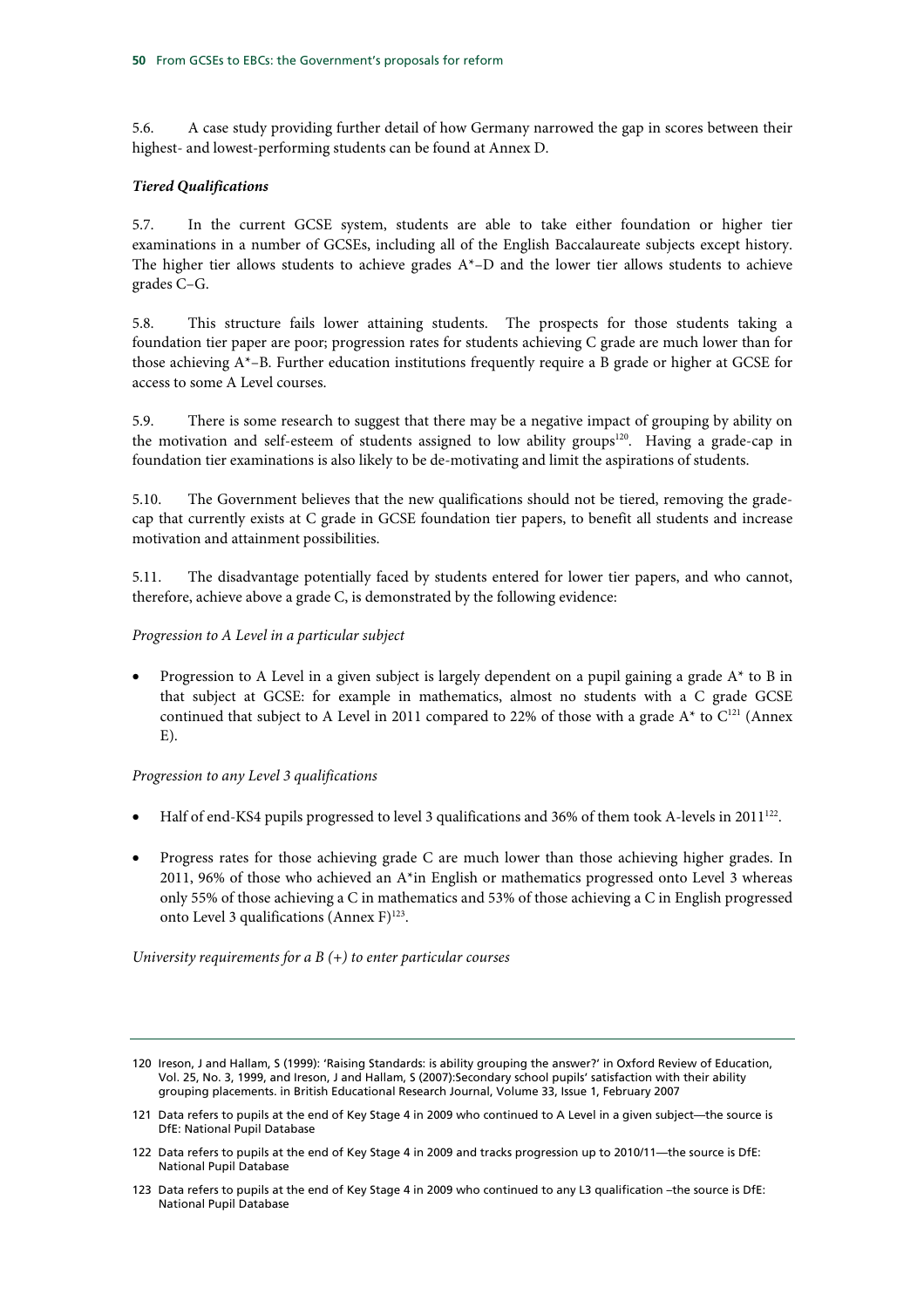• There is evidence of some Universities requiring GCSE Grades B or above for some undergraduate Courses (Annex G).

## *College requirements for a B (+) to enter particular courses*

• There is substantial evidence of FE colleges requiring a B grade or higher at GCSE for access to some A Level courses. Occasionally, colleges request that the C or B grade has been gained from a higher tier paper (Annex H).

#### *Future prospects for low attainers in England*

5.12. Future prospects for pupils who fail to get a GCSE grade D or better are poor, as demonstrated by the following evidence:

#### *Attainment of Level 2 English or mathematics qualifications post 16*

• A student who fails to get a D or better in English or mathematics by the end of Key Stage 4 has only a one in ten chance of continuing to study these GCSEs after the age of 16, and only a one in fifty chance of securing a C grade by  $19^{124}$ .

#### *Attainment at A Level125*

## For English:

- Only 3% of those gaining D-G in English in year 11 attained 2+ A levels by age 19 compared with 55% for those who had achieved A\*–C.
- Almost no pupils gaining an F grade—just 0.2%—attained 2 or more A Levels (and only 1% of those gaining an E grade).

#### For mathematics:

- Only 6% of those gaining D-G in mathematics in year 11 attained 2+ A levels by age 19 compared with 56% for those who had achieved A\*–C.
- Only 1% of pupils gaining an F grade (and 4% of those gaining an E grade) attained 2 or more A Levels.

#### *Progression to Higher Education 126*

- Only 5% of pupils who achieved grades D- G in both English and mathematics progressed to HE this compares to 62% of pupils who achieved an A\*-C in both subjects.
- Only 2% of pupils who achieved grades E- G in both English and mathematics progressed to HE.
- Only 1% of pupils who achieved grades F- G in both subjects progressed to HE.

*Wage returns to lower level qualification* 

<sup>124</sup> DfE: Matched Administrative Data

<sup>125</sup> Data covers those passing GCSE English/Mathematics when in year 11 in 2007/8 in maintained schools and tracks progression up to 2010/11: DfE: Matched Administrative Data

<sup>126</sup> Data produced using Higher Education Statistics Authority (HESA) data for 2010 and the 2006 Key Stage 4 National Pupil Database.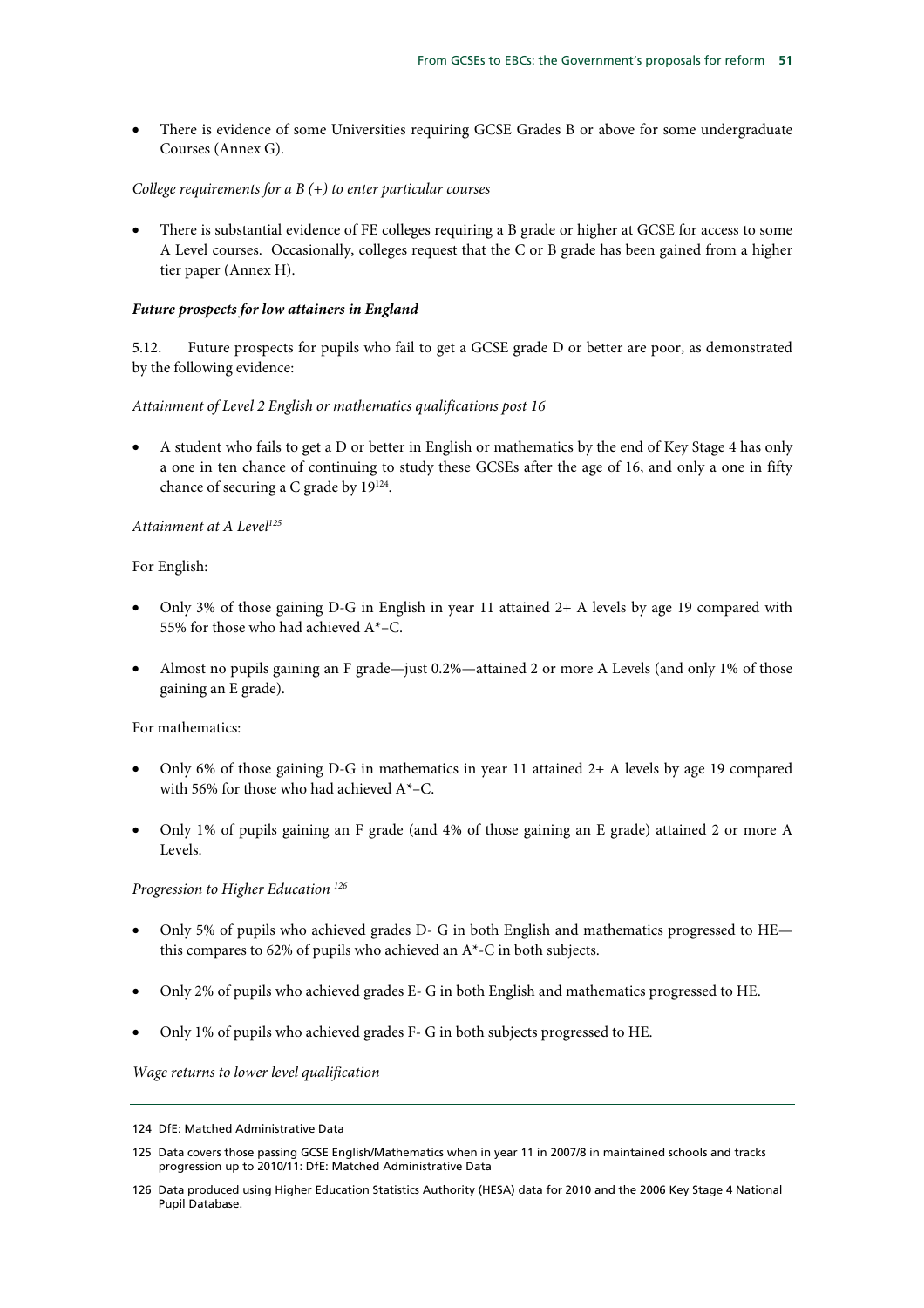• A study looking at returns to qualifications between 1993 and 2001 shows that there has been virtually no change in the estimated returns to most qualifications over the time period considered. An exception seems to be GCSE qualifications at grades D and below, the returns to which seem to have fallen from to 6-11% returns to zero by 2001.<sup>127</sup>

## *NEETs data128*

• 18% of young people with 5+ D–G grades at GCSE had spent 12 months or more NEET by the age of 18, compared to 4% of those with 5–7 GCSEs at A\*–C (Annex I).

## **6. Next steps**

6.1. The Department's consultation on reforming Key Stage 4 qualifications ends on the 10 December. Following this consultation, the Secretary of State will set out his policy steers for the new qualifications to Ofqual, and will ask Ofqual to consult on new, demanding regulations that will allow them to assess and regulate awarding organisations and their qualifications against these requirements.

6.2. Responses to the consultation will also inform an equalities impact analysis, which will be published alongside the Government response to the consultation. Key findings from our initial equalities impact analysis of the proposals are included at Annex J.

6.3. The Department will also be launching a separate consultation on secondary accountability later this year.

| Date cohort starting<br>Year 10          | Sept 2008    | Sept 2009    | Sept 2010           | Sept 2011              | Sept 2012    |
|------------------------------------------|--------------|--------------|---------------------|------------------------|--------------|
| Date cohort taking<br>GCSE at end of KS4 | June $20101$ | June $20111$ | June 2012           | June 2013 <sup>4</sup> | June $20144$ |
| <b>Full EBacc</b>                        | 22%          | 22%          | $23\%^2$            | 46%                    | 49%          |
| History                                  | 30%          | 31%          | $32\%^2$            | 39%                    | 41%          |
| Geography                                | 25%          | 25%          | $26\%^2$            | 33%                    | 36%          |
| Language                                 | 40%          | 38%          | $40\%^2$            | 51%                    | 54%          |
| Double Science                           | 46%          | 41%          | $40\%$ <sup>3</sup> | 57%                    | 59%          |
| Triple Science                           | 16%          | 20%          | $23\%^{3}$          | 31%                    | 34%          |

## **Annex A: Actual and estimated EBacc take-up (2010-2014)**

*Sources* 

*1 Figures sourced from the National Pupil Database.* 

*2 Figures sourced from data published by DfE: GCSE and Equivalent Results (Provisional) Statistical First Release October 2012. The SFR does not provide separate data for double and triple science entries but does confirm that 64% of the cohort entered double or triple science GCSEs; see footnote 3.* 

*3 Figures sourced from provisional data published by JCQ, which include all entrants to qualifications, not just at the end of KS4. The science figures have been estimated: using the KS4 cohort size as the denominator.* 

*4 Figures sourced from two nationally representative surveys of state-maintained mainstream secondary schools conducted in June/July 2011 and June/July 2012.* 

<sup>127</sup> McIntosh, S. (2002) Further analysis of the Returns to Academic and Vocational Qualifications: Centre for Economic Performance, London School of Economics, DfE RR370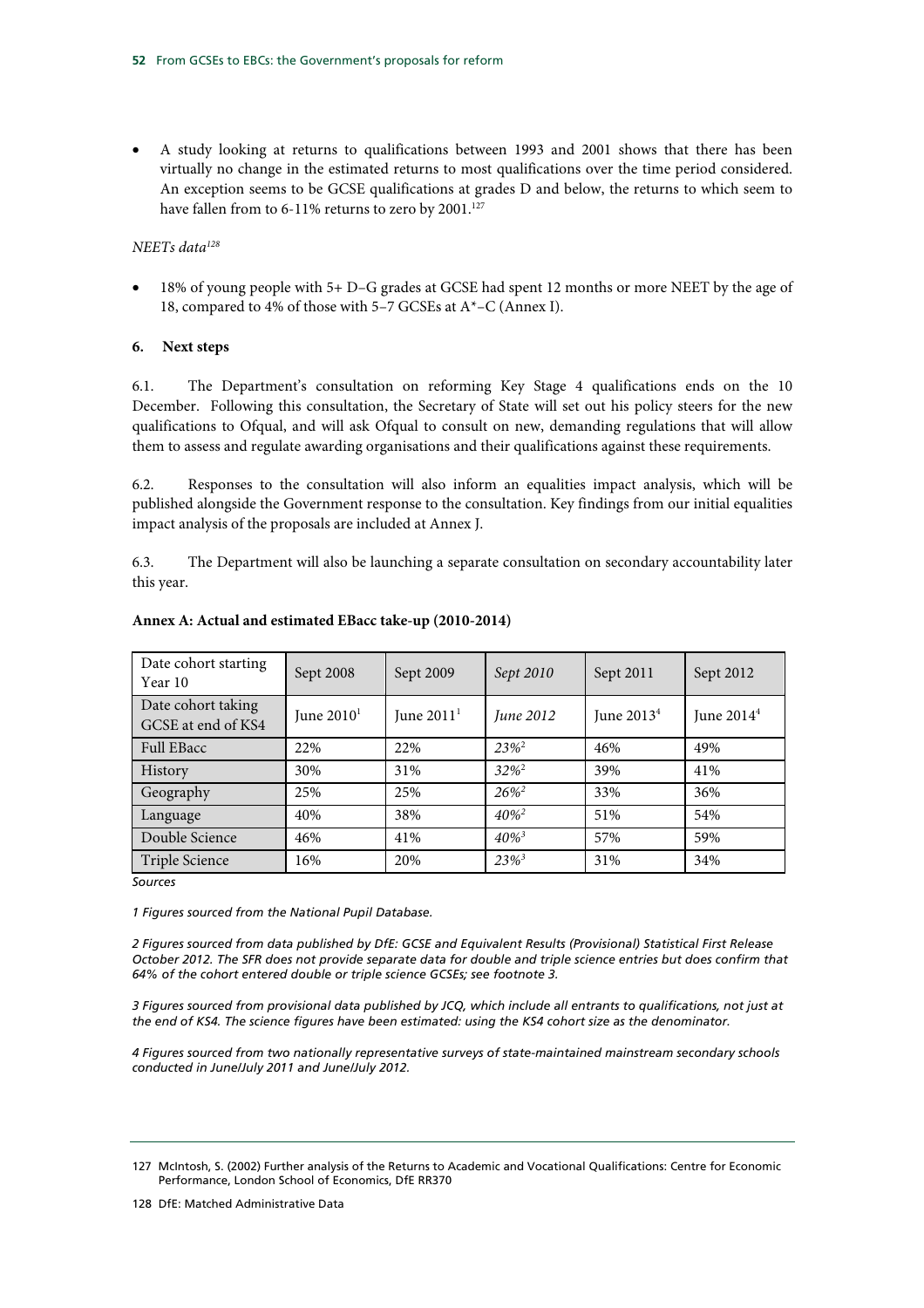## **Annex B: Evidence in support of a single awarding body**

1. The following individuals and organisations provided evidence in support of a single awarding body to the Select Committee (for their report on the administration of examinations for 15-19 year olds in England):

## **The Wellcome Trust**

2. Found that **"**there are significant problems arising from the current model of multiple awarding bodies for academic qualifications for 15-19 year olds. If we were establishing the examination system from scratch, a single awarding body would be most favorable".

The Trust went on to say that:

3. "It seems likely that grades have reduced in part because the awarding bodies are competing for custom and teachers are likely to choose those qualifications that will yield the best performance for their schools and for their students. This process could happen without conscious direction from the awarding bodies. However, this process may be more explicit, as suggested by the fact that at least one awarding body uses grade improvement in its marketing, stating that its science GCSE course is "Proven to help improve grades..." backed up by a teacher's comments that she had "seen a big 18% increase in C+ grades" . Furthermore, Sir Mark Walport, chair of the Science and Learning Expert Group observed that, when giving evidence, awarding bodies openly admitted that they struggle to avoid competing with each other on grade standards."

It cited the following more specific problems with the current multi exam board system:

- Variation in awarding processes across the bodies, and lack of transparency about how grades are arrived at;
- Errors in examination papers and the quality of the questioning in exams;
- Endorsement of textbooks by awarding bodies;
- The low level of teacher, HEI and professional body engagement in development of examinations.

## **SCORE (Science Community Representing Education)**

4. SCORE found that "the assessments are not testing the specifications; therefore, even students with high grades are not prepared for the next stage in their career or education—despite the fact that the specifications suggest that they should be; and consequently, consumers of qualifications have lost confidence in the examinations system. This has come about because the five main Awarding Organisations (AOs) which cover England, Wales and Northern Ireland are competing for market share on the basis of enabling more candidates to get higher grades rather than on the basis of high quality assessments or high quality curricula specifications. We ask that the Select Committee recommends significant changes that include drivers for quality in the examinations system and bring an end to the 'race to the bottom'.

Specific concerns raised by SCORE were that:

- 5. "The commercial nature of AOs has led to an erosion of standards. Because it is a priority for AOs to maintain market share in qualifications they will never make a unilateral change to an assessment that makes it more difficult to achieve a high grade (or, put another way, reduce the number of high grades)—as most schools are unlikely to choose an AO that offers fewer high grades. This has led to a continual increase in the number of students getting the high grades.
- 6. The nature of AOs we believe has led to some decisions being made on commercial rather than educational grounds. These decisions have affected both the content of the specifications (chosen to be easily assessable) and the way in which they are assessed (tending to concentrate on the lower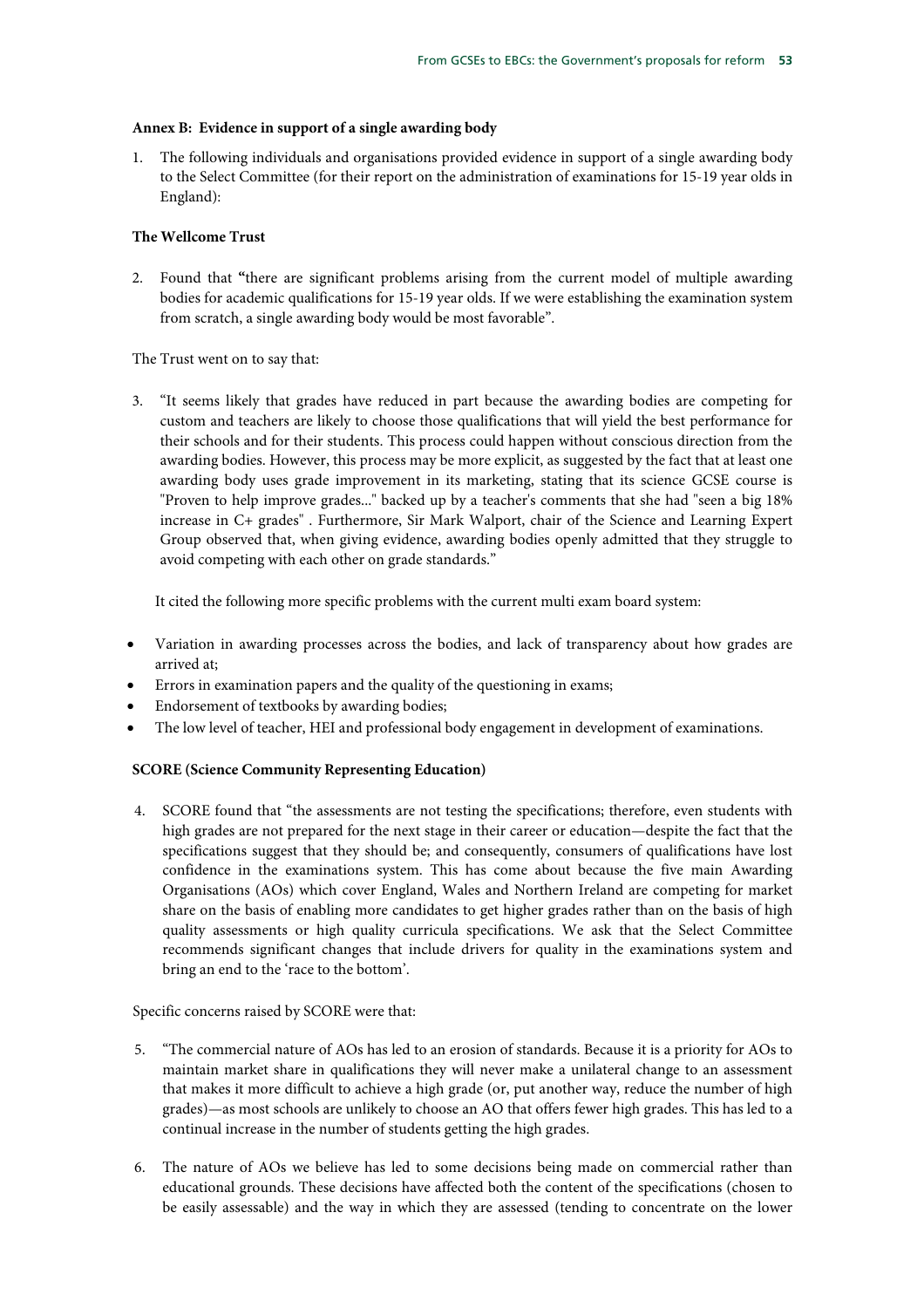levels of Bloom's taxonomy). The higher levels in the taxonomy (analysis, synthesis and evaluation) are rarely assessed. Attributes like curiosity, enthusiasm, imagination, persistence and teamwork are also relatively un-assessed; and therefore they are less likely to be taught.

- 7. Multiple AOs producing multiple specifications for the same qualification in the same subject means that the expertise is spread thinly. It calls into question whether there are enough people who have sufficient subject and examining expertise and experience in each subject in each of five main AOs in England, Wales and Northern Ireland. Additionally, having multiple AOs makes it hard for professional bodies and the subject communities to take any role in specification development, as all must be treated equally. This lack of engagement with subject communities results in a lack of confidence from users of the system, including HEIs and employers".
- 8. In summary, SCORE found that there were "very few advantages of providing the same qualification for a given subject, in competition, by multiple AOs. Although there are a number of risks, we would favor a model in which competition is not for market share within a qualification".

## **The Mathematical Association**

9. The Association noted its concern that "the current competitive model may be creating downward pressure on genuine standards". It found that there are "potential advantages in working towards a single awarding body", whilst saying that there might prove to be "considerable barriers to such a move in the short to medium term" (in terms of implementation).

#### **The Institute of Mathematics and its Applications**

10. The Institute found that "the present competition between awarding organisations does not promote excellence in teaching mathematics in schools, and may even drive down standards".

It took the view that "the introduction of appropriately challenging mathematics papers, for both GCSE and GCE, will not happen whilst multiple examinations exist that are intended to assess the same curriculum in the same way. We do not believe that awarding organisations will be willing to set more demanding questions enabling proper assessment of higher level skills for higher attaining students if by so doing they would risk losing market share", and recommended that "one approach would be to have a single awarding organisation and a single specification. This would ensure fairness for candidates. A single award would allow for far greater scrutiny, and would concentrate the talents of the best examiners. It would permit a wide variety of curricula and teaching approaches to flourish, and a range of textbooks to support this variety. It would make the case that teaching to the test is not regarded as providing a good curriculum."

## **The Association of Teachers of Mathematics**

- 11. The Association was of the view that "the argument for a range of awarding organisations has always been that it offers choice and will help to maintain standards. In reality, market forces encourage competition and a race to the bottom —'what can we get away with' (Science and Learning expert group). Schools may have concerns about the extent to which the exams they enter students for reflect the statutory curriculum, but the drive for results at any cost means they opt for the exams that they perceive to be 'easier'."
- 12. It went on to recommend that "in high stakes subjects like GCSE mathematics and English a national system of exam development would be preferable. This doesn't necessarily mean a national body for qualifications. Awarding organisations could continue to administer the nationally developed exam and provide support for centers, but by having a single exam issues around parity of esteem, maintenance of standards and quality of assessment design would be addressed."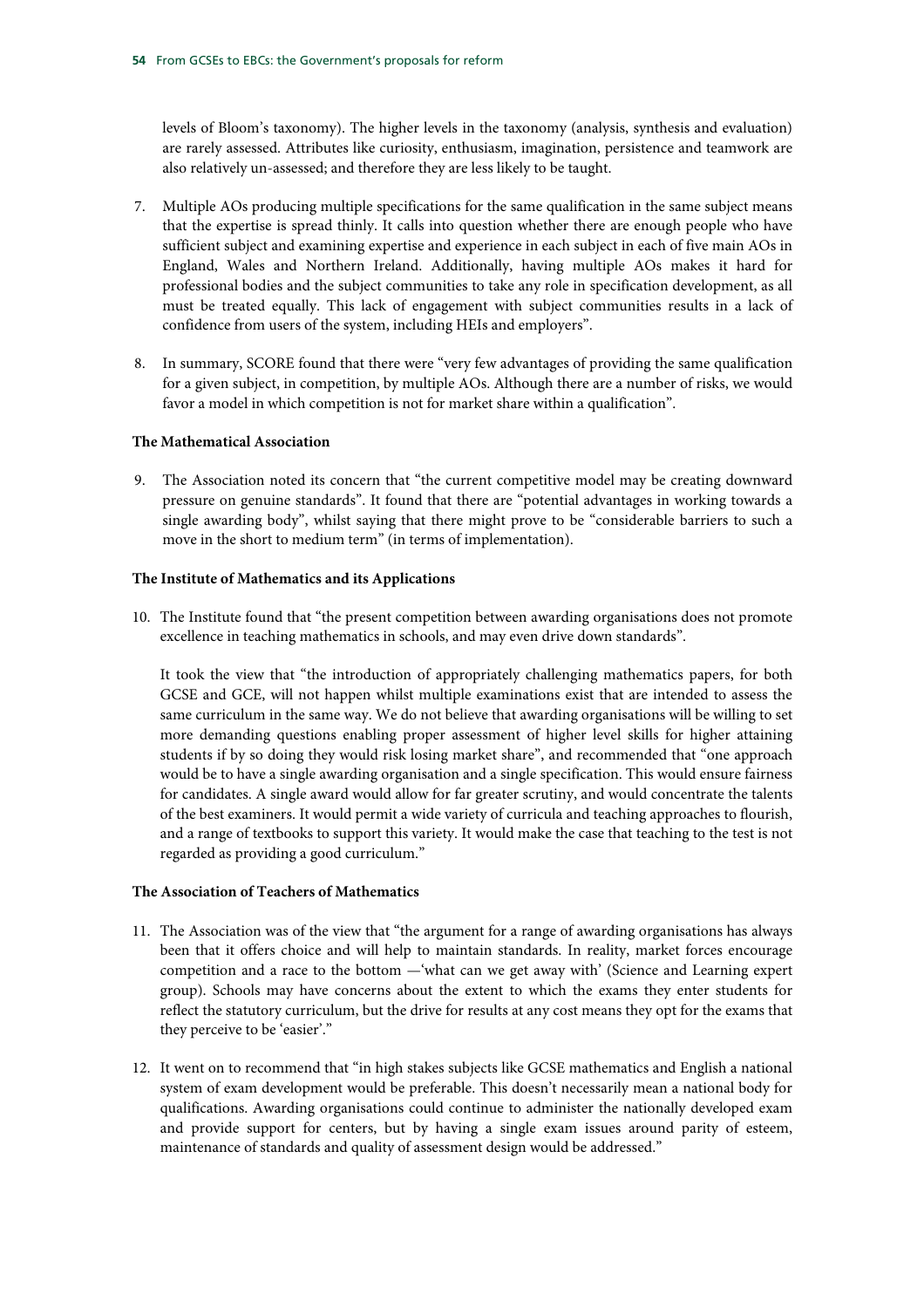## **NASUWT**

- 13. NASUWT found that "the complexity of the current market presents significant challenges in the establishment of an effective accredited qualifications system that meets the legitimate needs of all those with a stake in the coherent and purposeful functioning of the system". It also stated that "competition between awarding bodies has led to a driving down of the quality of support and good practice."
- 14. The Union's recommendation was that: "the awarding and accreditation of qualifications, particularly key qualifications available in the 14–19 sectors, (should) be undertaken by a single, dedicated and appropriately accountable organisation located within the public sector."

## **The National Union of Students (NUS)**

- 15. The union stated that a market in the examination system had introduced "perverse incentives for the end users and does nothing to address inequalities between those from advantaged and disadvantaged backgrounds."
- 16. It went on to say that "the practice of examination bodies producing study and revision resources for sale constitutes a potential conflict of interest. In particular, it seems that this creates a number of internal markets (the market for resources aimed at a particular examination from a particular examination body) in which fair competition is extremely hard to achieve", and recommended that "a single, centralised examinations body would offer a better, more reliable and more efficient examinations system."

## **Annex C: Definition of what is needed to achieve a C grade (mid-point) from the grade descriptors**

The following grade descriptions are used to guide the award of grade C in English, mathematics and science GCSEs. The descriptions capture the average performance expected to achieve the mid-point of grade C.

| <b>Mathematics</b> |                                                                                                                                                                                                                                                                                                                                                                                                                                                                                                                                                                                            |
|--------------------|--------------------------------------------------------------------------------------------------------------------------------------------------------------------------------------------------------------------------------------------------------------------------------------------------------------------------------------------------------------------------------------------------------------------------------------------------------------------------------------------------------------------------------------------------------------------------------------------|
|                    | Grade description                                                                                                                                                                                                                                                                                                                                                                                                                                                                                                                                                                          |
| Grade C            | Learners use a range of mathematical techniques, terminology, diagrams and<br>symbols consistently, appropriately and accurately. Learners are able to use<br>different representations effectively and they recognise some equivalent<br>representations; for example numerical, graphical and algebraic representations<br>of linear functions; percentages, fractions and decimals. Their numerical skills<br>are sound and they use a calculator accurately. They apply ideas of<br>proportionality to numerical problems and use geometric properties of angles,<br>lines and shapes. |
|                    | Learners identify relevant information, select appropriate representations and<br>apply appropriate methods and knowledge. They are able to move from one<br>representation to another, in order to make sense of a situation. Learners use<br>different methods of mathematical communication.                                                                                                                                                                                                                                                                                            |
|                    | Learners tackle problems that bring aspects of mathematics together. They<br>identify evidence that supports or refutes conjectures and hypotheses. They<br>understand the limitations of evidence and sampling, and the difference between<br>a mathematical argument and conclusions based on experimental evidence.                                                                                                                                                                                                                                                                     |
|                    | They identify strategies to solve problems involving a limited number of                                                                                                                                                                                                                                                                                                                                                                                                                                                                                                                   |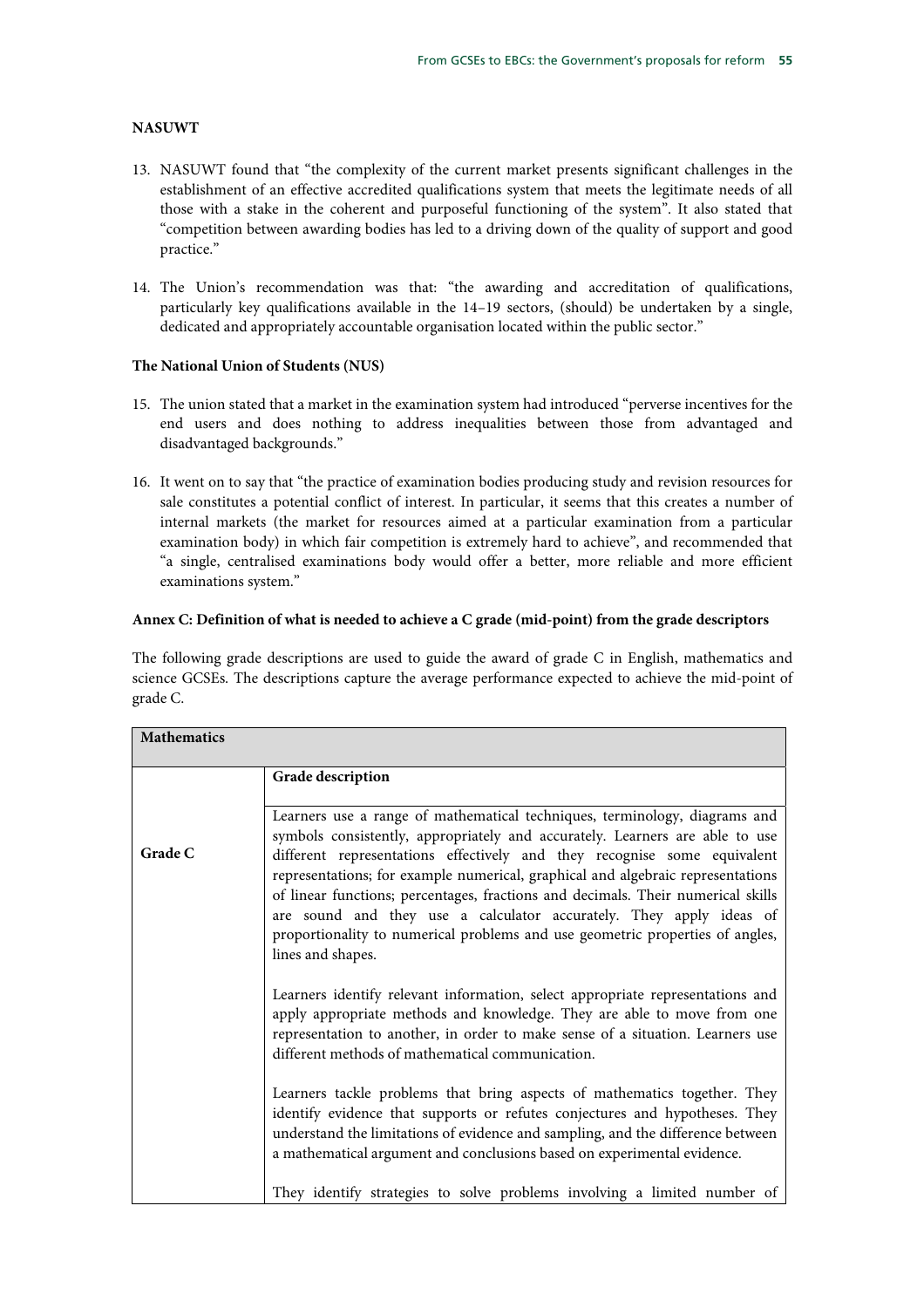| variables. They communicate their chosen strategy, making changes as                                                                                                                                                                                                                                                                                                                                                                                                                                                                                                                                                                 |
|--------------------------------------------------------------------------------------------------------------------------------------------------------------------------------------------------------------------------------------------------------------------------------------------------------------------------------------------------------------------------------------------------------------------------------------------------------------------------------------------------------------------------------------------------------------------------------------------------------------------------------------|
| necessary. They construct a mathematical argument and identify inconsistencies                                                                                                                                                                                                                                                                                                                                                                                                                                                                                                                                                       |
| in a given argument or exceptions to a generalisation.                                                                                                                                                                                                                                                                                                                                                                                                                                                                                                                                                                               |
|                                                                                                                                                                                                                                                                                                                                                                                                                                                                                                                                                                                                                                      |
| Learners adapt their talk to the demands of different situations and contexts.<br>They recognise when standard English is required and use it confidently. They<br>use different sentence structures and select vocabulary so that information, ideas<br>and feelings are communicated clearly and the listener's interest is engaged.<br>They explain and evaluate how they and others use and adapt spoken language<br>for specific purposes. Through careful listening and by developing their own and<br>others' ideas, they make significant contributions to discussion and participate<br>effectively in creative activities. |
| Learners understand and demonstrate how meaning and information are<br>conveyed in a range of texts. They make personal and critical responses,<br>referring to specific aspects of language, grammar, structure and presentational<br>devices to justify their views. They successfully compare and cross-reference<br>aspects of texts and explain convincingly how they may vary in purpose and how<br>they achieve different effects.                                                                                                                                                                                            |
| Learners' writing shows successful adaptation of form and style to different tasks<br>and for various purposes. They use a range of sentence structures and varied<br>vocabulary to create different effects and engage the reader's interest.<br>Paragraphing is used effectively to make the sequence of events or development<br>of ideas coherent and clear to the reader. Sentence structures are varied;<br>punctuation and spelling are accurate and sometimes bold.                                                                                                                                                          |
|                                                                                                                                                                                                                                                                                                                                                                                                                                                                                                                                                                                                                                      |
| Learners understand and demonstrate how writers use ideas, themes and settings<br>in texts to affect the reader. They respond personally to the effects of language,<br>structure and form, referring to textual detail to support their views and<br>reactions. They explain the relevance and impact of connections and<br>comparisons between texts. They show awareness of some of the social, cultural<br>and historical contexts of texts and of how this influences their meanings for<br>contemporary and modern readers. They convey ideas clearly and appropriately.                                                       |
|                                                                                                                                                                                                                                                                                                                                                                                                                                                                                                                                                                                                                                      |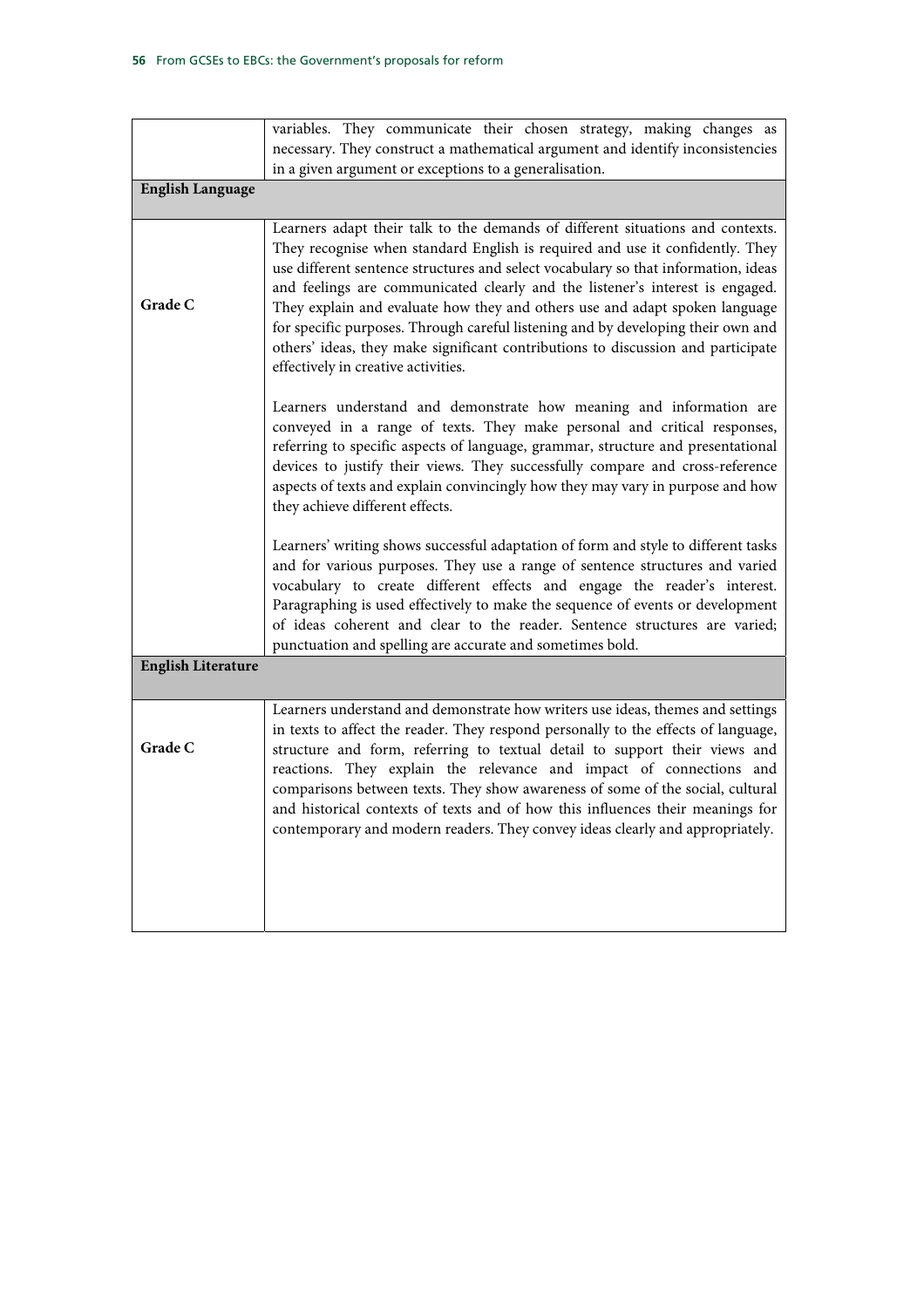| Science                   |                                                                                                                                                                                                                                                                                                                                                                                                                                                                                                                                 |
|---------------------------|---------------------------------------------------------------------------------------------------------------------------------------------------------------------------------------------------------------------------------------------------------------------------------------------------------------------------------------------------------------------------------------------------------------------------------------------------------------------------------------------------------------------------------|
| Grade C                   | Learners recall, select and communicate secure knowledge and understanding of<br>science. They demonstrate understanding of the nature of science, its laws, its<br>applications and the influences of society on science and science on society. They<br>understand how scientific advances may have ethical implications, benefits and<br>risks. They use scientific and technical knowledge, terminology and conventions<br>appropriately, showing understanding of scale in terms of time, size and space.                  |
|                           | They apply appropriate skills, including communication, mathematical and<br>technological skills, knowledge and understanding in a range of practical and<br>other contexts. They recognise, understand and use straightforward links<br>between hypotheses, evidence, theories, and explanations. They use models to<br>explain phenomena, events and processes. Using appropriate methods, sources<br>of information and data, they apply their skills to answer scientific questions,<br>solve problems and test hypotheses. |
|                           | Learners analyse, interpret and evaluate a range of quantitative and qualitative<br>data and information. They understand the limitations of evidence and develop<br>arguments with supporting explanations. They draw conclusions consistent with<br>the available evidence.                                                                                                                                                                                                                                                   |
| <b>Additional Science</b> |                                                                                                                                                                                                                                                                                                                                                                                                                                                                                                                                 |
| Grade C                   | Learners recall, select and communicate secure knowledge and understanding of<br>science. They demonstrate understanding of the nature of science, its laws, its<br>applications and the influences of society on science and science on society. They<br>understand how scientific advances may have ethical implications, benefits and<br>risks. They use scientific and technical knowledge, terminology and conventions<br>appropriately, showing understanding of scale in terms of time, size and space.                  |
|                           | They apply appropriate skills, including communication, mathematical and<br>technological skills, knowledge and understanding in a range of practical and<br>other contexts. They recognise, understand and use straightforward links<br>between hypotheses, evidence, theories and explanations. They use models to<br>explain phenomena, events and processes. Using appropriate methods, sources<br>of information and data, they apply their skills to answer scientific questions,<br>solve problems and test hypotheses.  |
|                           | Learners analyse, interpret and evaluate a range of quantitative and qualitative<br>data and information. They understand the limitations of evidence and develop<br>arguments with supporting explanations. They draw conclusions consistent with<br>the available evidence.                                                                                                                                                                                                                                                   |
| <b>Biology</b>            |                                                                                                                                                                                                                                                                                                                                                                                                                                                                                                                                 |
| Grade C                   | Learners recall, select and communicate secure knowledge and understanding of<br>biology. They demonstrate understanding of the nature of biology and its<br>principles and applications and the relationship between biology and society.<br>They understand that scientific advances may have ethical implications, benefits<br>and risks. They use scientific and technical knowledge, terminology and<br>conventions appropriately, showing understanding of scale in terms of time, size<br>and space.                     |
|                           | They apply appropriate skills, including communication, mathematical,<br>technical and observational skills, knowledge and understanding in a range of                                                                                                                                                                                                                                                                                                                                                                          |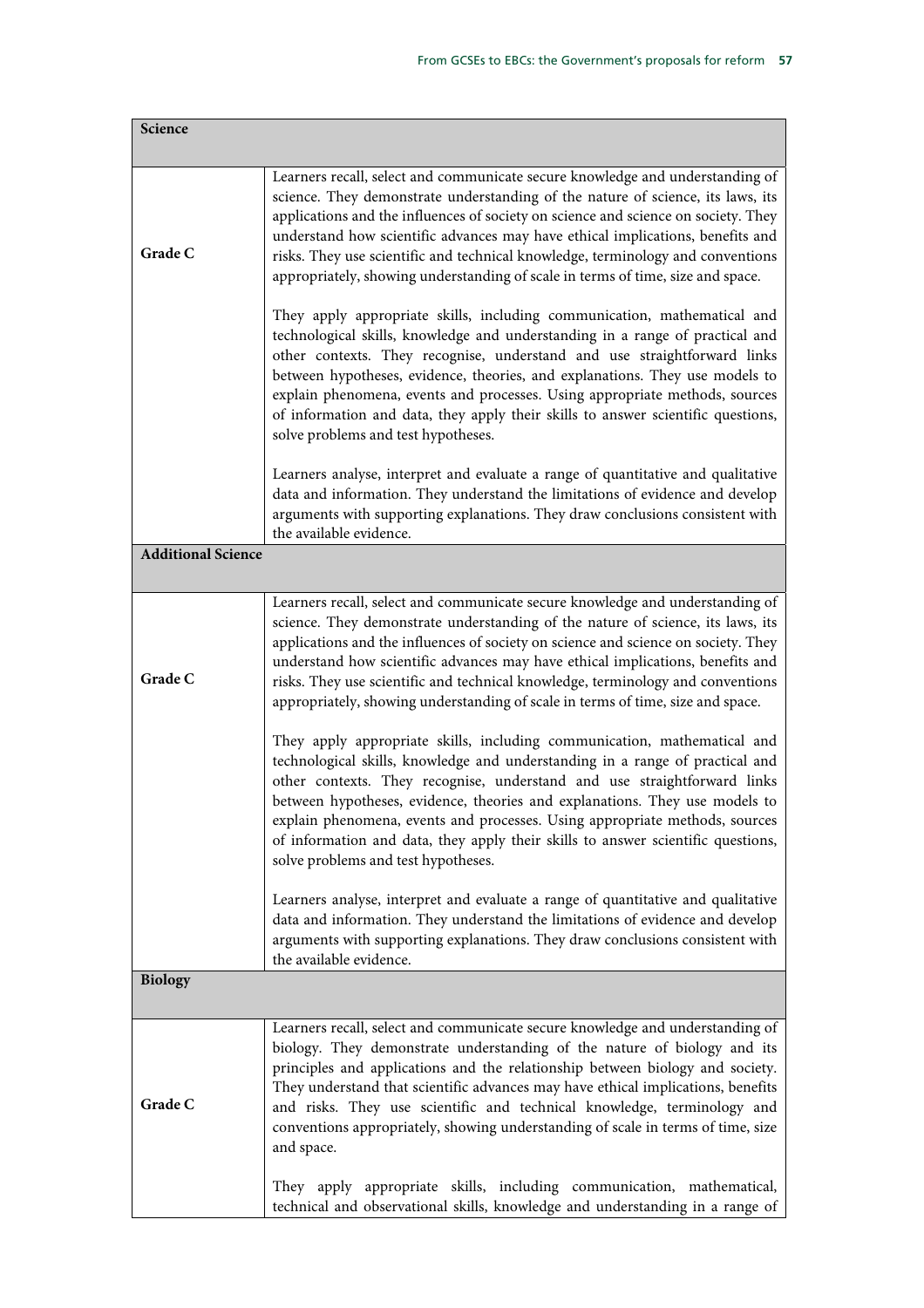|                | practical and other contexts. They show understanding of the relationships<br>between hypotheses, evidence, theories and explanations and use models,<br>including mathematical models, to describe abstract ideas, phenomena, events<br>and processes. They use a range of appropriate methods, sources of information<br>and data, applying their skills to address scientific questions, solve problems and<br>test hypotheses.<br>Learners analyse, interpret and evaluate a range of quantitative and qualitative<br>data and information. They understand the limitations of evidence and use<br>evidence and information to develop arguments with supporting explanations.<br>They draw conclusions based on the available evidence. |
|----------------|----------------------------------------------------------------------------------------------------------------------------------------------------------------------------------------------------------------------------------------------------------------------------------------------------------------------------------------------------------------------------------------------------------------------------------------------------------------------------------------------------------------------------------------------------------------------------------------------------------------------------------------------------------------------------------------------------------------------------------------------|
| Chemistry      |                                                                                                                                                                                                                                                                                                                                                                                                                                                                                                                                                                                                                                                                                                                                              |
| Grade C        | Learners recall, select and communicate secure knowledge and understanding of<br>chemistry. They demonstrate understanding of the nature of chemistry, its laws,<br>principles and its applications and the relationship between chemistry and<br>society. They understand that scientific advances may have ethical implications,<br>benefits and risks. They use scientific and technical knowledge, terminology and<br>conventions appropriately, showing understanding of scale in terms of time, size<br>and space.                                                                                                                                                                                                                     |
|                | They apply appropriate skills, including communication, mathematical,<br>technical and observational skills, knowledge and understanding in a range of<br>practical and other contexts. They show understanding of the relationships<br>between hypotheses, evidence, theories and explanations and use models,<br>including mathematical models, to describe abstract ideas, phenomena, events<br>and processes. They use<br>a range of appropriate methods, sources of information and data, applying their<br>skills to address scientific questions, solve problems and test hypotheses.                                                                                                                                                 |
|                | Learners analyse, interpret and evaluate a range of quantitative and qualitative<br>data and information. They understand the limitations of evidence and use<br>evidence and information to develop arguments with supporting explanations.<br>They draw conclusions based on the available evidence.                                                                                                                                                                                                                                                                                                                                                                                                                                       |
| <b>Physics</b> |                                                                                                                                                                                                                                                                                                                                                                                                                                                                                                                                                                                                                                                                                                                                              |
| Grade C        | Learners recall, select and communicate secure knowledge and understanding of<br>physics. They demonstrate understanding of the nature of physics, its laws,<br>principles and applications and the relationship between physics and society.<br>They understand that scientific advances may have ethical implications, benefits<br>and risks. They use scientific and technical knowledge, terminology and<br>conventions appropriately, showing understanding of scale in terms of time, size<br>and space.                                                                                                                                                                                                                               |
|                | They apply appropriate skills, including communication, mathematical,<br>technical and observational skills, knowledge and understanding in a range of<br>practical and other contexts. They show understanding of the relationships<br>between hypotheses, evidence, theories and explanations and use models,<br>including mathematical models, to describe abstract ideas, phenomena, events<br>and processes. They use a range of appropriate methods, sources of information<br>and data, applying their skills to address scientific questions, solve problems and<br>test hypotheses.                                                                                                                                                 |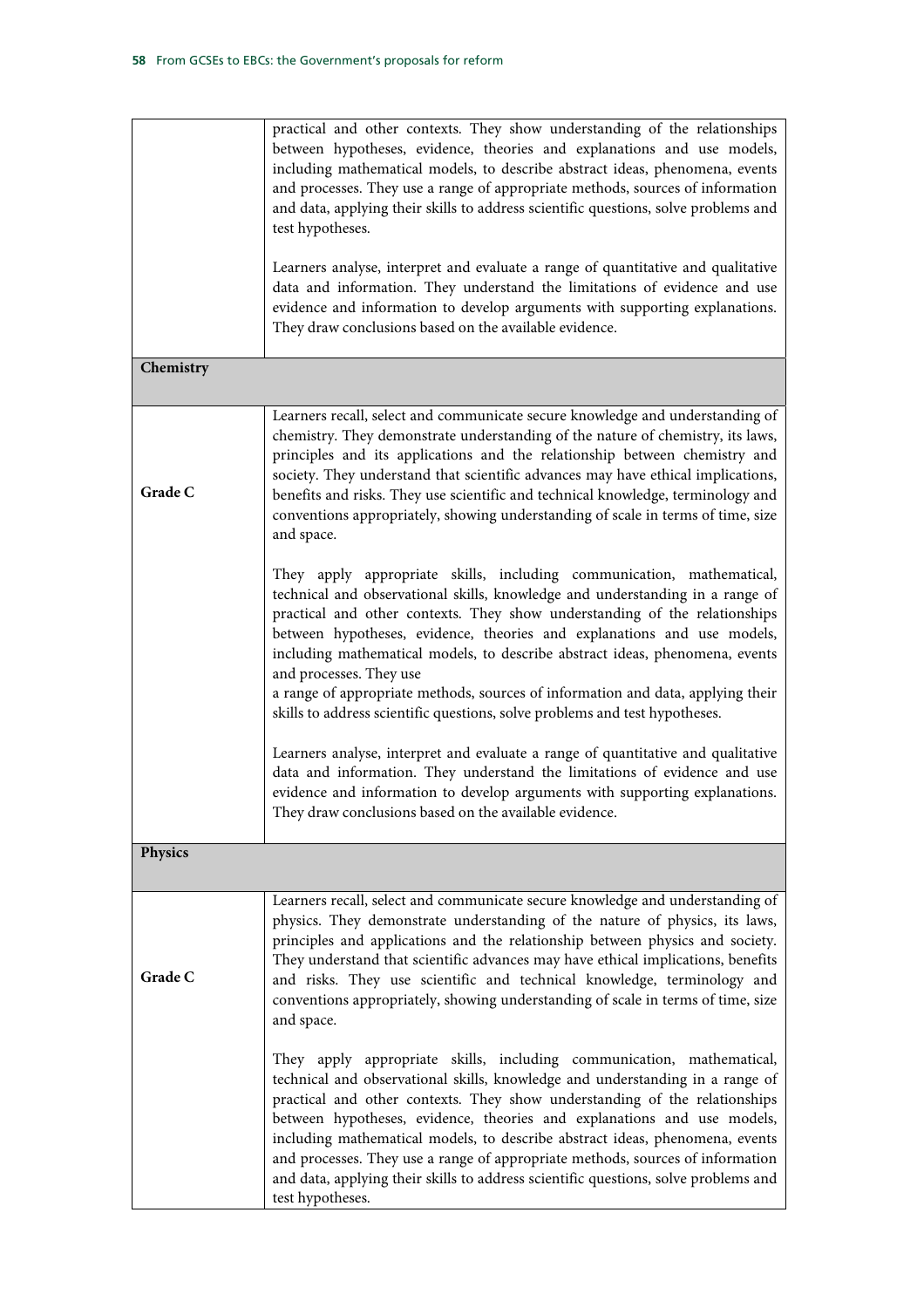| Learners analyse, interpret and evaluate a range of quantitative and qualitative |
|----------------------------------------------------------------------------------|
|                                                                                  |
| data and information. They understand the limitations of evidence and use        |
| evidence and information to develop arguments with supporting explanations.      |
| They draw conclusions based on the available evidence.                           |
|                                                                                  |

#### **Annex D: Case study—Germany**

Between 2000 and 2009, Germany narrowed the gap in scores between their highest- and lowestperforming students by raising the performance of their lowest-achieving students while maintaining the performance level among their highest-achieving students<sup>129</sup>.

OECD identified: "the main factors behind Germany's strong recovery as being the changes it has made to the structure of its secondary schools; the high quality of its teachers; the value of its dual system, which helps develop workplace skills in children before they leave school; and its development of common standards and curricula and the assessment and research capacity to monitor them"<sup>130</sup>.

#### *Common standards*

Following PISA 2000 Germany introduced national educational standards for the first time. In primary schools they covered German and mathematics; with standards for German, mathematics, a first foreign language (English or French), and science (biology, chemistry and physics) in lower secondary schools. Standards at the end of upper secondary school were later introduced in seven subjects: mathematics, German, French, English, biology, chemistry and physics.

These performance standards describe in some detail subject-specific competencies that students are expected to meet. They are mandatory for all 16 German states and are benchmarked against international standards.

## **Annex E: Progression to A Level in a particular subject**

The figures below refer to pupils, at the end of Key Stage 4 in 2009, who continued to A-level in a given subject (for example, GCSE mathematics to A-level mathematics).

Progress rates for pupils achieving grade C are much lower than for those achieving A\* - C grades.

129 OECD (2010) *PISA 2009 Results: Learning Trends – volume V*

130 OECD (2011) *Strong Performers and Successful Reformers in Education: Lessons from PISA for the United States*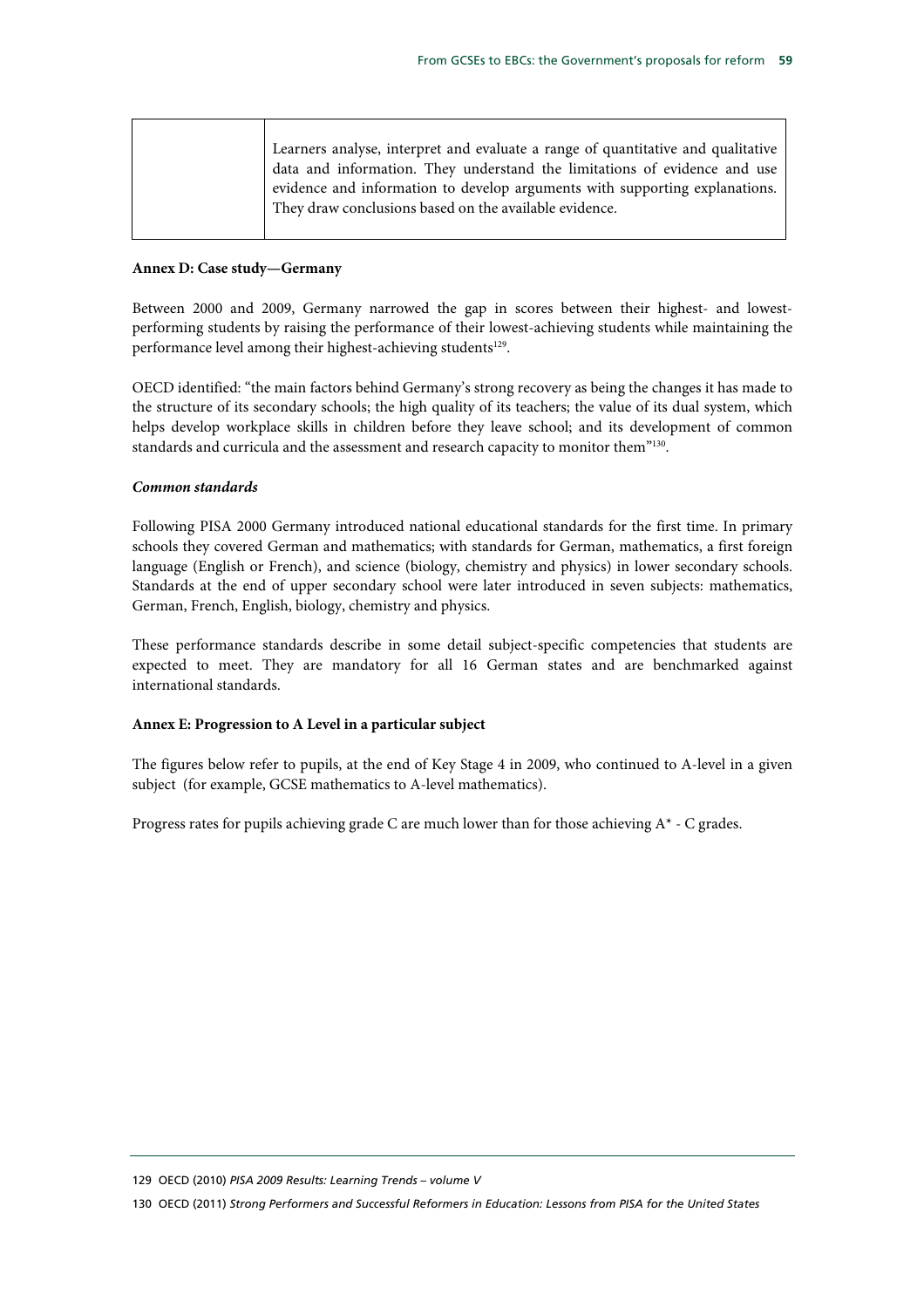|                                                                                                      | <b>Mathematics</b> | <b>Biology</b> | Chemistry | Physics |
|------------------------------------------------------------------------------------------------------|--------------------|----------------|-----------|---------|
| Proportion of<br>candidates<br>achieving a C grade<br>going on to A Level<br>in that subject         | 0%                 | 4%             | 2%        | 1%      |
| Proportion of<br>candidates<br>achieving $A^*-C$<br>grades going on to<br>A Level in that<br>subject | 22%                | 31%            | 30%       | 18%     |

## **Progression to A-level 2011**

## **Annex F: Progression to any Level 3**

Progression rates to level 3 qualifications are much higher for those achieving 5 or more A\*/A GCSEs compared with those achieving 5 or more A\*-C GCSEs.

## Main qualification route, 2011

|                                         |             | Level 3        |          |
|-----------------------------------------|-------------|----------------|----------|
|                                         | <b>None</b> | qualifications | A-levels |
| Of end-KS4 pupils in 2009               | 50%         | 50%            | 36%      |
| $5+ A^*/A$ GCSEs incl English and maths | 5%          | 95%            | 92%      |
| 5+ A*-C GCSEs incl English and maths    | 22%         | 78%            | 64%      |

Proportion of pupils who progress to any Level 3 qualification by subject and grade:

• Progress rates for those achieving grade C are much lower than those achieving grade B and above.

|              | Progress to any Level 3 qualification |                |           |         |         |  |  |
|--------------|---------------------------------------|----------------|-----------|---------|---------|--|--|
|              | <b>Mathematics</b>                    | <b>Biology</b> | Chemistry | Physics | English |  |  |
| $A^*$        | 96%                                   | 97%            | 97%       | 97%     | 96%     |  |  |
| $\mathbf{A}$ | 88%                                   | 92%            | 92%       | 92%     | 91%     |  |  |
| B            | 74%                                   | 81%            | 81%       | 82%     | 78%     |  |  |
| C            | 55%                                   | 64%            | 67%       | 68%     | 53%     |  |  |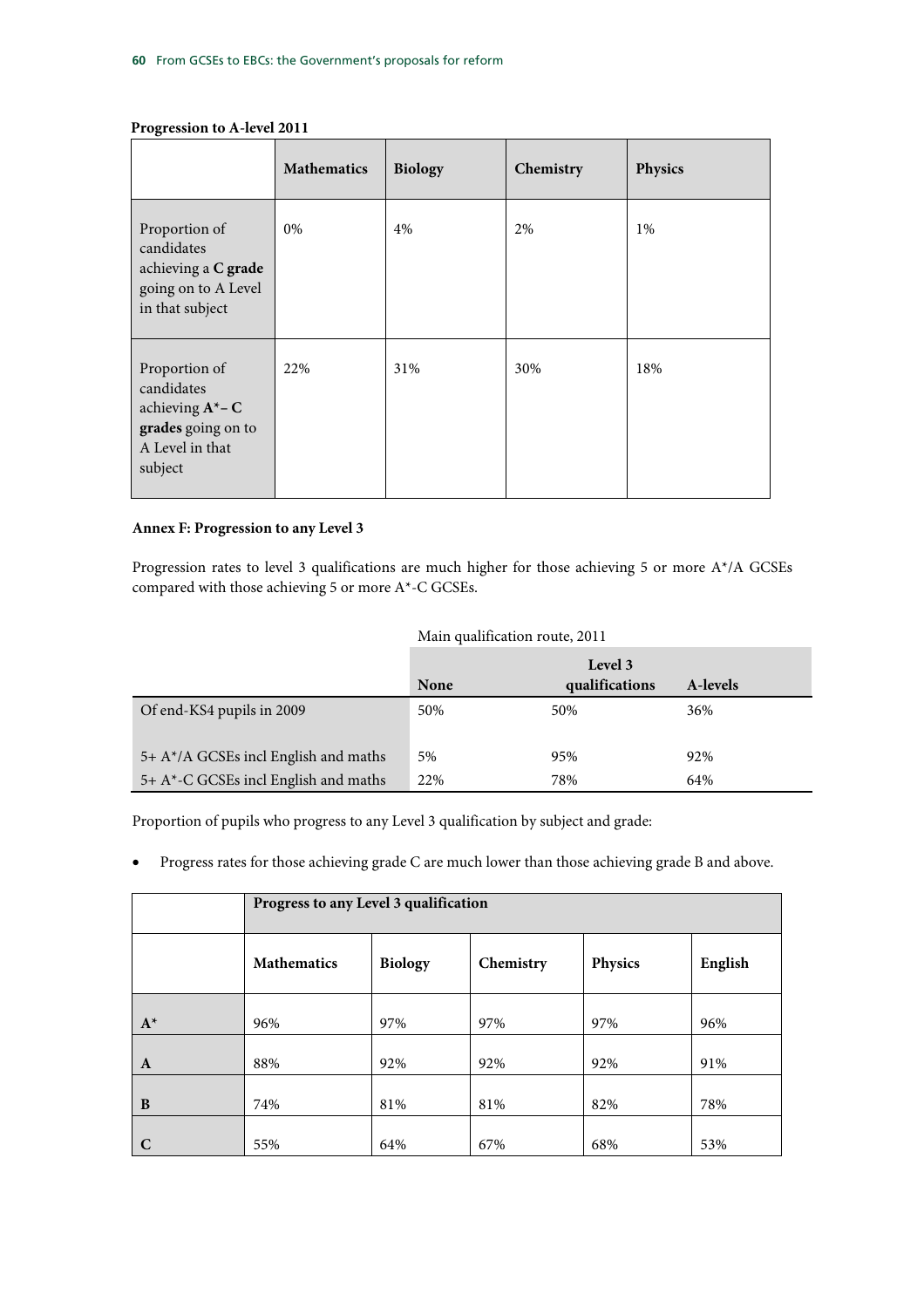## **Annex G: University requirements for a B (+) to enter particular courses**

There is evidence of some Universities requiring GCSE Grades B or above for some undergraduate Courses. For example:

## **UCL:**

All programmes require GCSE or equivalent passes in English Language and Mathematics at grade C or higher. Some programmes require grades higher than C or additional GCSE passes in specified subjects. E.g.:

Biology—English Language and Mathematics at grade B.

Classics—English Language at grade B, plus Mathematics at grade C.

English—English Language at grade B,

History of Art—English Language at grade B,

Law—English Language and Mathematics at grade B.

Psychology—English Language, Mathematics and two Sciences (double award acceptable) at grade B.

## **Bristol:**

Typical requirements for:

Biology—English, Sciences and Mathematics A\*-B

Dentistry—Minimum of 5 GCSEs at grade  $A^*/A$  to include English Language, Mathematics and two science subjects

Geography/Geology/Geoscience—Grade B or above in Mathematics

Medicine—Minimum five GCSEs at grade A to include English Language, Mathematics and two science subjects

Psychology—Mathematics, English and Science at grade B, but grade A Preferred

Veterinary Nursing—Grade B or above in Science, Mathematics and English Language, plus two other GCSEs at grade C or above

Veterinary Science—A minimum of 6A\*/A grades normally expected, including Mathematics if Mathematics or Physics not offered at A- or AS-level

## **Annex H: College requirements for a B (+) to enter particular courses**

There is substantial evidence of **FE colleges** requiring a B grade or higher at GCSE for access to some A Level courses. Occasionally, colleges request that the C or B grade has been gained from a higher tier paper. For example:

**Abbeyfield School Sixth Form:** Pupils must have achieved at least a C grade at GCSE in the subject they want to study at A Level. For some subjects a grade B is required (e.g. French, physics, mathematics achieved on the higher tier paper).

**Caroline Chisholm School Sixth Form:** the most challenging learning pathway (enables pupils to take up to 4 full A Levels) requires a strong array of GCSE grades and a B grade or better in subjects that pupils are continuing to study.

**Elizabeth Woodville School Sixth Form:** Requires 8 GCSE grades at an average of B, this must include a B Grade for each of the specific courses a pupil wants to access, and English and mathematics at grade C.

**Walthamstow Academy:** The minimum entry requirement for a Level 3 programme of study is 5A\* to C grades at GCSE or equivalent in 4 or more subjects including English and maths. Some Level 3 subjects have specific entry requirements (such as a B grade at the higher tier of entry).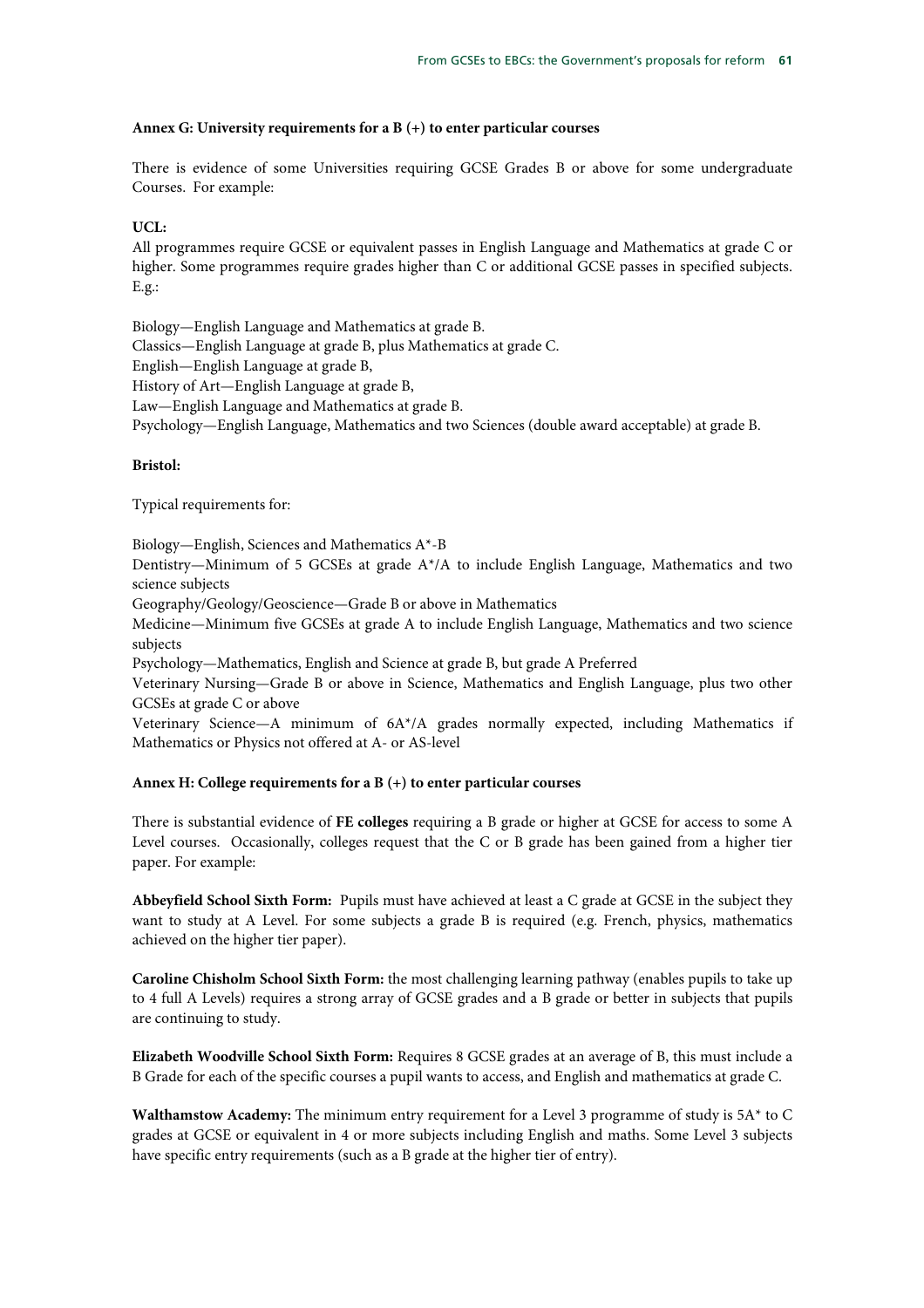**Hanson Sixth Form:** Students taking A Levels will need to achieve at least five GCSE passes at grade C or above. Many subjects also state specific grade requirements (e.g. chemistry: A–C at GCSE, at least double B in additional science or a double A in applied science and at least a grade C in mathematics; modern foreign languages: 5 grade A–C at GCSE and a GCSE grade B or better in a language; mathematics: grade B, or better in mathematics—This grade will have been obtained at the higher tier).

## **Annex I: NEETs Data**

## Months NEET since compulsory education by characteristics

|                                    | Weighted<br>base | 0 months<br><b>NEET (%)</b> | months<br>$NEFT$ $\left(\% \right)$ | 1 to 12   Greater than<br>12 months<br>$NEET$ (%) |  |  |  |  |
|------------------------------------|------------------|-----------------------------|-------------------------------------|---------------------------------------------------|--|--|--|--|
| All                                | 14.713           | 69                          | 23                                  |                                                   |  |  |  |  |
| <b>Year 11 GCSE qualifications</b> |                  |                             |                                     |                                                   |  |  |  |  |
| $8+A*-C$                           | 6,847            | 82                          |                                     |                                                   |  |  |  |  |
| $5-7A*-C$                          | 2,065            | 72                          | 23                                  |                                                   |  |  |  |  |
| $1 - 4A^* - C$                     | 2,998            | 64                          | 28                                  |                                                   |  |  |  |  |
| $5+D-G$                            | 1,541            | 50                          | 32                                  | 18                                                |  |  |  |  |
| $1-4D-G$                           | 711              | 31                          | 30                                  | 39                                                |  |  |  |  |
| None reported                      | 543              | 27                          | 28                                  | 45                                                |  |  |  |  |

*The source is the Longitudinal Study of Young People in England* 

## **Annex J: Equalities analysis**

- 7. The Government proposes the introduction of higher quality, more rigorous qualifications. Candidates will need to perform beyond the minimum levels which are currently required to achieve a grade C at GCSE if they are to demonstrate that they are literate and numerate, have a sound understanding of the subject studied, and are ready to move on to further study. All pupils will benefit from being provided with an accurate assessment of their performance that has real value for their future progression to further education and/or employment.
- 8. In assessing the potential impact of more rigorous qualifications our analysis has focused on the characteristics of high and low C grade (the current 'pass' grade) pupils in GCSE English, mathematics, geography, history, and French.
- 9. Initial equalities impact analysis of the proposals indicates that: $131$
- In all 5 subjects, SEN pupils are currently more likely to achieve a low C grade than a high C grade. If there are no improvements to teaching, SEN pupils are more likely than their peers to their grades be affected by the introduction of exams which require candidates to perform beyond the minimum levels currently required to achieve a grade C at GCSE (to show that they have sound knowledge of the syllabus and are ready to progress to further study).
- Boys are more likely than girls to achieve low C grades in GCSE mathematics, history and geography.
- Low C pupils are slightly more likely to be FSM, most noticeably in GCSE French.
- 10. This analysis should not be taken to set any specific expectation of what level of challenge the new qualifications will present, compared to GCSEs; the scenario is solely designed to investigate the

<sup>131</sup> Sourced from the 2011 Key Stage 4 National Pupil Database for pupils in the maintained sector in England only.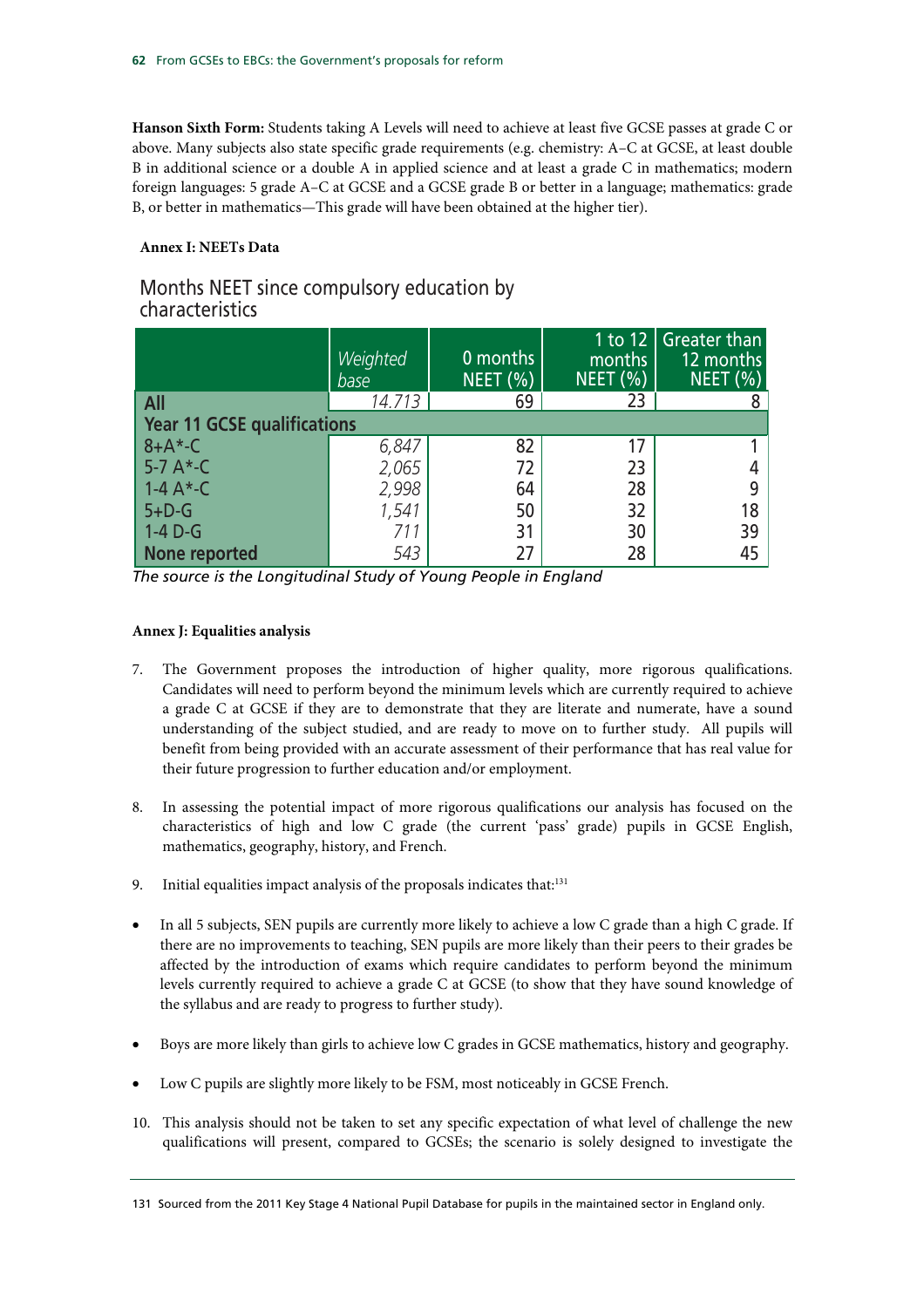possibilities of differential impact for different groups. It is also important to note that this analysis takes no account of any improvement in the quality of teaching, and therefore of student attainment, during the period before the introduction of the new qualifications. The Government expects wider reforms, through improvements to teacher training, Pupil Premium support for disadvantaged pupils, greater freedoms for head teachers and the growth of academies and free schools, to lead to higher aspirations and greater achievement for all pupils. So, even as qualifications become more rigorous, more students will be equipped to clear a higher bar.

*November 2012*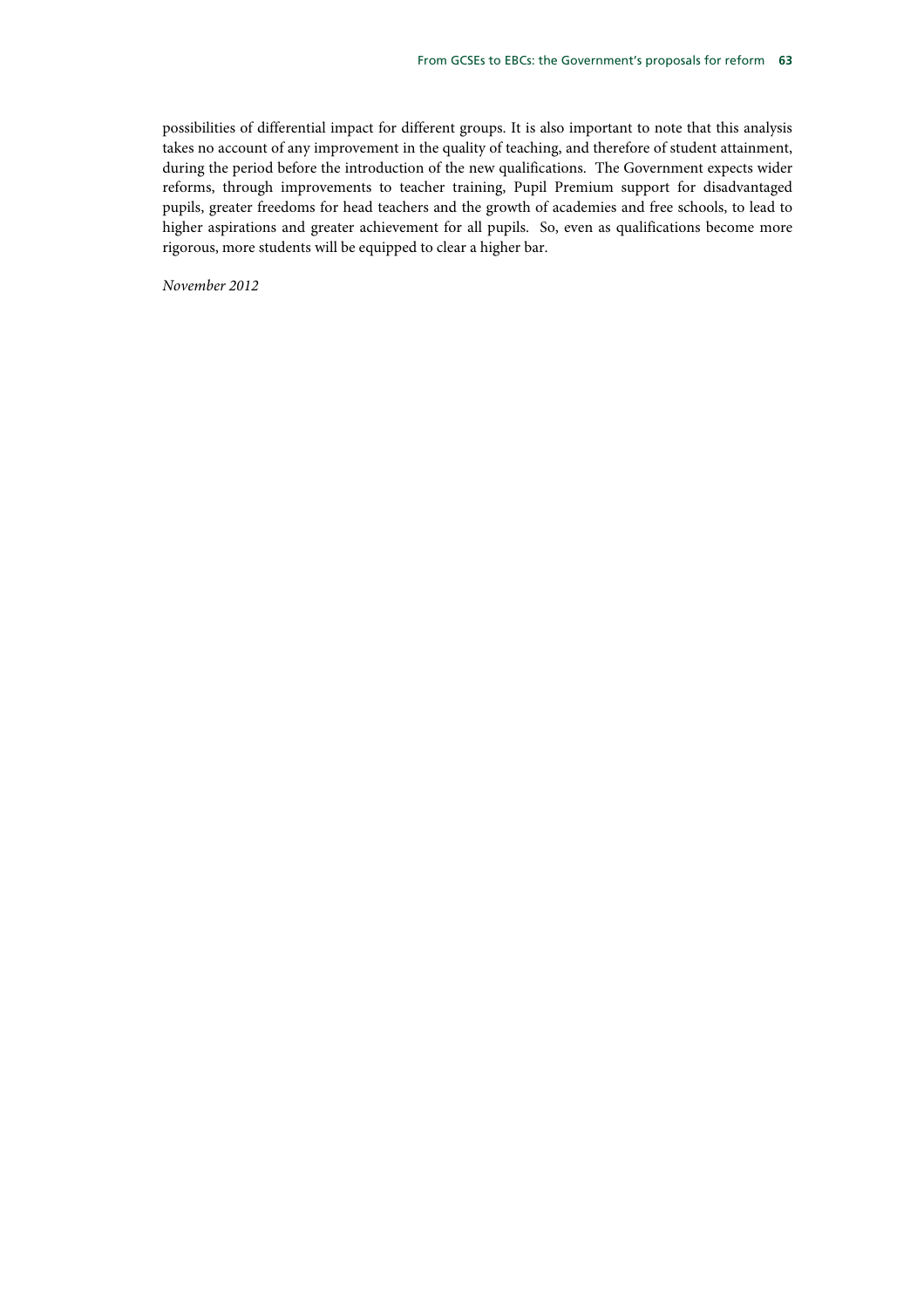# Appendix 2: Written evidence submitted by Pearson

Thanks for inviting me to the session.

 The session did of course reflect some scepticism about the path we are on. However it is also important to reiterate that Pearson believe that there is a need for change and there is significant opportunity to make a positive difference to education in the UK through the reform of the GCSE. We are in favour of a rethink of what students learn up to (and indeed beyond) age 16 and there is powerful evidence that we could do more for our young people, when we compare what is offered to British schoolchildren as compared to the rest of the world.

 Our major concern is in the means rather than the principle, therefore. Successful reforms in other countries have taken significant time to consider their education system as a whole, reflecting on curriculum as well as assessment, and ensuring that changes at one stage or age are combined with the necessary changes elsewhere to ensure progression. At the moment, we're not convinced that the timetables enable this and this could be a significant missed opportunity to do something really worthwhile, or worse, end up being a risk to standards.

We're also concerned about the ability of the system to regenerate and innovate after such a reform, and more thought does need to be put into the model to ensure that upward pressure on standards is sustained. As we know, monopoly can breed inertia—and this would be a bad thing for the system over the long term. The world will not stop changing, and we need to ensure that the capacity and incentives are right so that our education system can adapt when it needs to and establish a long term leadership position in relation to the rest of the world.

 I've attached a short piece we did for the Department on a possible alternative model which might deal with the second issue, and still enable us to take the opportunity that reform presents (provided it is set alongside the right timescales to produce high quality offers, of course).

## *22 November 2012*

## **Annex: The franchise model—an alternative approach**

We understand the desire to create simplicity around high stakes qualifications, and the apparent benefits of a franchised system in achieving this.

However the UK would be unusual, given its cohort size, in taking a single awarding organisation approach, and we do have concerns that the franchise approach will create a single point of delivery risk for each subject. Other large countries use a regional model to manage their large volumes, and increasingly use sophisticated standardisation scales to ensure comparability.

Franchising will also reduce capacity—both to solve problems (for example, in delivery) and to drive innovation and investment in new approaches to assessment. We do not expect that a franchise in 5 years time would be perfectly competitive, since we would expect awarding organisations to be forced to rationalise their operations on the basis of the subjects awarded in from 2015.

An alternative approach is to align incentives within the competitive market across all subjects in the direction of increasing standards, to maintain choice and competition to continue to drive investment and innovation. Standards can be checked within this model using the methods now being used by other large systems.

We believe this would achieve the objective of raising and securing standards right now, but also make this effort sustainable and guard against inertia over the long term.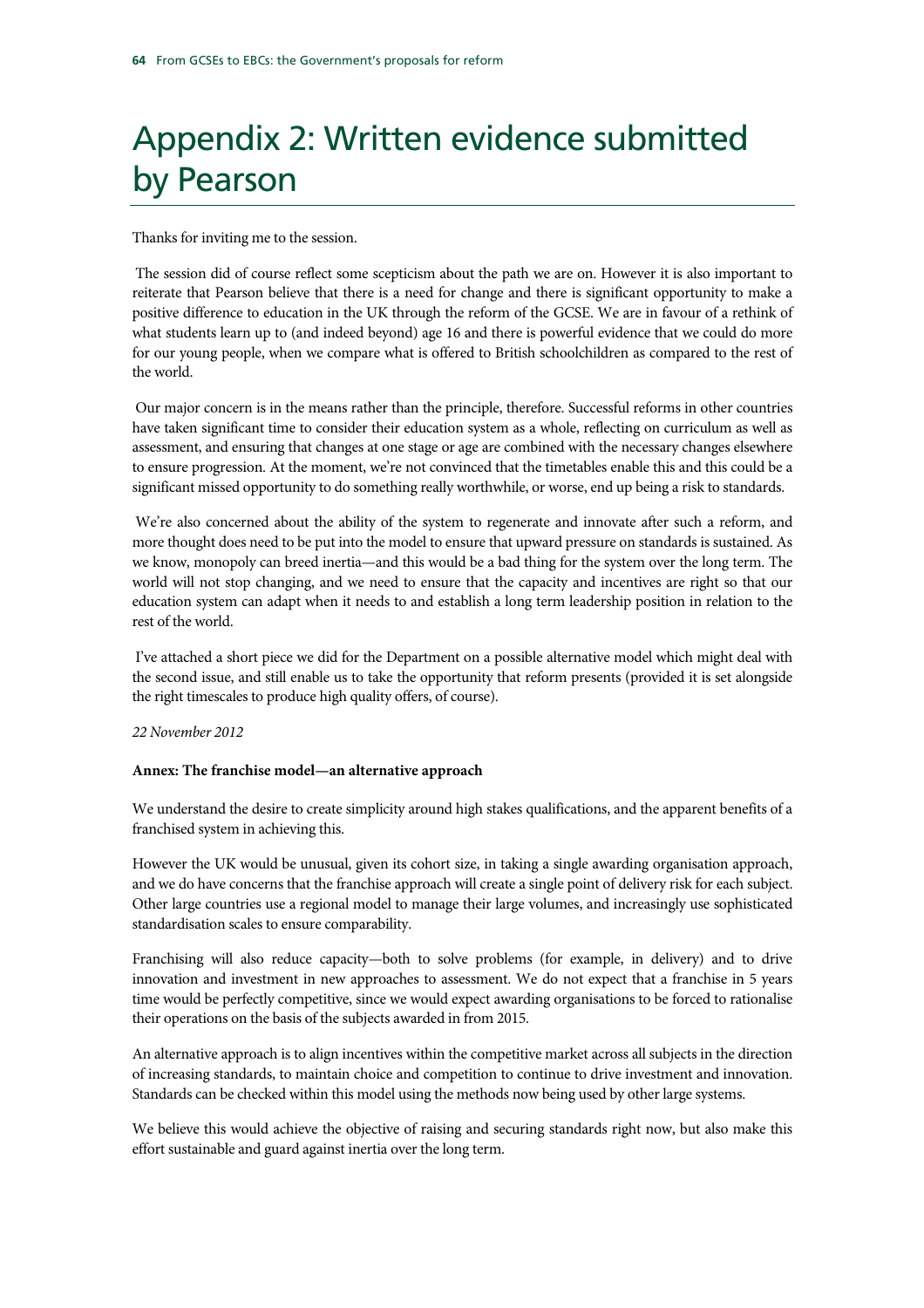In practice, this would mean allowing the recognition of more than one qualification per subject, with increased rigour in the demands made of that qualification in terms of its requirements at the front end, and the evidence required to support changes in performance against pre-determined standards at the back end.

- There is a loose precedent for the "front end" of this model in the process recently adopted for vocational qualifications, where the DfE has created an additional hurdle for the appropriation of performance measure points. This now incentivises the competitive creation of qualifications which have these characteristics.
- The second half of this proposal is based on the approach taken in Australia where statistical techniques are used to moderate performances across schools, across subjects and across time. In addition, the same techniques are being considered to moderate results across providers. This approach is being adopted now to bring the subject scores from more than 46 examination boards across India onto a single scale to make sure that no students are advantaged or disadvantaged by the examinations set by the various Boards.

The basic process is outlined below:

1. New requirements for all qualifications offered in schools in key subjects

We propose to reset the criteria for accreditation qualifications in core subjects. This would capture objective and transparent criteria set by DfE and Ofqual against the following areas:

- Assessment
- Quality of syllabus
- Grading and stretch
- **Accessibility**
- Deliverability
- International benchmarking

We would suggest adding to this evidence of quality progression outcomes for students taking the qualification.

This would incentivise awarding bodies to develop qualifications with these characteristics. This approach would therefore address the issue of concern around a perceived "race to the bottom" whilst managing delivery risks and reducing disruption, maintaining choice for teachers and learners, and ensuring pressures on price and level of service remain.

2. Confirming accreditation on the evidence of outcomes

To make the approach even more robust, we would suggest using more rigorous moderation techniques to provide evidence that qualifications recognised in league tables have comparable standards; and, that these standards are maintained over time.

There are a number of ways to moderate the results. All of them require ensuring "something" is common between awarding organisations.

- One way would be to use "raters" (subject experts) to conduct pairwise comparisons of the questions from the various examination papers. The results can then be used to produce a scale on which the various cut-scores can be located. The thing that is in common in this case is the "raters".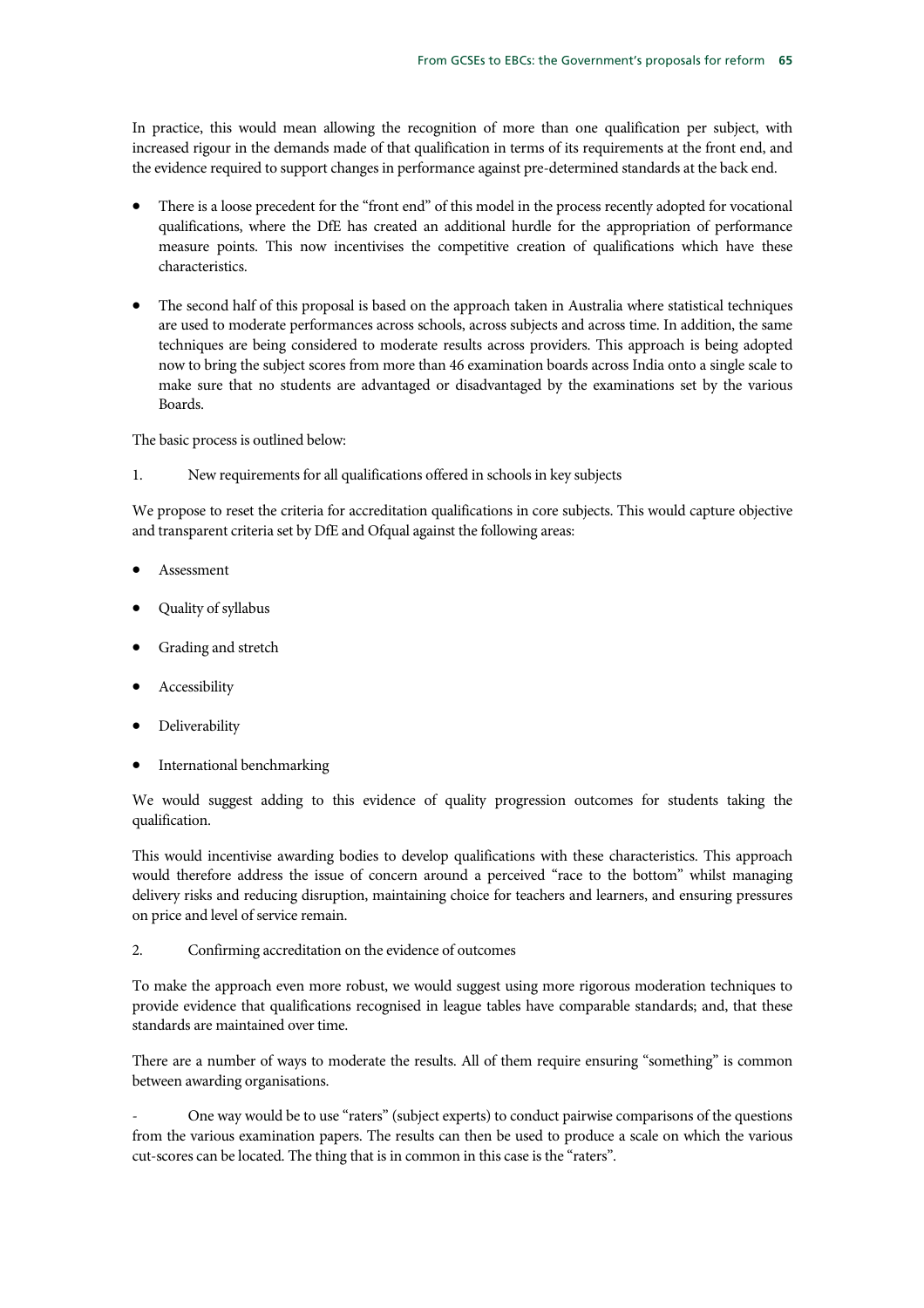- An alternative model would involve having a small number of questions being embedded in all examinations in comparable subjects to enable the comparisons of performance on the common or "anchor" set of items. This will enable a single scale to be produced and the standards to be compared as with the previous "rater" technique. Once again this model could be used (with the agreement of international benchmarking partners) to compare performance with other countries.

- A number of systems around the world use "scaling tests" ("aptitude tests"; "equating tests"; "core skills tests"; "general achievement tests") with random samples of students to place the results from various providers of similar subject examinations on the same scale for ensuring comparability with pre-determined standards.

Qualifications which were found to be lenient or dropping down the common scale would have their recognition removed.

Adding an additional accountability measure for schools on the destinations of their pupils would further drive the delivery of the highest value qualifications on the ground. Work on tracking destination data from individual schools is already well underway.

*November 2012*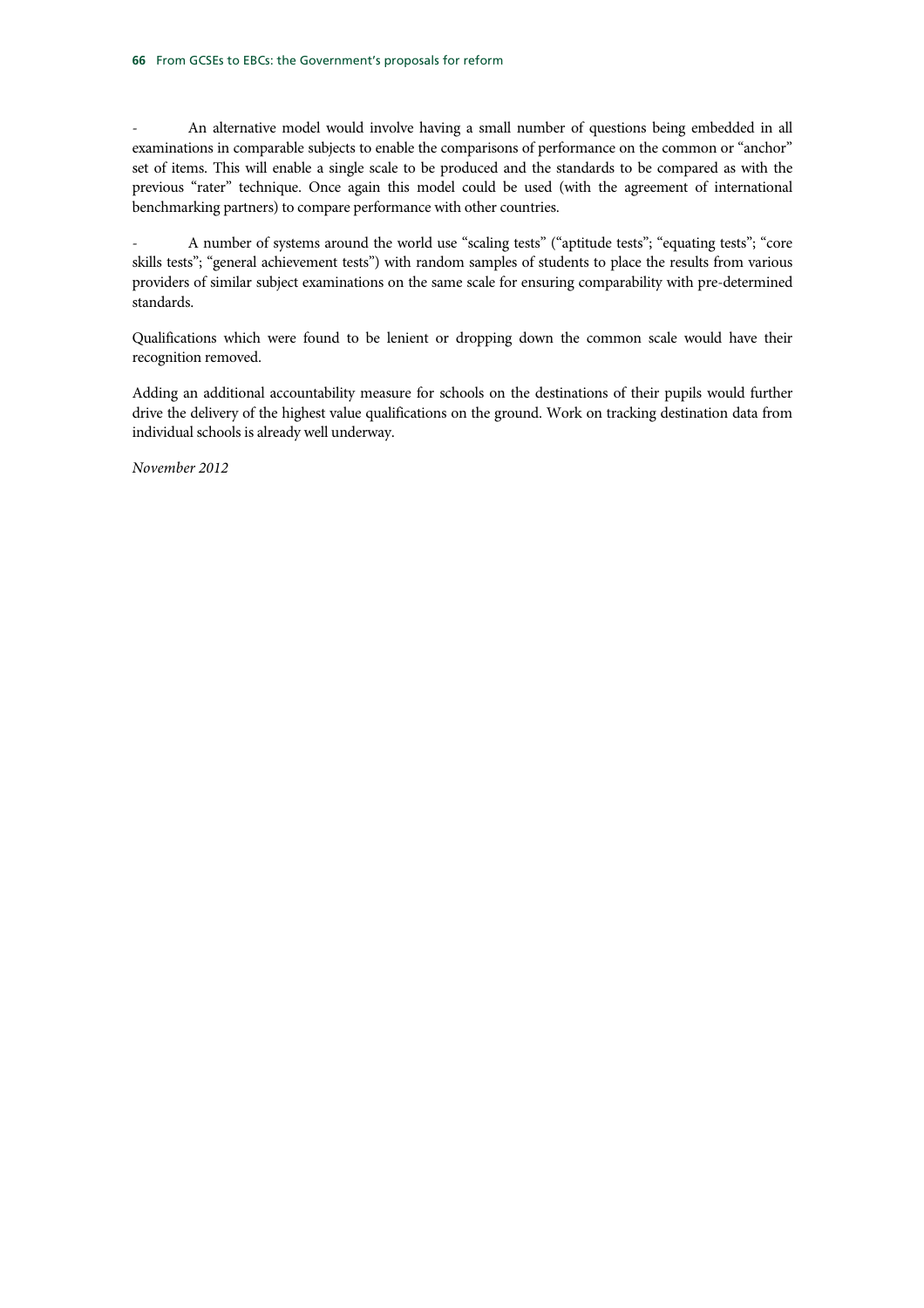## Appendix 3: Written evidence submitted by SCORE

Comments submitted following informal seminar held on 20 November 2012

- SCORE is very concerned about the prospect of the proposal that to achieve an EBacc, students will be required to achieve two qualifications in science, while there is also a proposal that no combined science option would be available. This could lead to students giving up one of the three sciences, which would have a detrimental effect on uptake:

 It would exacerbate the inequalities currently seen in the numbers of boys and girls taking biology and physics respectively.

 It would undermine the efforts being made to ensure more schools have specialist teachers in each of the sciences.

 A triple science route is not appropriate for all students, and SCORE would want to see a combined science option available, that still allowed for progression to A-level.

SCORE is not convinced that a single tiered assessment system can accurately and fairly measure achievement across abilities.

 It is unlikely that a single tier can both differentiate effectively at the top end, while also allowing those at the bottom end to demonstrate their abilities.

- SCORE does not believe that awarding a franchise on the basis of a competition between specifications is the best way to ensure quality.

 SCORE would support a single awarding organisation and models where this is currently working should be explored (e.g. Scotland and Northern Ireland)

 Failing that, we would prefer a franchising system that awarded the franchise to an awarding organisation rather than a specification, which would allow awarding organisations to engage with appropriate stakeholders to improve the quality of their qualifications after the award has been made.

SCORE would like to see the quality of assessment placed at the centre of any reform.

 It is the content and quality of assessment that drives teaching in schools, rather than the specifications, which makes it imperative that assessment is well designed to ensure curriculum coverage and development of skills.

 It is for this reason that practical work in the sciences must continue to be assessed, since this will ensure that schools place appropriate emphasis on it.

- SCORE is concerned that different processes are being put in place for the reform of A-levels and Key Stage 4 qualifications. This will make it difficult for organisations such as those in SCORE to engage effectively with awarding organisations, and will also make it harder to ensure coherence and progression between different educational stages.
- There must be suitable progression from KS3 to KS4. We are concerned that these new qualifications are being developed with little regard with the National Curriculum Review which is taking place alongside these reforms.
- SCORE is also concerned about implications for vocational education and non-EBacc subjects. The list of subjects required for an E-bacc appears arbitrary, has no educational rationale, and will only provide for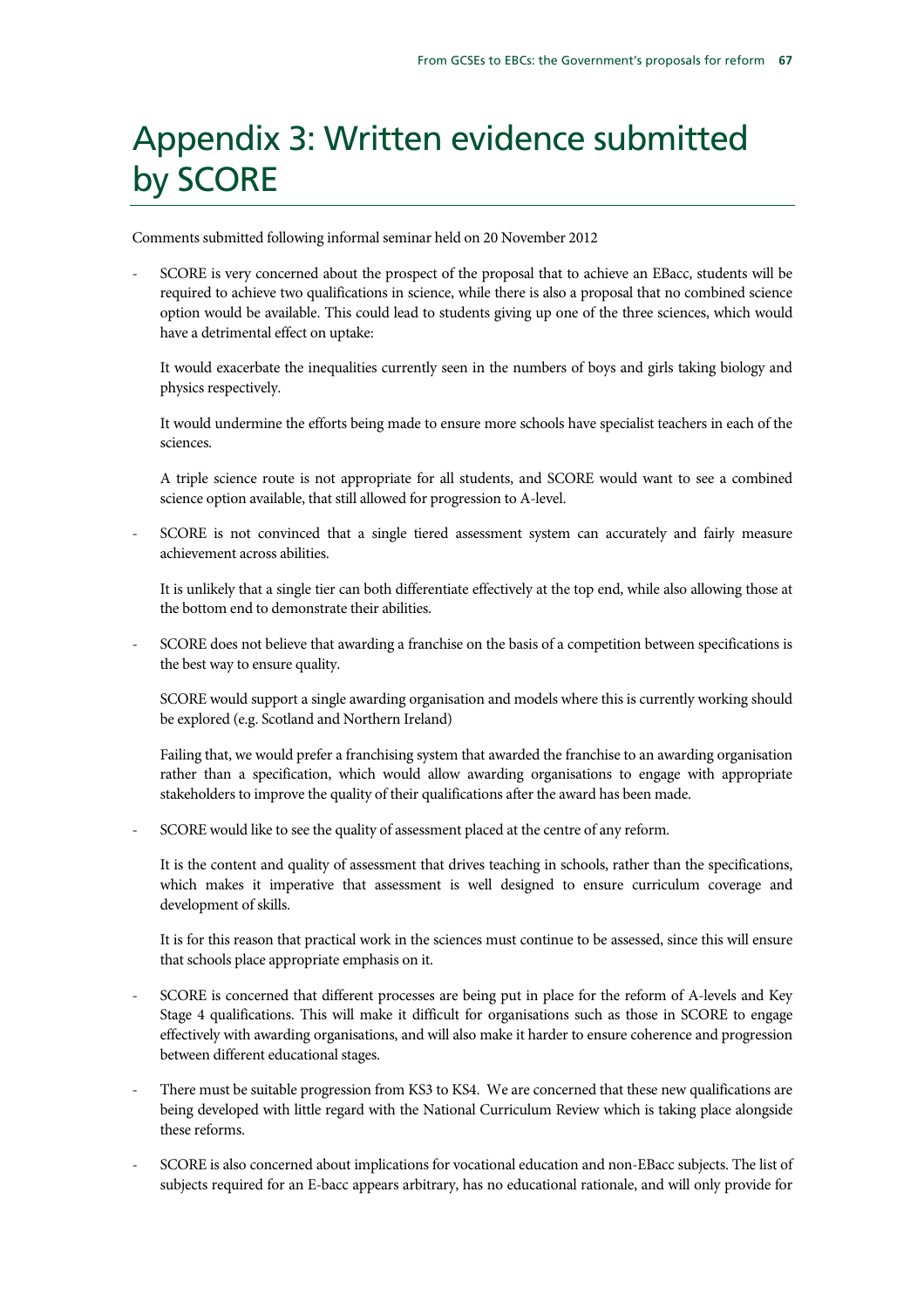progression to A-levels. It is likely to be de-motivating for the large proportion of students who would be better suited to other routes post-16.

- SCORE would like to see changes to the accountability structure considered at the same time as those to Key Stage 4. We know that using assessment both for individual qualification and school accountability distorts its effects, encouraging perverse decisions and behaviours. Accountability is being built into the qualification system, since the Ebacc has no rationale other than as an accountability measure, but this will not ensure that the resulting qualifications are of a high quality.
- SCORE agrees that GCSEs do not have public confidence and there is a correctly identified need for more stretch at the top end. However, we think that much improvement could be made without such a drastic overhaul of the system.
- We would like to stress our view that publishing needs to be separated from the AOs.
- At the seminar last week there was a general feeling that we would need to raise the quality of the workforce to teach more stretch. SCORE disagrees with this notion, we would prefer the policy was lead by the assumption (although some CPD may be required) that teachers can easily cope with a bit of stretch at KS4.

*November 2012*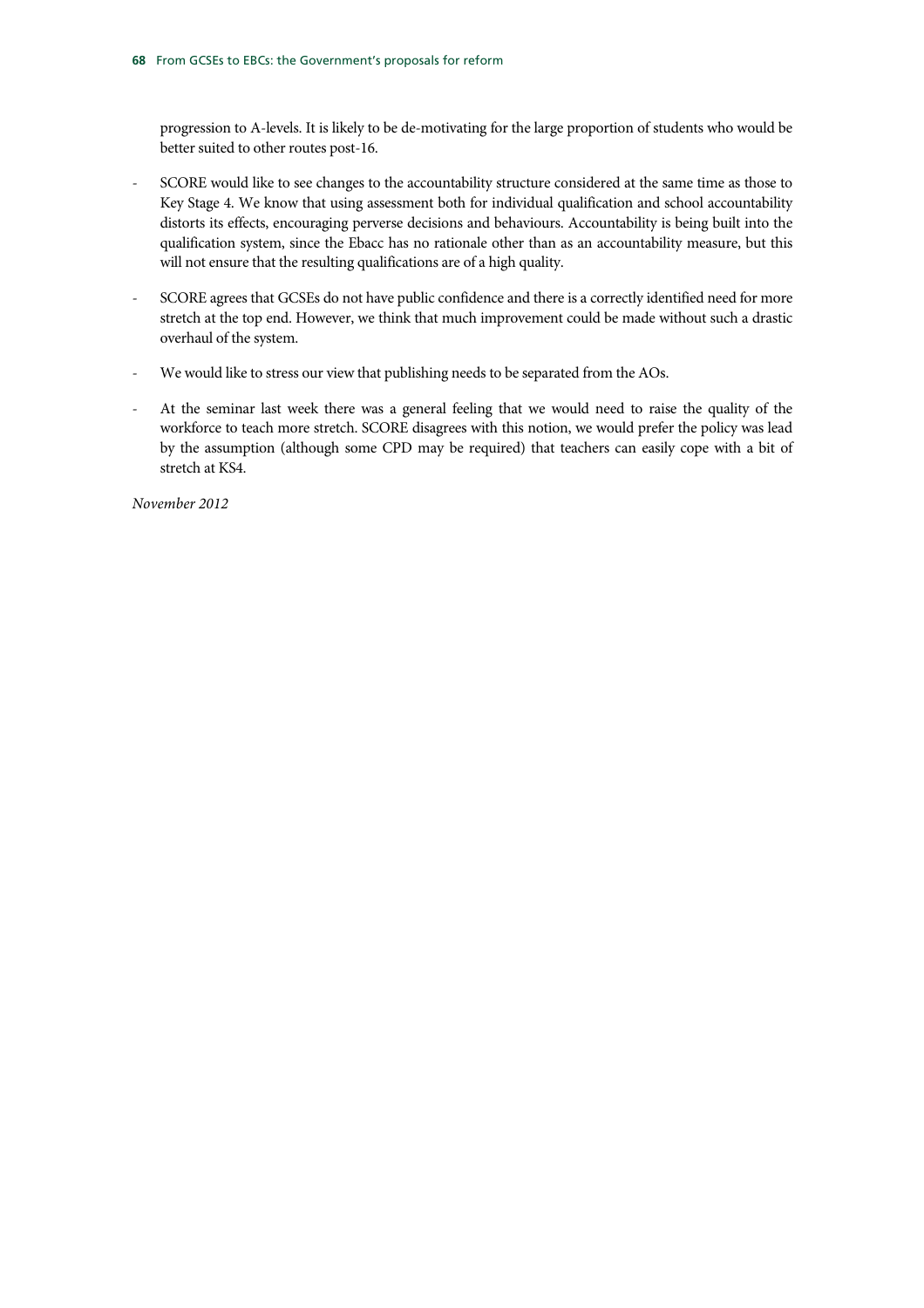# Appendix 4: Written evidence submitted by Dr Terry Lamb, University of Sheffield

1. In terms of University involvement in qualifications development, I think it is fair to say that Universities UK welcomes the opportunity, and has indeed always been involved closely in various ways. One example is that universities had considerable involvement in the 14-19 Diploma development: I had HE representatives on my steering group when I developed the Diploma in Languages and International Communication, and I also used a number of HE groups for regular consultation, e.g. Universities Council for Modern Languages, Committee for Linguistics in Education. I know that this was also the case in the other 16 diplomas. However HE involvement has permeated all qualifications development, not just the 14-19 Diploma.

2. Having said this, I believe that UUK is concerned about placing too much of the responsibility on universities. It is felt that considerable technical expertise is needed in qualifications development, and that there is a danger in shifting the balance too far towards HE. There is particular concern with the speed of change and the loss of expertise which used to reside in QCDA.

3. There is concern about privileging a narrow range of academic subjects, and the impact on engagement of learners, whose individual differences, such as motivations, contexts and learning styles, means they have different needs. This is not to deny that they should develop basic skills of literacy and numeracy, but achievement is supported by success and engagement not by forcing children into doing even more of those aspects of learning that they struggle with.

4. To add to this, there is a great need to address the gap in status between academic and vocational subjects in the 21st century, as is the case in other successful countries. The government proposals will only exacerbate this gap.

5. This is linked to concerns about widening participation. Universities are offering a vast range of relevant courses, but these proposals sideline the arts, social sciences and some humanities, for example. This will lead to an impoverished curriculum offer for children, and a significant loss of expertise nationally. (China, for example, is investing in the development of more courses on Design, and cultural industries play a significant role in most economies.) We discussed the needs of the country in the 21st century, and also the 21st century learner. These proposals do not meet these demands at all.

6. The possible introduction of different grading systems for different subjects could lead to inconsistency across subjects, and difficulty in comparing them.

7. One positive aspect is the move to greater differentiation between candidates at the top end, though it would be useful to consider how this is achieved in other countries where, for example, there is much greater reliance on teacher assessment.

8. From my perspective as a linguist committed for decades to valuing all languages, I am concerned that many of the gains made since the 1980s, and particularly since the National Languages Strategy in 2002, will be lost. The EBacc may well include a language, but we have seen that motivation for language learning is not high in this country, and that a more engaging curriculum and qualifications which reflect this can draw more children into language learning. We have also made many gains in recognising the many languages used to various degrees by children in their homes. The impact of the EBacc is to threaten Asset qualifications in 20 out of the 25 languages in which they are offered, leaving many languages with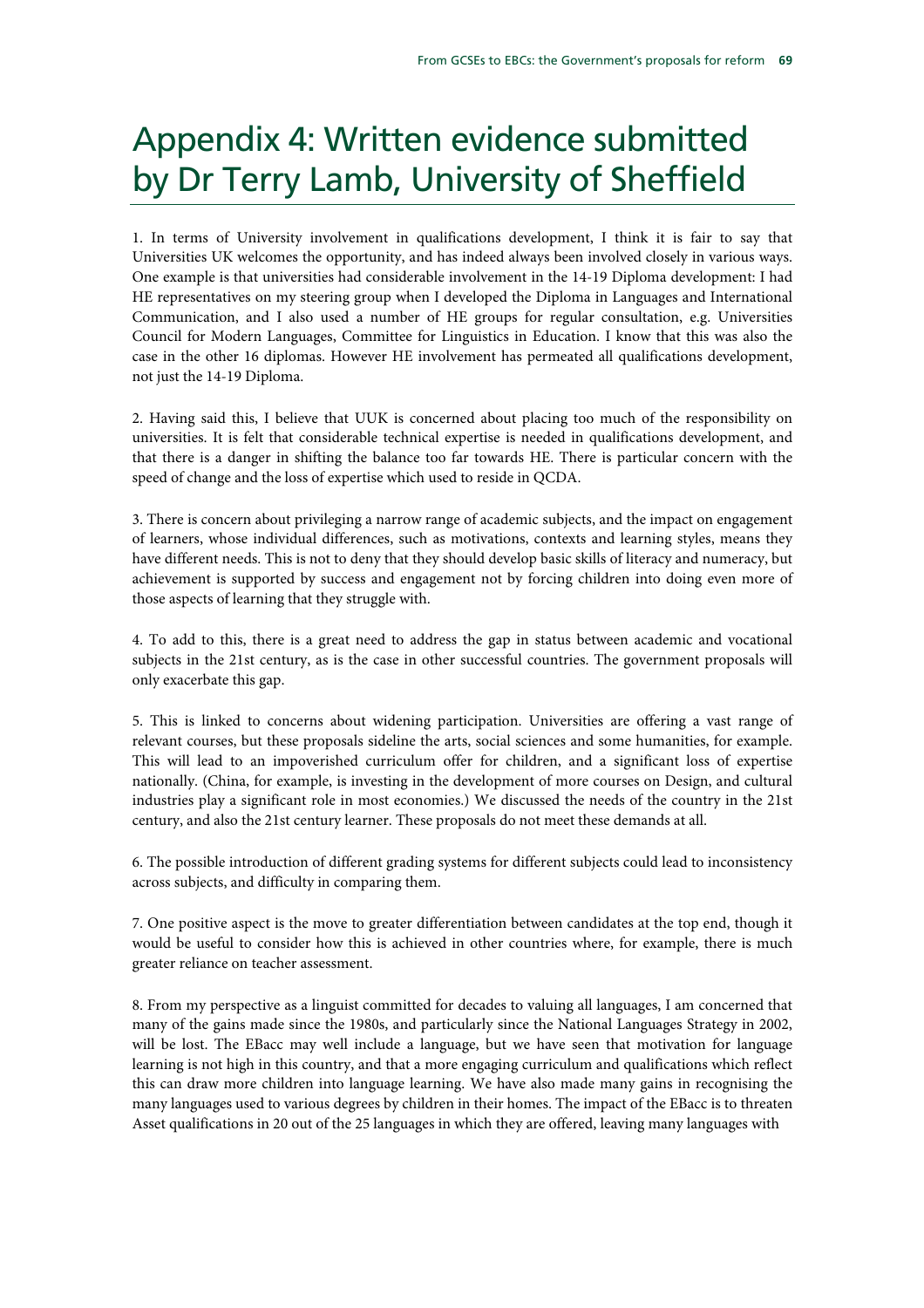no possibility of accreditation. Schools are not using these qualifications now that they no longer 'count' in league tables. More information on this can be found at the following e-petition address:http://www.change.org/en-GB/petitions/keep-our-languages-exams-every-language-is-an-asset

Many thanks once again for the opportunity to have some voice in this.

*November 2012*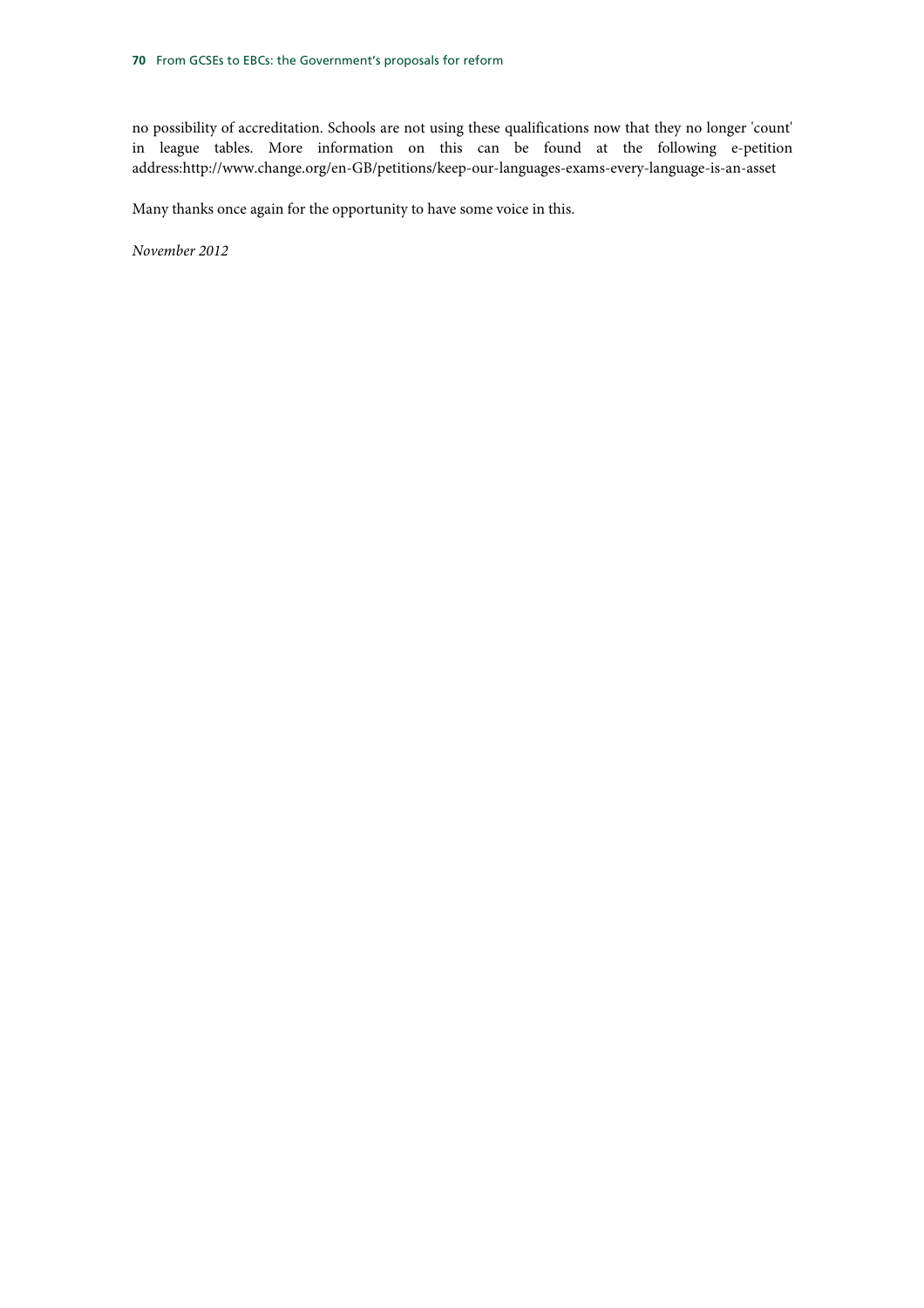### Formal Minutes

#### **Tuesday 29 January 2013**

Members present:

Mr Graham Stuart, in the Chair

Neil Carmichael Alex Cunningham Bill Esterson Pat Glass Charlotte Leslie

Siobhain McDonagh Ian Mearns Chris Skidmore David Ward

Draft Report (*From GCSEs to EBCs: the Government's proposals for reform*), proposed by the Chair, brought up and read.

*Ordered*, That the draft Report be read a second time, paragraph by paragraph.

Paragraphs 1 to 76 read and agreed to.

Annex agreed to.

Summary agreed to.

Papers were appended to the Report as Appendices 1 to 4.

*Resolved*, That the Report be the Eighth Report of the Committee to the House.

*Ordered*, That the Chair make the Report to the House.

*Ordered*, That embargoed copies of the Report be made available, in accordance with the provisions of Standing Order No. 134.

[Adjourned till Wednesday 30 January at 9.15 am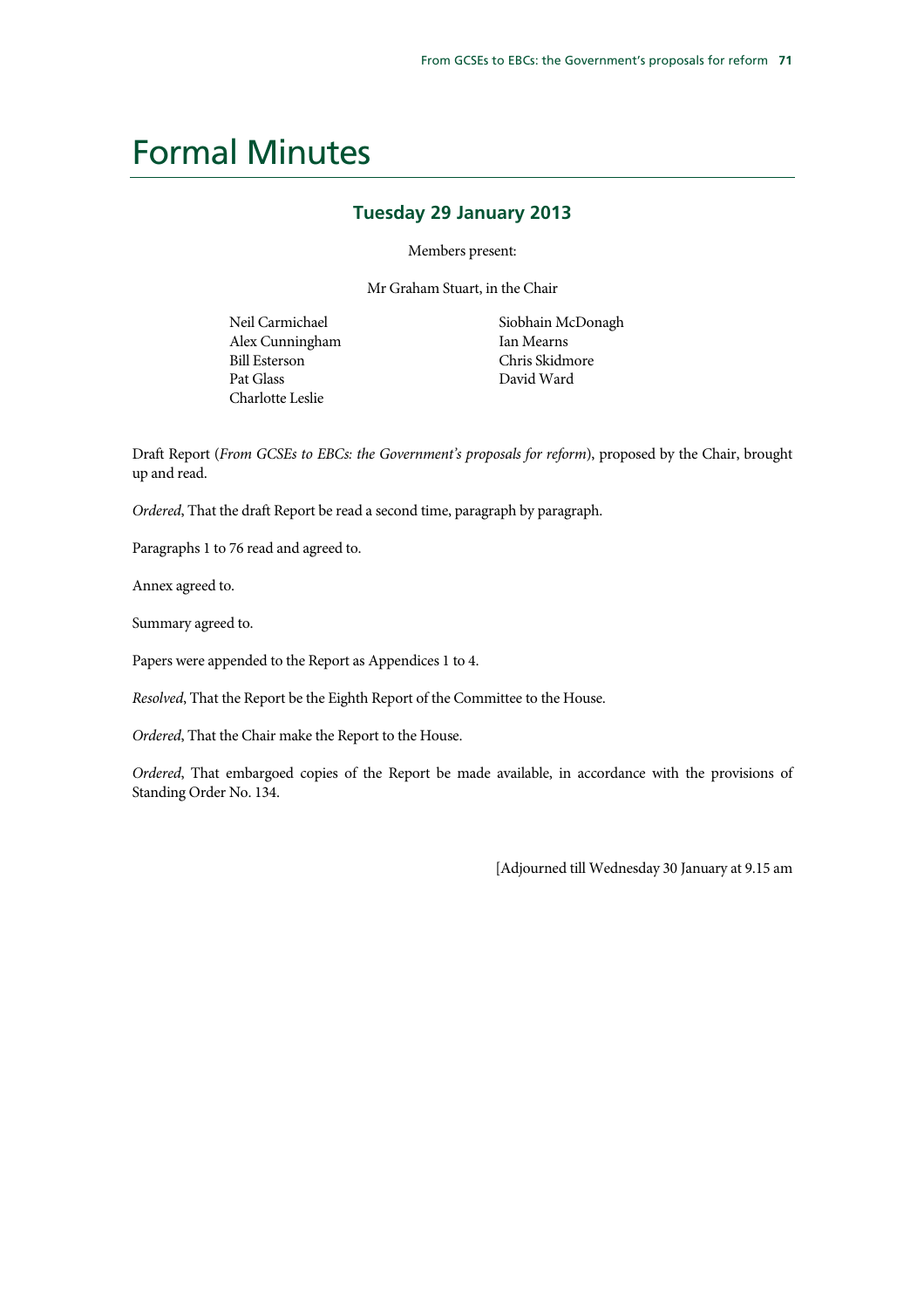### **Witnesses**

| <b>Wednesday 5 December 2012</b>                                     | Page |
|----------------------------------------------------------------------|------|
| Rt Hon Michael Gove MP, Secretary of State, Department for Education | Ev 1 |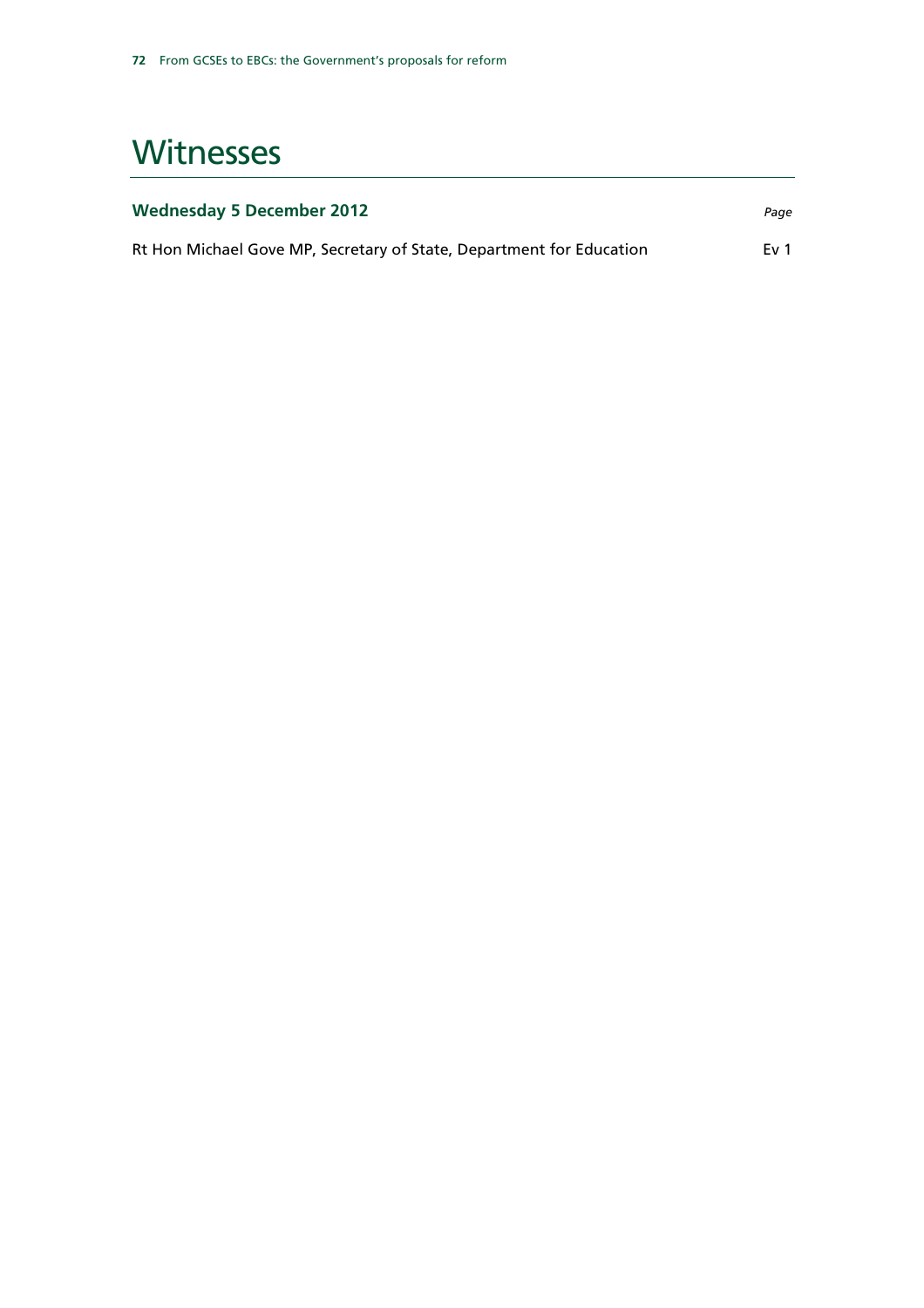## List of Reports from the Committee during the current Parliament

The reference number of the Government's response to each Report is printed in brackets after the HC printing number.

| <b>Session 2010-12</b>      |                                                                                                                                                                                      |                              |
|-----------------------------|--------------------------------------------------------------------------------------------------------------------------------------------------------------------------------------|------------------------------|
| <b>First Special Report</b> | Young people not in education, employment or<br>training: Government Response to the Children,<br>Schools and Families Committee's Eighth Report of<br><b>Session 2009-10</b>        | <b>HC 416</b>                |
|                             | Second Special Report The Early Years Single Funding Formula: Government<br>Response to the Seventh Report from the Children,<br>Schools and Families Committee, Session 2009-10     | <b>HC 524</b>                |
| <b>Third Special Report</b> | Transforming Education Outside the Classroom:<br>Responses from the Government and Ofsted to the<br>Sixth Report of the Children, Schools and Families<br>Committee, Session 2009-10 | <b>HC 525</b>                |
|                             | Fourth Special Report Sure Start Children's Centres: Government Response<br>to the Fifth Report from the Children, Schools and<br>Families Committee, Session 2009-10                | <b>HC 768</b>                |
| <b>First Report</b>         | Behaviour and Discipline in Schools                                                                                                                                                  | $HC 516-I$ and $-II$         |
|                             |                                                                                                                                                                                      | (HC 1316)                    |
| Second Report               | The role and performance of Ofsted                                                                                                                                                   | HC 570-I and II<br>(HC 1317) |
| <b>Fifth Special Report</b> | Looked-after Children: Further Government Response<br>to the Third Report from the Children, Schools and<br>Families Committee, Session 2008-09                                      | <b>HC 924</b>                |
| <b>Third Report</b>         | Services for young people                                                                                                                                                            | HC 744-I and $-H$            |
|                             |                                                                                                                                                                                      | (HC 1501)                    |
| Fourth Report               | Participation by 16-19 year olds in education and<br>training                                                                                                                        | HC 850-I and -II             |
|                             |                                                                                                                                                                                      | (HC 1572)                    |
| <b>Fifth Report</b>         | The English Baccalaureate                                                                                                                                                            | <b>HC 851</b>                |
|                             |                                                                                                                                                                                      | (HC 1577)                    |
| Sixth Report                | Services for young people: Government Response to<br>the Committee's Third Report of Session 2010-12                                                                                 | <b>HC 1501</b>               |
|                             |                                                                                                                                                                                      | (HC 1736)                    |
| Seventh Report              | Appointment of HM Chief Inspector, Ofsted                                                                                                                                            | <b>HC 1607-I</b>             |
| Eighth Report               | Chief Regulator of Qualifications and Examinations                                                                                                                                   | HC 1764-I and -II            |
| Ninth Report                | Great teachers: attracting, training and retaining the<br>best                                                                                                                       | <b>HC 1515-I</b>             |